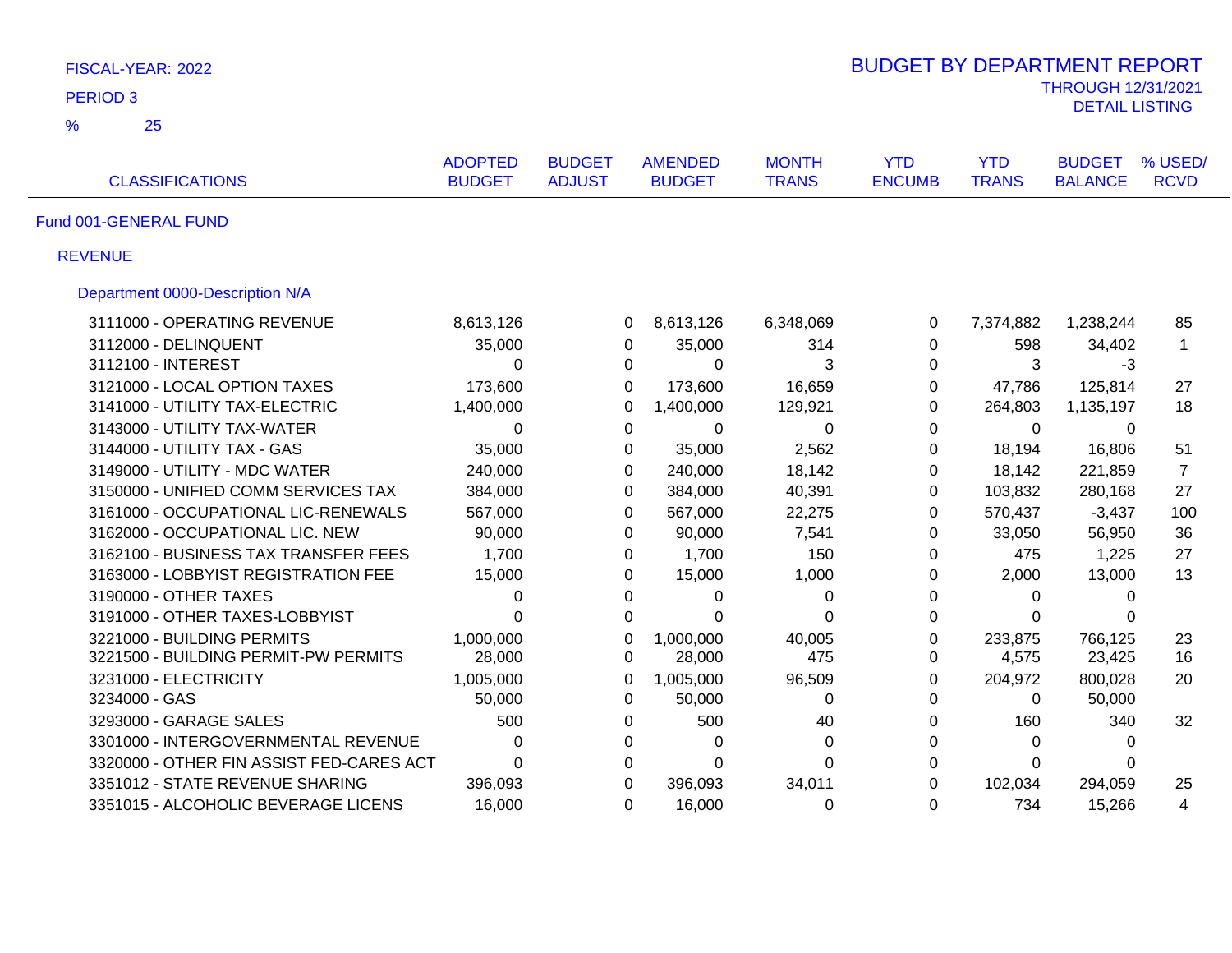|                                        | <b>ADOPTED</b> | <b>BUDGET</b>  | <b>AMENDED</b> | <b>MONTH</b> | <b>YTD</b>    | <b>YTD</b>     | <b>BUDGET</b>  | % USED/         |
|----------------------------------------|----------------|----------------|----------------|--------------|---------------|----------------|----------------|-----------------|
| <b>CLASSIFICATIONS</b>                 | <b>BUDGET</b>  | <b>ADJUST</b>  | <b>BUDGET</b>  | <b>TRANS</b> | <b>ENCUMB</b> | <b>TRANS</b>   | <b>BALANCE</b> | <b>RCVD</b>     |
| 3351018 - LOCAL GOVT 1/2 C SALES TX    | 928,112        | $\overline{0}$ | 928,112        | 96,715       | 0             | 279,337        | 648,775        | $\overline{30}$ |
| 3354920 - LOCAL OPTION GAS TAX         | $\Omega$       | 0              | $\Omega$       | $\Omega$     | 0             | $\Omega$       | $\Omega$       |                 |
| 3382000 - COUNTY OCCUPATIONAL LICS     | 15,000         | 0              | 15,000         | 486          | 0             | 1,810          | 13,190         | 12              |
| 3412000 - ZONING HEARING FEES          | 50,000         | $\Omega$       | 50,000         | $\Omega$     | 0             | 6,500          | 43,500         | 13              |
| 3413000 - ENVIRO REVIEW & PRESER BOARD | 40,000         | 0              | 40,000         | 3,725        | 0             | 10,095         | 29,905         | 25              |
| 3413001 - LIEN SEARCH FEES             | 17,000         | 0              | 17,000         | 1,200        | 0             | 3,988          | 13,012         | 23              |
| 3413002 - SPECIAL EVENTS APP           | 4,000          | 0              | 4,000          | 0            | 0             | 1,140          | 2,860          | 28              |
| 3414000 - MICROFILM SALES              | 500            | 0              | 500            | 0            | 0             | $\Omega$       | 500            |                 |
| 3419010 - BLDG & ZON REINSPECT FEES    | $\Omega$       | 0              | $\Omega$       | $\Omega$     | 0             | $\Omega$       | $\Omega$       |                 |
| 3419030 - CERT OF USE/OCCUPANCY        | 15,000         | 0              | 15,000         | 250          | 0             | 7,300          | 7,700          | 48              |
| 3419040 - CODE ENFORCEMENT FINES       | 50,000         | 0              | 50,000         | 3,614        | 0             | 16,716         | 33,284         | 33              |
| 3419051 - BACKGROUND, NOTARY, COPIES   | 20,000         | 0              | 20,000         | 1,368        | 0             | 5,914          | 14,086         | 29              |
| 3421010 - POLICE SERVICES              | 30,000         | 0              | 30,000         | 2,331        | 0             | 6,865          | 23,135         | 22              |
| 3421021 - TOWING ADMIN FEE             | 3,000          | 0              | 3,000          | 50           | 0             | 200            | 2,800          | 6               |
| 3421025 - SCHL CRSNG GRDS- CTY REIM    | 20,000         | 0              | 20,000         | 5,224        | 0             | 5,224          | 14,776         | 26              |
| 3434100 - SOLID WASTE CHARGES          | 30,000         | $\Omega$       | 30,000         | $\Omega$     | 0             | 2,952          | 27,048         | 9               |
| 3434200 - PRIVATE HAULERS PERMIT FE    | 665,600        | $\Omega$       | 665,600        | 55,466       | 0             | 216,726        | 448,874        | 32              |
| 3445100 - PARKING PERMITS              | 64,000         | 0              | 64,000         | 3,337        | 0             | 17,280         | 46,720         | 27              |
| 3445200 - PARKING METERS FRANCHISE     | 1,400,000      | 0              | 1,400,000      | 167,109      | 0             | 500,143        | 899,857        | 35              |
| 3445210 - VALET PARKING                | 0              | 0              | 0              | 0            | 0             | $\overline{0}$ | 0              |                 |
| 3445220 - PARKING FUND REVENUE         | 22,598         | 0              | 22,598         | 1,094        | 0             | 5,164          | 17,434         | 22              |
| 3445300 - PARKING VIOLATIONS           | 700,000        | 0              | 700,000        | 93,778       | 0             | 93,778         | 606,222        | 13              |
| 3445400 - PARKING METER CASH KEY       | $\Omega$       | 0              | 0              | 0            | 0             | $\mathbf{0}$   | 0              |                 |
| 3472620 - TENNIS COURT FEES            | 555,000        | $\Omega$       | 555,000        | 29,765       | 0             | 119,613        | 435,387        | 21              |
| 3472630 - RECREATION PROGRAM FEES      | 65,000         | 0              | 65,000         | 1,773        | 0             | 5,980          | 59,021         | 9               |
| 3472631 - MULTIPURPOSE CNTR-RENTAL     | 15,000         | 0              | 15,000         | 180          | 0             | 6,860          | 8,140          | 45              |
| 3472632 - MULTIPRPOSE CNTR-MEMBSHIP    | 16,000         | 0              | 16,000         | 1,912        | 0             | 5,468          | 10,532         | 34              |
| 3472635 - REC FEES/ MURRAY PARK POOL   | 12,000         | 0              | 12,000         | 0            | 0             | 3,020          | 8,980          | 25              |
| 3472650 - S MIAMI PARK - RENTAL        | 47,462         | 0              | 47,462         | 0            | 0             | $\Omega$       | 47,462         |                 |
| 3472660 - CONCESSION STANDS            | 3,000          | $\Omega$       | 3,000          | $\Omega$     | $\Omega$      | $\Omega$       | 3,000          |                 |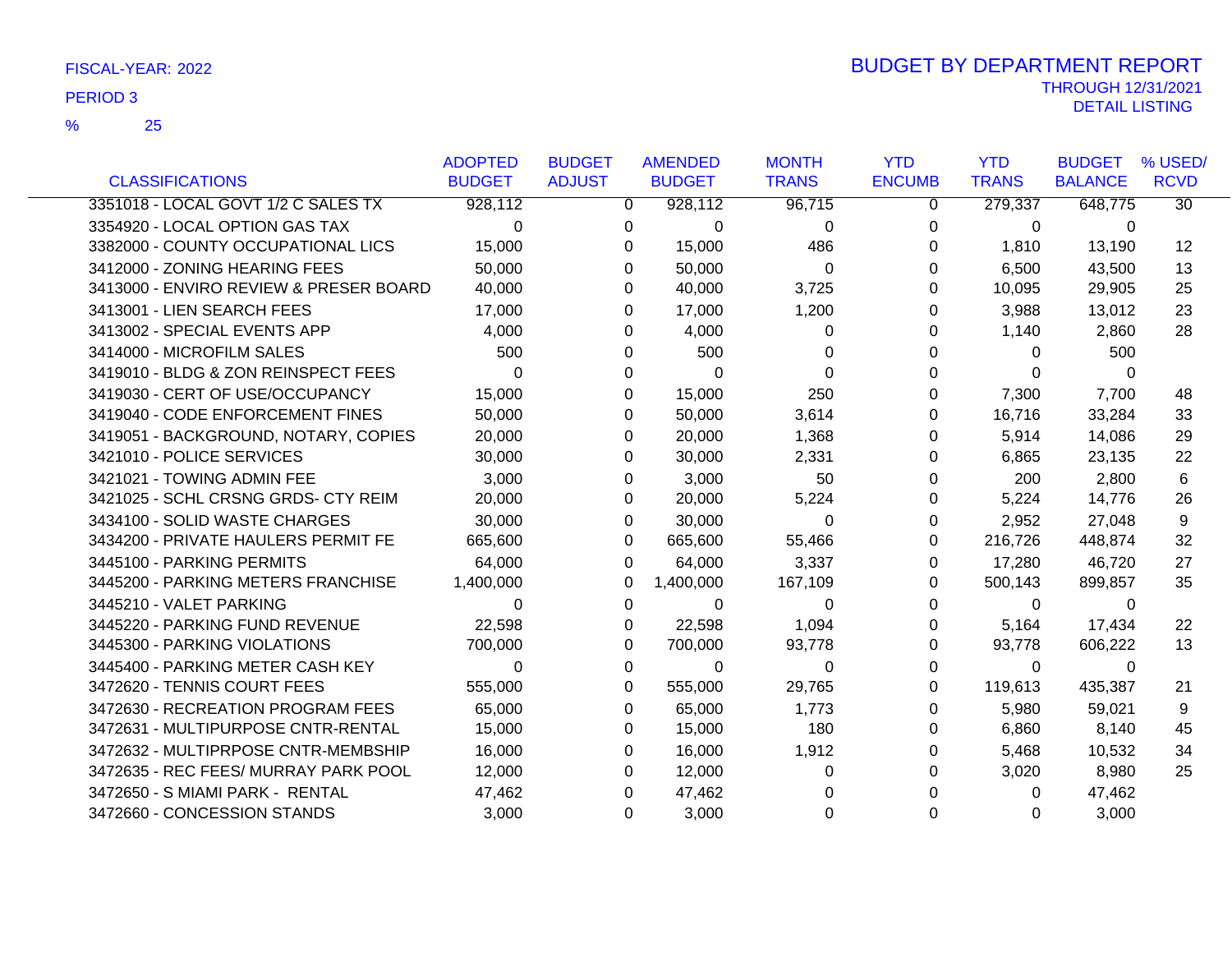|                                       | <b>ADOPTED</b> | <b>BUDGET</b> | <b>AMENDED</b> | <b>MONTH</b> | <b>YTD</b>    | <b>YTD</b>   | <b>BUDGET</b>  | % USED/     |
|---------------------------------------|----------------|---------------|----------------|--------------|---------------|--------------|----------------|-------------|
| <b>CLASSIFICATIONS</b>                | <b>BUDGET</b>  | <b>ADJUST</b> | <b>BUDGET</b>  | <b>TRANS</b> | <b>ENCUMB</b> | <b>TRANS</b> | <b>BALANCE</b> | <b>RCVD</b> |
| 3511200 - METRO COURT FINES           | 70,000         | $\mathbf{0}$  | 70,000         | 10,543       | 0             | 10,543       | 59,457         | 15          |
| 3511210 - RED LIGHT CAMERAS           | 360,000        | 0             | 360,000        | 67,819       | 0             | 153,980      | 206,020        | 42          |
| 3540000 - VIOLATIONS LOCAL ORD.       | 20,000         | 0             | 20,000         | 3,548        | 0             | 8,364        | 11,636         | 41          |
| 3541000 - BURGLAR ALARM FINES         | 31,000         | 0             | 31,000         | 866          | 0             | 3,672        | 27,328         | 11          |
| 3541050 - ALARM REGISTRATION CHG      | 30,000         | 0             | 30,000         | 175          | 0             | 23,526       | 6,474          | 78          |
| 3612000 - INTEREST INCOME             | 195,000        | 0             | 195,000        | 11,189       | 0             | 29,223       | 165,777        | 14          |
| 3614000 - DIVIDENDS INCOME            | 0              | 0             | $\mathbf 0$    | 0            | $\Omega$      | 0            | 0              |             |
| 3621100 - PARKING GARAGE RENT         | 55,000         | $\Omega$      | 55,000         | 6,333        | 0             | 18,999       | 36,001         | 34          |
| 3622000 - FASCELL PARK                | 25,000         | 0             | 25,000         | 2,620        | 0             | 10,273       | 14,728         | 41          |
| 3623000 - BUS BENCH ADS               | 13,824         | 0             | 13,824         | 0            | 0             | 0            | 13,824         |             |
| 3625000 - RENT C.A.A.                 | 30,000         | 0             | 30,000         | 0            | 0             | 0            | 30,000         |             |
| 3625010 - RENT- MOBLEY BLDG           | $\Omega$       | 0             | $\Omega$       | $-726$       | 0             | $-2,195$     | 2,195          |             |
| 3627500 - SOUTH MIAMI MIDDLE SCHOOL   | 23,340         | 0             | 23,340         | 0            | 0             | 0            | 23,340         |             |
| 3629000 - PALMER PARK RENTALS         | 23,000         | 0             | 23,000         | 0            | 0             | 0            | 23,000         |             |
| 3669000 - HOSPITAL LANDSCAPE REVENU   | 6,339          | 0             | 6,339          | 0            | 0             | 6,339        | 0              | 100         |
| 3669100 - DONATION                    | 0              | $\Omega$      | 0              | 765          | 0             | 14,415       | $-14,415$      |             |
| 3695000 - REIMB WORKERS COMP.         |                | 0             | O              | 0            | 0             | 0            |                |             |
| 3695400 - REIMBSMNT-PUB WORKS LABOR   |                | 0             | O              | 0            | 0             | 0            |                |             |
| 3697000 - GAIN/LOSS ON ASSET SALE     |                | 0             | $\Omega$       | 0            | 0             | 32,400       | $-32,400$      |             |
| 3699201 - MISC. OTHERS                | 15,000         | 0             | 15,000         | 1,254        | $\Omega$      | 2,528        | 12,472         | 16          |
| 3699225 - SUNSET DR MTCE-FDOT REIMB   | 0              | 0             | 0              | 0            | 0             | 995          | $-995$         |             |
| 3699250 - INSURANCE CLAIMS RECOVERY   | 0              | $\Omega$      | 0              | 451          | 0             | 15,400       | $-15,400$      |             |
| 3699501 - SECTION 185 STATE CONTRIB   | 106,000        | 0             | 106,000        | 0            | 0             | $\Omega$     | 106,000        |             |
| 3811000 - CONTRIB. FROM OTHER FUNDS   | 1,008          | 0             | 1,008          | 0            | 0             | 1,008        | 0              | 100         |
| 3811500 - TRANSFER WATER/SEWER FUND   | 150,000        | 0             | 150,000        | 0            | 0             | 150,000      | 0              | 100         |
| 3811700 - TRANSFER FROM CRA           | 0              | $\Omega$      | 0              | 0            | 0             | $\Omega$     | 0              |             |
| Department 0000-Description N/A TOTAL | 19,992,802     |               | 0 19,992,802   | 7,332,281    | $\mathbf{0}$  | 10,782,095   | 9,210,710      | 53          |
| <b>REVENUE TOTAL</b>                  | 19,992,802     |               | 0 19,992,802   | 7,332,281    | $\Omega$      | 10,782,095   | 9,210,710      | 53          |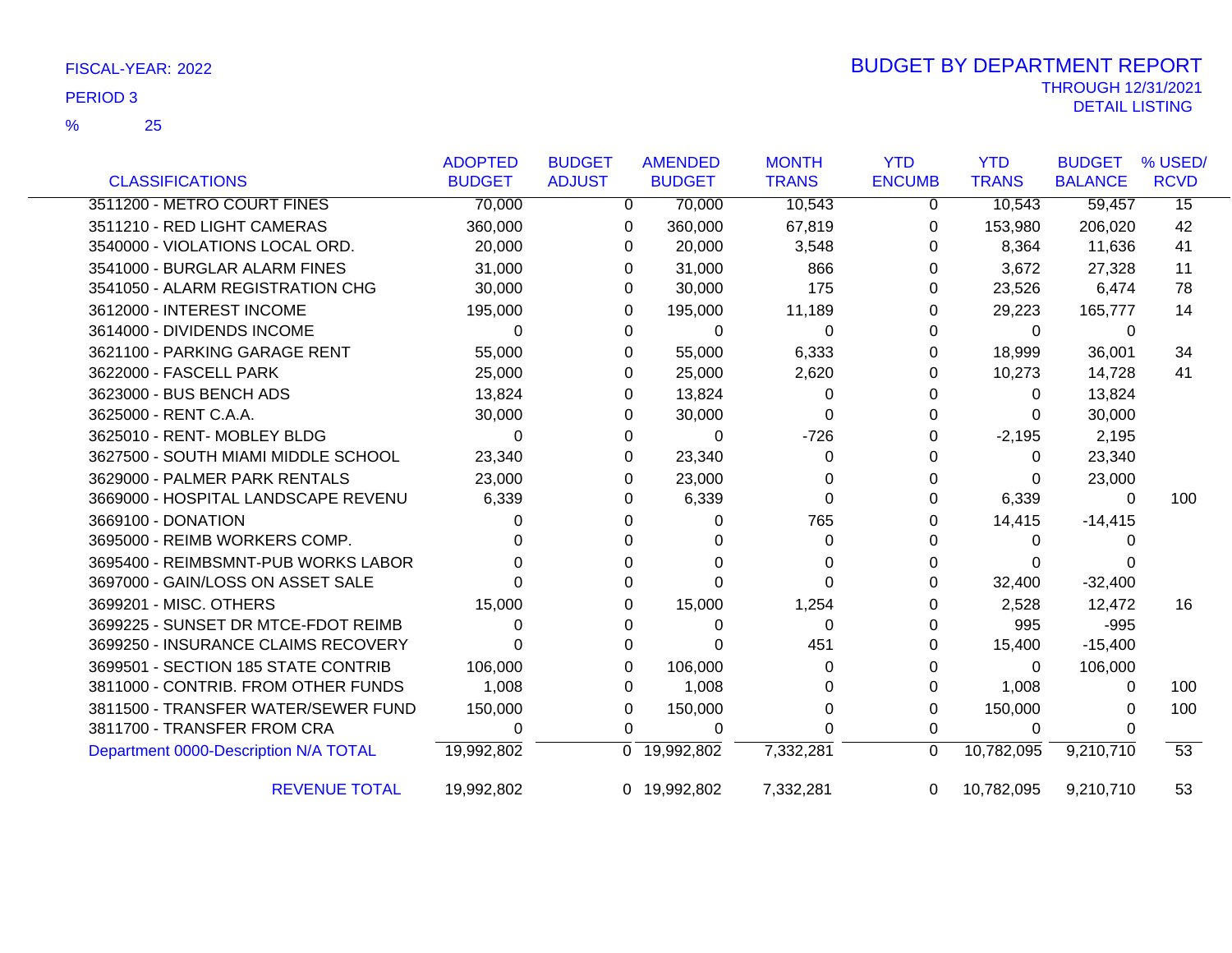25 %

| <b>CLASSIFICATIONS</b>                  | <b>ADOPTED</b><br><b>BUDGET</b> | <b>BUDGET</b><br><b>ADJUST</b> | <b>AMENDED</b><br><b>BUDGET</b> | <b>MONTH</b><br><b>TRANS</b> | <b>YTD</b><br><b>ENCUMB</b> | <b>YTD</b><br><b>TRANS</b> | <b>BUDGET</b><br><b>BALANCE</b> | % USED/<br><b>RCVD</b> |
|-----------------------------------------|---------------------------------|--------------------------------|---------------------------------|------------------------------|-----------------------------|----------------------------|---------------------------------|------------------------|
| <b>EXPENSE</b>                          |                                 |                                |                                 |                              |                             |                            |                                 |                        |
| Department 1100-MAYOR & CITY COMMISSION |                                 |                                |                                 |                              |                             |                            |                                 |                        |
| 5111110 - EXECUTIVE SALARIES            | 62,000                          |                                | 62,000<br>0                     | 5,167                        | 0                           | 15,500                     | 46,500                          | 25                     |
| 5112110 - F.I.C.A.                      | 4,743                           |                                | 4,743<br>0                      | 599                          | 0                           | 1,799                      | 2,944                           | 37                     |
| 5112310 - GROUP HEALTH INSURANCE        | 42,314                          |                                | 42,314<br>0                     | 3,339                        | 0                           | 9,952                      | 32,362                          | 23                     |
| 5112410 - WORKERS' COMPENSATION         | 186                             |                                | 186<br>0                        | 0                            | 0                           | 19                         | 167                             | 10                     |
| 5114010 - MAYOR'S EXPENSE               | 2,000                           |                                | 2,000<br>0                      | 0                            | 0                           | 0                          | 2,000                           |                        |
| 5114020 - COMMISSIONER'S EXP -ONE       | 1,500                           |                                | 1,500<br>0                      | 583                          | 0                           | 583                        | 917                             | 38                     |
| 5114030 - COMMISSIONER'S EXP-FOUR       | 1,500                           |                                | 1,500<br>0                      | 351                          | 0                           | 601                        | 899                             | 40                     |
| 5114040 - COMMISSIONER'S EXP-THREE      | 1,500                           |                                | 1,500<br>0                      | 0                            | 0                           | 62                         | 1,438                           | 4                      |
| 5114050 - COMMISSIONER'S EXP TWO        | 1,500                           |                                | 1,500<br>0                      | 0                            | 0                           | 1,500                      | $\mathbf{0}$                    | 100                    |
| 5114060 - AUTO ALLOWANCE                | 500                             |                                | 500<br>0                        | 42                           | 0                           | 125                        | 375                             | 25                     |
| 5114071 - MAYOR                         | 1,200                           |                                | 1,200<br>0                      | 60                           | 0                           | 120                        | 1,080                           | 10                     |
| 5114072 - COMM. ONE                     | 1,200                           |                                | 1,200<br>0                      | 60                           | 0                           | 120                        | 1,080                           | 10                     |
| 5114073 - COMM. TWO                     | 1,200                           |                                | 1,200<br>0                      | 0                            | 0                           | 1,200                      | 0                               | 100                    |
| 5114074 - COMM. THREE                   | 1,200                           |                                | 1,200<br>0                      | 0                            | 0                           | 0                          | 1,200                           |                        |
| 5114075 - COMM. FOUR                    | 1,200                           |                                | 1,200<br>0                      | $\mathbf 0$                  | 0                           | 0                          | 1,200                           |                        |
| 5114120 - CELL SERVICES                 | 5,000                           |                                | 5,000<br>0                      | 372                          | $\Omega$                    | 1,045                      | 3,955                           | 20                     |
| 5114830 - KEYS AND FLOWERS              | 750                             |                                | 750<br>0                        | 88                           | 0                           | 194                        | 556                             | 25                     |
| 5115210 - SUPPLIES                      | 4,750                           |                                | $\Omega$<br>4,750               | 60                           | 0                           | 235                        | 4,515                           | 4                      |
| 5115410 - MEMBER. & SUBSCRIPTIONS       | 6,125                           |                                | 6,125<br>0                      | 0                            | 0                           | 2,226                      | 3,899                           | 36                     |
| Department 1100-MAYOR & CITY COMMISSION | 140,368                         | $\Omega$                       | 140,368                         | 10,721                       | $\Omega$                    | 35,281                     | 105,087                         | $\overline{25}$        |
| Department 1200-CITY CLERK              |                                 |                                |                                 |                              |                             |                            |                                 |                        |
| 5121210 - REGULAR                       | 193,404                         |                                | 193,404<br>0                    | 15,838                       | 0                           | 39,690                     | 153,714                         | 20                     |
| 5122110 - F.I.C.A.                      | 14,795                          |                                | 14,795<br>0                     | 1,199                        | 0                           | 3,003                      | 11,792                          | 20                     |
| 5122210 - PENSION PLAN-CONTRIBUTION     | 12,148                          |                                | 12,148<br>0                     | 0                            | 0                           | 0                          | 12,148                          |                        |
| 5122220 - DEFERRED COMP CONTRIB.        | 4,089                           |                                | 4,089<br>0                      | 0                            | $\Omega$                    | 480                        | 3,609                           | 11                     |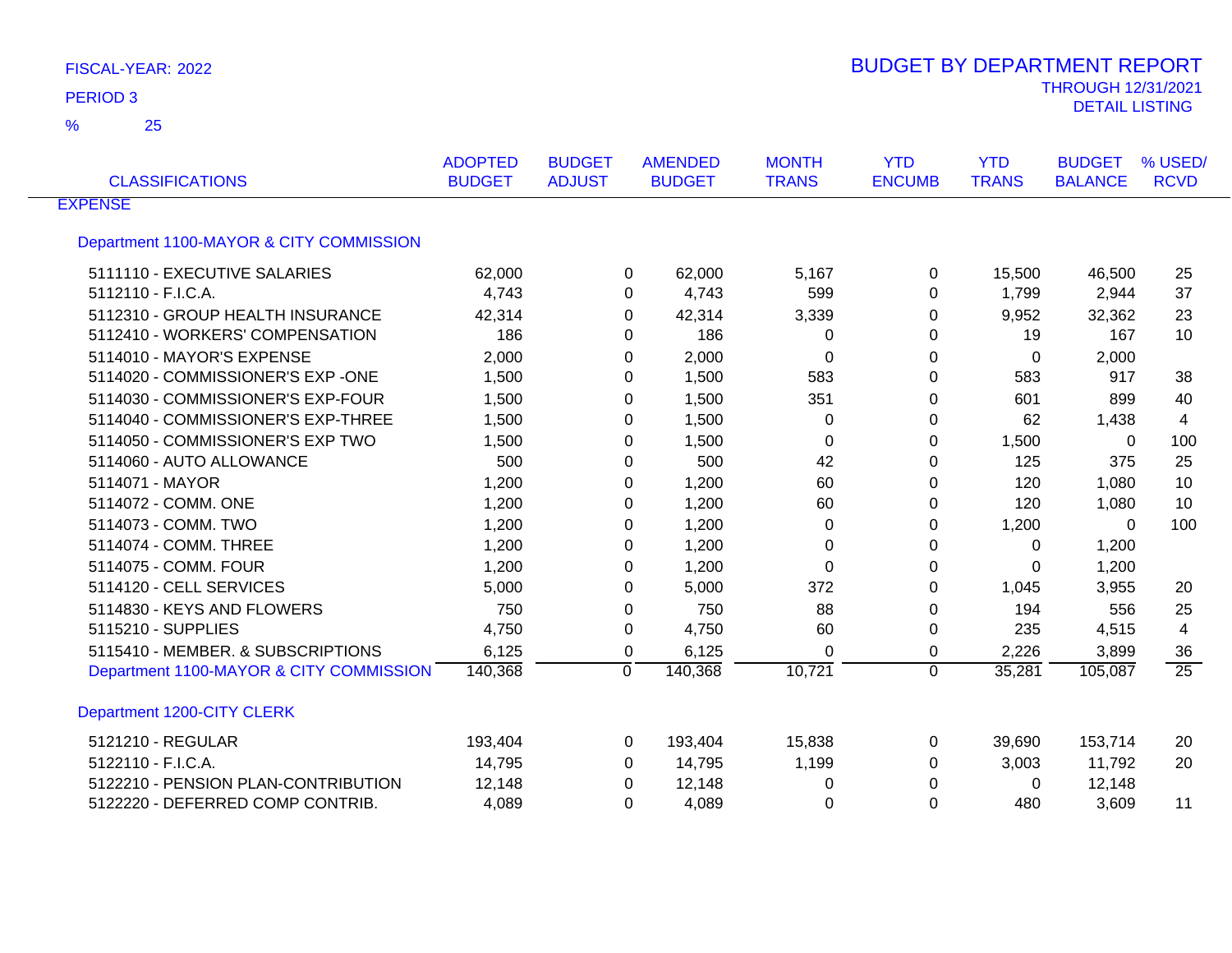|                                     | <b>ADOPTED</b> | <b>BUDGET</b> | <b>AMENDED</b> | <b>MONTH</b> | <b>YTD</b>    | <b>YTD</b>   | <b>BUDGET</b>  | % USED/         |
|-------------------------------------|----------------|---------------|----------------|--------------|---------------|--------------|----------------|-----------------|
| <b>CLASSIFICATIONS</b>              | <b>BUDGET</b>  | <b>ADJUST</b> | <b>BUDGET</b>  | <b>TRANS</b> | <b>ENCUMB</b> | <b>TRANS</b> | <b>BALANCE</b> | <b>RCVD</b>     |
| 5122310 - GROUP HEALTH INSURANCE    | 25,389         | 0             | 25,389         | 1,418        | 0             | 3,021        | 22,368         | $\overline{11}$ |
| 5122410 - WORKERS' COMPENSATION     | 580            | 0             | 580            | 0            | 0             | 59           | 521            | 10              |
| 5123450 - CONTRACTUAL SERVICES      | 53,861         | 4,274         | 58,135         | 0            | 49,368        | 53,856       | 4,279          | 92              |
| 5123480 - DIGITIZING                | 45,000         | 0             | 45,000         | 0            | 0             | $\Omega$     | 45,000         |                 |
| 5124070 - TRAVEL & CONFERENCE       | 7,500          | 0             | 7,500          | 0            | 0             | 0            | 7,500          |                 |
| 5124110 - POSTAGE                   | 500            | 0             | 500            | 95           | 0             | 95           | 405            | 19              |
| 5124120 - CELL SERVICES             | 1,080          | 0             | 1,080          | 90           | 0             | 189          | 891            | 17              |
| 5124632 - INTERNET SERVICES         | $\Omega$       | 0             | $\Omega$       | 0            | 0             | 0            | 0              |                 |
| 5124710 - PRINTING MATERIAL-INFRAST | 1,230          | 0             | 1,230          | 103          | 0             | 206          | 1,024          | 16              |
| 5124910 - LEGAL ADS/COMP PLAN ATTON | 90,000         | 0             | 90,000         | 1,367        | 0             | 1,817        | 88,183         | $\overline{2}$  |
| 5124920 - ELECTIONS                 | $\Omega$       | 0             | 0              | 0            | 0             | 0            | 0              |                 |
| 5124950 - CODIFICATIONS             | 7,000          | 0             | 7,000          | 0            | 0             | 350          | 6,650          | 5               |
| 5125210 - SUPPLIES                  | 2,379          | 0             | 2,379          | ∩            | 0             | 0            | 2,379          |                 |
| 5125410 - MEMBER. & SUBSCRIPTIONS   | 770            | 0             | 770            | 270          | 0             | 270          | 500            | 35              |
| 5129920 - GENERAL CONTINGENCY       | 5,000          | 0             | 5,000          | $\Omega$     | $\Omega$      | 0            | 5,000          |                 |
| Department 1200-CITY CLERK TOTAL    | 464,725        | 4,274         | 468,999        | 20,380       | 49,368        | 103,036      | 365,963        | $\overline{21}$ |
| Department 1310-CITY MANAGER        |                |               |                |              |               |              |                |                 |
| 5131210 - REGULAR                   | 429,471        | 0             | 429,471        | 52,245       | 0             | 106,231      | 323,240        | 24              |
| 5131310 - PART-TIME                 | 0              | 0             | 0              | 0            | 0             | 0            | 0              |                 |
| 5132110 - F.I.C.A.                  | 32,855         | 0             | 32,855         | 2,394        | 0             | 4,873        | 27,982         | 14              |
| 5132210 - PENSION PLAN CONTRIBUTION | 53,938         | 0             | 53,938         | 0            | 0             | 0            | 53,938         |                 |
| 5132220 - DEFERRED COMP CONTRIB.    | $\Omega$       | 0             | 0              | O            | 0             | 0            | 0              |                 |
| 5132310 - GROUP HEALTH INSURANCE    | 39,789         | 0             | 39,789         | 3,278        | 0             | 6,719        | 33,070         | 16              |
| 5132410 - WORKERS' COMPENSATION     | 1,288          | 0             | 1,288          | $\Omega$     | 0             | 132          | 1,156          | 10              |
| 5133450 - CONTRACTUAL SERVCS-INFRA  | 245,000        | 25,799        | 270,799        | 8,667        | 114,990       | 166,789      | 104,010        | 61              |
| 5134060 - AUTO ALLOWANCE            | 11,100         | 0             | 11,100         | 944          | 0             | 1,982        | 9,118          | 17              |
| 5134065 - CITY MANAGER'S EXPENSE    | 9,000          | $\Omega$      | 9,000          |              |               | 205          | 8,795          | $\overline{2}$  |
| 5134070 - TRAVEL & CONFERENCE       | 10,000         | $\Omega$      | 10,000         | $\Omega$     | 0             | $\Omega$     | 10.000         |                 |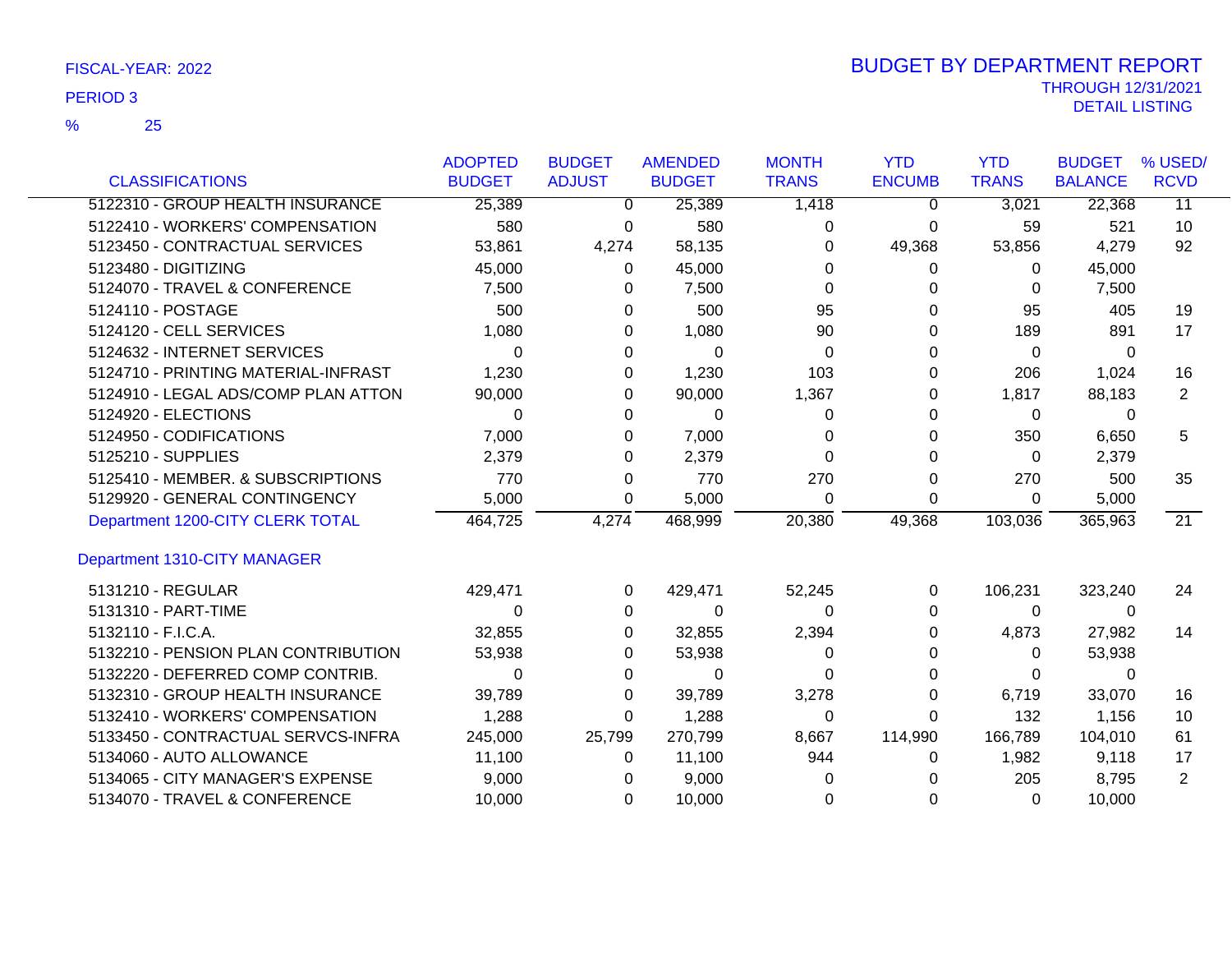|                                      | <b>ADOPTED</b> | <b>BUDGET</b> | <b>AMENDED</b> | <b>MONTH</b> | <b>YTD</b>    | <b>YTD</b>   | <b>BUDGET</b>  | % USED/     |
|--------------------------------------|----------------|---------------|----------------|--------------|---------------|--------------|----------------|-------------|
| <b>CLASSIFICATIONS</b>               | <b>BUDGET</b>  | <b>ADJUST</b> | <b>BUDGET</b>  | <b>TRANS</b> | <b>ENCUMB</b> | <b>TRANS</b> | <b>BALANCE</b> | <b>RCVD</b> |
| 5134080 - EMPLOYEE EDUCATION         | $\Omega$       | 0             | 0              | 0            | 0             | 0            | 0              |             |
| 5134110 - POSTAGE                    | 1,000          | 0             | 1,000          | 285          | 0             | 285          | 715            | 28          |
| 5134120 - CELL SERVICES              | 1,800          | 0             | 1,800          | 152          | 0             | 203          | 1,597          | 11          |
| 5134515 - AUTO INSURANCE             | 500            | 0             | 500            | 0            | 0             | 97           | 403            | 19          |
| 5134634 - MAINTENANCE-INTERNET SFTW  | 0              | 0             | 0              | 0            | 0             | $\Omega$     | 0              |             |
| 5134710 - PRINTING MATERIALS-INFRAS  | 2,000          | 0             | 2,000          | 114          | 0             | 229          | 1,771          | 11          |
| 5135205 - COMPUTER EQUIPMENT         | 0              | 0             | 0              | 0            | 0             | 0            | 0              |             |
| 5135210 - SUPPLIES                   | 10,000         | 0             | 10,000         | 512          | 0             | 512          | 9,488          | 5           |
| 5135230 - FUEL & LUBRICANT           | 500            | 0             | 500            | 44           | 0             | 44           | 456            | 8           |
| 5135410 - MEMBER. & SUBSCRIPTIONS    | 12,000         | 0             | 12,000         | 0            | 0             | 600          | 11,400         | 5           |
| 5136430 - EQUIPMENT-OPERATING        | 0              | 0             | 0              | 0            | 0             | 0            | 0              |             |
| 5139920 - GENERAL CONTINGENCY        | 100,000        | 0             | 100,000        | 0            | 0             | 0            | 100,000        |             |
| Department 1310-CITY MANAGER TOTAL   | 960,241        | 25,799        | 986,040        | 68,635       | 114,990       | 288,901      | 697,139        | 29          |
| Department 1320-PROCUREMENT DIVISION |                |               |                |              |               |              |                |             |
| 5131210 - REGULAR                    | 134,161        | 0             | 134,161        | 16,211       | $\Omega$      | 32,955       | 101,206        | 24          |
| 5131310 - PART-TIME                  | 0              | 0             | 0              | 0            | 0             | 0            | 0              |             |
| 5131410 - OVERTIME                   | 0              | 0             | 0              | ∩            | 0             | 0            |                |             |
| 5132110 - F.I.C.A.                   | 10,263         | 0             | 10,263         | 1,328        | 0             | 2,699        | 7,564          | 26          |
| 5132210 - PENSION PLAN CONTRIBUTION  | 12,074         | 0             | 12,074         | 0            | 0             | 0            | 12,074         |             |
| 5132220 - DEFERRED COMP CONTRIB.     | $\Omega$       | 0             | $\Omega$       | ∩            | 0             | $\Omega$     | 0              |             |
| 5132310 - GROUP HEALTH INSURANCE     | 16,926         | 0             | 16,926         | 1,421        | 0             | 2,933        | 13,993         | 17          |
| 5132410 - WORKERS' COMPENSATION      | 402            | 0             | 402            | 0            | 0             | 41           | 361            | 10          |
| 5133450 - CONTRACTUAL SERVCS-INFRA   | 9,950          | 0             | 9,950          | 0            | 0             | 0            | 9,950          |             |
| 5134110 - POSTAGE                    | 3,000          | 0             | 3,000          | 205          | 0             | 293          | 2,707          | 9           |
| 5134120 - CELL SERVICES              | 1,200          | 0             | 1,200          | 93           | 0             | 194          | 1,006          | 16          |
| 5134125 - TELEPHONE                  | 43,913         | 0             | 43,913         | 2,207        | 0             | 4,353        | 39,560         | 9           |
| 5134420 - LEASE PURCH-POSTAGE MACHN  | 3,833          | 0             | 3,833          | 0            |               | 958          | 2,875          | 24          |
| 5134615 - REPAIR & MAINT. OFFC EQUI  | 1,295          | 0             | 1,295          | 650          | 0             | 650          | 645            | 50          |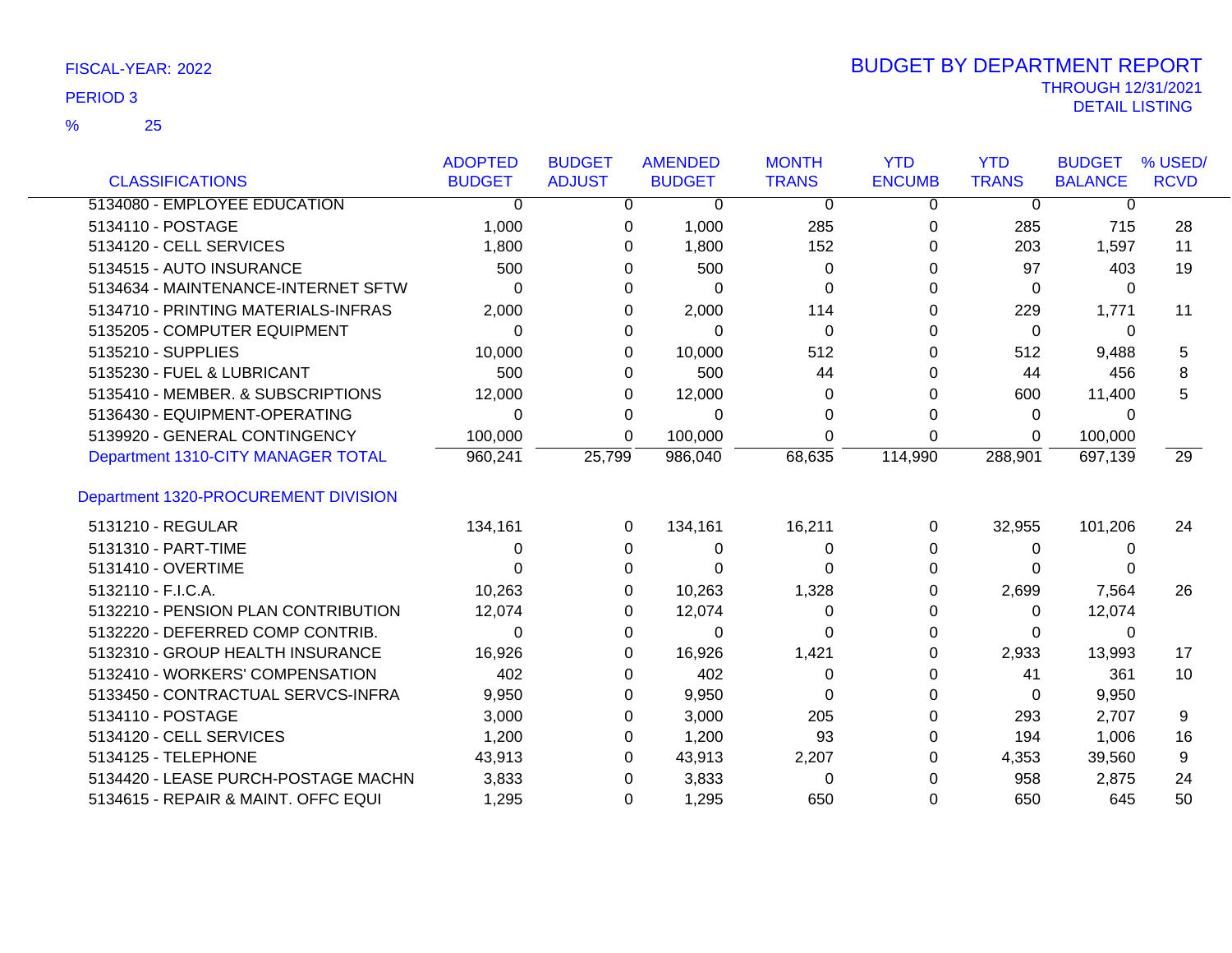| <b>CLASSIFICATIONS</b>                             | <b>ADOPTED</b><br><b>BUDGET</b> | <b>BUDGET</b><br><b>ADJUST</b> | <b>AMENDED</b><br><b>BUDGET</b> | <b>MONTH</b><br><b>TRANS</b> | <b>YTD</b><br><b>ENCUMB</b> | <b>YTD</b><br><b>TRANS</b> | <b>BUDGET</b><br><b>BALANCE</b> | % USED/<br><b>RCVD</b> |
|----------------------------------------------------|---------------------------------|--------------------------------|---------------------------------|------------------------------|-----------------------------|----------------------------|---------------------------------|------------------------|
| 5134620 - REPAIR & MAINT. OPER EQUI                | $\Omega$                        |                                | 0<br>$\Omega$                   | $\Omega$                     | $\Omega$                    | $\Omega$                   | $\overline{0}$                  |                        |
| 5134634 - MAINTENANCE-INTERNET SFTW                | $\Omega$                        |                                | 0<br>$\Omega$                   | 0                            | 0                           | 0                          | 0                               |                        |
| 5134710 - PRINTING MATERIALS-INFRAS                | 2,461                           |                                | 2,461<br>0                      | 120                          | 0                           | 244                        | 2,217                           | 9                      |
| 5134720 - PRINTING - CONTRACTUAL                   | 2,000                           |                                | 2,000<br>0                      | 0                            |                             | 0                          | 2,000                           |                        |
| 5135205 - COMPUTER EQUIPMENT                       | 0                               |                                | $\Omega$<br>0                   | 0                            |                             | 0                          | 0                               |                        |
| 5135210 - SUPPLIES                                 | 24,150                          |                                | 24,150<br>0                     | 2,424                        |                             | 4,799                      | 19,351                          | 19                     |
| 5135211 - SUPPLIES-PASSPORT PROCESS                | 0                               |                                | 0<br>0                          | 0                            |                             | 0                          | 0                               |                        |
| 5135230 - FUEL & LUBRICANT                         | U                               |                                | $\Omega$<br>0                   | 0                            |                             | 0                          | 0                               |                        |
| 5135410 - MEMBER. & SUBSCRIPTIONS                  | 280                             |                                | 280<br>0                        |                              | 0                           | $\Omega$                   | 280                             |                        |
| 5139920 - GENERAL CONTINGENCY                      | 5,000                           |                                | 5,000<br>0                      | 0                            | 0                           | 0                          | 5,000                           |                        |
| Department 1320-PROCUREMENT DIVISION TOTAL 270,908 |                                 | $\Omega$                       | 270,908                         | 24,659                       | $\mathbf 0$                 | 50,119                     | 220,789                         | 18                     |
| Department 1330-PERSONNEL DIVISION                 |                                 |                                |                                 |                              |                             |                            |                                 |                        |
| 5131210 - REGULAR                                  | 64,970                          |                                | 64,970<br>0                     | 7,622                        | 0                           | 16,769                     | 48,201                          | 25                     |
| 5131310 - PART-TIME                                | $\Omega$                        |                                | $\Omega$<br>$\Omega$            | 0                            | 0                           | $\Omega$                   | 0                               |                        |
| 5132110 - F.I.C.A.                                 | 4,970                           |                                | 4,970<br>0                      | 539                          | 0                           | 1,170                      | 3,800                           | 23                     |
| 5132210 - PENSION PLAN CONTRIBUTION                | 5,847                           |                                | 5,847<br>0                      | 0                            | 0                           | $\Omega$                   | 5,847                           |                        |
| 5132220 - DEFERRED COMP CONTRIB.                   | 0                               |                                | $\Omega$<br>0                   | 0                            |                             | $\Omega$                   | 0                               |                        |
| 5132310 - GROUP HEALTH INSURANCE                   | 8,463                           |                                | 8,463<br>0                      | 707                          | 0                           | 1,461                      | 7,002                           | 17                     |
| 5132410 - WORKERS' COMPENSATION                    | 195                             |                                | 195<br>0                        | 0                            |                             | 20                         | 175                             | 10                     |
| 5132510 - UNEMPLOYMENT COMPENSATION                | 20,000                          |                                | 20,000<br>0                     | 0                            |                             | $\Omega$                   | 20,000                          |                        |
| 5132610 - EMPLOYEE ASSISTANCE PROGR                | 10,000                          |                                | 10,000<br>0                     | $\Omega$                     | 0                           | $\Omega$                   | 10,000                          |                        |
| 5133160 - RANDOM & PRE=EMPLOY TESTING              | 10,000                          |                                | 10,000<br>0                     | 140                          | 0                           | 625                        | 9,375                           | 6                      |
| 5133450 - CONTRACTUAL SERVCS-INFRA                 | 65,000                          |                                | 65,000<br>0                     | 2,708                        | 18,750                      | 32,059                     | 32,941                          | 49                     |
| 5134060 - AUTO ALLOWANCE                           | 0                               |                                | $\Omega$<br>0                   | 0                            | 0                           | $\Omega$                   | 0                               |                        |
| 5134080 - EMPLOYEE EDUCATION                       | 10,000                          |                                | 10,000<br>0                     | 0                            |                             | 0                          | 10,000                          |                        |
| 5134090 - TUITION REIMBURSEMENT                    | 0                               |                                | $\Omega$<br>0                   | 0                            |                             | $\Omega$                   | 0                               |                        |
| 5134110 - POSTAGE                                  | 300                             |                                | 300<br>0                        | 57                           |                             | 57                         | 243                             | 19                     |
| 5134120 - CELL SERVICES                            | 1.080                           |                                | 1,080<br>$\Omega$               | 35                           | 0                           | 35                         | 1,045                           | 3                      |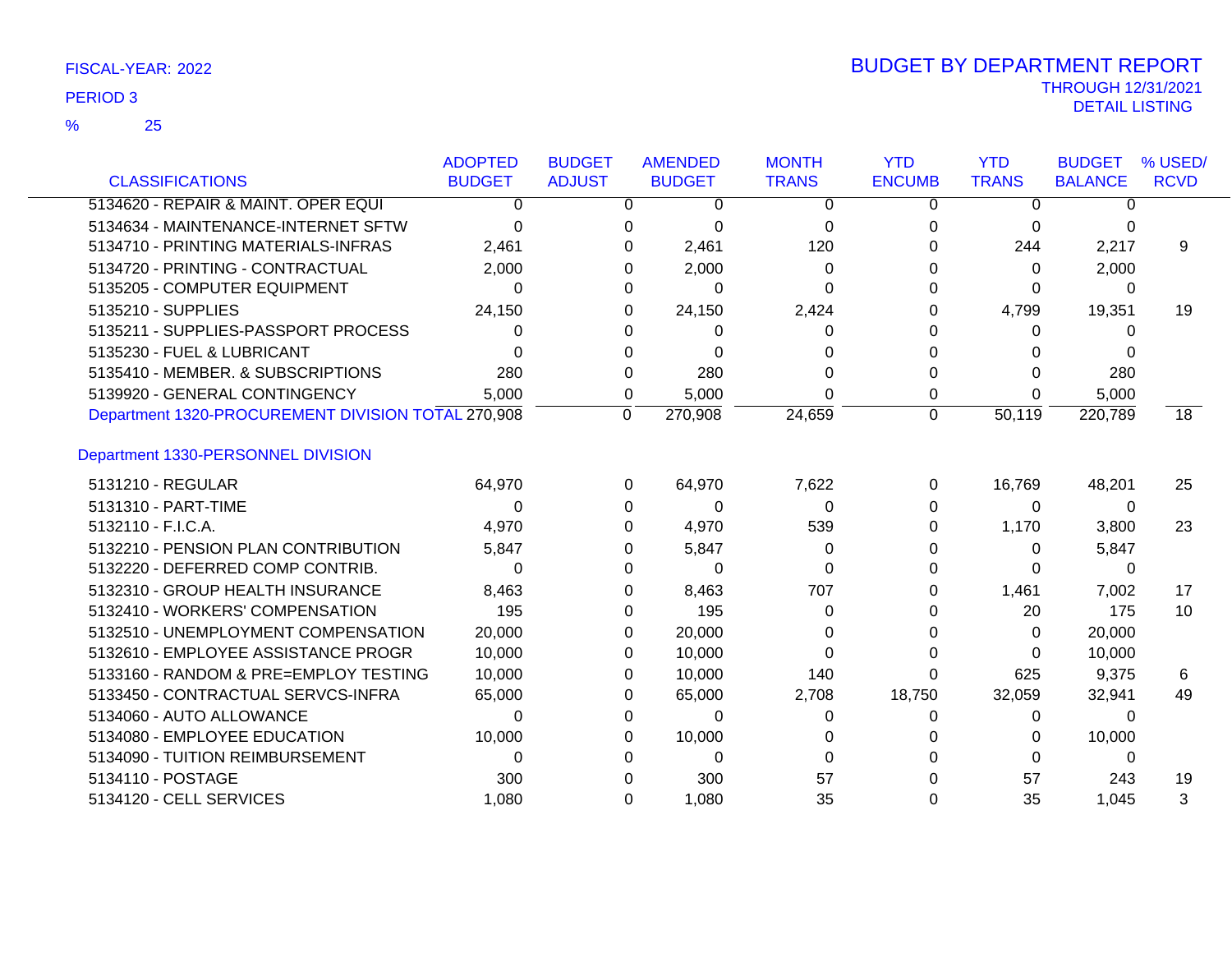|                                          | <b>ADOPTED</b> | <b>BUDGET</b>  | <b>AMENDED</b> | <b>MONTH</b>    | <b>YTD</b>    | <b>YTD</b>   | <b>BUDGET</b>  | % USED/         |
|------------------------------------------|----------------|----------------|----------------|-----------------|---------------|--------------|----------------|-----------------|
| <b>CLASSIFICATIONS</b>                   | <b>BUDGET</b>  | <b>ADJUST</b>  | <b>BUDGET</b>  | <b>TRANS</b>    | <b>ENCUMB</b> | <b>TRANS</b> | <b>BALANCE</b> | <b>RCVD</b>     |
| 5134510 - EXCESS LIABILITY COVERAGE      | 450,000        | $\Omega$       | 450,000        | $\Omega$        | $\Omega$      | 69,677       | 380,323        | $\overline{15}$ |
| 5134634 - MAINTENANCE-INTERNET SFTW      | $\Omega$       | 0              | 0              | $\Omega$        | $\Omega$      | 0            | $\Omega$       |                 |
| 5134710 - PRINTING MATERIALS-INFRAS      | 2,460          | 0              | 2,460          | 77              | 0             | 158          | 2,302          | 6               |
| 5134850 - NON-LEGAL ADVERTISING          | 5,000          | 0              | 5,000          | 0               | 0             | 0            | 5,000          |                 |
| 5135205 - COMPUTER EQUIPMENT             | 0              | 0              | $\Omega$       | 0               | 0             | 0            | 0              |                 |
| 5135210 - SUPPLIES                       | 2,000          | 0              | 2,000          | 49              | 0             | 49           | 1,951          | $\overline{2}$  |
| 5135410 - MEMBER. & SUBSCRIPTIONS        | 1,000          | 0              | 1,000          | $\Omega$        | $\Omega$      | $\Omega$     | 1,000          |                 |
| 5139920 - GENERAL CONTINGENCY            | 5,000          | 0              | 5,000          | 0               | $\Omega$      | $\Omega$     | 5,000          |                 |
| Department 1330-PERSONNEL DIVISION TOTAL | 666,285        | $\overline{0}$ | 666,285        | 11,934          | 18,750        | 122,080      | 544,205        | 18              |
| Department 1340-MANAGEMENT INFO. SYSTEMS |                |                |                |                 |               |              |                |                 |
| 5133450 - CONTRACTUAL SERVCS-INFRA       | 317,543        | 0              | 317,543        | $\Omega$        | $\Omega$      | 0            | 317,543        |                 |
| 5134120 - CELL SERVICES                  | 0              | 0              | 0              | 0               | 0             | 0            | 0              |                 |
| 5134515 - AUTO INSURANCE                 | ∩              | 0              | $\Omega$       | 0               | $\Omega$      | 0            |                |                 |
| 5134630 - MAINT & REP-COMM EQUIP         | ი              | 0              | O              | 0               | 0             | 0            |                |                 |
| 5134632 - INTERNET SERVICE               | 50,640         | 8,315          | 58,955         | $\Omega$        | 29,513        | 31,101       | 27,854         | 52              |
| 5134634 - MAINTENANCE-INTERNET SFTW      | 165,700        | 0              | 165,700        | 58              | 76,447        | 93,930       | 71,770         | 56              |
| 5135205 - COMPUTER EQUIPMENT             | 28,720         | 0              | 28,720         | $\Omega$        | 0             | $\mathbf{0}$ | 28,720         |                 |
| 5135210 - SUPPLIES                       | 3,440          | 0              | 3,440          | 0               | 0             | 0            | 3,440          |                 |
| 5136430 - EQUIPMENT-OPERATING            | 0              | 0              | 0              | 0               | $\Omega$      | 0            | 0              |                 |
| Department 1340-MANAGEMENT INFO. SYSTEMS | 566,043        | 8,315          | 574,358        | $\overline{58}$ | 105,960       | 125,031      | 449,327        | $\overline{21}$ |
| Department 1410-FINANCE                  |                |                |                |                 |               |              |                |                 |
| 5131210 - REGULAR                        | 413,427        | 0              | 413,427        | 50,024          | 0             | 104,070      | 309,357        | 25              |
| 5131310 - PART-TIME                      | $\Omega$       | 0              | $\Omega$       | 0               | 0             | $\mathbf{0}$ | $\Omega$       |                 |
| 5132110 - F.I.C.A.                       | 31,627         | $\Omega$       | 31,627         | 2,618           | 0             | 6,413        | 25,214         | 20              |
| 5132210 - PENSION PLAN CONTRIBUTION      | 34,250         | 0              | 34,250         | $\Omega$        | 0             | 0            | 34,250         |                 |
| 5132220 - DEFERRED COMP CONTRIB.         | 2,958          | 0              | 2,958          | 266             | 0             | 541          | 2,417          | 18              |
| 5132310 - GROUP HEALTH INSURANCE         | 42,314         | 0              | 42,314         | 3,548           | 0             | 7,325        | 34,989         | 17              |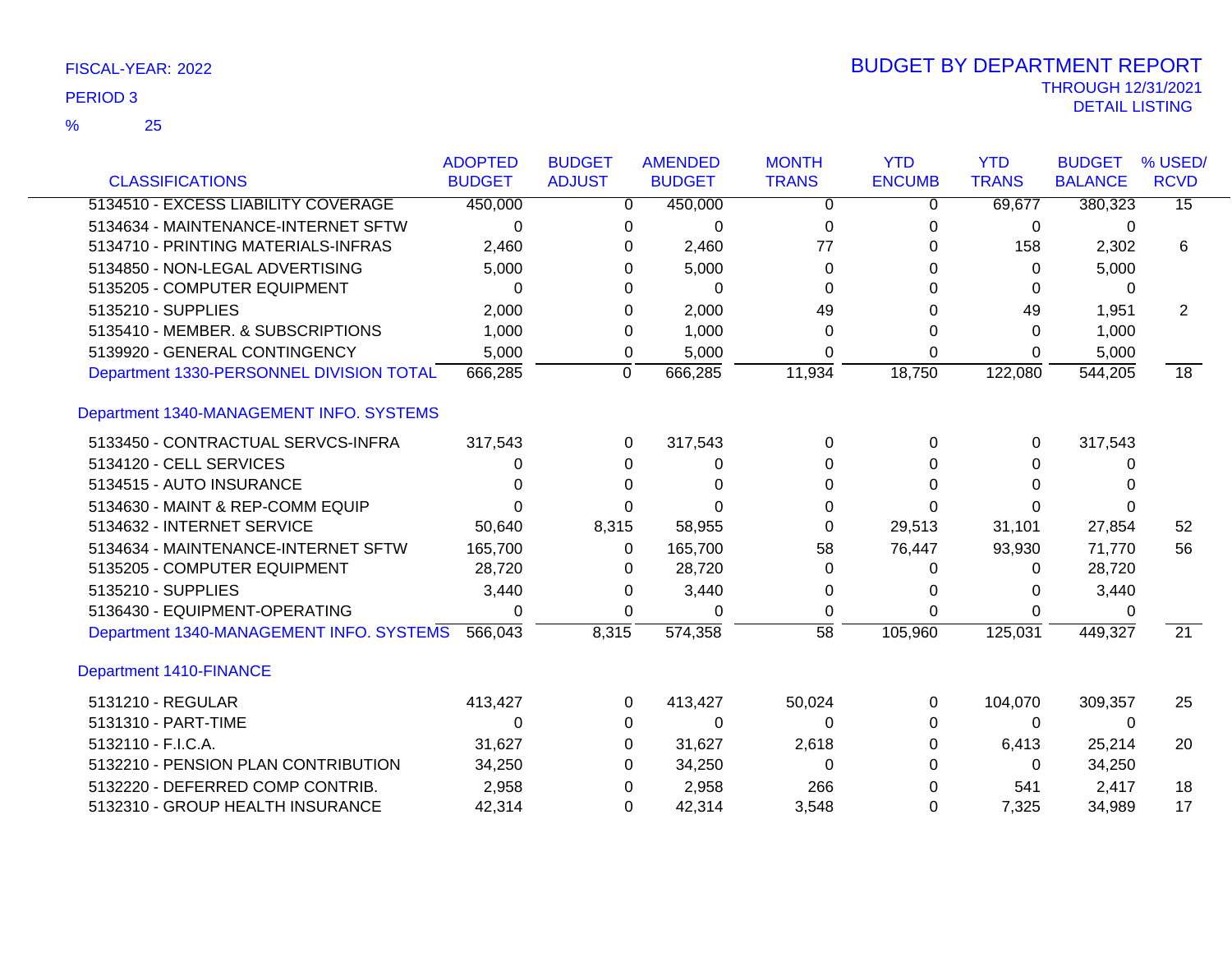|                                          | <b>ADOPTED</b> | <b>BUDGET</b> | <b>AMENDED</b> | <b>MONTH</b> | <b>YTD</b>    | <b>YTD</b>   | <b>BUDGET</b>  | % USED/         |
|------------------------------------------|----------------|---------------|----------------|--------------|---------------|--------------|----------------|-----------------|
| <b>CLASSIFICATIONS</b>                   | <b>BUDGET</b>  | <b>ADJUST</b> | <b>BUDGET</b>  | <b>TRANS</b> | <b>ENCUMB</b> | <b>TRANS</b> | <b>BALANCE</b> | <b>RCVD</b>     |
| 5132410 - WORKERS' COMPENSATION          | 1,240          | $\Omega$      | 1,240          | 0            | 0             | 127          | 1,113          | 10              |
| 5133100 - PROFESSIONAL SERVICES          | 10,000         | 4,820         | 14,820         | 0            | 3,845         | 7,977        | 6,843          | 53              |
| 5133210 - AUDITOR'S FEE                  | 79,000         | 0             | 79,000         | 23,000       | 33,000        | 56,000       | 23,000         | 70              |
| 5133450 - CONTRACTUAL SERVCS-INFRA       | 16,000         | 0             | 16,000         | 74           | 0             | 178          | 15,822         | 1               |
| 5133459 - CONTRACTUAL SERVCS-PARKING     | 569,594        | 27,637        | 597,231        | 16,520       | 288,829       | 358,149      | 239,082        | 59              |
| 5134060 - AUTO ALLOWANCE                 | 0              | 0             | 0              | 300          | 0             | 600          | $-600$         |                 |
| 5134070 - TRAVEL & CONFERENCE            | 3,710          | 0             | 3,710          | 0            | 0             | 0            | 3,710          |                 |
| 5134110 - POSTAGE                        | 7,030          | 0             | 7,030          | 1,334        | 0             | 1,334        | 5,696          | 18              |
| 5134120 - CELL SERVICES                  | 1,560          | 0             | 1,560          | 125          | 0             | 224          | 1,336          | 14              |
| 5134515 - AUTO INSURANCE                 | 3,084          | 0             | 3,084          | 0            | 0             | 600          | 2,484          | 19              |
| 5134634 - MAINTENANCE-INTERNET SFTW      | 57,869         | 0             | 57,869         | 0            | 0             | 52,869       | 5,000          | 91              |
| 5134710 - PRINTING MATERIALS-INFRAS      | 1,230          | 0             | 1,230          | 103          | 0             | 206          | 1,024          | 16              |
| 5135205 - COMPUTER EQUIPMENT             | 1,500          | 0             | 1,500          | 0            | 0             | 0            | 1,500          |                 |
| 5135210 - SUPPLIES                       | 7,900          | 0             | 7,900          | 217          | 0             | 968          | 6,932          | 12              |
| 5135230 - FUEL & LUBRICANT               | 1,500          | 0             | 1,500          | 132          | 0             | 132          | 1,368          | 8               |
| 5135410 - MEMBER, & SUBSCRIPTIONS        | 1,670          | 0             | 1,670          | 0            |               | 0            | 1,670          |                 |
| 5137110 - DEBT SERVICE-PRINCIPAL         | 0              | 0             | 0              | O            | 0             | 0            |                |                 |
| 5137210 - DEBT SERVICE-INTEREST          |                | 0             | 0              | 0            |               | 0            |                |                 |
| 5139920 - GENERAL CONTINGENCY            | 5,000          | 0             | 5,000          | 0            | 0             | 0            | 5,000          |                 |
| Department 1410-FINANCE TOTAL            | 1,292,463      | 32,457        | 1,324,920      | 98,261       | 325,674       | 597,713      | 727,207        | 45              |
| Department 1500-CITY ATTORNEY            |                |               |                |              |               |              |                |                 |
| 5143120 - LEGAL SERVICES- RETAINER       | 284,851        | 0             | 284,851        | 23,738       | 237,376       | 284,851      | 0              | 100             |
| 5143410 - OUTSIDE COST                   | 35,000         | 0             | 35,000         | 0            | 0             | 4,605        | 30,395         | 13              |
| 5143440 - EMPLOYMENT LAW                 | $\Omega$       | 0             | $\Omega$       | 0            | 0             | 0            | $\Omega$       |                 |
| 5144065 - NON-PROFESSIONAL LEGAL EXPENSE | 65,000         | 0             | 65,000         | 35           | 0             | 1,384        | 63,616         |                 |
| Department 1500-CITY ATTORNEY TOTAL      | 384,851        | $\Omega$      | 384,851        | 23.773       | 237,376       | 290,840      | 94,011         | $\overline{75}$ |

Department 1610-BUILDING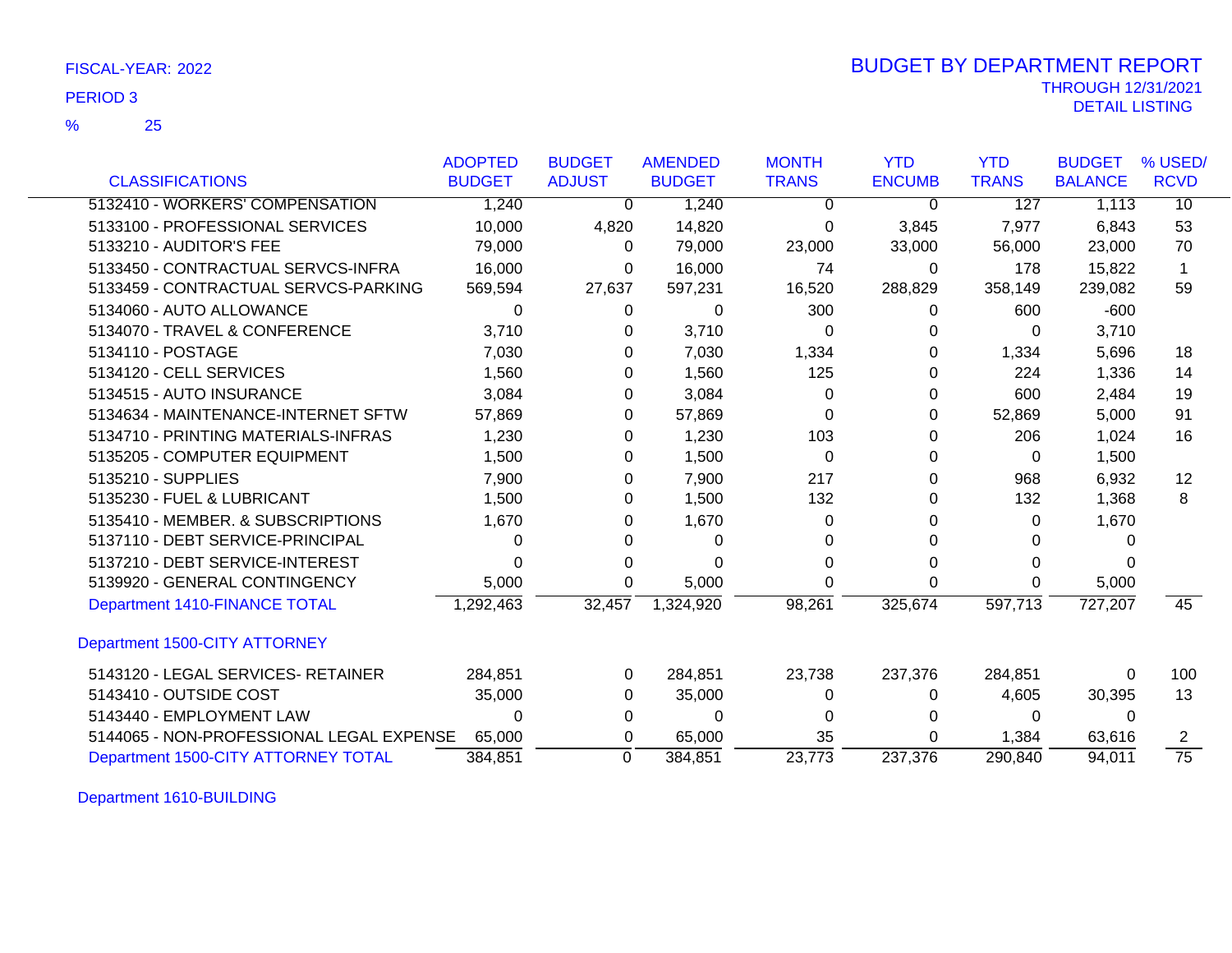|                                     | <b>ADOPTED</b> | <b>BUDGET</b> |                | <b>AMENDED</b> | <b>MONTH</b> | <b>YTD</b>    | <b>YTD</b>   | <b>BUDGET</b>  | % USED/         |
|-------------------------------------|----------------|---------------|----------------|----------------|--------------|---------------|--------------|----------------|-----------------|
| <b>CLASSIFICATIONS</b>              | <b>BUDGET</b>  | <b>ADJUST</b> |                | <b>BUDGET</b>  | <b>TRANS</b> | <b>ENCUMB</b> | <b>TRANS</b> | <b>BALANCE</b> | <b>RCVD</b>     |
| 5241210 - REGULAR                   | 193,425        |               | $\overline{0}$ | 193,425        | 22,696       | 0             | 46,149       | 147,276        | $\overline{23}$ |
| 5241310 - PART-TIME                 | 180,657        |               | 0              | 180,657        | 20,615       | 0             | 41,917       | 138,740        | 23              |
| 5241410 - OVERTIME                  | 0              |               | 0              | 0              | 0            | 0             | $\mathbf 0$  | $\Omega$       |                 |
| 5242110 - F.I.C.A.                  | 28,617         |               | 0              | 28,617         | 3,267        | 0             | 6,620        | 21,997         | 23              |
| 5242210 - PENSION PLAN CONTRIBUTION | 13,244         |               | 0              | 13,244         | 0            | 0             | $\mathbf{0}$ | 13,244         |                 |
| 5242220 - DEFERRED COMP CONTRIB.    | 3,239          |               | 0              | 3,239          | 380          | 0             | 773          | 2,466          | 23              |
| 5242310 - GROUP HEALTH INSURANCE    | 25,389         |               | 0              | 25,389         | 2,122        | 0             | 4,385        | 21,004         | 17              |
| 5242410 - WORKERS' COMPENSATION     | 6,217          |               | 0              | 6,217          | 0            | 0             | 637          | 5,580          | 10              |
| 5243150 - CONTRACT INSPECT/ENGINEER | 3,000          |               | 0              | 3,000          | 0            | 0             | 500          | 2,500          | 16              |
| 5243450 - CONTRACTUAL SERVICES      | 1,000          |               | 0              | 1,000          | 0            | 0             | $\Omega$     | 1,000          |                 |
| 5244110 - POSTAGE                   | 200            |               | 0              | 200            | 38           |               | 38           | 162            | 19              |
| 5244120 - CELL SERVICES             | 4,020          |               | 0              | 4,020          | 293          |               | 344          | 3,676          | 8               |
| 5244515 - AUTO INSURANCE            | 767            |               | $\Omega$       | 767            | 0            | 0             | 150          | 617            | 19              |
| 5244710 - PRINTING MATERIALS-INFRAS | 1,640          |               | 0              | 1,640          | 87           | 0             | 175          | 1,465          | 10              |
| 5245206 - COMPUTER-SOFTWARE         | 0              |               | 0              | $\Omega$       | 0            |               | 0            | 0              |                 |
| 5245210 - SUPPLIES                  | 5,000          |               | 0              | 5,000          | 0            |               | 140          | 4,860          | $\overline{2}$  |
| 5245220 - UNIFORMS                  | 1,840          |               | 0              | 1,840          | 0            | 0             | 0            | 1,840          |                 |
| 5245230 - FUEL                      | 1,204          |               | 0              | 1,204          | 106          | 0             | 106          | 1,098          | 8               |
| 5245410 - MEMBER. & SUBSCRIPTIONS   | 160            |               | 0              | 160            | 0            | 0             | 0            | 160            |                 |
| 5249920 - GENERAL CONTINGENCY       | 5,000          |               | 0              | 5,000          | U            | 0             | 0            | 5,000          |                 |
| Department 1610-BUILDING TOTAL      | 474,619        |               | 0              | 474,619        | 49,604       | $\mathbf 0$   | 101,934      | 372,685        | $\overline{21}$ |
| Department 1620-PLANNING & ZONING   |                |               |                |                |              |               |              |                |                 |
| 5241210 - REGULAR                   | 293,708        |               | 0              | 293,708        | 34,690       | 0             | 70,411       | 223,297        | 23              |
| 5241310 - PART-TIME                 | 0              |               | 0              | 0              | 0            | 0             | 0            | 0              |                 |
| 5241410 - OVERTIME                  | 0              |               | 0              | $\Omega$       | O            | ი             | 0            | 0              |                 |
| 5242110 - F.I.C.A.                  | 22,469         |               | 0              | 22,469         | 2,627        |               | 5,292        | 17,177         | 23              |
| 5242210 - PENSION PLAN CONTRIBUTION | 26,434         |               | 0              | 26,434         | 0            |               | 0            | 26,434         |                 |
| 5242220 - DEFERRED COMP CONTRIB.    | 0              |               | 0              | 0              |              | 0             | 0            | 0              |                 |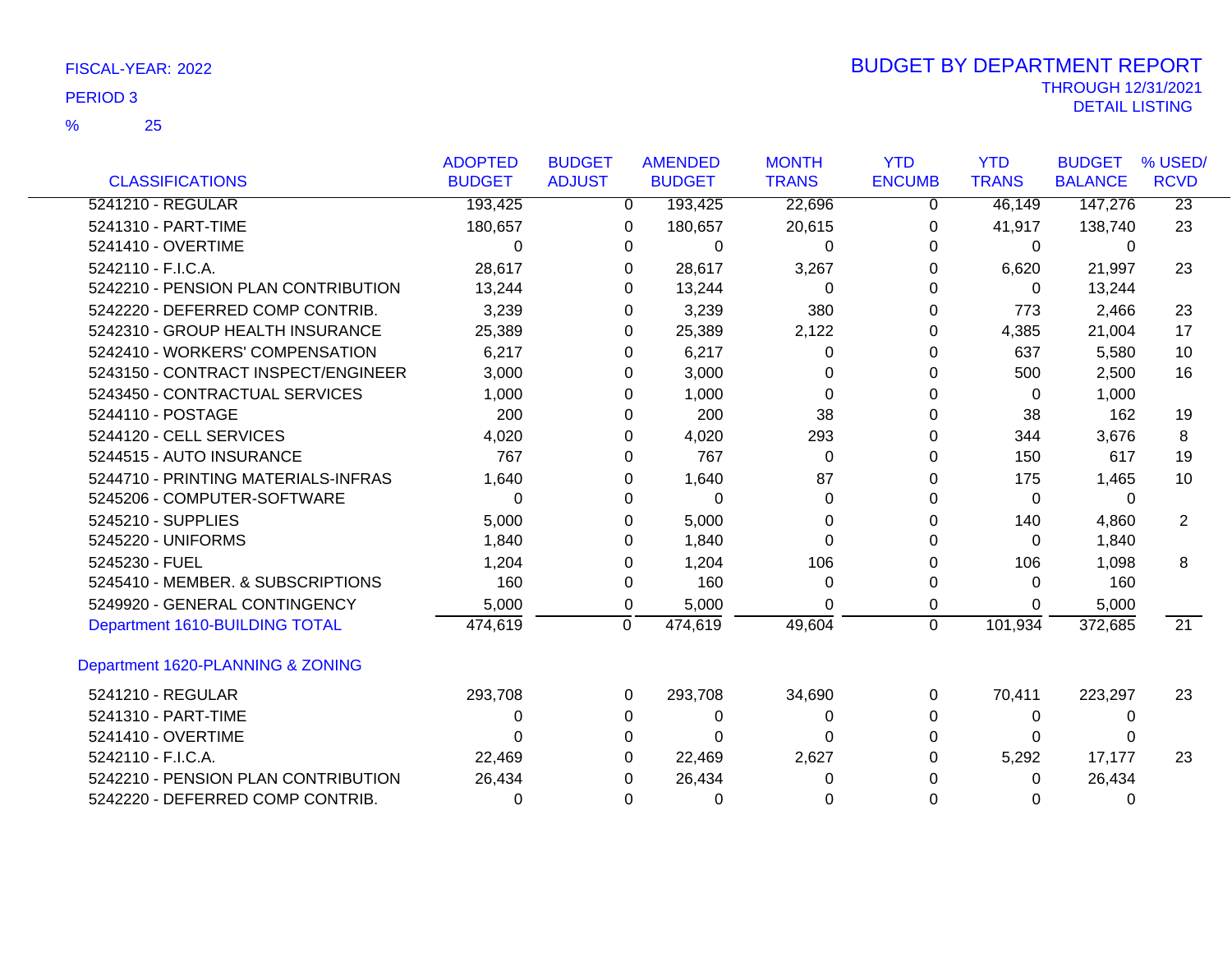|                                         | <b>ADOPTED</b> | <b>BUDGET</b> | <b>AMENDED</b> | <b>MONTH</b> | <b>YTD</b>    | <b>YTD</b>   | <b>BUDGET</b>  | % USED/     |
|-----------------------------------------|----------------|---------------|----------------|--------------|---------------|--------------|----------------|-------------|
| <b>CLASSIFICATIONS</b>                  | <b>BUDGET</b>  | <b>ADJUST</b> | <b>BUDGET</b>  | <b>TRANS</b> | <b>ENCUMB</b> | <b>TRANS</b> | <b>BALANCE</b> | <b>RCVD</b> |
| 5242310 - GROUP HEALTH INSURANCE        | 33,852         | 0             | 33,852         | 2,871        | 0             | 5,850        | 28,002         | 17          |
| 5242410 - WORKERS' COMPENSATION         | 881            | 0             | 881            | 0            | 0             | 90           | 791            | 10          |
| 5243100 - PROFESSIONAL SERVICES         | 1,070          | 0             | 1,070          | 0            | 0             | 0            | 1,070          |             |
| 5243450 - CONTRACTUAL SERVICES          | 200,000        | 27,991        | 227,991        | 5,678        | 27,991        | 36,605       | 191,386        | 16          |
| 5243480 - DIGITIZING                    | 0              | 0             | 0              | 0            | 0             | 0            | 0              |             |
| 5244070 - TRAVEL & CONFERENCE           | 1,400          | 0             | 1,400          | 0            | 0             | 0            | 1,400          |             |
| 5244110 - POSTAGE                       | 2,500          | 0             | 2,500          | 474          | 0             | 474          | 2,026          | 18          |
| 5244120 - CELL SERVICES                 | 1,620          | 0             | 1,620          | 106          | 0             | 106          | 1,514          | 6           |
| 5244515 - AUTO INSURANCE                | 477            | 0             | 477            | 0            | 0             | 92           | 385            | 19          |
| 5244620 - MAINT.&REP.OPER. EQUIPMNT     | 5,500          | 0             | 5,500          | 0            | 0             | 950          | 4,550          | 17          |
| 5244634 - PLANNING- INTERNET            | 4,000          | 0             | 4,000          | 0            | 0             | 0            | 4,000          |             |
| 5244710 - PRINTING MATERIALS-INFRAS     | 1,640          | 0             | 1,640          | 87           | 0             | 175          | 1,465          | 10          |
| 5244910 - LEGAL ADS                     | 4,000          | 0             | 4,000          | 0            | 0             | 127          | 3,873          | 3           |
| 5245205 - COMPUTERS                     | 1,000          | 0             | 1,000          | 0            | 0             | 0            | 1,000          |             |
| 5245210 - SUPPLIES                      | 2,750          | 0             | 2,750          | O            | U             | 93           | 2,657          | 3           |
| 5245230 - FUEL                          | 125            | 0             | 125            | 10           |               | 10           | 115            | 8           |
| 5245410 - MEMBER, & SUBSCRIPTIONS       | 1,815          | 0             | 1,815          | 15           | 0             | 15           | 1,800          |             |
| 5249920 - GENERAL CONTINGENCY           | 5,000          | 0             | 5,000          | $\Omega$     | $\Omega$      | 0            | 5,000          |             |
| Department 1620-PLANNING & ZONING TOTAL | 610,241        | 27,991        | 638,232        | 46,558       | 27,991        | 120,290      | 517,942        | 18          |
| Department 1640-CODE ENFORCEMENT        |                |               |                |              |               |              |                |             |
| 5241210 - REGULAR                       | 262,843        | 0             | 262,843        | 31,740       | 0             | 63,510       | 199,333        | 24          |
| 5241310 - PART-TIME                     | 0              | 0             | 0              | 0            | 0             | 0            | $\Omega$       |             |
| 5241410 - OVERTIME                      | 0              | 0             | 0              | 0            |               | 0            |                |             |
| 5242110 - F.I.C.A.                      | 20,107         | 0             | 20,107         | 2,465        |               | 4,931        | 15,176         | 24          |
| 5242210 - PENSION PLAN CONTRIBUTION     | 23,584         | 0             | 23,584         | 0            | 0             | 0            | 23,584         |             |
| 5242220 - DEFERRED COMP CONTRIB.        | 0              | 0             | 0              | 0            |               | 0            | 0              |             |
| 5242310 - GROUP HEALTH INSURANCE        | 33,852         | 0             | 33,852         | 2,864        |               | 5,900        | 27,952         | 17          |
| 5242410 - WORKERS' COMPENSATION         | 10,875         | $\Omega$      | 10,875         | 0            | 0             | 1,114        | 9,761          | 10          |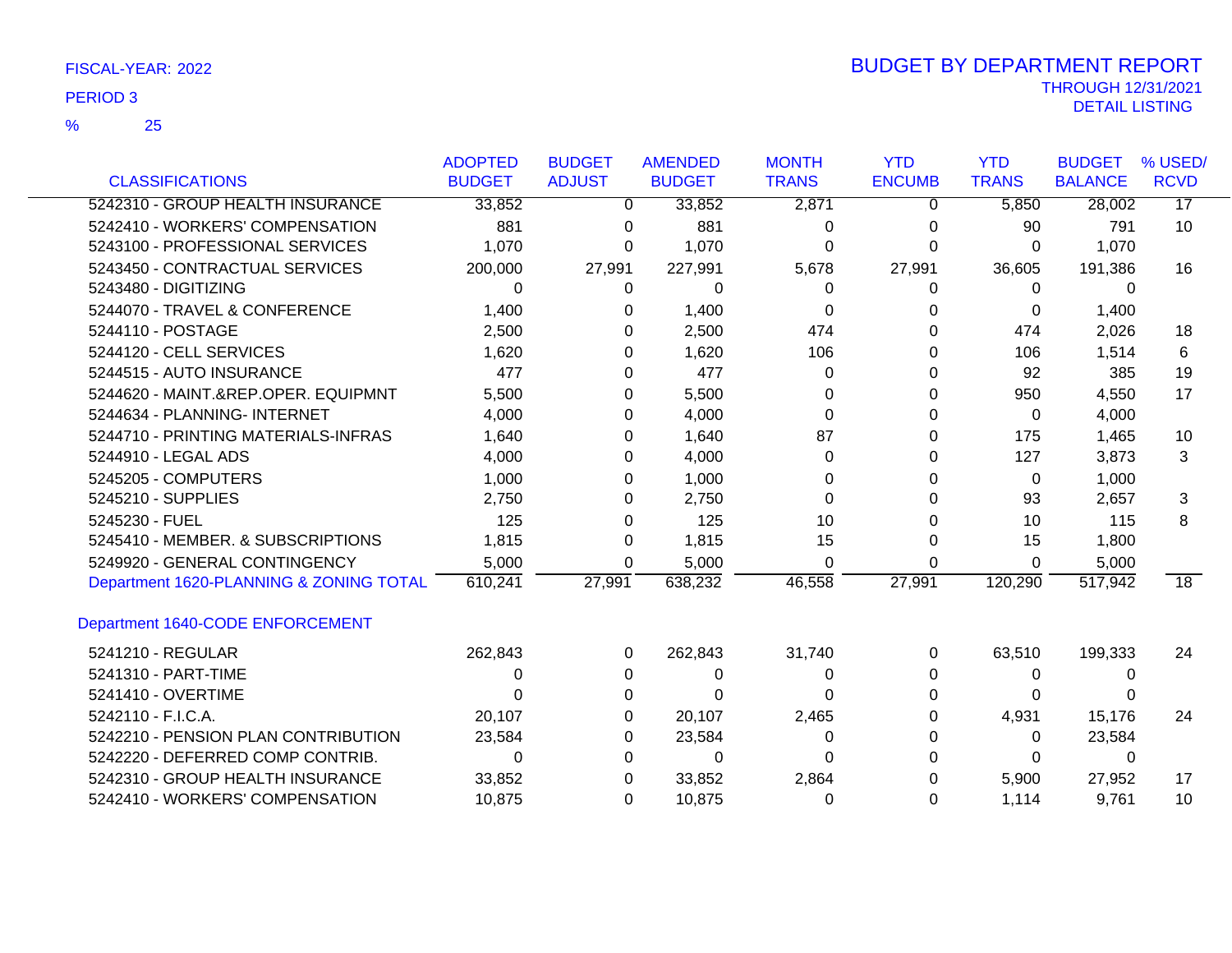|                                             | <b>ADOPTED</b> | <b>BUDGET</b> |                | <b>AMENDED</b> | <b>MONTH</b> | <b>YTD</b>     | <b>YTD</b>   | <b>BUDGET</b>  | % USED/           |
|---------------------------------------------|----------------|---------------|----------------|----------------|--------------|----------------|--------------|----------------|-------------------|
| <b>CLASSIFICATIONS</b>                      | <b>BUDGET</b>  | <b>ADJUST</b> |                | <b>BUDGET</b>  | <b>TRANS</b> | <b>ENCUMB</b>  | <b>TRANS</b> | <b>BALANCE</b> | <b>RCVD</b>       |
| 5243111 - SPECIAL MASTERS                   | 10,000         |               | 0              | 10,000         | 300          | 0              | 600          | 9,400          | 6                 |
| 5243450 - CONTRACTUAL SERVICES              | 5,000          |               | 0              | 5,000          | 0            | $\Omega$       | 0            | 5,000          |                   |
| 5244070 - TRAVEL & CONFERENCE               | 900            |               | 0              | 900            | $\Omega$     | $\Omega$       | 0            | 900            |                   |
| 5244080 - EMPLOYEE EDUCATION                | 2,500          |               | 0              | 2,500          | $\Omega$     | 0              | 0            | 2,500          |                   |
| 5244110 - POSTAGE                           | 5,000          |               | 0              | 5,000          | 1,328        | 0              | 1,328        | 3,672          | 26                |
| 5244120 - CELL SERVICES                     | 2,685          |               | 0              | 2,685          | 247          | 0              | 247          | 2,438          | 9                 |
| 5244515 - AUTO INSURANCE                    | 3,500          |               | 0              | 3,500          | 0            | 0              | 683          | 2,817          | 19                |
| 5244710 - PRINTING MATERIALS-INFRAS         | 1,650          |               | 0              | 1,650          | 87           | $\Omega$       | 175          | 1,475          | 10                |
| 5244920 - LIENS                             | 1,650          |               | 0              | 1,650          | 0            | 0              | 45           | 1,605          | $\overline{2}$    |
| 5245205 - COMPUTERS                         | 1,000          |               | 0              | 1,000          | $\Omega$     | 0              | $\mathbf 0$  | 1,000          |                   |
| 5245210 - SUPPLIES                          | 3,500          |               | 0              | 3,500          | 24           | 0              | 1,231        | 2,269          | 35                |
| 5245220 - UNIFORMS                          | 1,000          |               | 0              | 1,000          | $\Omega$     | 0              | 0            | 1,000          |                   |
| 5245230 - FUEL                              | 2,058          |               | 0              | 2,058          | 182          | 0              | 182          | 1,876          | 8                 |
| 5245410 - MEMBER. & SUBSCRIPTIONS           | 500            |               | 0              | 500            | 0            | 0              | $\Omega$     | 500            |                   |
| 5249920 - GENERAL CONTINGENCY               | 5,000          |               | 0              | 5,000          | $\Omega$     | 0              | $\Omega$     | 5,000          |                   |
| Department 1640-CODE ENFORCEMENT TOTAL      | 397,204        |               | $\overline{0}$ | 397,204        | 39,237       | $\overline{0}$ | 79,946       | 317,258        | $\overline{20}$   |
| <b>Department 1710-BUILDING MAINTENANCE</b> |                |               |                |                |              |                |              |                |                   |
| 5191210 - FULL-TIME                         | 105,740        |               | 0              | 105,740        | 12,861       | $\mathbf 0$    | 25,635       | 80,105         | 24                |
| 5191410 - OVERTIME                          | 5,000          |               | 0              | 5,000          | 292          | $\Omega$       | 292          | 4,708          | 5                 |
| 5192110 - F.I.C.A.                          | 8,472          |               | 0              | 8,472          | 1,103        | $\Omega$       | 2,185        | 6,287          | 25                |
| 5192210 - PENSION PLAN CONTRIBUTION         | 9,931          |               | 0              | 9,931          | 0            | 0              | 0            | 9,931          |                   |
| 5192310 - GROUP HEALTH INSURANCE            | 16,926         |               | 0              | 16,926         | 1,394        | $\Omega$       | 2,887        | 14,039         | 17                |
| 5192410 - WORKERS' COMPENSATION             | 5,474          |               | 0              | 5,474          | 0            | 0              | 561          | 4,913          | 10                |
| 5193450 - CONT. SVCS.                       | 94,800         |               | 0              | 94,800         | 4,290        | 43,340         | 53,209       | 41,591         | 56                |
| 5194070 - TRAVEL                            | $\Omega$       |               | 0              | 0              | 0            | 0              | 0            | 0              |                   |
| 5194080 - EMPLOYEE EDUCATION                | 250            |               | 0              | 250            | 0            | 0              | 0            | 250            |                   |
| 5194120 - CELL SERVICES                     | 780            |               | 0              | 780            | 46           | 0              | 97           | 683            | $12 \overline{ }$ |
| 5194310 - ELECTRICITY-FACILITIES            | 80,000         |               | $\Omega$       | 80,000         | 4,702        | 63,870         | 80,000       | $\Omega$       | 100               |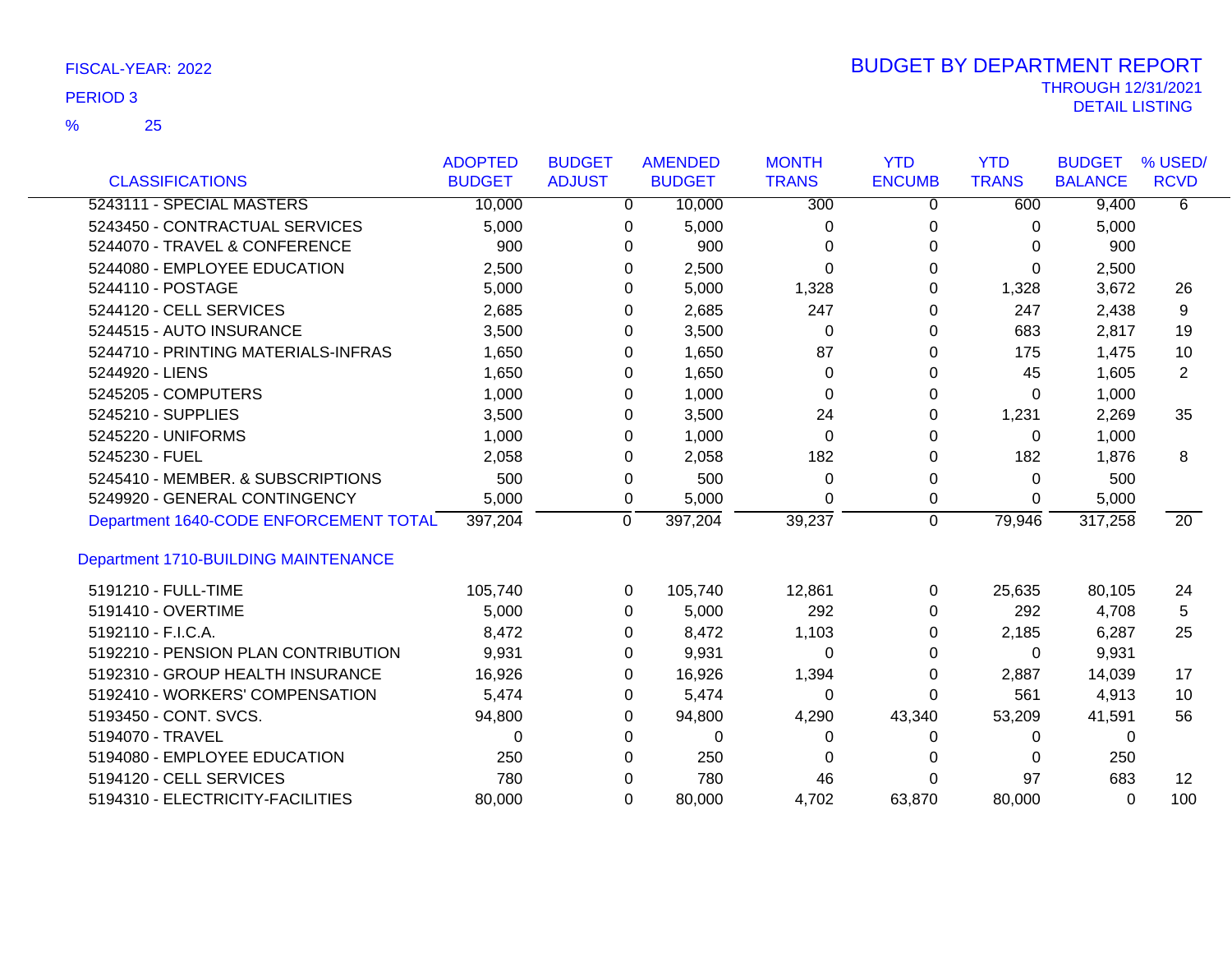|                                                    | <b>ADOPTED</b> | <b>BUDGET</b> | <b>AMENDED</b> | <b>MONTH</b> | <b>YTD</b>    | <b>YTD</b>   | <b>BUDGET</b>  | % USED/         |
|----------------------------------------------------|----------------|---------------|----------------|--------------|---------------|--------------|----------------|-----------------|
| <b>CLASSIFICATIONS</b>                             | <b>BUDGET</b>  | <b>ADJUST</b> | <b>BUDGET</b>  | <b>TRANS</b> | <b>ENCUMB</b> | <b>TRANS</b> | <b>BALANCE</b> | <b>RCVD</b>     |
| 5194320 - WATER                                    | 50,000         | $\Omega$      | 50,000         | 960          | 45,073        | 50,000       | 0              | 100             |
| 5194620 - REPAIR & MAINT. OPER EQUI                | 5,000          | 0             | 5,000          | 260          | $\Omega$      | 260          | 4,740          | 5               |
| 5194670 - MAINT & REP - STRUCTURES                 | 70,000         | 0             | 70,000         | 4.704        | 3,640         | 11,407       | 58,593         | 16              |
| 5195210 - SUPPLIES                                 | 15,000         | 0             | 15,000         | 349          | $\Omega$      | 920          | 14,080         | 6               |
| 5195220 - UNIFORMS                                 | 1,000          |               | 1,000          |              |               | O            | 1,000          |                 |
| 5197110 - DEBT SERVICE- PRINCIPAL                  | 0              |               | 0              |              |               |              |                |                 |
| 5197210 - DEBT SERVICE-INTEREST                    |                |               |                |              |               |              |                |                 |
| 5199920 - GENERAL CONTINGENCY                      | 5,000          | 0             | 5,000          | ∩            | 0             | 0            | 5,000          |                 |
| Department 1710-BUILDING MAINTENANCE TOTAL 473,373 |                | $\mathbf 0$   | 473,373        | 30,961       | 155,923       | 227,453      | 245,920        | 48              |
| Department 1720-SOLID WASTE                        |                |               |                |              |               |              |                |                 |
| 5341210 - REGULAR                                  | 333,451        | 0             | 333,451        | 44,150       | 0             | 84,369       | 249,082        | 25              |
| 5341410 - OVERTIME                                 | 8,000          | 0             | 8,000          | 1,402        | O             | 1,881        | 6,119          | 23              |
| 5342110 - F.I.C.A.                                 | 27,390         | 0             | 27,390         | 3,571        |               | 6,772        | 20,618         | 24              |
| 5342210 - PENSION PLAN CONTRIBUTION                | 29,849         | 0             | 29,849         | O            |               | 0            | 29,849         |                 |
| 5342220 - ICMA                                     | 0              |               | 0              |              |               | 0            | 0              |                 |
| 5342310 - GROUP HEALTH INSURANCE                   | 67,703         | 0             | 67,703         | 5,541        |               | 11,505       | 56,198         | 16              |
| 5342410 - WORKERS' COMPENSATION                    | 29,086         | 0             | 29,086         | 0            |               | 2,980        | 26,106         | 10              |
| 5343470 - INTERLCL AGREE-RECYCLING                 | 135,000        | O             | 135,000        | 8,111        | 118,777       | 135,000      | $\Omega$       | 100             |
| 5344070 - TRAVEL & CONFERENCE                      | 0              |               | 0              | O            | $\Omega$      |              |                |                 |
| 5344080 - EMPLOYEE EDUCATION                       | 500            | 0             | 500            | O            |               |              | 500            |                 |
| 5344340 - REFUSE DISPOSAL FEE                      | 790,000        | 0             | 790,000        | 58,921       | 639,804       | 790,000      | 0              | 100             |
| 5344341 - REFUSE DSPSL FEE-RECYCLE                 | $\Omega$       | 0             | 0              | 0            | 0             | 0            |                |                 |
| 5345210 - SUPPLIES                                 | 50,000         | 3,175         | 53,175         | 560          | 3,175         | 4,950        | 48,225         | 9               |
| 5345220 - UNIFORMS                                 | 5,000          | 0             | 5,000          |              | O             | 0            | 5,000          |                 |
| 5347110 - DEBT SERVICE-PRINCIPAL                   |                |               |                |              |               |              |                |                 |
| 5347210 - DEBT SERVICE-INTEREST                    |                |               |                |              |               |              |                |                 |
| Department 1720-SOLID WASTE TOTAL                  | 1,475,979      | 3,175         | 1,479,154      | 122,256      | 761.756       | 1.037.457    | 441.697        | $\overline{70}$ |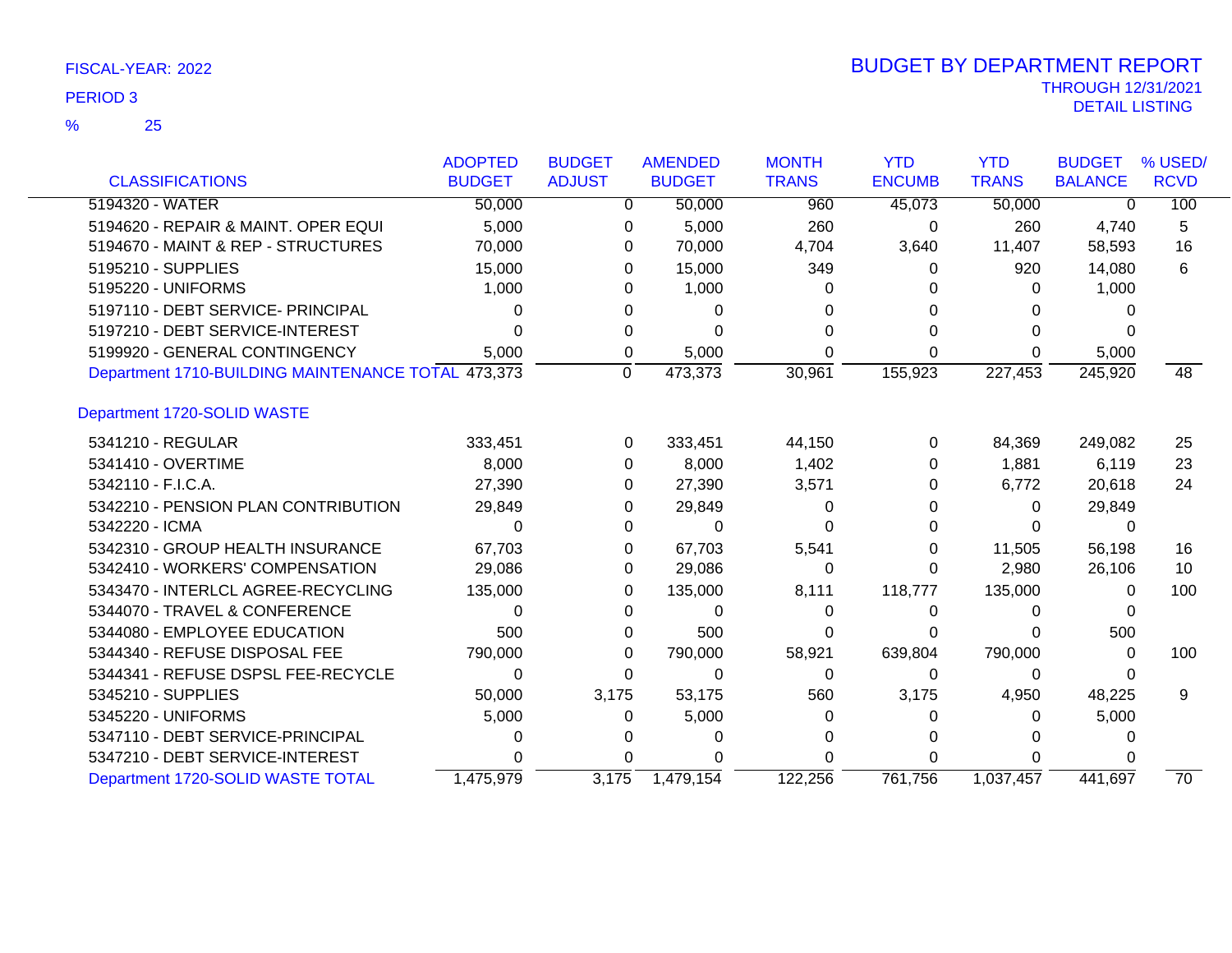25 %

| <b>CLASSIFICATIONS</b>                    | <b>ADOPTED</b><br><b>BUDGET</b> | <b>BUDGET</b><br><b>ADJUST</b> |                | <b>AMENDED</b><br><b>BUDGET</b> | <b>MONTH</b><br><b>TRANS</b> | <b>YTD</b><br><b>ENCUMB</b> | <b>YTD</b><br><b>TRANS</b> | <b>BUDGET</b><br><b>BALANCE</b> | % USED/<br><b>RCVD</b> |
|-------------------------------------------|---------------------------------|--------------------------------|----------------|---------------------------------|------------------------------|-----------------------------|----------------------------|---------------------------------|------------------------|
| <b>Department 1730-STREET MAINTENANCE</b> |                                 |                                |                |                                 |                              |                             |                            |                                 |                        |
|                                           |                                 |                                |                |                                 |                              |                             |                            |                                 |                        |
| 5411210 - REGULAR                         | 244,914                         |                                | 0              | 244,914                         | 32,154                       | 0                           | 58,870                     | 186,044                         | 24                     |
| 5411310 - PART TIME                       | 0                               |                                | 0              | 0                               | 0                            | $\Omega$                    | $\mathbf 0$                | 0                               |                        |
| 5411410 - OVERTIME                        | 5,000                           |                                | 0              | 5,000                           | 1,151                        | 0                           | 1,687                      | 3,313                           | 33                     |
| 5412110 - F.I.C.A.                        | 20,649                          |                                | 0              | 20,649                          | 2,568                        | 0                           | 4,662                      | 15,987                          | 22                     |
| 5412210 - PENSION PLAN CONTRIBUTION       | 20,119                          |                                | 0              | 20,119                          | 0                            | 0                           | $\mathbf 0$                | 20,119                          |                        |
| 5412220 - DEFERRED COMP CONTRIB           | 2,798                           |                                | 0              | 2,798                           | 599                          | 0                           | 1,203                      | 1,595                           | 42                     |
| 5412310 - GROUP HEALTH INSURANCE          | 50,777                          |                                | 0              | 50,777                          | 3,482                        | 0                           | 7,210                      | 43,567                          | 14                     |
| 5412410 - WORKERS' COMPENSATION           | 27,090                          |                                | 0              | 27,090                          | 0                            | $\mathbf 0$                 | 2,776                      | 24,314                          | 10                     |
| 5413450 - CONTRACTUAL SERVICES            | 65,000                          |                                | 0              | 65,000                          | 1,820                        | 42,465                      | 46,105                     | 18,895                          | 70                     |
| 5414070 - TRAVEL & CONFERENCE             | 250                             |                                | 0              | 250                             | 0                            | 0                           | 0                          | 250                             |                        |
| 5414080 - EMPLOYEE EDUCATION              | 500                             |                                | 0              | 500                             | 0                            | 0                           | $\Omega$                   | 500                             |                        |
| 5414120 - CELL SERVICES                   | 1,080                           |                                | 0              | 1,080                           | 35                           | 0                           | 35                         | 1,045                           | 3                      |
| 5414625 - LANDSCAPE MAINTENANCE           | 70,000                          |                                | 0              | 70,000                          | 2,221                        | 0                           | 2,821                      | 67,179                          | 4                      |
| 5414640 - MAINT & REP STRS & PARKWY       | 25,000                          |                                | 0              | 25,000                          | 6,143                        | $\Omega$                    | 7,643                      | 17,357                          | 30                     |
| 5414650 - ELECTRICITY-STREET LIGHTS       | 150,000                         |                                | 0              | 150,000                         | 10,776                       | 117,856                     | 150,000                    | $\Omega$                        | 100                    |
| 5414651 - LIGHTING - OTHER                | 0                               |                                | 0              | $\Omega$                        | 0                            | 0                           | 0                          | $\Omega$                        |                        |
| 5414670 - MAINT & REP-GRDS & STRUCT       | 10,000                          |                                | 0              | 10,000                          | 150                          | 0                           | 643                        | 9,358                           | 6                      |
| 5415210 - SUPPLIES                        | 5,000                           |                                | 0              | 5,000                           | 48                           | 0                           | 138                        | 4,862                           | 2                      |
| 5415220 - UNIFORMS                        | 3,500                           |                                | 0              | 3,500                           | 0                            | $\Omega$                    | 0                          | 3,500                           |                        |
| 5415245 - TOOLS                           | 500                             |                                | 0              | 500                             | 0                            | 0                           | 0                          | 500                             |                        |
| 5417110 - DEBT SERVICE- PRINCIPAL         | 0                               |                                | 0              | 0                               | 0                            | 0                           | $\Omega$                   | 0                               |                        |
| 5417210 - DEBT SERVICE-INTEREST           | 0                               |                                | 0              | 0                               | 0                            | $\Omega$                    | $\Omega$                   | 0                               |                        |
| Department 1730-STREET MAINTENANCE TOTAL  | 702,177                         |                                | $\overline{0}$ | 702,177                         | 61,147                       | 160,321                     | 283,793                    | 418,385                         | 40                     |
| Department 1750-LANSCAPE MAINTENANCE      |                                 |                                |                |                                 |                              |                             |                            |                                 |                        |
| 5191210 - FULL-TIME                       | 137,426                         |                                | 0              | 137,426                         | 16,971                       | 0                           | 34,130                     | 103,296                         | 24                     |
| 5191410 - OVERTIME                        | 4,000                           |                                | 0              | 4,000                           | 0                            | 0                           | $\Omega$                   | 4,000                           |                        |
| 5192110 - F.I.C.A.                        | 10,819                          |                                | $\Omega$       | 10,819                          | 1,342                        | $\Omega$                    | 2,700                      | 8,119                           | 24                     |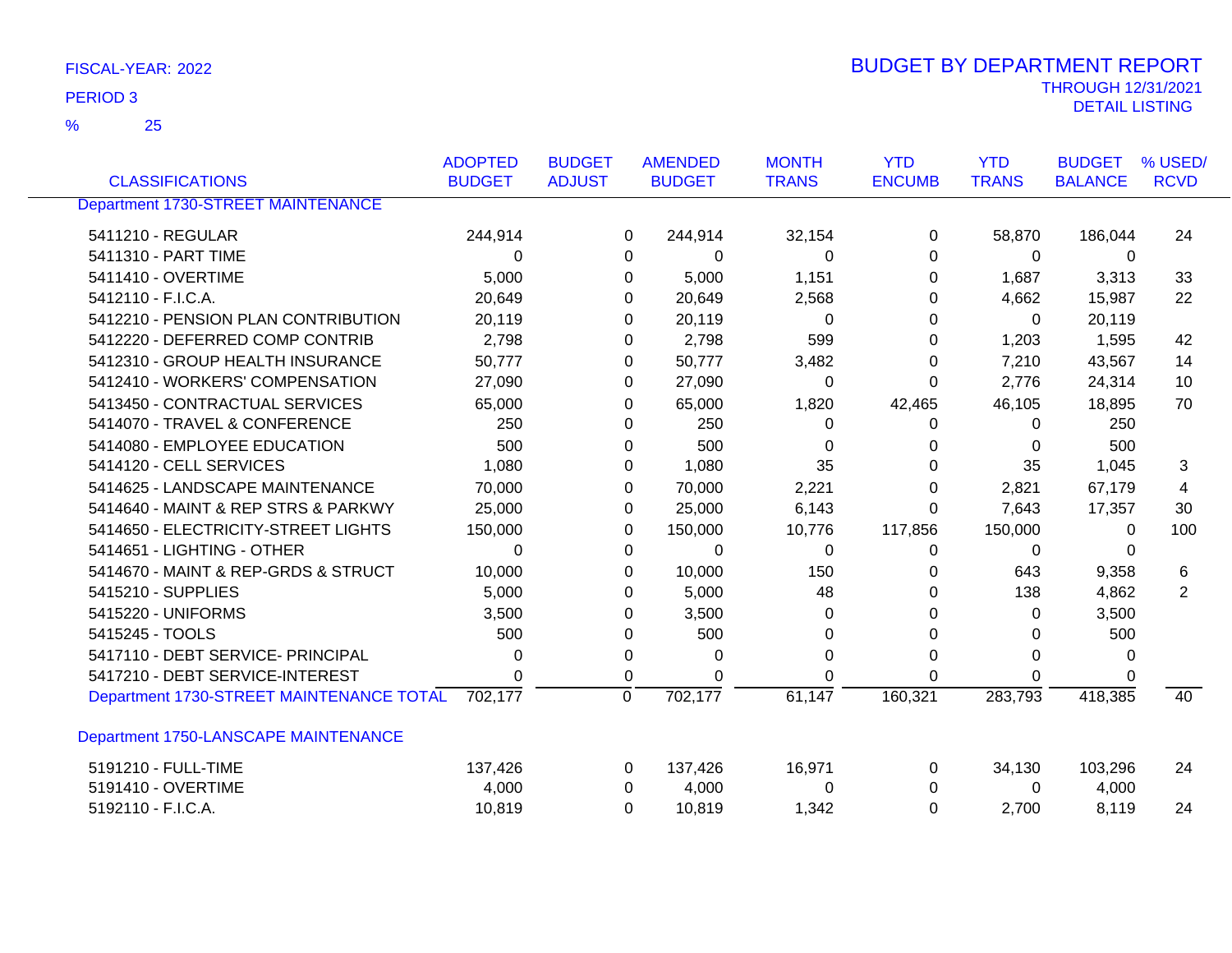25 %

|                                      | <b>ADOPTED</b> | <b>BUDGET</b> | <b>AMENDED</b> | <b>MONTH</b> | <b>YTD</b>    | <b>YTD</b>   | <b>BUDGET</b>  | % USED/     |
|--------------------------------------|----------------|---------------|----------------|--------------|---------------|--------------|----------------|-------------|
| <b>CLASSIFICATIONS</b>               | <b>BUDGET</b>  | <b>ADJUST</b> | <b>BUDGET</b>  | <b>TRANS</b> | <b>ENCUMB</b> | <b>TRANS</b> | <b>BALANCE</b> | <b>RCVD</b> |
| 5192210 - PENSION PLAN CONTRIBUTION  | 12,692         | 0             | 12,692         | 0            | 0             | 0            | 12,692         |             |
| 5192220 - DEFERRED COMP CONTRIB.     | $\Omega$       | $\Omega$      | $\Omega$       | 0            | 0             | 0            | 0              |             |
| 5192310 - GROUP HEALTH INSURANCE     | 25,389         | 0             | 25,389         | 2,099        | 0             | 4,350        | 21,039         | 17          |
| 5192410 - WORKERS' COMPENSATION      | 6,166          | $\Omega$      | 6,166          | 0            | 0             | 632          | 5,534          | 10          |
| 5193450 - CONT. SVCS.                | 158,060        | 39,281        | 197,341        | 315          | 146,441       | 155,100      | 42,241         | 78          |
| 5194070 - TRAVEL                     | 200            | 0             | 200            | $\mathbf{0}$ | 0             | 0            | 200            |             |
| 5194120 - CELL SERVICES              | 556            | 0             | 556            | 46           | 0             | 97           | 459            | 17          |
| 5194350 - ELECTRICITY-CITY PARKS     | 50,000         | $\Omega$      | 50,000         | 17           | 49,983        | 50,000       | 0              | 100         |
| 5194420 - OUTSIDE SERV RENTAL        | 1,000          | 0             | 1,000          | 0            | 0             | 0            | 1,000          |             |
| 5194515 - AUTO INSURANCE             | 1,233          | $\Omega$      | 1,233          | 0            | 0             | 242          | 991            | 19          |
| 5194620 - REPAIR & MAINT. OPER EQUI  | 71,000         | 3,860         | 74,860         | 859          | 3,860         | 5,755        | 69,105         | 7           |
| 5194670 - MAINT & REP - STRUCTURES   | 0              | $\Omega$      | $\Omega$       | 0            | 0             | $\Omega$     | 0              |             |
| 5195210 - SUPPLIES                   | 8,500          | 0             | 8,500          | 927          | 0             | 2,544        | 5,956          | 29          |
| 5195220 - UNIFORMS                   | 1,750          | 0             | 1,750          | 0            | 0             | 0            | 1,750          |             |
| 5195230 - FUEL & LUBRICANT           | 8,047          | 0             | 8,047          | 708          | 0             | 708          | 7,339          | 8           |
| 5195410 - MEMBER. & SUBSCRIPTIONS    | 0              | 0             | 0              | 0            | 0             | 0            | 0              |             |
| Department 1750-LANSCAPE MAINTENANCE | 496,838        | 43,141        | 539,979        | 23,284       | 200,284       | 256,258      | 283,721        | 47          |
| Department 1760-MOTOR POOL           |                |               |                |              |               |              |                |             |
| 5191210 - FULL-TIME                  | 153,574        | 0             | 153,574        | 18,699       | 0             | 37,247       | 116,327        | 24          |
| 5191410 - OVERTIME                   | 4,000          | 0             | 4,000          | 0            | 0             | 5            | 3,995          |             |
| 5192110 - F.I.C.A.                   | 12,054         | 0             | 12,054         | 1,371        | 0             | 2,697        | 9,357          | 22          |
| 5192210 - PENSION PLAN CONTRIBUTION  | 14,128         | 0             | 14,128         | 0            | 0             | 0            | 14,128         |             |
| 5192220 - DEFERRED COMP CONTRIB.     | 0              | 0             | 0              | 0            | 0             | 0            | 0              |             |
| 5192310 - GROUP HEALTH INSURANCE     | 25,389         | 0             | 25,389         | 2,112        | 0             | 4,369        | 21,020         | 17          |
| 5192410 - WORKERS' COMPENSATION      | 5,461          | 0             | 5,461          | 0            | 0             | 559          | 4,902          | 10          |
| 5194070 - TRAVEL                     | 0              | 0             | 0              | 0            | 0             | 0            | 0              |             |
| 5194080 - EMPLOYEE EDUCATION         | 250            | 0             | 250            | 0            |               | 0            | 250            |             |
| 5194120 - CELL SERVICES              | 780            | 0             | 780            | 46           | $\Omega$      | 97           | 683            | 12          |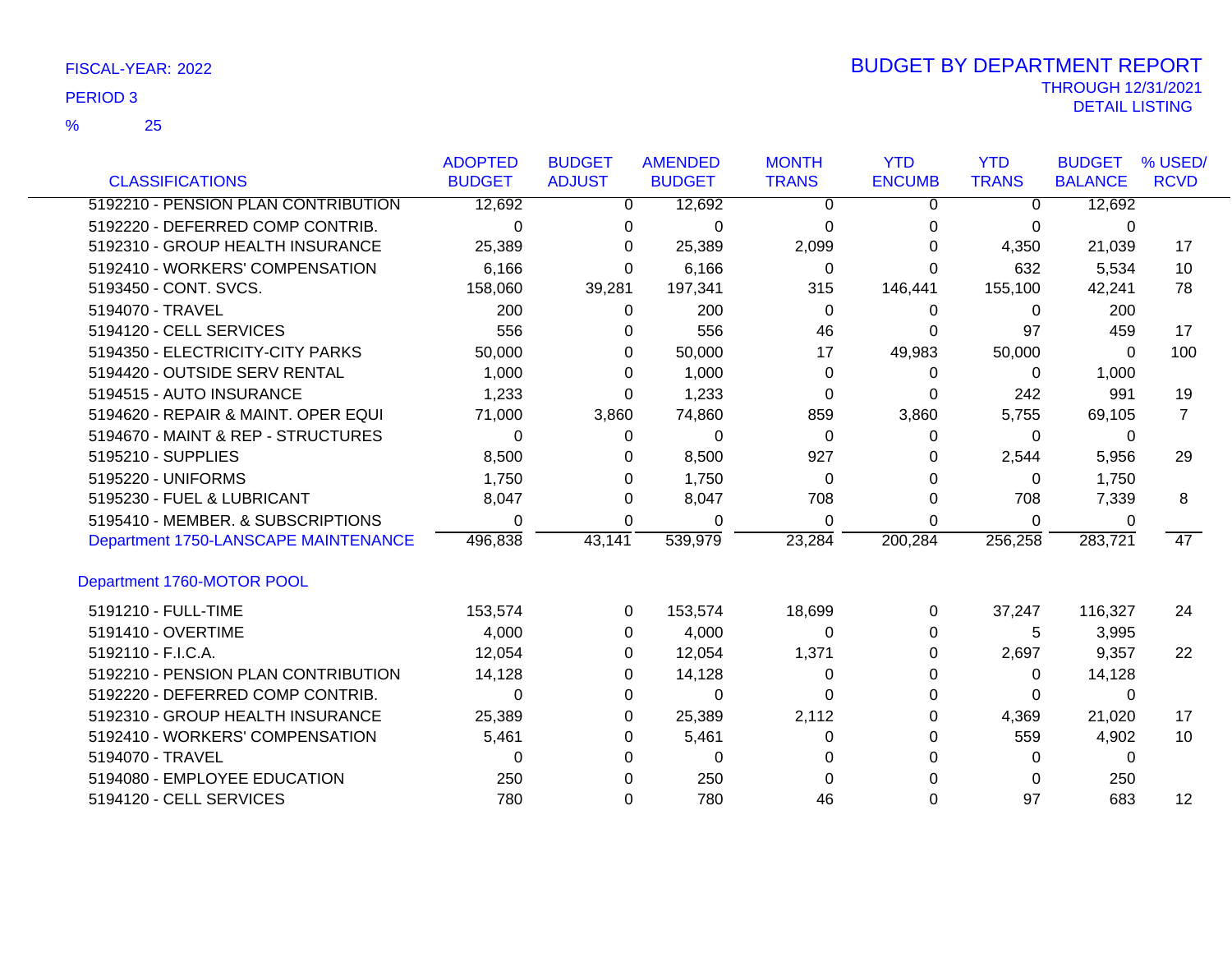|                                           | <b>ADOPTED</b> | <b>BUDGET</b> | <b>AMENDED</b> | <b>MONTH</b> | <b>YTD</b>    | <b>YTD</b>   | <b>BUDGET</b>  | % USED/         |
|-------------------------------------------|----------------|---------------|----------------|--------------|---------------|--------------|----------------|-----------------|
| <b>CLASSIFICATIONS</b>                    | <b>BUDGET</b>  | <b>ADJUST</b> | <b>BUDGET</b>  | <b>TRANS</b> | <b>ENCUMB</b> | <b>TRANS</b> | <b>BALANCE</b> | <b>RCVD</b>     |
| 5194515 - AUTO INSURANCE                  | 50,000         | $\mathbf 0$   | 50,000         | 0            | 0             | 9,748        | 40,252         | $\overline{19}$ |
| 5194620 - REPAIR & MAINT. OPER EQUI       | 1,000          | 0             | 1,000          | 0            | 0             | 0            | 1,000          |                 |
| 5194680 - MAINT & REP-OUTSIDE SVCS        | 75,000         | 14,839        | 89,839         | 10,371       | 28,231        | 47,826       | 42,013         | 53              |
| 5195220 - UNIFORMS                        | 3,000          | $\Omega$      | 3,000          | 109          | 0             | 326          | 2,674          | 10              |
| 5195230 - FUEL & LUBRICANT                | 150,000        | 0             | 150,000        | 0            | 149,500       | 149,500      | 500            | 99              |
| 5195240 - PARTS                           | 70,000         | 2,135         | 72,135         | 6,504        | 2,135         | 18,831       | 53,304         | 26              |
| 5195245 - OPERATING TOOLS                 | 1,000          | $\Omega$      | 1,000          | 0            | 0             | 0            | 1,000          |                 |
| 5195250 - TIRES                           | 25,000         | 0             | 25,000         | 2,537        | 0             | 9,720        | 15,280         | 38              |
| 5195260 - GENERAL                         | 2,000          | $\Omega$      | 2,000          | 340          | 0             | 340          | 1,660          | 17              |
| Department 1760-MOTOR POOL TOTAL          | 592,636        | 16,974        | 609,610        | 42,089       | 179,866       | 281,265      | 328,345        | $\overline{46}$ |
| Department 1770-PUBLIC WORKS DIRECTOR OFF |                |               |                |              |               |              |                |                 |
| 5191210 - FULL-TIME                       | 31,602         | 0             | 31,602         | 3,708        | 0             | 8,158        | 23,444         | 25              |
| 5191310 - PART-TIME                       | 36,275         | 0             | 36,275         | 1,761        | 0             | 3,572        | 32,703         | 9               |
| 5191410 - OVERTIME                        | 0              | 0             | $\Omega$       | 0            | 0             | 0            | 0              |                 |
| 5192110 - F.I.C.A.                        | 3,663          | 0             | 3,663          | 418          | 0             | 896          | 2,767          | 24              |
| 5192210 - PENSION PLAN CONTRIBUTION       | $\Omega$       | 0             | $\Omega$       | $\Omega$     | 0             | $\Omega$     | 0              |                 |
| 5192220 - DEFERRED COMP CONTRIB.          | 2,212          | 0             | 2,212          | 260          | 0             | 528          | 1,684          | 23              |
| 5192310 - GROUP HEALTH INSURANCE          | 8,463          | 0             | 8,463          | 686          | 0             | 1,428        | 7,035          | 16              |
| 5192410 - WORKERS' COMPENSATION           | 144            | 0             | 144            | 0            | 0             | 15           | 129            | 10              |
| 5194070 - TRAVEL                          | 250            | 0             | 250            | 0            | 0             | 0            | 250            |                 |
| 5194080 - EMPLOYEE EDUCATION              | 250            | 0             | 250            | $\Omega$     | 0             | 0            | 250            |                 |
| 5194110 - POSTAGE                         | 0              | 0             | 0              | $\Omega$     | 0             | 0            | 0              |                 |
| 5194120 - CELL SERVICES                   | 0              | 0             | $\Omega$       | 0            |               | 0            | 0              |                 |
| 5194540 - BOILER & MACHINERY              | 1,000          | 0             | 1,000          | 0            | 0             | 0            | 1,000          |                 |
| 5194710 - COPY MACHINE                    | 5,000          | 0             | 5,000          | 150          | 0             | 308          | 4,692          | 6               |
| 5195205 - COMPUTER - EQUIPMENT            | 500            | 0             | 500            | 0            | 0             | $\Omega$     | 500            |                 |
| 5195210 - SUPPLIES                        | 1,000          | 0             | 1,000          | 0            | 0             | 237          | 763            | 23              |
| 5195270 - PERMITS                         | 1,000          | 0             | 1,000          | $\Omega$     | 0             | $\Omega$     | 1,000          |                 |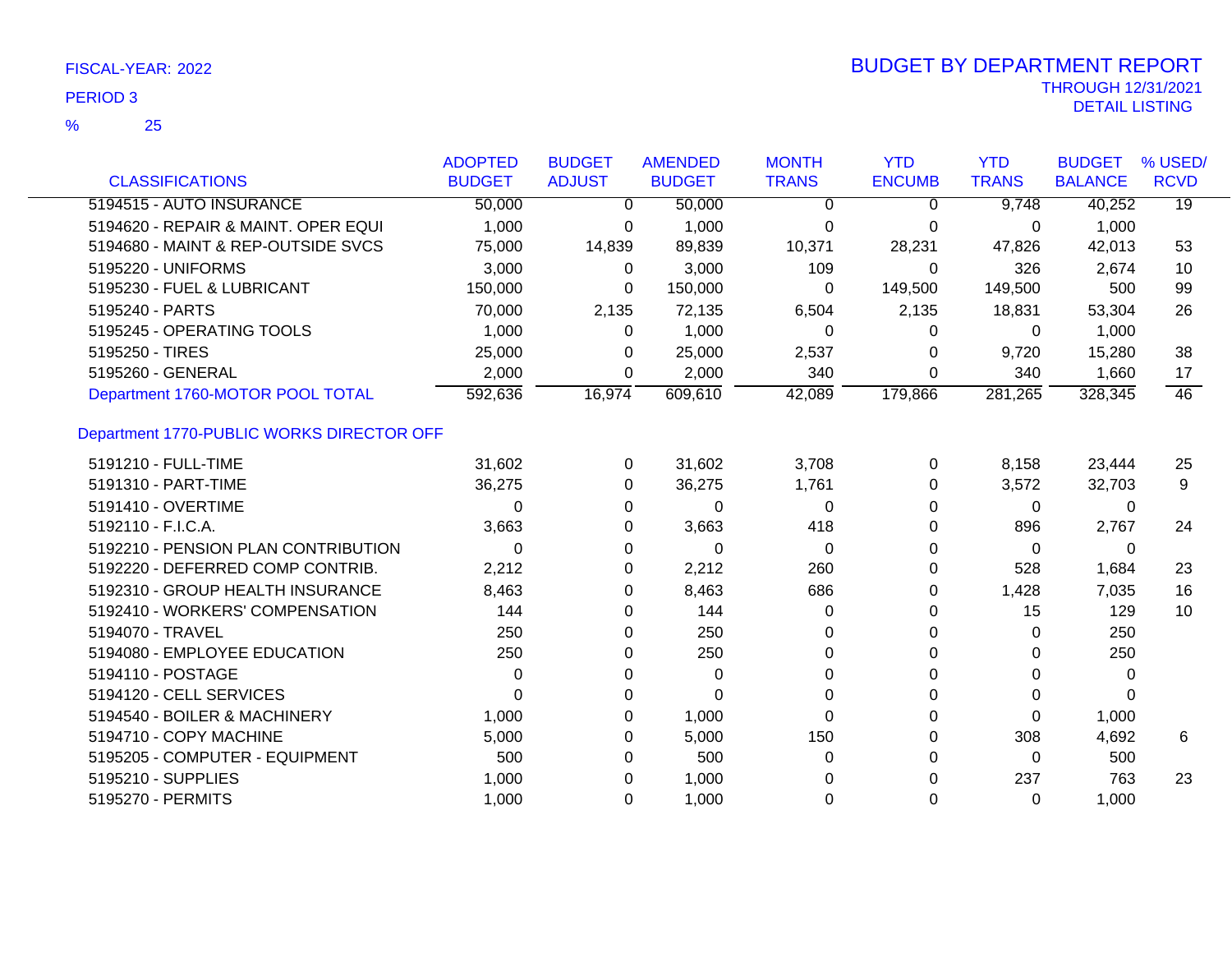| <b>CLASSIFICATIONS</b>                    | <b>ADOPTED</b><br><b>BUDGET</b> | <b>BUDGET</b><br><b>ADJUST</b> | <b>AMENDED</b><br><b>BUDGET</b> | <b>MONTH</b><br><b>TRANS</b> | <b>YTD</b><br><b>ENCUMB</b> | <b>YTD</b><br><b>TRANS</b> | <b>BUDGET</b><br><b>BALANCE</b> | % USED/<br><b>RCVD</b> |
|-------------------------------------------|---------------------------------|--------------------------------|---------------------------------|------------------------------|-----------------------------|----------------------------|---------------------------------|------------------------|
| 5195410 - MEMBER. & SUBSCRIPTIONS         | 250                             | 0                              | 250                             | 0                            | 0                           | 0                          | 250                             |                        |
| Department 1770-PUBLIC WORKS DIRECTOR OFF | 91,609                          | $\mathbf 0$                    | 91,609                          | 6,983                        | $\mathbf 0$                 | 15,142                     | 76,467                          | $\overline{16}$        |
| Department 1790-ENGINEERING & CONSTRUCTN  |                                 |                                |                                 |                              |                             |                            |                                 |                        |
| 5191210 - FULL-TIME                       | 165,201                         | 0                              | 165,201                         | 19,605                       | 0                           | 38,741                     | 126,460                         | 23                     |
| 5192110 - F.I.C.A.                        | 12,638                          | 0                              | 12,638                          | 1,546                        | 0                           | 3,037                      | 9,601                           | 24                     |
| 5192210 - PENSION PLAN CONTRIBUTION       | 9,202                           | 0                              | 9,202                           | 0                            | 0                           | 0                          | 9,202                           |                        |
| 5192220 - DEFERRED COMP CONTRIB.          | 4,379                           | 0                              | 4,379                           | 456                          | 0                           | 928                        | 3,451                           | 21                     |
| 5192310 - GROUP HEALTH INSURANCE          | 16,926                          | 0                              | 16,926                          | 1,437                        | 0                           | 2,954                      | 13,972                          | 17                     |
| 5192410 - WORKERS' COMPENSATION           | 494                             | $\Omega$                       | 494                             | 0                            | 0                           | 51                         | 443                             | 10                     |
| 5193450 - CONT. SVCS.                     | 10,000                          | 0                              | 10,000                          | 0                            | 0                           | 0                          | 10,000                          |                        |
| 5194070 - TRAVEL                          | 500                             | $\Omega$                       | 500                             | 0                            | 0                           | 0                          | 500                             |                        |
| 5194080 - EMPLOYEE EDUCATION              | 875                             | 0                              | 875                             | $\Omega$                     | 0                           | 0                          | 875                             |                        |
| 5194120 - CELL SERVICES                   | 1,560                           | 0                              | 1,560                           | 71                           | 0                           | 71                         | 1,489                           | 4                      |
| 5195205 - COMPUTER - EQUIPMENT            | 500                             | 0                              | 500                             | 0                            | 0                           | 0                          | 500                             |                        |
| 5195210 - SUPPLIES                        | 2,500                           | 0                              | 2,500                           | 0                            | 0                           | 285                        | 2,215                           | 11                     |
| 5195410 - MEMBER. & SUBSCRIPTIONS         | 1,000                           | 0                              | 1,000                           | 0                            | 0                           | 0                          | 1,000                           |                        |
| Department 1790-ENGINEERING & CONSTRUCTN  | 225,775                         | $\overline{0}$                 | 225,775                         | 23,115                       | $\mathbf 0$                 | 46,067                     | 179,708                         | $\overline{20}$        |
| Department 1910-POLICE                    |                                 |                                |                                 |                              |                             |                            |                                 |                        |
| 5211210 - REGULAR                         | 4,205,650                       | 0                              | 4,205,650                       | 475,641                      | 0                           | 961,740                    | 3,243,910                       | 22                     |
| 5211310 - PART-TIME                       | 30,000                          | 0                              | 30,000                          | 3,462                        | 0                           | 7,038                      | 22,962                          | 23                     |
| 5211410 - OVERTIME                        | 200,000                         | 0                              | 200,000                         | 20,335                       | 0                           | 41,840                     | 158,160                         | 20                     |
| 5211411 - OVERTIME- HOLIDAY PAY           | 87,000                          | 0                              | 87,000                          | 19,068                       | 0                           | 21,999                     | 65,001                          | 25                     |
| 5211413 - OVERTIME-RED LIGHT CAMERAS      | 10,000                          | 0                              | 10,000                          | 1,275                        | 0                           | 2,188                      | 7,812                           | 21                     |
| 5211510 - SPEC PAY - EDUC INCENTIVE       | 30,366                          | 0                              | 30,366                          | 4,074                        | 0                           | 8,109                      | 22,257                          | 26                     |
| 5211530 - HAZARD PAY                      | 67,860                          | 0                              | 67,860                          | 7,000                        | 0                           | 14,185                     | 53,675                          | 20                     |
| 5212110 - F.I.C.A.                        | 354,421                         | 0                              | 354,421                         | 42,502                       | 0                           | 84,052                     | 270,369                         | 23                     |
| 5212210 - PENSION PLAN CONTRIBUTION       | 400,178                         | 0                              | 400,178                         | 0                            | $\Omega$                    | 0                          | 400,178                         |                        |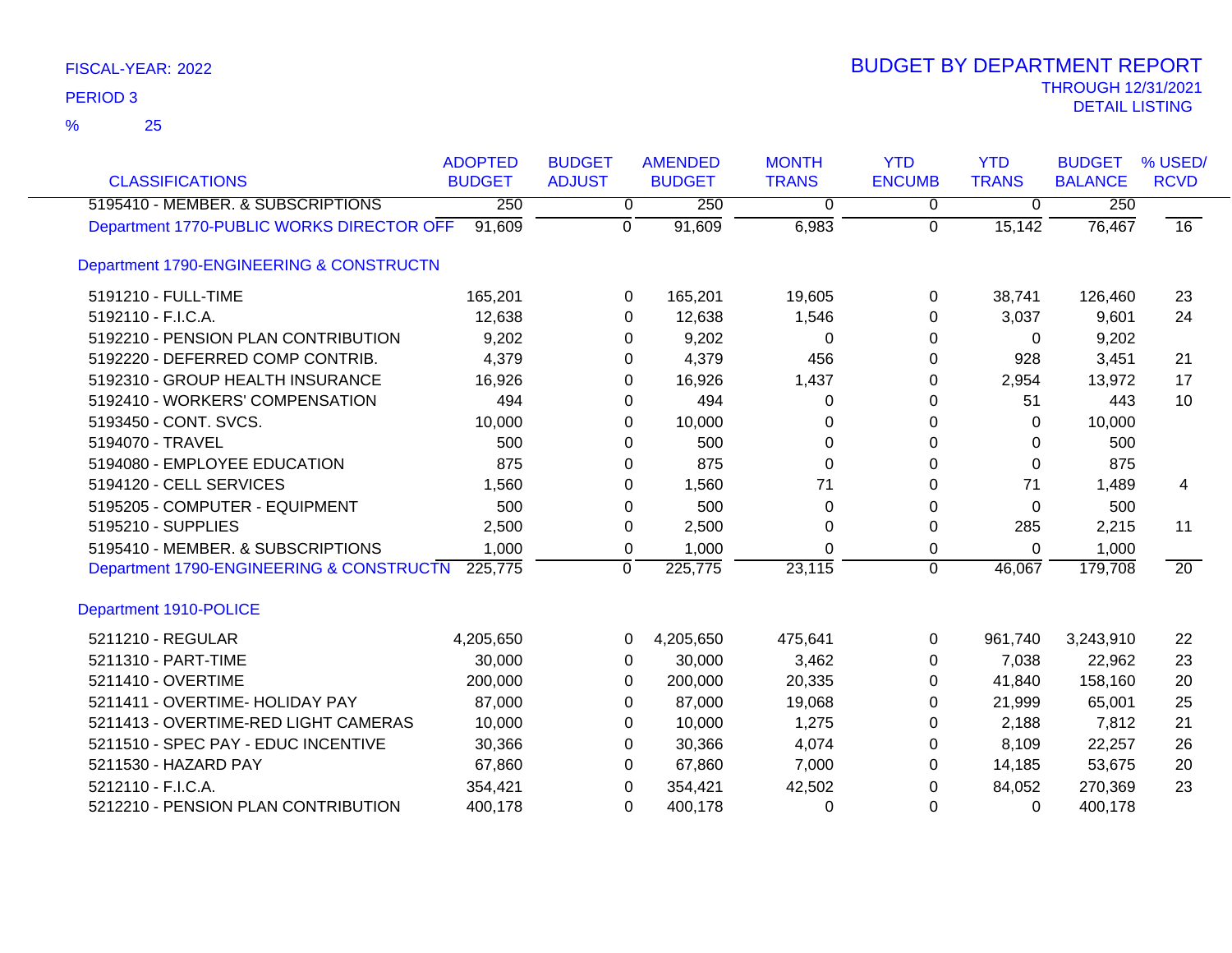|                                     | <b>ADOPTED</b> | <b>BUDGET</b> | <b>AMENDED</b> | <b>MONTH</b> | <b>YTD</b>    | <b>YTD</b>   | <b>BUDGET</b>  | % USED/         |
|-------------------------------------|----------------|---------------|----------------|--------------|---------------|--------------|----------------|-----------------|
| <b>CLASSIFICATIONS</b>              | <b>BUDGET</b>  | <b>ADJUST</b> | <b>BUDGET</b>  | <b>TRANS</b> | <b>ENCUMB</b> | <b>TRANS</b> | <b>BALANCE</b> | <b>RCVD</b>     |
| 5212220 - DEFERRED COMP CONTRIB.    | 24,862         | 0             | 24,862         | 1,986        | 0             | 3,953        | 20,909         | $\overline{15}$ |
| 5212310 - GROUP HEALTH INSURANCE    | 472,531        | 0             | 472,531        | 37,824       | 0             | 76,075       | 396,456        | 16              |
| 5212410 - WORKERS' COMPENSATION     | 121,384        | 0             | 121,384        | 0            | 0             | 12,437       | 108,947        | 10              |
| 5213116 - ANNUAL PHYSICALS          | 17,160         | 0             | 17,160         | 0            | 0             | 0            | 17,160         |                 |
| 5213120 - Legal Services            | 40,000         | $\Omega$      | 40,000         | 3,984        | 0             | 3,984        | 36,016         | 9               |
| 5213450 - CONTRACTUAL SERVICES      | 233,420        | 0             | 233,420        | 1,824        | 0             | 97,025       | 136,395        | 41              |
| 5213452 - RED LIGHT CAMERA          | 205,000        | 16,475        | 221,475        | 0            | 189,430       | 205,092      | 16,383         | 92              |
| 5213456 - SCHOOL CROSSING           | 130,511        | 0             | 130,511        | 0            | 125,015       | 130,511      | $\Omega$       | 100             |
| 5213459 - PARKING                   | 0              | 0             | 0              | 0            | 0             | 0            | 0              |                 |
| 5213490 - CRIME PREVENTION PROGRAMS | 9,000          | 0             | 9,000          | $\Omega$     | 0             | 250          | 8,750          | 2               |
| 5214070 - TRAVEL & CONFERENCE       | 10,990         | 0             | 10,990         | 216          | 0             | 216          | 10,774         | $\mathbf 1$     |
| 5214080 - EMPLOYEE EDUCATION        | 34,300         | 0             | 34,300         | 0            | 0             | $\Omega$     | 34,300         |                 |
| 5214110 - POSTAGE                   | 1,800          | 0             | 1,800          | 342          | 0             | 342          | 1,458          | 19              |
| 5214120 - TELEPHONE SERVICE         | 51,880         | 16,808        | 68,688         | 957          | 0             | 2,775        | 65,913         | 4               |
| 5214450 - LEASE -POL VEHCLE         | 0              | 0             | 0              | 0            | 0             | 0            | $\Omega$       |                 |
| 5214510 - Liability Insurance Auto  | 120,000        | 0             | 120,000        | 0            | 0             | 28,891       | 91,109         | 24              |
| 5214515 - AUTO INSURANCE            | 74,557         | 0             | 74,557         | 0            | 0             | 14,537       | 60,020         | 19              |
| 5214591 - POLICE OFF ACC DTH & DIS. | 0              | 0             | 0              | 0            | 0             | 0            | $\Omega$       |                 |
| 5214620 - REPAIR & MAINT. OPER EQUI | 15,800         | 0             | 15,800         | 80           | 0             | 1,191        | 14,609         | $\overline{7}$  |
| 5214630 - MAINT & REP-COMM EQUIP    | 7,200          | 0             | 7,200          | 56           | 0             | 56           | 7,144          |                 |
| 5214632 - INTERNET SERVICES         | 0              | 0             | $\Omega$       | 0            | O             | $\mathbf{0}$ | 0              |                 |
| 5214710 - PRINTING MATERIALS-INFRAS | 7,380          | 0             | 7,380          | 252          | 0             | 514          | 6,866          | 6               |
| 5214960 - SPECIAL INVESTIGATIONS    | 5,000          | 0             | 5,000          | 0            | 0             | $\mathbf{0}$ | 5,000          |                 |
| 5214970 - EMPLOYEE TESTING          | 14,510         | 0             | 14,510         | 1,080        | 0             | 1,355        | 13,155         | 9               |
| 5215205 - COMPUTER SUPPLIES         | 2,700          | 0             | 2,700          | 0            | 0             | 0            | 2,700          |                 |
| 5215210 - SUPPLIES                  | 134,048        | 4,981         | 139,029        | 3,450        | 9,586         | 15,643       | 123,386        | 11              |
| 5215212 - PARKING                   | 0              | 0             | 0              | 0            | 0             | $\mathbf 0$  | 0              |                 |
| 5215220 - UNIFORMS                  | 87,550         | 0             | 87,550         | 14,404       | 0             | 15,801       | 71,749         | 18              |
| 5215230 - FUEL & LUBRICANT          | 133,383        | 0             | 133,383        | 11,854       | 0             | 11,854       | 121,529        | 8               |
| 5215410 - MEMBER. & SUBSCRIPTIONS   | 9,390          | 0             | 9,390          | 0            | 0             | 135          | 9,255          |                 |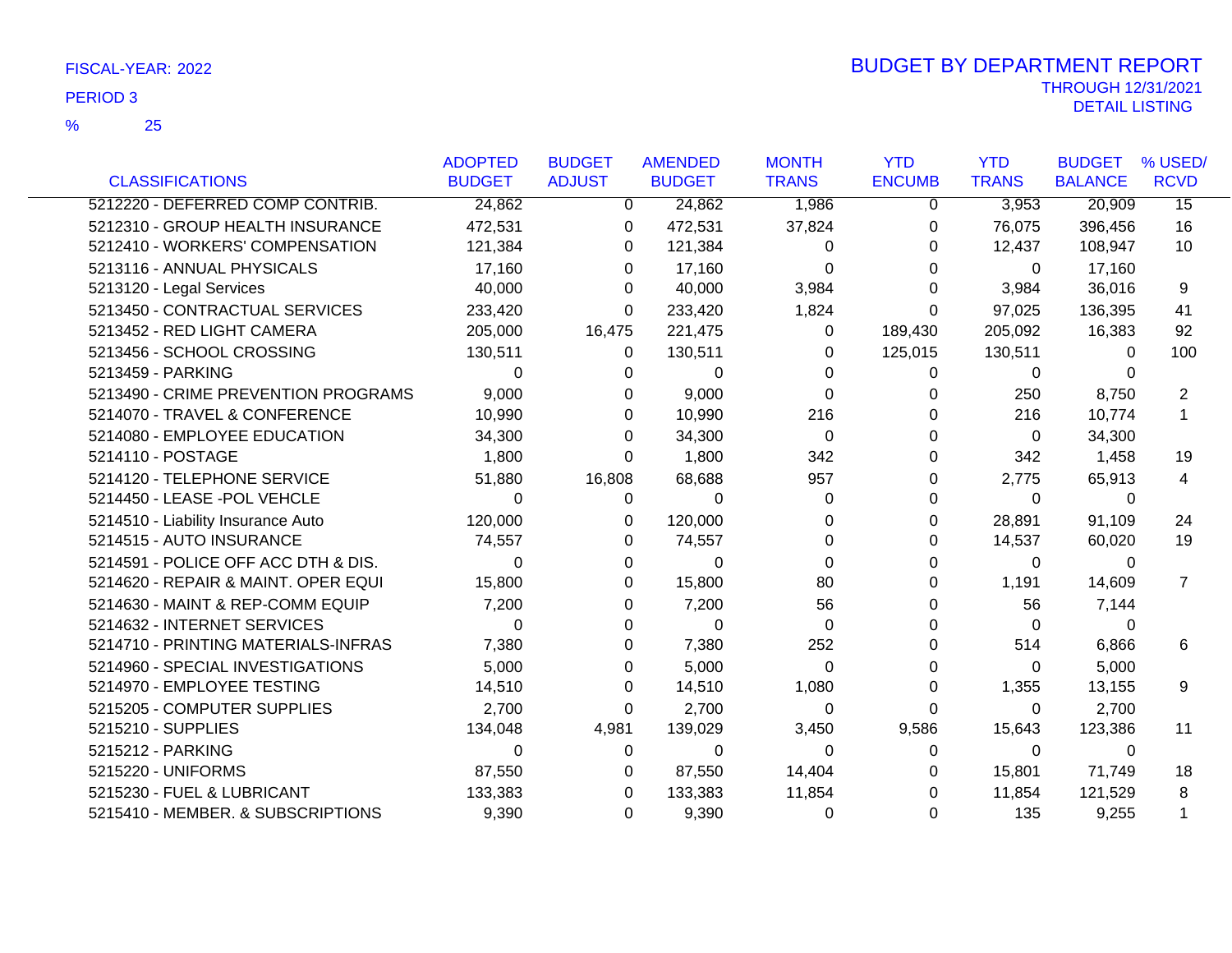|                                     | <b>ADOPTED</b> | <b>BUDGET</b> | <b>AMENDED</b> | <b>MONTH</b> | <b>YTD</b>    | <b>YTD</b>   | <b>BUDGET</b>  | % USED/        |
|-------------------------------------|----------------|---------------|----------------|--------------|---------------|--------------|----------------|----------------|
| <b>CLASSIFICATIONS</b>              | <b>BUDGET</b>  | <b>ADJUST</b> | <b>BUDGET</b>  | <b>TRANS</b> | <b>ENCUMB</b> | <b>TRANS</b> | <b>BALANCE</b> | <b>RCVD</b>    |
| 5215940 - PRISONER DETENTION        | 0              | 0             | 0              | 0            | 0             | 0            | 0              |                |
| 5216430 - EQUIPMENT OPERATING       | 0              | 0             | 0              | 0            | 0             | 0            | 0              |                |
| 5216440 - VEHICLES                  |                |               |                | 0            |               | O            |                |                |
| 5217110 - DEBT SERVICE- PRINCIPAL   |                | <sup>0</sup>  |                | 0            |               | 0            |                |                |
| 5217210 - DEBT SERVICE- INTEREST    |                |               |                |              |               |              |                |                |
| 5219920 - GENERAL CONTINGENCY       | 5,000          | 0             | 5,000          | 0            | U             |              | 5,000          |                |
| Department 1910-POLICE TOTAL        | 7,354,831      | 38,264        | 7,393,095      | 651,666      | 324,031       | 1,763,788    | 5,629,307      | 23             |
| Department 2000-PARKS & RECREATION  |                |               |                |              |               |              |                |                |
| 5721210 - FULL-TIME                 | 423,488        | 0             | 423,488        | 44,515       | 0             | 92,384       | 331,104        | 21             |
| 5721310 - PART-TIME                 | 0              | 0             | 0              | 0            | $\Omega$      | 0            | $\Omega$       |                |
| 5721410 - OVERTIME                  |                | $\Omega$      |                | 0            | O             | 0            | O              |                |
| 5722110 - F.I.C.A.                  | 32,397         | 0             | 32,397         | 3,283        |               | 6,735        | 25,662         | 20             |
| 5722210 - PENSION PLAN CONTRIBUTION | 36,295         | 0             | 36,295         | 0            |               | 0            | 36,295         |                |
| 5722220 - DEFERRED COMP CONTRIB     | 0              | 0             | 0              | 0            |               | $\Omega$     | 0              |                |
| 5722310 - GROUP HEALTH INSURANCE    | 50,777         | 0             | 50,777         | 3,603        | 0             | 7,958        | 42,819         | 15             |
| 5722410 - WORKERS' COMPENSATION     | 19,057         | 0             | 19,057         | 0            | 0             | 1,953        | 17,104         | 10             |
| 5723450 - CONTRACTUAL               | 37,420         | 0             | 37,420         | 4,036        | 3,012         | 10,984       | 26,436         | 29             |
| 5724070 - TRAVEL & CONFERENCE       | 338            | 0             | 338            | 0            | 0             | 0            | 338            |                |
| 5724080 - EMPLOYEE EDUCATION        | 2,570          | 0             | 2,570          | 0            | 0             | 0            | 2,570          |                |
| 5724110 - POSTAGE                   | 2,150          | 0             | 2,150          | 47           | 0             | 47           | 2,103          | $\overline{2}$ |
| 5724120 - CELL SERVICES             | 3,892          | 0             | 3,892          | 337          | O             | 592          | 3,300          | 15             |
| 5724310 - UTILITIES- ELECTRICITY    | 8,400          | 0             | 8,400          | 221          | O             | 221          | 8,179          | $\overline{2}$ |
| 5724320 - UTILITIES- WATER          | 1,000          | 0             | 1,000          | 0            | O             | 0            | 1,000          |                |
| 5724350 - ELECTRIC - CITY PARKS     | $\Omega$       | 0             | 0              | 0            |               | 0            | $\Omega$       |                |
| 5724515 - AUTO INSURANCE            | 8,357          | 0             | 8,357          | $\Omega$     |               | 1,631        | 6,726          | 19             |
| 5724632 - INTERNET SERVICES         | 0              | 0             |                | 0            |               | 0            | $\Omega$       |                |
| 5724634 - INTERNET MAINTENANCE      |                |               |                |              |               |              |                |                |
| 5724670 - MAINT & REP - PARK FACIL  |                | 0             |                | ი            |               |              |                |                |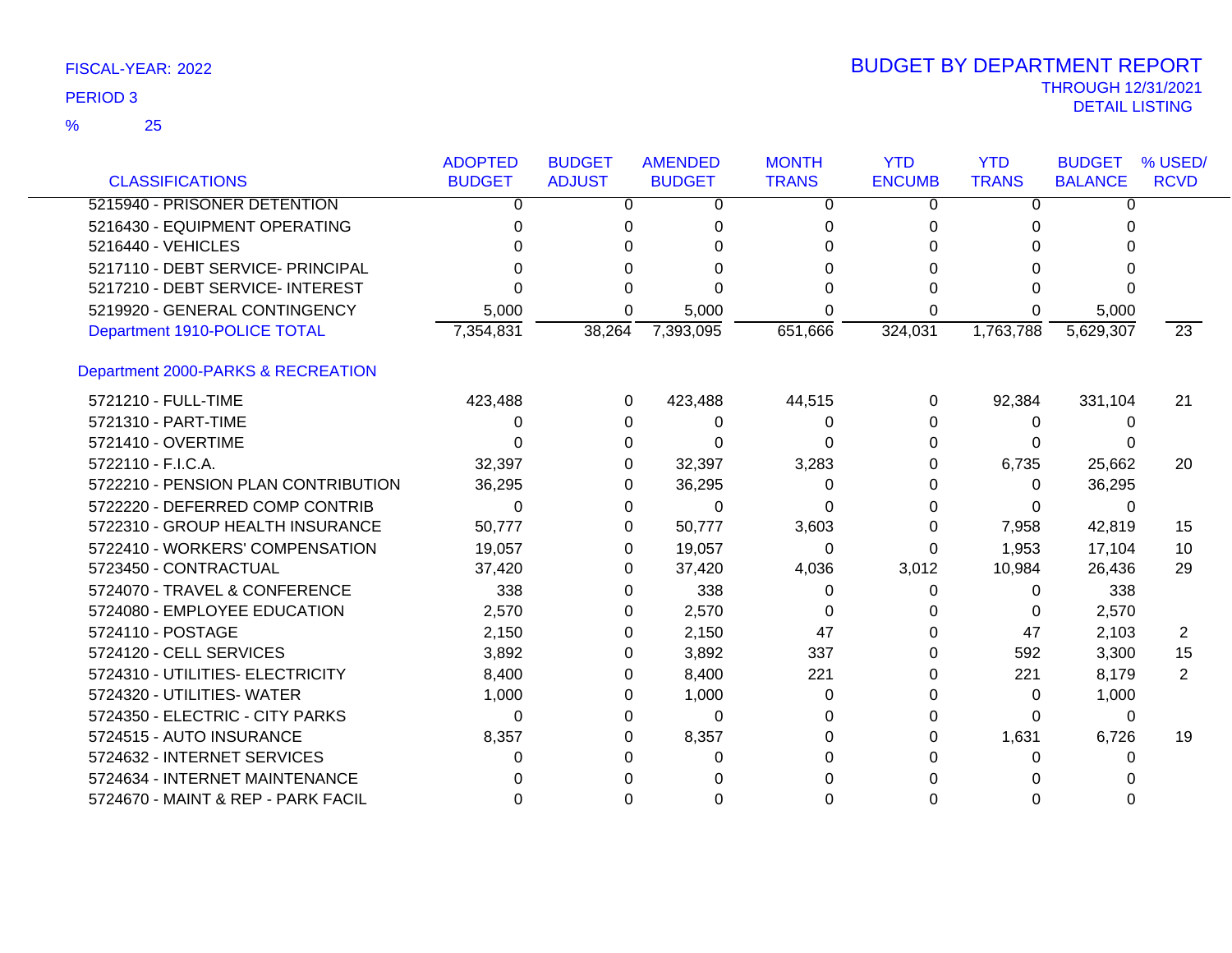|                                          | <b>ADOPTED</b> | <b>BUDGET</b> | <b>AMENDED</b> | <b>MONTH</b> | <b>YTD</b>    | <b>YTD</b>   | <b>BUDGET</b>  | % USED/           |
|------------------------------------------|----------------|---------------|----------------|--------------|---------------|--------------|----------------|-------------------|
| <b>CLASSIFICATIONS</b>                   | <b>BUDGET</b>  | <b>ADJUST</b> | <b>BUDGET</b>  | <b>TRANS</b> | <b>ENCUMB</b> | <b>TRANS</b> | <b>BALANCE</b> | <b>RCVD</b>       |
| 5724690 - MAINT & REP-TENNIS FACLTY      | $\overline{0}$ | 0             | $\Omega$       | $\Omega$     | 0             | $\Omega$     | 0              |                   |
| 5724710 - COPY MACHINE                   | 7,000          | 0             | 7,000          | 172          | 0             | 355          | 6,645          | 5                 |
| 5724820 - SPECIAL EVENTS                 | 86,500         | 10,000        | 96,500         | 7,375        | 0             | 9,433        | 87,067         | 9                 |
| 5724901 - PROPERTY TAXES                 | $\Omega$       | 0             | $\Omega$       | 0            | 0             | $\Omega$     | $\Omega$       |                   |
| 5725205 - COMPUTER EQUIPMENT             | 7,600          | 0             | 7,600          | 0            | 0             | 0            | 7,600          |                   |
| 5725210 - SUPPLIES                       | 4,000          | 0             | 4,000          | 50           | 0             | 50           | 3,951          | 1                 |
| 5725220 - UNIFORMS                       | 2,850          | 0             | 2,850          | 0            | 0             | 0            | 2,850          |                   |
| 5725230 - FUEL                           | 9,378          | 0             | 9,378          | 825          | 0             | 825          | 8,553          | 8                 |
| 5725410 - MEMBER. & SUBSCRIPTIONS        | 1,180          | 0             | 1,180          | 0            | 0             | 0            | 1,180          |                   |
| 5725630 - FOOTBALL                       | 58,625         | 8,010         | 66,635         | O            | 6,527         | 7,147        | 59,488         | 10                |
| 5725631 - CHEERLEADERS                   | 10,500         | 6,418         | 16,918         | 0            | 4,935         | 5,685        | 11,233         | 33                |
| 5725635 - DANCE/MODELING                 | 0              | 0             | 0              | O            | 0             | 0            | O              |                   |
| 5725650 - SOCCER                         | 0              | 0             | 0              | 0            | 0             | 0            |                |                   |
| 5725670 - SPECIAL RECREATION PROG.       | 18,800         | 2,978         | 21,778         | 0            | 2,978         | 4,133        | 17,645         | 18                |
| 5725680 - SENIOR CITIZENS PROGRAM        | 40,806         | 796           | 41,602         | 1,609        | 24,999        | 27,954       | 13,648         | 67                |
| 5729920 - GENERAL CONTINGENCY            | 5,000          | 0             | 5,000          | 0            | 0             | 0            | 5,000          |                   |
| Department 2000-PARKS & RECREATION TOTAL | 878,380        | 28,202        | 906,582        | 66,073       | 42,451        | 178,087      | 728,496        | 19                |
| Department 2010-RECREATION-TENNIS        |                |               |                |              |               |              |                |                   |
| 5721210 - FULL-TIME                      | 132,776        | 0             | 132,776        | 14,650       | 0             | 31,834       | 100,942        | 23                |
| 5721310 - PART-TIME                      | 41,477         | 0             | 41,477         | 3,003        | 0             | 5,082        | 36,395         | $12 \overline{ }$ |
| 5721410 - OVERTIME                       | 0              | 0             | 0              | $\Omega$     | 0             | 0            | 0              |                   |
| 5722110 - F.I.C.A.                       | 13,330         | 0             | 13,330         | 1,346        | 0             | 2,810        | 10,520         | 21                |
| 5722210 - PENSION PLAN CONTRIBUTION      | 0              | 0             | 0              | 0            | 0             | 0            | $\Omega$       |                   |
| 5722220 - DEFERRED COMP CONTRIB          | 9,294          | 0             | 9,294          | 956          | 0             | 2,048        | 7,246          | 22                |
| 5722310 - GROUP HEALTH INSURANCE         | 16,926         | 0             | 16,926         | 1,389        | 0             | 3,598        | 13,328         | 21                |
| 5722410 - WORKERS' COMPENSATION          | 7,841          | 0             | 7,841          | 0            | 0             | 803          | 7,038          | 10                |
| 5723450 - CONTRACTUAL                    | 253,124        | 8,256         | 261,380        | 15,097       | 114,902       | 152,837      | 108,543        | 58                |
| 5724120 - CELL SERVICES                  | 566            | 0             | 566            | 35           | 0             | 35           | 531            | 6                 |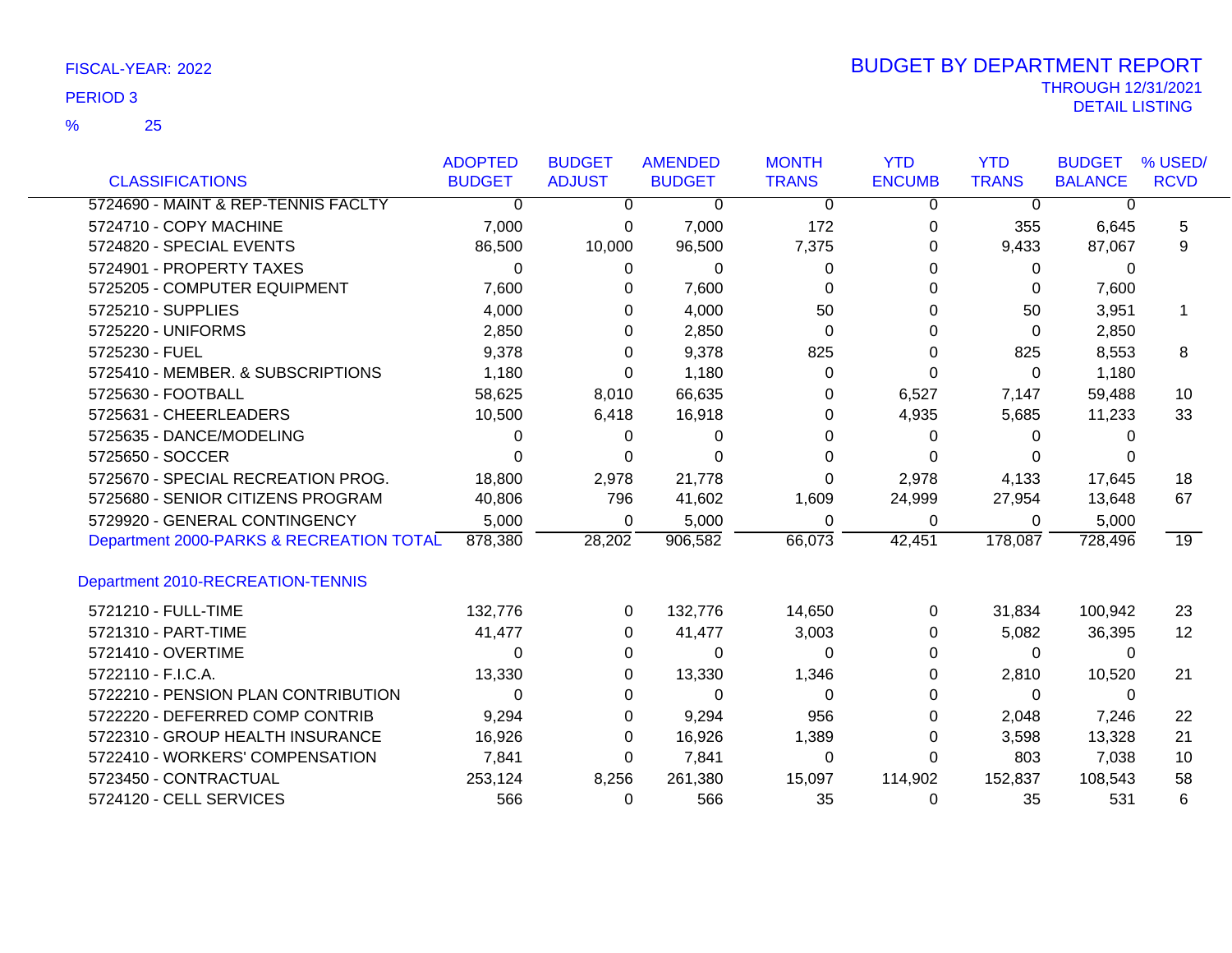|                                         | <b>ADOPTED</b> | <b>BUDGET</b> | <b>AMENDED</b> | <b>MONTH</b> | <b>YTD</b>    | <b>YTD</b>   | <b>BUDGET</b>  | % USED/         |
|-----------------------------------------|----------------|---------------|----------------|--------------|---------------|--------------|----------------|-----------------|
| <b>CLASSIFICATIONS</b>                  | <b>BUDGET</b>  | <b>ADJUST</b> | <b>BUDGET</b>  | <b>TRANS</b> | <b>ENCUMB</b> | <b>TRANS</b> | <b>BALANCE</b> | <b>RCVD</b>     |
| 5724125 - TELEPHONE SERVICES            | 0              | $\mathbf 0$   | $\mathbf 0$    | 0            | 0             | 0            | $\Omega$       |                 |
| 5724620 - REPAIR & MAINT. OPER EQUI     | 6,500          | 0             | 6,500          | 0            | 0             | 0            | 6,500          |                 |
| 5724634 - INTERNET MAINTENANCE          | 0              | 0             | $\Omega$       | 0            | 0             | 0            | 0              |                 |
| 5724670 - MAINT & REP - PARK FACIL      | 8,740          | 0             | 8,740          | 0            | 0             | 0            | 8,740          |                 |
| 5725205 - COMPUTER EQUIPMENT            | 1,450          | 0             | 1,450          | 0            | 0             | 0            | 1,450          |                 |
| 5725210 - SUPPLIES                      | 4,750          | 0             | 4,750          | 0            | 0             | 550          | 4,200          | 11              |
| 5725220 - UNIFORMS                      | 1,500          | 0             | 1,500          | 0            | 0             | 0            | 1,500          |                 |
| Department 2010-RECREATION-TENNIS TOTAL | 498,274        | 8,256         | 506,530        | 36,476       | 114,902       | 199,597      | 306,933        | $\overline{39}$ |
| Department 2020-MULTI PURPOSE CENTER    |                |               |                |              |               |              |                |                 |
| 5721210 - FULL-TIME                     | 193,572        | 0             | 193,572        | 21,178       | 0             | 45,450       | 148,122        | 23              |
| 5721310 - PART-TIME                     | 246,837        | 0             | 246,837        | 16,530       | 0             | 34,911       | 211,926        | 14              |
| 5721410 - OVERTIME                      | 0              | 0             | 0              | 0            | 0             | 0            | 0              |                 |
| 5722110 - F.I.C.A.                      | 33,691         | 0             | 33,691         | 2,730        | 0             | 5,754        | 27,937         | 17              |
| 5722210 - PENSION PLAN CONTRIBUTION     | 6,737          | 0             | 6,737          | 0            | 0             | 0            | 6,737          |                 |
| 5722220 - DEFERRED COMP CONTRIB         | 8,310          | 0             | 8,310          | 795          | 0             | 1,727        | 6,583          | 20              |
| 5722310 - GROUP HEALTH INSURANCE        | 42,314         | 0             | 42,314         | 2,785        | 0             | 5,192        | 37,122         | 12              |
| 5722410 - WORKERS' COMPENSATION         | 19,818         | 0             | 19,818         | 0            | 0             | 2,031        | 17,787         | 10              |
| 5723450 - CONTRACTUAL                   | 6,665          | 3,105         | 9,770          | 3,105        | 0             | 3,177        | 6,594          | 32              |
| 5724125 - TELEPHONE SERVICES            | 0              | 0             | 0              | 0            | 0             | 0            | 0              |                 |
| 5724310 - UTILITIES- ELECTRICITY        | 45,000         | 17,751        | 62,751         | 0            | 45,000        | 45,000       | 17,751         | 71              |
| 5724320 - UTILITIES- WATER              | 0              | 0             | 0              | 0            | 0             | 0            | 0              |                 |
| 5724670 - MAINT & REP - PARK FACIL      | 15,724         | 0             | 15,724         | 71           | 0             | 1,774        | 13,950         | 11              |
| 5724710 - COPY MACHINE                  | 2,460          | 0             | 2,460          | 72           | 0             | 148          | 2,312          | 6               |
| 5725205 - COMPUTER EQUIPMENT            | 0              | 0             | $\Omega$       | 0            | 0             | 0            | 0              |                 |
| 5725210 - SUPPLIES                      | 2,750          | 0             | 2,750          | $\Omega$     | 0             | 474          | 2,276          | 17              |
| 5725550 - SCHOOL PROGRAM                | 12,900         | 1,100         | 14,000         | 617          | 0             | 617          | 13,383         | 4               |
| 5725640 - BASKETBALL                    | 4,550          | 350           | 4,900          | 0            | 0             | 0            | 4,900          |                 |
| 5725660 - SUMMER PROGRAMS               | 10,900         | 0             | 10,900         | 0            | 0             | $\Omega$     | 10,900         |                 |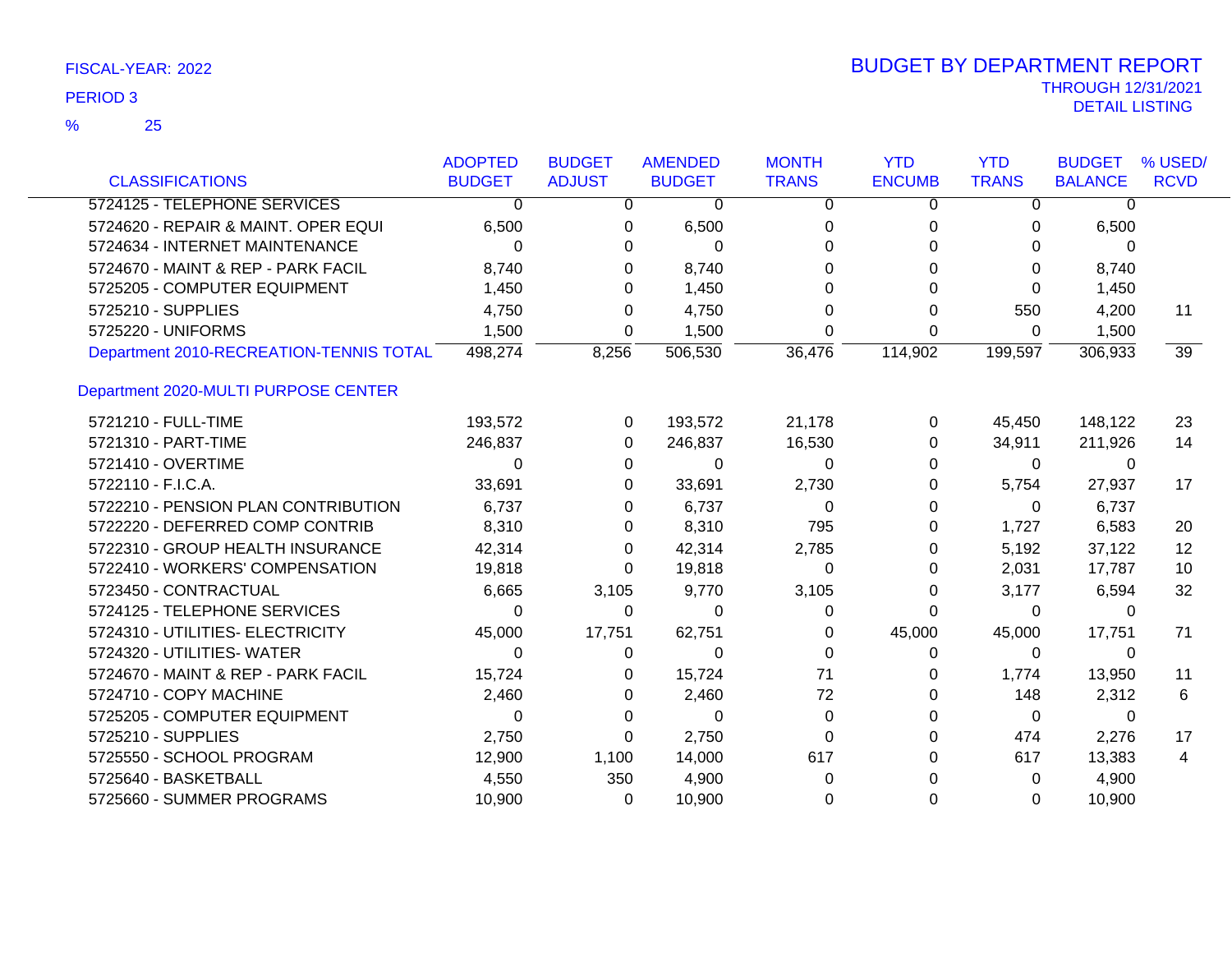| <b>CLASSIFICATIONS</b>                             | <b>ADOPTED</b><br><b>BUDGET</b> | <b>BUDGET</b><br><b>ADJUST</b> | <b>AMENDED</b><br><b>BUDGET</b> | <b>MONTH</b><br><b>TRANS</b> | <b>YTD</b><br><b>ENCUMB</b> | <b>YTD</b><br><b>TRANS</b> | <b>BUDGET</b><br><b>BALANCE</b> | % USED/<br><b>RCVD</b> |
|----------------------------------------------------|---------------------------------|--------------------------------|---------------------------------|------------------------------|-----------------------------|----------------------------|---------------------------------|------------------------|
|                                                    |                                 |                                |                                 |                              |                             |                            |                                 |                        |
| 5725670 - SPECIAL RECREATION PROG.                 | 0                               | 0                              | 0                               | 0                            | 0                           | $\Omega$                   | $\Omega$                        |                        |
| 5726410 - EQPT LESS THAN \$500 VALUE               | O                               | 0                              | O                               | 0                            | $\Omega$                    | $\Omega$                   | U                               |                        |
| 5726430 - EQUIPMENT-OPERATING                      | 0                               | 0                              | 0                               | 0                            | 0                           | 0                          | 0                               |                        |
| Department 2020-MULTI PURPOSE CENTER TOTAL 652,228 |                                 | 22,306                         | 674,534                         | 47,883                       | 45,000                      | 146,255                    | 528,280                         | $\overline{21}$        |
| Department 2030-Community Pool                     |                                 |                                |                                 |                              |                             |                            |                                 |                        |
| 5721210 - FULL-TIME                                | 0                               | 0                              | $\Omega$                        | 0                            | 0                           | 0                          | $\Omega$                        |                        |
| 5721310 - PART-TIME                                | 52,075                          | 0                              | 52,075                          | 0                            | 0                           | 144                        | 51,931                          |                        |
| 5722110 - F.I.C.A.                                 | 3,984                           | 0                              | 3,984                           | 0                            | 0                           | 11                         | 3,973                           |                        |
| 5722220 - DEFERRED COMP CONTRIB                    | 0                               | 0                              | 0                               | $\Omega$                     | 0                           | $\Omega$                   | 0                               |                        |
| 5722310 - GROUP HEALTH INSURANCE                   | 0                               | 0                              | $\Omega$                        | 0                            | 0                           | 0                          | 0                               |                        |
| 5722410 - WORKERS' COMPENSATION                    | 771                             | 0                              | 771                             | $\Omega$                     | 0                           | 79                         | 692                             | 10                     |
| 5723450 - CONTRACTUAL                              | 16,320                          | 0                              | 16,320                          | 940                          | 0                           | 940                        | 15,380                          | 5                      |
| 5724080 - EMPLOYEE EDUCATION                       | 1,520                           | 0                              | 1,520                           | 0                            | 0                           | 0                          | 1,520                           |                        |
| 5724120 - CELL SERVICES                            | $\Omega$                        | 0                              | 0                               | 0                            | 0                           | $\Omega$                   | $\Omega$                        |                        |
| 5724320 - UTILITIES- WATER                         | 25,000                          | 0                              | 25,000                          | 625                          | 0                           | 2,465                      | 22,535                          | 9                      |
| 5724350 - ELECTRIC - CITY PARKS                    | 9,000                           | 0                              | 9,000                           | 0                            | 8,216                       | 8,216                      | 784                             | 91                     |
| 5724632 - INTERNET SERVICES                        | 0                               | 0                              | 0                               | 0                            | 0                           | $\Omega$                   | $\Omega$                        |                        |
| 5724634 - INTERNET MAINTENANCE                     | $\Omega$                        | 0                              | 0                               | 0                            | 0                           | 0                          |                                 |                        |
| 5724670 - MAINT & REP - PARK FACIL                 | 12,700                          | 0                              | 12,700                          | 0                            | 0                           | $\Omega$                   | 12,700                          |                        |
| 5724820 - SPECIAL EVENTS                           | 2,000                           | 0                              | 2,000                           | 0                            | 0                           | 1,208                      | 792                             | 60                     |
| 5725205 - COMPUTER EQUIPMENT                       | 0                               | 0                              | $\Omega$                        | 0                            | 0                           | $\Omega$                   | 0                               |                        |
| 5725210 - SUPPLIES                                 | 7,000                           | 0                              | 7,000                           | 76                           | 0                           | 441                        | 6,559                           | 6                      |
| 5725220 - UNIFORMS                                 | 1,100                           | 0                              | 1,100                           | $\Omega$                     | 0                           | $\Omega$                   | 1,100                           |                        |
| Department 2030-Community Pool TOTAL               | 131,470                         | ō                              | 131,470                         | 1,641                        | 8,216                       | 13,504                     | 117,966                         | 10                     |
| Department 2100-NON-DEPARTMENTAL                   |                                 |                                |                                 |                              |                             |                            |                                 |                        |
| 5192210 - PENSION PLAN CONTRIBUTION                | $\Omega$                        | 0                              | 0                               | 0                            | 0                           | 0                          | 0                               |                        |
| 5192250 - SECTION 185 CONTRIBUTION                 | 115,000                         | 0                              | 115,000                         | 0                            | 0                           | 109,815                    | 5,185                           | 95                     |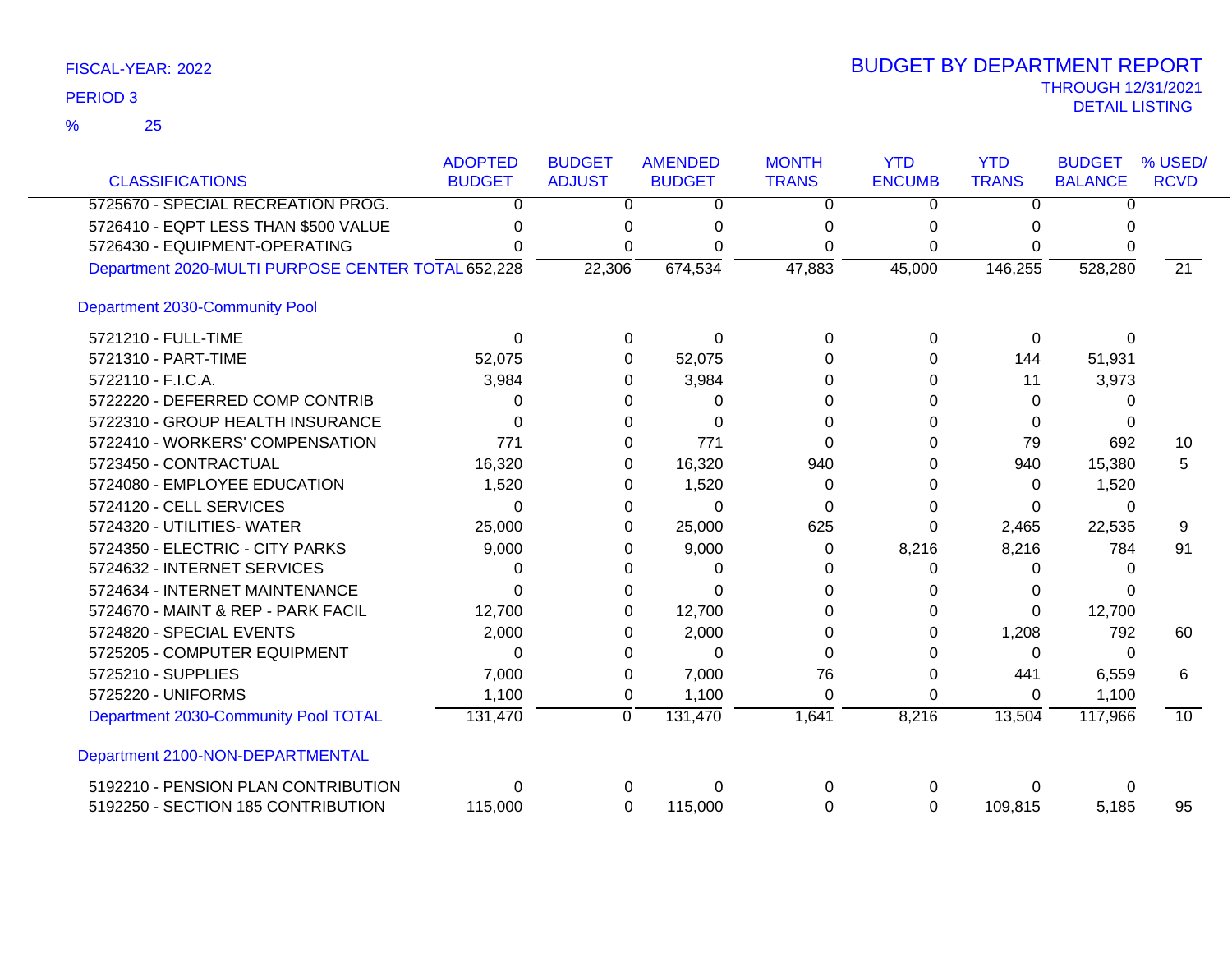|                                                  | <b>ADOPTED</b> | <b>BUDGET</b> | <b>AMENDED</b>     | <b>MONTH</b> | <b>YTD</b>    | <b>YTD</b>   | <b>BUDGET</b>         | % USED/         |
|--------------------------------------------------|----------------|---------------|--------------------|--------------|---------------|--------------|-----------------------|-----------------|
| <b>CLASSIFICATIONS</b>                           | <b>BUDGET</b>  | <b>ADJUST</b> | <b>BUDGET</b>      | <b>TRANS</b> | <b>ENCUMB</b> | <b>TRANS</b> | <b>BALANCE</b>        | <b>RCVD</b>     |
| 5199120 - DEBT SERVICE                           |                | Ω             | 0                  | 0            | 0             |              | 0                     |                 |
| 5199140 - CIP FUND                               |                |               |                    | 0            |               |              |                       |                 |
| 5199150 - CRA FUND                               |                |               |                    |              |               |              |                       |                 |
| 5199920 - GENERAL CONTINGENCY                    |                |               |                    |              |               |              |                       |                 |
| 5199924 - SETTLEMENTS                            |                |               |                    |              |               |              |                       |                 |
| 5819120 - INTRA-GOV TRANSFER-TO GF               | 74,314         |               | 74,314             |              |               | 74,314       |                       | 100             |
| 5819130 - INTRA-GOV EMERG RESERVES FUND          |                | 0             | 0                  | 0            | 0             | 0            |                       |                 |
| 5819140 - INTRA GOV-CAPITAL IMP PROJ FUN         | 2,565,547      |               | 2,565,547          |              | 0             | 2,565,547    | 0                     | 100             |
| 5819150 - INTRA-GOV CRA                          |                |               | 0                  |              |               | 0            |                       |                 |
| 5819160 - INTRA-GOV REVENUE STABILIZATIO         |                |               |                    |              |               |              |                       |                 |
| 5819161 - INTRA-GOV GRANT MATCH                  |                |               |                    |              |               |              |                       |                 |
| 5819162 - INTRA-GOV INS RESERVE                  |                |               |                    | 0            |               |              |                       |                 |
| 5819163 - INTRA-GOV TAX EQUALIZATION             |                |               |                    |              |               |              |                       |                 |
| 5819164 - INTRA-GOV BLDG CAPITAL RESERVE         |                |               |                    |              |               |              |                       |                 |
| 5819165 - INTRA-GOV PARKS ACQUISITION DE         |                |               |                    |              |               |              |                       |                 |
| 5819166 - PEDESTRIAN CROSSING ACQ FUND           |                |               |                    |              |               |              |                       |                 |
| 5819167 - INTRA-GOV POLICE HDQTR & EOC           | 1,500,000      | 0             | 1,500,000          | 0            | 0             | 1,500,000    | 0                     | 100             |
| Department 2100-NON-DEPARTMENTAL TOTAL 4,254,861 |                | 0             | 4,254,861          | 0            | $\Omega$      | 4,249,676    | 5,185                 | $\overline{99}$ |
| <b>EXPENSE TOTAL</b>                             | 24,056,379     |               | 259,154 24,315,533 | 1,507,394    | 2,872,859     | 10,613,513   | 13,702,023            | 43              |
| Fund 001-GENERAL FUND TOTAL                      |                |               |                    |              |               |              |                       |                 |
| <b>REVENUE</b>                                   | 19,992,802     | 0             | 19,992,802         | 7,332,281    | 0             | 10,782,095   | 9,210,710             | 53              |
| <b>EXPENSE</b>                                   | 24,056,379     | 259,154       | 24,315,533         | 1,507,394    | 2,872,859     |              | 10,613,513 13,702,023 | 43              |
| Fund 001-GENERAL FUND TOTAL                      | $-4,063,577$   | $-259,154$    | $-4,322,731$       | 5,824,887    | $-2,872,859$  |              | 168,582 -4,491,313    |                 |

Fund 051-EMERGENCY RESERVE FUND

REVENUE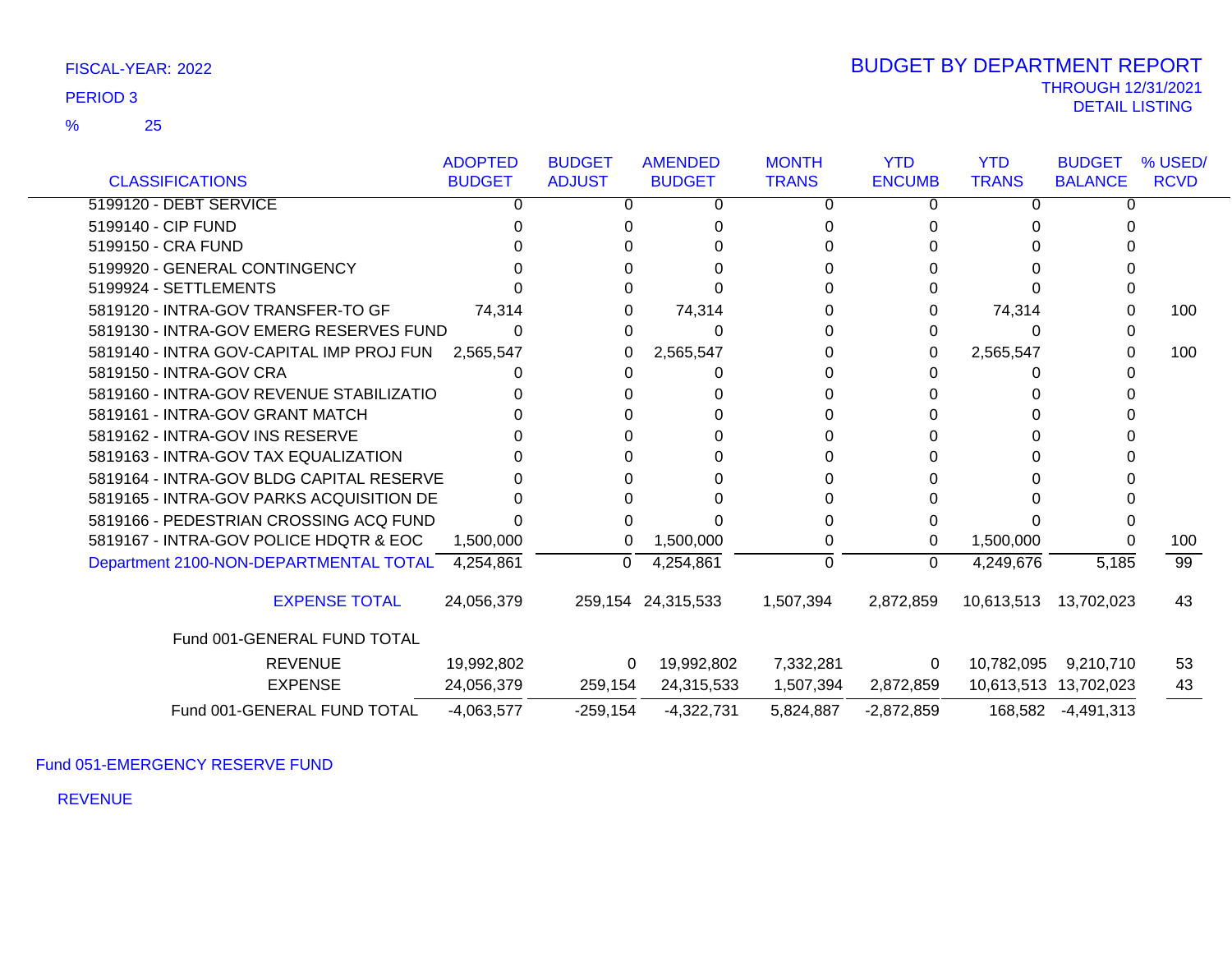25 %

|                                            | <b>ADOPTED</b> | <b>BUDGET</b>  | <b>AMENDED</b> | <b>MONTH</b>   | <b>YTD</b>     | <b>YTD</b>     | <b>BUDGET</b>  | % USED/         |
|--------------------------------------------|----------------|----------------|----------------|----------------|----------------|----------------|----------------|-----------------|
| <b>CLASSIFICATIONS</b>                     | <b>BUDGET</b>  | <b>ADJUST</b>  | <b>BUDGET</b>  | <b>TRANS</b>   | <b>ENCUMB</b>  | <b>TRANS</b>   | <b>BALANCE</b> | <b>RCVD</b>     |
| Department 0000-Description N/A            |                |                |                |                |                |                |                |                 |
| 3320000 - OTHER FIN ASSIST FED-CARES ACT   | 0              | 0              | 0              | $\Omega$       | $\mathbf 0$    | 0              | 0              |                 |
| 3612000 - INTEREST INCOME                  | 60,000         | 0              | 60,000         | 3,960          | 0              | 12,911         | 47,089         | 21              |
| 3694605 - FEMA HURRICANE IRMA REIMBURSEM   | 0              | 0              | $\Omega$       | 0              | 0              | 0              | $\Omega$       |                 |
| 3699201 - MISC. OTHERS                     | 0              | 0              | 0              | 0              | $\Omega$       | $-81$          | 81             |                 |
| 3699202 - COVID-19 CARES ACT MDC           | 0              | 0              | 0              | $\Omega$       | 0              | 0              | $\Omega$       |                 |
| 3811000 - CONTRIB. FROM OTHER FUNDS        | 0              | 0              | $\Omega$       | $\Omega$       | 0              | $\Omega$       | $\Omega$       |                 |
| Department 0000-Description N/A TOTAL      | 60,000         | $\overline{0}$ | 60,000         | 3,960          | $\overline{0}$ | 12,830         | 47,170         | $\overline{21}$ |
| <b>REVENUE TOTAL</b>                       | 60,000         | 0              | 60,000         | 3,960          | $\Omega$       | 12,830         | 47,170         | 21              |
| <b>EXPENSE</b>                             |                |                |                |                |                |                |                |                 |
| Department 1310-CITY MANAGER               |                |                |                |                |                |                |                |                 |
| 5131210 - REGULAR                          | 0              | $\Omega$       | 0              | 0              | $\Omega$       | $\Omega$       | $\Omega$       |                 |
| 5133450 - CONTRACTUAL SERVCS-INFRA         | 0              | $\Omega$       | 0              | 0              | $\Omega$       | 0              | $\Omega$       |                 |
| 5135210 - SUPPLIES                         | 0              | 0              | 0              | 0              | $\Omega$       | 0              | 0              |                 |
| Department 1310-CITY MANAGER TOTAL         | $\overline{0}$ | $\overline{0}$ | $\Omega$       | $\overline{0}$ | $\Omega$       | $\overline{0}$ | $\overline{0}$ |                 |
| Department 1320-PROCUREMENT DIVISION       |                |                |                |                |                |                |                |                 |
| 5135210 - SUPPLIES                         | 0              | 0              | 0              | $\pmb{0}$      | $\mathbf 0$    | 0              | 0              |                 |
| Department 1320-PROCUREMENT DIVISION TOTAL | $\overline{0}$ | $\mathbf 0$    | $\Omega$       | $\mathbf 0$    | $\Omega$       | $\Omega$       | $\overline{0}$ |                 |
| Department 1340-MANAGEMENT INFO. SYSTEMS   |                |                |                |                |                |                |                |                 |
| 5133450 - CONTRACTUAL SERVCS-INFRA         | 0              | $\Omega$       | 0              | $\Omega$       | $\mathbf{0}$   | $\Omega$       | $\Omega$       |                 |
| 5134632 - INTERNET SERVICE                 | 0              | $\Omega$       | $\Omega$       | $\Omega$       | $\Omega$       | 0              | $\Omega$       |                 |
| 5135205 - COMPUTER EQUIPMENT               | 0              | 0              | 0              | 0              | 0              | 0              | $\Omega$       |                 |
| 5135210 - SUPPLIES                         | 0              | 0              | $\Omega$       | 0              | 0              | $\Omega$       | $\Omega$       |                 |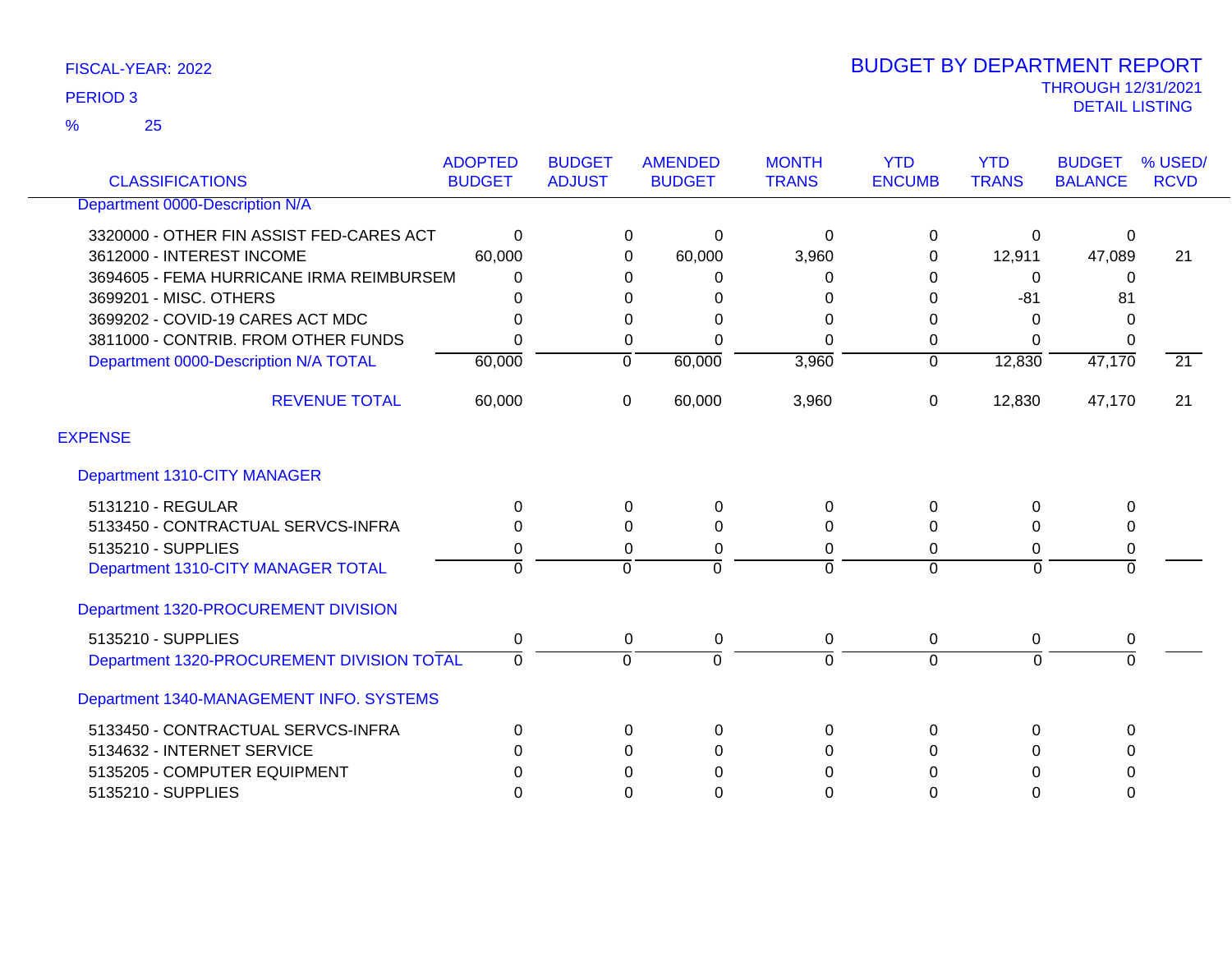25 %

| <b>CLASSIFICATIONS</b>                            | <b>ADOPTED</b><br><b>BUDGET</b> | <b>BUDGET</b><br><b>ADJUST</b> | <b>AMENDED</b><br><b>BUDGET</b> | <b>MONTH</b><br><b>TRANS</b> | <b>YTD</b><br><b>ENCUMB</b> | <b>YTD</b><br><b>TRANS</b> | <b>BUDGET</b><br>% USED/<br><b>BALANCE</b><br><b>RCVD</b> |
|---------------------------------------------------|---------------------------------|--------------------------------|---------------------------------|------------------------------|-----------------------------|----------------------------|-----------------------------------------------------------|
| Department 1340-MANAGEMENT INFO. SYSTEMS          | $\Omega$                        | $\Omega$                       | $\overline{0}$                  | 0                            | $\overline{0}$              | O                          | $\Omega$                                                  |
|                                                   |                                 |                                |                                 |                              |                             |                            |                                                           |
| <b>Department 1410-FINANCE</b>                    |                                 |                                |                                 |                              |                             |                            |                                                           |
| 5135210 - SUPPLIES                                | 0                               |                                | 0<br>0                          | $\mathbf{0}$                 | $\Omega$                    | $\Omega$                   | 0                                                         |
| Department 1410-FINANCE TOTAL                     | $\overline{0}$                  | 0                              | $\overline{0}$                  | $\Omega$                     | $\overline{0}$              | 0                          | $\Omega$                                                  |
| Department 1710-BUILDING MAINTENANCE              |                                 |                                |                                 |                              |                             |                            |                                                           |
| 5195210 - SUPPLIES                                | 0                               |                                | $\mathbf 0$<br>0                | 0                            | $\mathbf 0$                 | 0                          | 0                                                         |
| <b>Department 1710-BUILDING MAINTENANCE TOTAL</b> | 0                               | $\Omega$                       | $\Omega$                        | $\Omega$                     | $\Omega$                    | $\Omega$                   | $\Omega$                                                  |
| Department 1730-STREET MAINTENANCE                |                                 |                                |                                 |                              |                             |                            |                                                           |
| 5413450 - CONTRACTUAL SERVICES                    | 0                               |                                | 0<br>0                          | $\mathsf 0$                  | $\overline{0}$              | $\mathbf 0$                | $\mathbf 0$                                               |
| Department 1730-STREET MAINTENANCE TOTAL          | $\Omega$                        | $\Omega$                       | $\Omega$                        | $\Omega$                     | $\Omega$                    | $\Omega$                   | $\Omega$                                                  |
| Department 1750-LANSCAPE MAINTENANCE              |                                 |                                |                                 |                              |                             |                            |                                                           |
| 5193450 - CONT. SVCS.                             | 0                               |                                | $\Omega$<br>0                   | 0                            | $\Omega$                    | $\Omega$                   | 0                                                         |
| 5195210 - SUPPLIES                                | 0                               |                                | $\mathbf 0$<br>0                | 0                            | 0                           | 0                          | $\pmb{0}$                                                 |
| Department 1750-LANSCAPE MAINTENANCE              | $\Omega$                        | $\Omega$                       | $\Omega$                        | $\Omega$                     | $\Omega$                    | $\Omega$                   | $\Omega$                                                  |
| Department 1790-ENGINEERING & CONSTRUCTN          |                                 |                                |                                 |                              |                             |                            |                                                           |
| 5193450 - CONT. SVCS.                             | 0                               |                                | 0<br>0                          | $\mathbf 0$                  | $\overline{0}$              | 0                          | 0                                                         |
| Department 1790-ENGINEERING & CONSTRUCTN          | $\Omega$                        | $\Omega$                       | $\overline{0}$                  | $\Omega$                     | $\Omega$                    | $\Omega$                   | $\Omega$                                                  |
| Department 1910-POLICE                            |                                 |                                |                                 |                              |                             |                            |                                                           |
| 5211210 - REGULAR                                 | 0                               |                                | $\Omega$<br>$\Omega$            | 0                            | $\Omega$                    | $\Omega$                   | $\Omega$                                                  |
| 5212110 - F.I.C.A.                                | 0                               |                                | 0<br>0                          | 0                            | 0                           | 0                          | 0                                                         |
| 5215210 - SUPPLIES                                | O                               |                                | $\Omega$<br>$\Omega$            | $\Omega$                     | $\Omega$                    | 0                          | $\Omega$                                                  |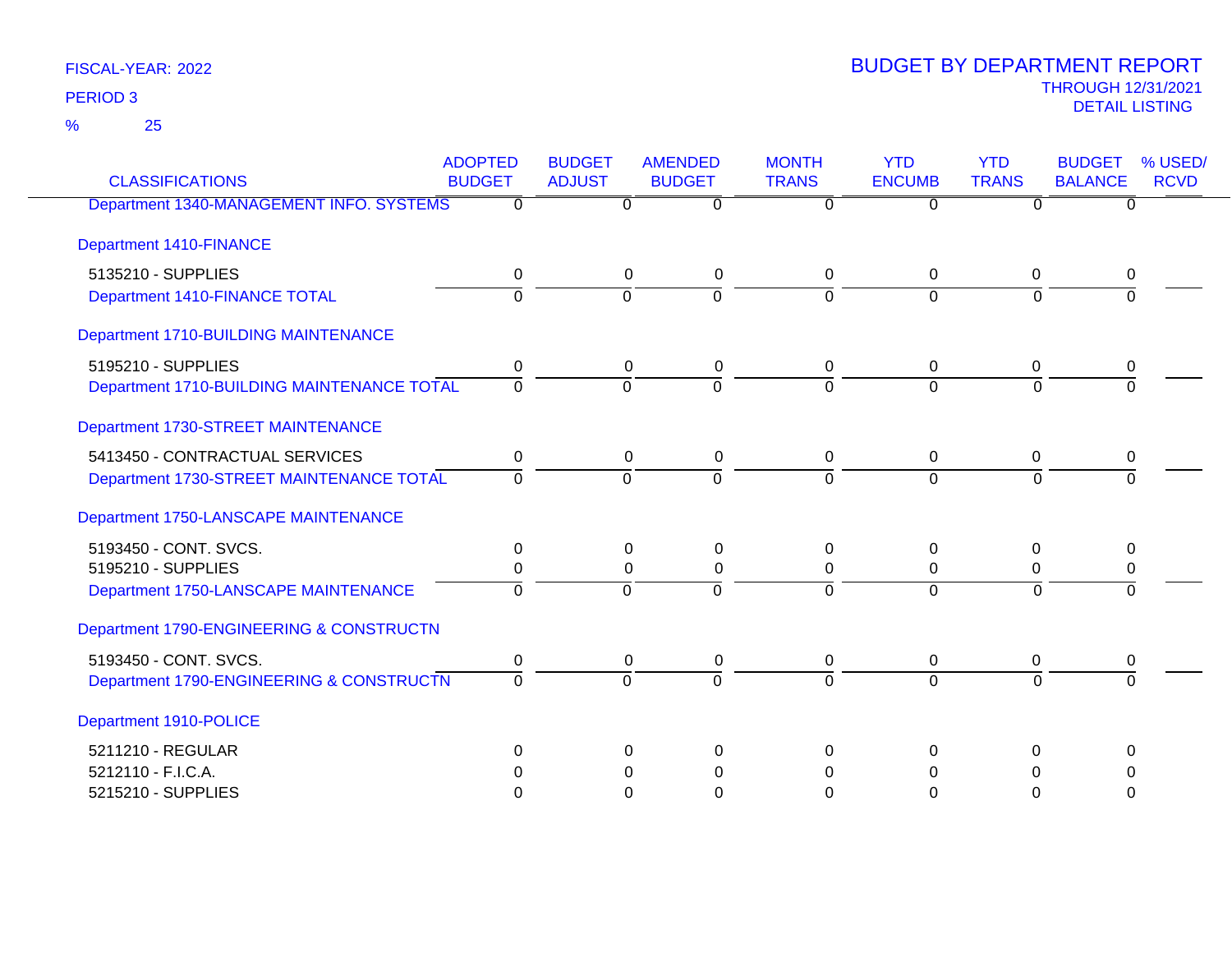25 %

### THROUGH 12/31/2021 DETAIL LISTING PERIOD <sup>3</sup> BUDGET BY DEPARTMENT REPORT

| <b>CLASSIFICATIONS</b>                     | <b>ADOPTED</b><br><b>BUDGET</b> | <b>BUDGET</b><br><b>ADJUST</b> | <b>AMENDED</b><br><b>BUDGET</b> | <b>MONTH</b><br><b>TRANS</b> | <b>YTD</b><br><b>ENCUMB</b> | <b>YTD</b><br><b>TRANS</b> | <b>BUDGET</b><br><b>BALANCE</b> | % USED/<br><b>RCVD</b> |
|--------------------------------------------|---------------------------------|--------------------------------|---------------------------------|------------------------------|-----------------------------|----------------------------|---------------------------------|------------------------|
| Department 1910-POLICE TOTAL               | 0                               |                                | $\Omega$                        | 0                            | U                           |                            | $\Omega$                        |                        |
| Department 2000-PARKS & RECREATION         |                                 |                                |                                 |                              |                             |                            |                                 |                        |
| 5723450 - CONTRACTUAL                      | $\Omega$                        | $\Omega$                       | $\Omega$                        | 0                            | $\Omega$                    | $\Omega$                   | $\Omega$                        |                        |
| 5725210 - SUPPLIES                         |                                 | 0                              | 0                               | 0                            | 0                           |                            |                                 |                        |
| 5725550 - SCHOOL PROGRAM                   |                                 | $\Omega$                       | $\Omega$                        | 0                            | 0                           |                            | $\Omega$                        |                        |
| 5725680 - SENIOR CITIZENS PROGRAM          |                                 | 0                              | 0                               | 0                            | 0                           | 0                          | 0                               |                        |
| Department 2000-PARKS & RECREATION TOTAL   | 0                               | $\Omega$                       | $\Omega$                        | $\Omega$                     | $\Omega$                    | $\Omega$                   | $\mathbf 0$                     |                        |
| Department 2020-MULTI PURPOSE CENTER       |                                 |                                |                                 |                              |                             |                            |                                 |                        |
| 5723450 - CONTRACTUAL                      | $\Omega$                        | $\overline{0}$                 | $\Omega$                        | $\Omega$                     | $\Omega$                    | $\Omega$                   | $\Omega$                        |                        |
| 5725210 - SUPPLIES                         |                                 | 0                              | 0                               | 0                            | 0                           | 0                          | 0                               |                        |
| Department 2020-MULTI PURPOSE CENTER TOTAL | $\Omega$                        | $\Omega$                       | $\Omega$                        | $\Omega$                     | $\Omega$                    | $\overline{0}$             | $\Omega$                        |                        |
| Department 2030-Community Pool             |                                 |                                |                                 |                              |                             |                            |                                 |                        |
| 5725210 - SUPPLIES                         | 0                               | $\mathbf{0}$                   | 0                               | 0                            | 0                           | 0                          | 0                               |                        |
| Department 2030-Community Pool TOTAL       | $\Omega$                        | $\Omega$                       | $\Omega$                        | $\Omega$                     | $\Omega$                    | $\Omega$                   | $\Omega$                        |                        |
| <b>EXPENSE TOTAL</b>                       | $\Omega$                        | 0                              | $\Omega$                        | 0                            | $\Omega$                    | $\Omega$                   | $\Omega$                        |                        |
| Fund 051-EMERGENCY RESERVE FUND TOTAL      |                                 |                                |                                 |                              |                             |                            |                                 |                        |
| <b>REVENUE</b>                             | 60,000                          |                                | 60,000<br>$\Omega$              | 3,960                        | $\Omega$                    | 12,830                     | 47,170                          | 21                     |
| <b>EXPENSE</b>                             | 0                               |                                | $\Omega$<br>0                   | 0                            | 0                           | 0                          | $\Omega$                        | 43                     |
| Fund 051-EMERGENCY RESERVE FUND TOTAL      | 60,000                          |                                | 60,000<br>$\Omega$              | 3,960                        | 0                           | 12,830                     | 47,170                          |                        |

Fund 106-STATE GRANT FUND

REVENUE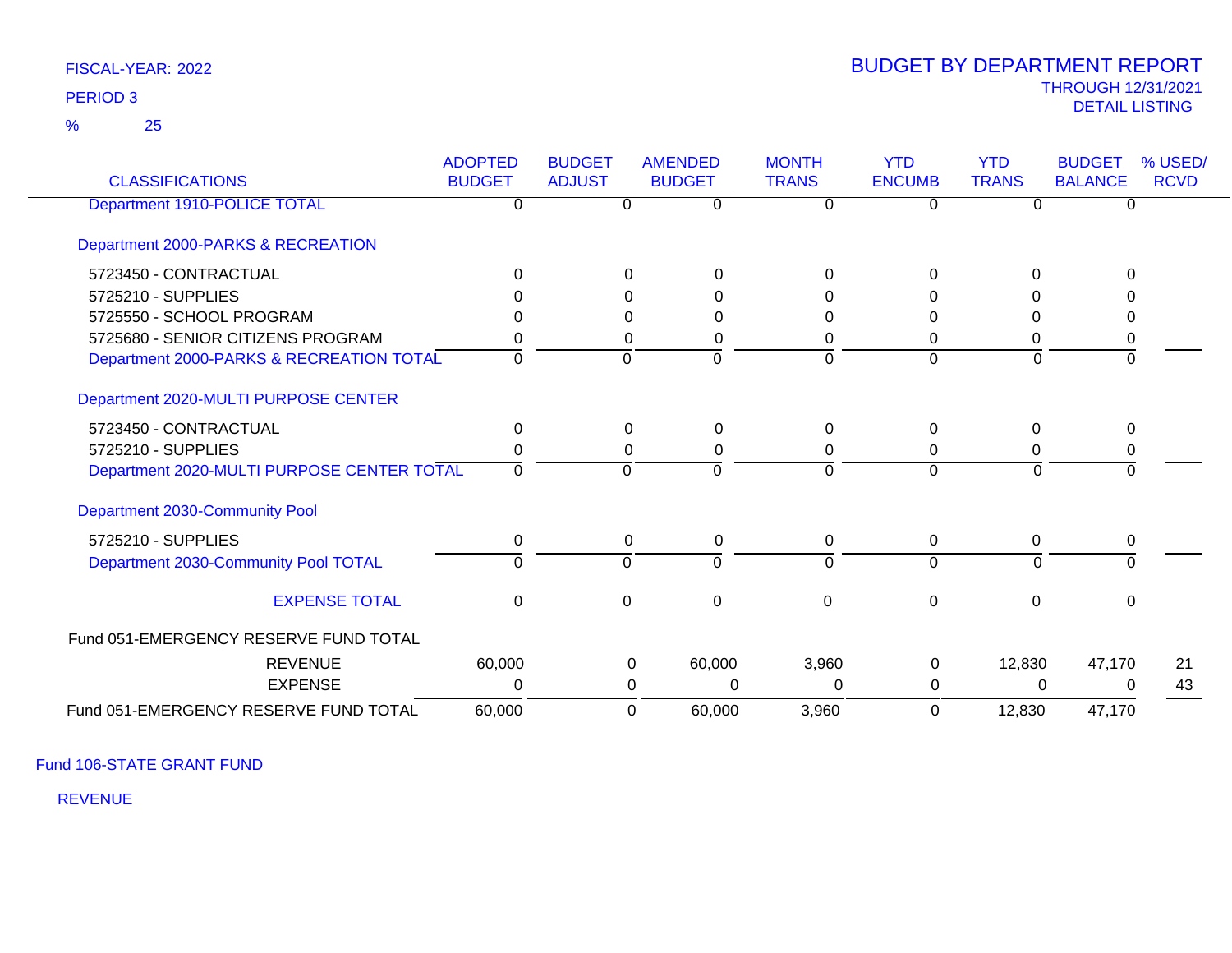25 %

| <b>CLASSIFICATIONS</b>                   | <b>ADOPTED</b><br><b>BUDGET</b> | <b>BUDGET</b><br><b>ADJUST</b> | <b>AMENDED</b><br><b>BUDGET</b> | <b>MONTH</b><br><b>TRANS</b> | <b>YTD</b><br><b>ENCUMB</b> | <b>YTD</b><br><b>TRANS</b> | <b>BUDGET</b><br><b>BALANCE</b> | % USED/<br><b>RCVD</b> |
|------------------------------------------|---------------------------------|--------------------------------|---------------------------------|------------------------------|-----------------------------|----------------------------|---------------------------------|------------------------|
| Department 0000-Description N/A          |                                 |                                |                                 |                              |                             |                            |                                 |                        |
| 3371000 - GENERAL GOVERNMENT             | 0                               | 0                              | 0                               | $\Omega$                     | $\Omega$                    | 0                          | $\mathbf{0}$                    |                        |
| 3612000 - INTEREST INCOME                | 0                               | $\Omega$                       | $\Omega$                        | 190                          | 0                           | 650                        | $-650$                          |                        |
| 3699201 - MISC, OTHERS                   | 0                               | $\Omega$                       | 0                               | $\Omega$                     | 0                           | $\Omega$                   | $\mathbf{0}$                    |                        |
| Department 0000-Description N/A TOTAL    | $\Omega$                        | $\Omega$                       | $\Omega$                        | 190                          | $\Omega$                    | 650                        | $-650$                          |                        |
| Department 2001-FRDAP FUCHS PARK PROJECT |                                 |                                |                                 |                              |                             |                            |                                 |                        |
| 3311000 - REVENUE                        | $\pmb{0}$                       | $\mathbf 0$                    | 0                               | 0                            | $\overline{0}$              | $\mathbf 0$                | $\mathbf 0$                     |                        |
| 3341000 - REVENUE                        | 0                               | 0                              | 0                               | 0                            | 0                           | 0                          | 0                               |                        |
| Department 2001-FRDAP FUCHS PARK PROJECT | $\overline{0}$                  | $\overline{0}$                 | $\overline{0}$                  | $\Omega$                     | $\Omega$                    | $\overline{0}$             | $\overline{0}$                  |                        |
| Department 2002-FRDAP-DANTE FASCELL PARK |                                 |                                |                                 |                              |                             |                            |                                 |                        |
| 3341000 - REVENUE                        | 0                               | 0                              | 0                               | $\mathbf 0$                  | $\mathbf{0}$                | $\mathbf 0$                | 0                               |                        |
| Department 2002-FRDAP-DANTE FASCELL PARK | $\Omega$                        | $\Omega$                       | 0                               | $\Omega$                     | $\Omega$                    | $\Omega$                   | $\Omega$                        |                        |
| Department 2003-FRDAP-PALMER PARK        |                                 |                                |                                 |                              |                             |                            |                                 |                        |
| 3341000 - REVENUE                        | 0                               | 0                              | 0                               | 0                            | 0                           | 0                          | 0                               |                        |
| Department 2003-FRDAP-PALMER PARK        | $\Omega$                        | $\overline{0}$                 | $\overline{0}$                  | $\Omega$                     | $\Omega$                    | $\overline{0}$             | $\Omega$                        |                        |
| Department 2004-FRDAP-SO MIA PARK        |                                 |                                |                                 |                              |                             |                            |                                 |                        |
| 3341000 - REVENUE                        | 0                               | 50,000                         | 50,000                          | 0                            | 0                           | $\mathbf 0$                | 50,000                          |                        |
| Department 2004-FRDAP-SO MIA PARK        | $\Omega$                        | 50,000                         | 50,000                          | $\Omega$                     | $\mathbf{0}$                | 0                          | 50,000                          |                        |
| Department 3802-ADA FY 2011              |                                 |                                |                                 |                              |                             |                            |                                 |                        |
| 3371000 - GENERAL GOVERNMENT             | 0                               | 0                              | 0                               | 0                            | 0                           | 0                          | 0                               |                        |
| Department 3802-ADA FY 2011 TOTAL        | $\overline{0}$                  | $\overline{0}$                 | $\overline{0}$                  | $\Omega$                     | $\Omega$                    | $\overline{0}$             | $\overline{0}$                  |                        |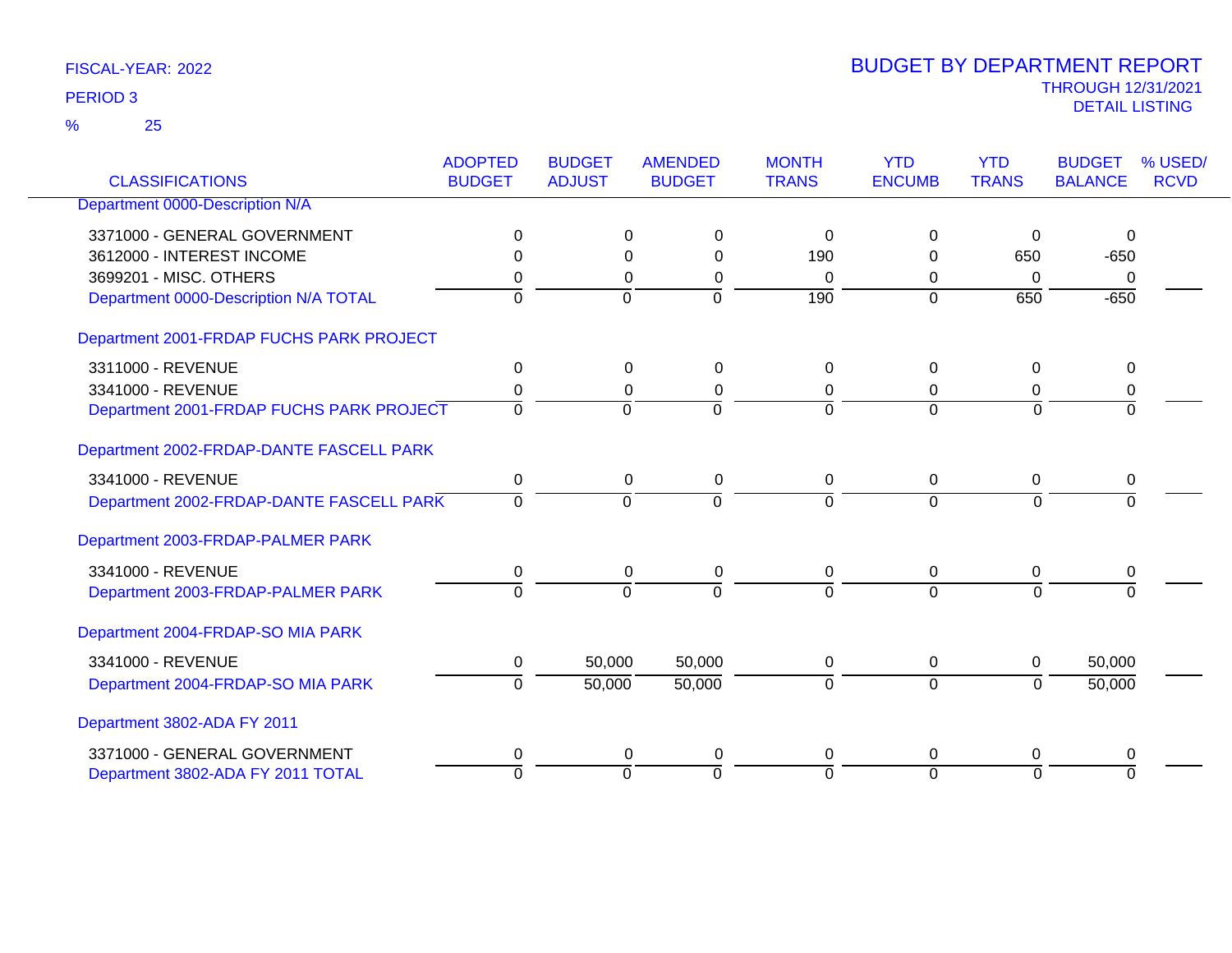25 %

| <b>CLASSIFICATIONS</b>                       | <b>ADOPTED</b><br><b>BUDGET</b> | <b>BUDGET</b><br><b>ADJUST</b> | <b>AMENDED</b><br><b>BUDGET</b> | <b>MONTH</b><br><b>TRANS</b> | <b>YTD</b><br><b>ENCUMB</b> | <b>YTD</b><br><b>TRANS</b> | <b>BUDGET</b><br><b>BALANCE</b> | % USED/<br><b>RCVD</b> |
|----------------------------------------------|---------------------------------|--------------------------------|---------------------------------|------------------------------|-----------------------------|----------------------------|---------------------------------|------------------------|
|                                              |                                 |                                |                                 |                              |                             |                            |                                 |                        |
| Department 3901-FDEP-TWIN LAKES GRANT        |                                 |                                |                                 |                              |                             |                            |                                 |                        |
| 3341000 - REVENUE                            | 0                               | 0                              | 0                               | 0                            | 0                           | 0                          | $\boldsymbol{0}$                |                        |
| Department 3901-FDEP-TWIN LAKES GRANT TOTAL  | $\overline{0}$                  | 0                              | $\Omega$                        | $\overline{0}$               | $\overline{0}$              | $\overline{0}$             | $\overline{0}$                  |                        |
| Department 3902-FDEP Drainage Phase VI       |                                 |                                |                                 |                              |                             |                            |                                 |                        |
| 3341000 - REVENUE                            | 0                               | 0                              | $\mathbf 0$                     | 0                            | $\mathbf 0$                 | $\mathbf 0$                | 0                               |                        |
| Department 3902-FDEP Drainage Phase VI TOTAL | $\Omega$                        | $\overline{0}$                 | $\Omega$                        | $\overline{0}$               | $\Omega$                    | $\Omega$                   | $\Omega$                        |                        |
| Department 7001-FDOT-USF-BICYCLE SAFETY      |                                 |                                |                                 |                              |                             |                            |                                 |                        |
| 3341000 - REVENUE                            | 0                               | $\mathbf 0$                    | 0                               | 0                            | 0                           | 0                          | $\pmb{0}$                       |                        |
| Department 7001-FDOT-USF-BICYCLE SAFETY      | 0                               | $\Omega$                       | $\Omega$                        | $\Omega$                     | $\Omega$                    | $\Omega$                   | $\Omega$                        |                        |
| Department 7002-FDOT-USF-BICYCLE SAFETY      |                                 |                                |                                 |                              |                             |                            |                                 |                        |
| 3341000 - REVENUE                            | 0                               | 0                              | 0                               | 0                            | 0                           | $\Omega$                   | 0                               |                        |
| Department 7002-FDOT-USF-BICYCLE SAFETY      | $\Omega$                        | $\Omega$                       | $\Omega$                        | ō                            | $\Omega$                    | $\overline{0}$             | $\overline{0}$                  |                        |
| Department 7003-FDOT 62 AVE PED & BICYCLIST  |                                 |                                |                                 |                              |                             |                            |                                 |                        |
| 3341000 - REVENUE                            | 0                               | 115,263                        | 115,263                         | 0                            | 0                           | 0                          | 115,263                         |                        |
| Department 7003-FDOT 62 AVE PED & BICYCLIST  | $\Omega$                        | 115,263                        | 115,263                         | $\overline{0}$               | $\overline{0}$              | $\overline{0}$             | 115,263                         |                        |
| <b>REVENUE TOTAL</b>                         | 0                               | 165,263                        | 165,263                         | 190                          | $\Omega$                    | 650                        | 164,613                         |                        |
| <b>EXPENSE</b>                               |                                 |                                |                                 |                              |                             |                            |                                 |                        |
| Department 2001-FRDAP FUCHS PARK PROJECT     |                                 |                                |                                 |                              |                             |                            |                                 |                        |
| 5723450 - CONTRACTUAL                        | 0                               | 0                              | 0                               | 0                            | 0                           | $\Omega$                   | 0                               |                        |
| Department 2001-FRDAP FUCHS PARK PROJECT     | $\overline{0}$                  | $\overline{0}$                 | $\Omega$                        | ō                            | $\Omega$                    | $\overline{0}$             | $\Omega$                        |                        |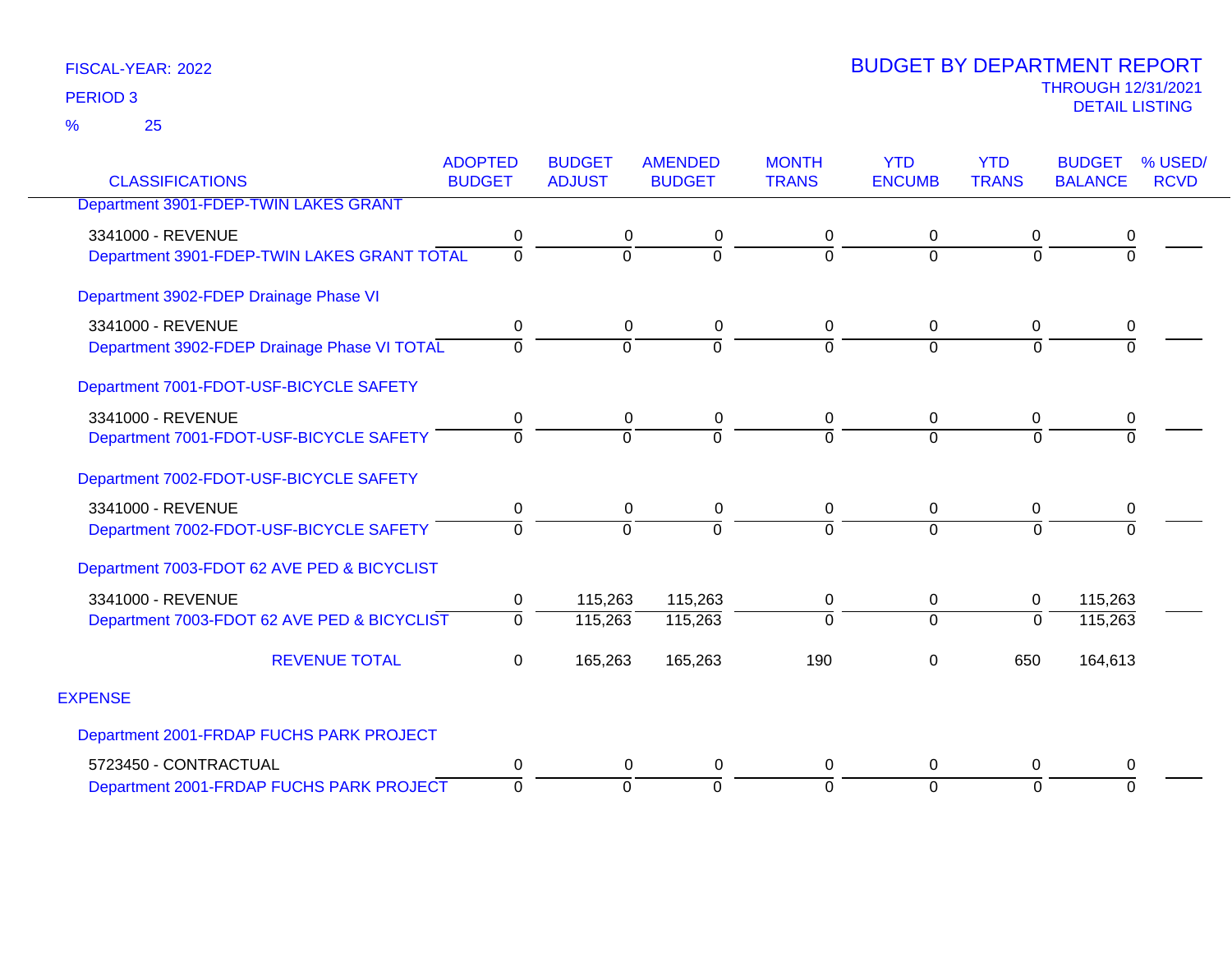25 %

| <b>CLASSIFICATIONS</b>                       | <b>ADOPTED</b><br><b>BUDGET</b> | <b>BUDGET</b><br><b>ADJUST</b> | <b>AMENDED</b><br><b>BUDGET</b> | <b>MONTH</b><br><b>TRANS</b> | <b>YTD</b><br><b>ENCUMB</b> | <b>YTD</b><br><b>TRANS</b> | <b>BUDGET</b><br><b>BALANCE</b> | % USED/<br><b>RCVD</b> |
|----------------------------------------------|---------------------------------|--------------------------------|---------------------------------|------------------------------|-----------------------------|----------------------------|---------------------------------|------------------------|
| Department 2002-FRDAP-DANTE FASCELL PARK     |                                 |                                |                                 |                              |                             |                            |                                 |                        |
|                                              |                                 |                                |                                 |                              |                             |                            |                                 |                        |
| 5726450 - MATCHING CONTRIBUTION              | 0                               | 0                              | 0                               | 0                            | 0                           | 0                          | 0                               |                        |
| Department 2002-FRDAP-DANTE FASCELL PARK     | $\overline{0}$                  | $\mathbf 0$                    | $\overline{0}$                  | $\Omega$                     | $\Omega$                    | $\Omega$                   | $\mathbf 0$                     |                        |
| Department 2003-FRDAP-PALMER PARK            |                                 |                                |                                 |                              |                             |                            |                                 |                        |
| 5726450 - MATCHING CONTRIBUTION              | $\mathbf 0$                     | 0                              | 0                               | 0                            | $\mathbf 0$                 | 0                          | 0                               |                        |
| Department 2003-FRDAP-PALMER PARK            | $\overline{0}$                  | $\Omega$                       | $\overline{0}$                  | $\Omega$                     | $\Omega$                    | $\mathbf 0$                | $\Omega$                        |                        |
| Department 2004-FRDAP-SO MIA PARK            |                                 |                                |                                 |                              |                             |                            |                                 |                        |
| 5726450 - MATCHING CONTRIBUTION              | 0                               | 50,000                         | 50,000                          | 0                            | 50,000                      | 50,000                     | 0                               | 100                    |
| Department 2004-FRDAP-SO MIA PARK            | $\overline{0}$                  | 50,000                         | 50,000                          | $\Omega$                     | 50,000                      | 50,000                     | $\Omega$                        | 100                    |
| Department 3303-CDBG SW 66 ST IMPROV PHASE   |                                 |                                |                                 |                              |                             |                            |                                 |                        |
| 5416440 - CAPITAL IMPROVEMENTS               | $\mathbf 0$                     | 0                              | $\mathbf 0$                     | 0                            | $\mathbf 0$                 | 0                          | 0                               |                        |
| Department 3303-CDBG SW 66 ST IMPROV PHASE   | $\Omega$                        | $\Omega$                       | $\Omega$                        | $\Omega$                     | $\Omega$                    | $\Omega$                   | $\Omega$                        |                        |
| Department 3901-FDEP-TWIN LAKES GRANT        |                                 |                                |                                 |                              |                             |                            |                                 |                        |
| 5413100 - PROFESSIONAL SERVICES              | $\Omega$                        | $\Omega$                       | 0                               | 0                            | $\mathbf{0}$                | $\Omega$                   | 0                               |                        |
| 5413450 - CONTRACTUAL SERVICES               | 0                               | $\Omega$                       | $\Omega$                        | $\Omega$                     | $\Omega$                    | 0                          | $\Omega$                        |                        |
| Department 3901-FDEP-TWIN LAKES GRANT TOTAL  | $\overline{0}$                  | $\Omega$                       | $\overline{0}$                  | $\Omega$                     | $\Omega$                    | $\Omega$                   | $\Omega$                        |                        |
| Department 3902-FDEP Drainage Phase VI       |                                 |                                |                                 |                              |                             |                            |                                 |                        |
| 5416490 - CONSTRUCTIONS PROJECTS             | 0                               | 0                              | 0                               | 0                            | 0                           | 0                          | 0                               |                        |
| Department 3902-FDEP Drainage Phase VI TOTAL | $\overline{0}$                  | $\Omega$                       | $\overline{0}$                  | $\Omega$                     | $\Omega$                    | $\overline{0}$             | $\overline{0}$                  |                        |
| Department 7001-FDOT-USF-BICYCLE SAFETY      |                                 |                                |                                 |                              |                             |                            |                                 |                        |
| 5211410 - OVERTIME                           | $\mathbf 0$                     | 0                              | 0                               | 0                            | 0                           | $\mathbf 0$                | 0                               |                        |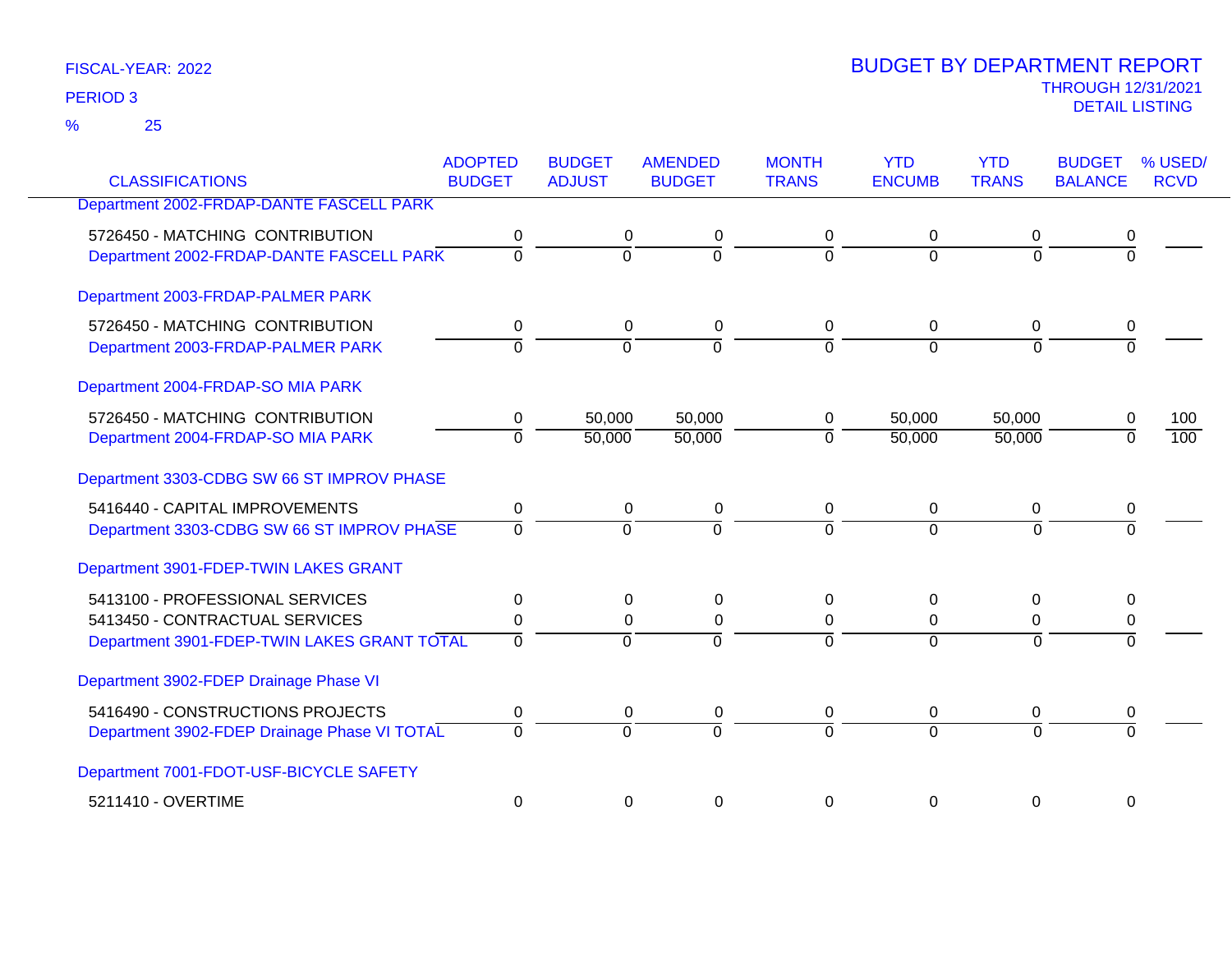25 %

| <b>CLASSIFICATIONS</b>                      | <b>ADOPTED</b><br><b>BUDGET</b> | <b>BUDGET</b><br><b>ADJUST</b> | <b>AMENDED</b><br><b>BUDGET</b> | <b>MONTH</b><br><b>TRANS</b> | <b>YTD</b><br><b>ENCUMB</b> | <b>YTD</b><br><b>TRANS</b> | <b>BUDGET</b><br><b>BALANCE</b> | % USED/<br><b>RCVD</b> |
|---------------------------------------------|---------------------------------|--------------------------------|---------------------------------|------------------------------|-----------------------------|----------------------------|---------------------------------|------------------------|
| Department 7001-FDOT-USF-BICYCLE SAFETY     | $\Omega$                        | $\overline{0}$                 | $\overline{0}$                  | $\overline{0}$               | $\overline{0}$              | $\overline{0}$             | 0                               |                        |
| Department 7002-FDOT-USF-BICYCLE SAFETY     |                                 |                                |                                 |                              |                             |                            |                                 |                        |
| 5211410 - OVERTIME                          | 0                               | 0                              | $\mathbf 0$                     | $\mathbf 0$                  | $\mathbf 0$                 | 0                          | 0                               |                        |
| Department 7002-FDOT-USF-BICYCLE SAFETY     | $\Omega$                        | $\Omega$                       | $\Omega$                        | $\Omega$                     | $\overline{0}$              | $\Omega$                   | $\Omega$                        |                        |
| Department 7003-FDOT 62 AVE PED & BICYCLIST |                                 |                                |                                 |                              |                             |                            |                                 |                        |
| 5413100 - PROFESSIONAL SERVICES             | $\mathbf 0$                     | 0                              | $\Omega$                        | $\Omega$                     | 0                           | 0                          | $\mathbf{0}$                    |                        |
| 5416490 - CONSTRUCTIONS PROJECTS            | 0                               | 115,263                        | 115,263                         | 29,255                       | 64,323                      | 93,578                     | 21,685                          | 81                     |
| Department 7003-FDOT 62 AVE PED & BICYCLIST | $\Omega$                        | 115,263                        | 115,263                         | 29,255                       | 64,323                      | 93,578                     | 21,685                          | $\overline{81}$        |
| <b>EXPENSE TOTAL</b>                        | $\mathbf 0$                     | 165,263                        | 165,263                         | 29,255                       | 114,323                     | 143,578                    | 21,685                          | 86                     |
| Fund 106-STATE GRANT FUND TOTAL             |                                 |                                |                                 |                              |                             |                            |                                 |                        |
| <b>REVENUE</b>                              | 0                               | 165,263                        | 165,263                         | 190                          | $\Omega$                    | 650                        | 164,613                         |                        |
| <b>EXPENSE</b>                              | $\Omega$                        | 165,263                        | 165,263                         | 29,255                       | 114,323                     | 143,578                    | 21,685                          | 86                     |
| Fund 106-STATE GRANT FUND TOTAL             | $\Omega$                        | 0                              | 0                               | $-29,065$                    | $-114,323$                  | $-142,928$                 | 142,928                         |                        |
| Fund 111-STORM WATER DRAIN TRUST            |                                 |                                |                                 |                              |                             |                            |                                 |                        |
| <b>REVENUE</b>                              |                                 |                                |                                 |                              |                             |                            |                                 |                        |
| Department 0000-Description N/A             |                                 |                                |                                 |                              |                             |                            |                                 |                        |
| 3143000 - UTILITY TAX-WATER                 | $\Omega$                        | $\mathbf 0$                    | $\Omega$                        | $\Omega$                     | 0                           | 522                        | $-522$                          |                        |
| 3301000 - INTERGOVERNMENTAL REVENUE         | 365,000                         | 0                              | 365,000                         | 257,302                      | $\Omega$                    | 297,641                    | 67,359                          | 81                     |
| 3612000 - INTEREST INCOME                   | 7,000                           | $\Omega$                       | 7,000                           | 243                          | 0                           | 852                        | 6,148                           | 12                     |
| 3699201 - MISC. OTHERS                      | 0                               | 0                              | $\Omega$                        | $\Omega$                     | 0                           | $\Omega$                   | 0                               |                        |
| Department 0000-Description N/A TOTAL       | 372,000                         | $\Omega$                       | 372,000                         | 257,545                      | $\overline{0}$              | 299,015                    | 72,985                          | 80                     |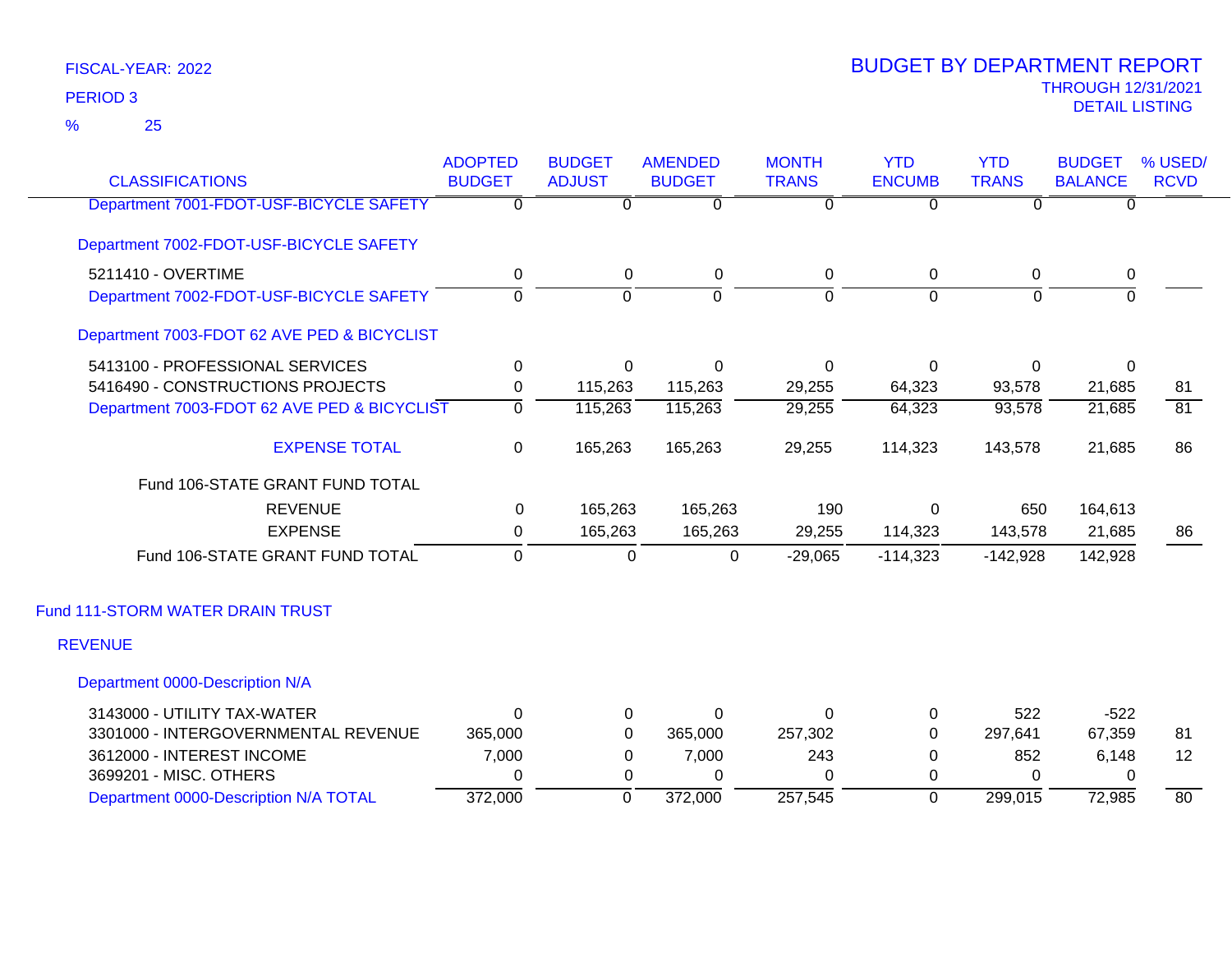| <b>CLASSIFICATIONS</b>                   | <b>ADOPTED</b><br><b>BUDGET</b> | <b>BUDGET</b><br><b>ADJUST</b> | <b>AMENDED</b><br><b>BUDGET</b> | <b>MONTH</b><br><b>TRANS</b> | <b>YTD</b><br><b>ENCUMB</b> | <b>YTD</b><br><b>TRANS</b> | <b>BUDGET</b><br><b>BALANCE</b> | % USED/<br><b>RCVD</b> |
|------------------------------------------|---------------------------------|--------------------------------|---------------------------------|------------------------------|-----------------------------|----------------------------|---------------------------------|------------------------|
| <b>REVENUE TOTAL</b>                     | 372,000                         | 0                              | 372,000                         | 257,545                      | 0                           | 299,015                    | 72,985                          | $\overline{80}$        |
| <b>EXPENSE</b>                           |                                 |                                |                                 |                              |                             |                            |                                 |                        |
| Department 1730-STREET MAINTENANCE       |                                 |                                |                                 |                              |                             |                            |                                 |                        |
| 5411210 - REGULAR                        | 41,346                          | 0                              | 41,346                          | 4,828                        | 0                           | 9,816                      | 31,530                          | 23                     |
| 5411410 - OVERTIME                       | 0                               | $\mathbf 0$                    | 0                               | 0                            | 0                           | 0                          | $\Omega$                        |                        |
| 5412110 - F.I.C.A.                       | 3,163                           | 0                              | 3,163                           | 369                          | 0                           | 750                        | 2,413                           | 23                     |
| 5412210 - PENSION PLAN CONTRIBUTION      | 4,115                           | 0                              | 4,115                           | 0                            | 0                           | 0                          | 4,115                           |                        |
| 5412310 - GROUP HEALTH INSURANCE         | 8,463                           | $\Omega$                       | 8,463                           | 678                          | 0                           | 1,425                      | 7,038                           | 16                     |
| 5412410 - WORKERS' COMPENSATION          | 3,608                           | 0                              | 3,608                           | 0                            | 0                           | 370                        | 3,238                           | 10                     |
| 5413450 - CONTRACTUAL SERVICES           | 113,745                         | 13,457                         | 127,202                         | 0                            | 33,457                      | 33,457                     | 93,745                          | 26                     |
| 5416490 - CONSTRUCTIONS PROJECTS         | 105,000                         | 116,216                        | 221,216                         | 0                            | 67,481                      | 67,481                     | 153,735                         | 30                     |
| 5417100 - BOND SERVICE- PRINCIPAL        | 0                               | 0                              | 0                               | 0                            | 0                           | 0                          |                                 |                        |
| 5417200 - INTEREST EXPENSE               | O                               | 0                              | 0                               | 0                            | 0                           |                            |                                 |                        |
| 5819120 - INTRA-GOV TRANSFER-TO GF       | 150,000                         | 0                              | 150,000                         | 0                            | 0                           | 150,000                    | $\Omega$                        | 100                    |
| Department 1730-STREET MAINTENANCE TOTAL | 429,440                         | 129,673                        | 559,113                         | 5,875                        | 100,938                     | 263,299                    | 295,814                         | 47                     |
| <b>EXPENSE TOTAL</b>                     | 429,440                         | 129,673                        | 559,113                         | 5,875                        | 100,938                     | 263,299                    | 295,814                         | 47                     |
| Fund 111-STORM WATER DRAIN TRUST TOTAL   |                                 |                                |                                 |                              |                             |                            |                                 |                        |
| <b>REVENUE</b>                           | 372,000                         | 0                              | 372,000                         | 257,545                      | 0                           | 299,015                    | 72,985                          | 80                     |
| <b>EXPENSE</b>                           | 429,440                         | 129,673                        | 559,113                         | 5,875                        | 100,938                     | 263,299                    | 295,814                         | 47                     |
| Fund 111-STORM WATER DRAIN TRUST TOTAL   | $-57,440$                       | $-129,673$                     | $-187,113$                      | 251,670                      | $-100,938$                  | 35,716                     | $-222,829$                      |                        |

Fund 112-2ND LOCAL OPTION GAS TRST

REVENUE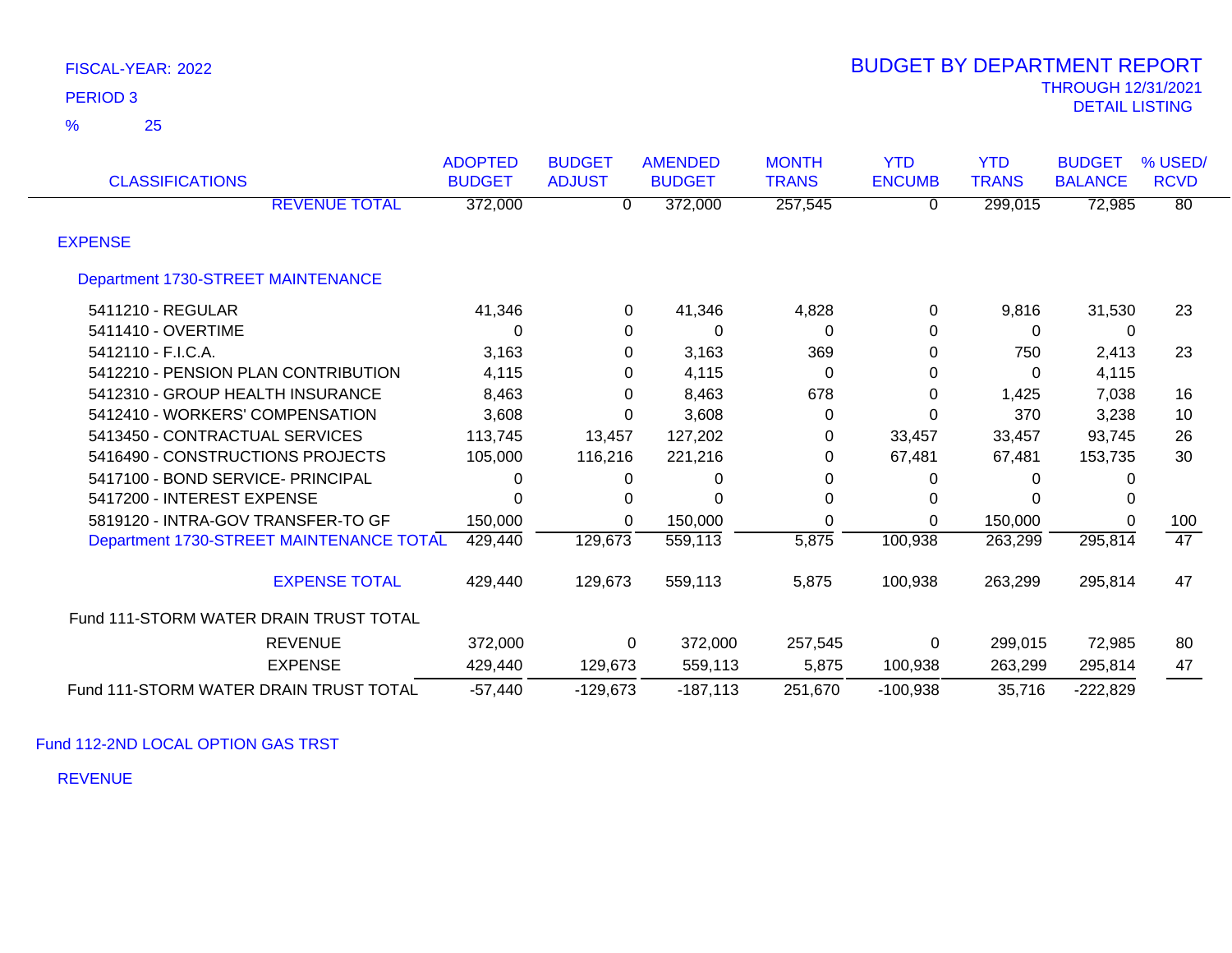25 %

| <b>CLASSIFICATIONS</b>                   | <b>ADOPTED</b><br><b>BUDGET</b> | <b>BUDGET</b><br><b>ADJUST</b> | <b>AMENDED</b><br><b>BUDGET</b> | <b>MONTH</b><br><b>TRANS</b> | <b>YTD</b><br><b>ENCUMB</b> | <b>YTD</b><br><b>TRANS</b> | <b>BUDGET</b><br><b>BALANCE</b> | % USED/<br><b>RCVD</b> |
|------------------------------------------|---------------------------------|--------------------------------|---------------------------------|------------------------------|-----------------------------|----------------------------|---------------------------------|------------------------|
| Department 0000-Description N/A          |                                 |                                |                                 |                              |                             |                            |                                 |                        |
| 3121000 - LOCAL OPTION TAXES             | 66,300                          | 0                              | 66,300                          | 6,213                        | 0                           | 17,950                     | 48,350                          | 27                     |
| 3301000 - INTERGOVERNMENTAL REVENUE      | $\mathbf 0$                     | 0                              | 0                               | $\Omega$                     | 0                           | $\Omega$                   | 0                               |                        |
| 3612000 - INTEREST INCOME                | 2,200                           | 0                              | 2,200                           | 196                          | 0                           | 643                        | 1,557                           | 29                     |
| Department 0000-Description N/A TOTAL    | 68,500                          | $\overline{0}$                 | 68,500                          | 6,409                        | $\overline{0}$              | 18,593                     | 49,907                          | $\overline{27}$        |
| <b>REVENUE TOTAL</b>                     | 68,500                          | 0                              | 68,500                          | 6,409                        | 0                           | 18,593                     | 49,907                          | 27                     |
| <b>EXPENSE</b>                           |                                 |                                |                                 |                              |                             |                            |                                 |                        |
| Department 1730-STREET MAINTENANCE       |                                 |                                |                                 |                              |                             |                            |                                 |                        |
| 5416210 - INFRASTRUCTURE PROJECTS        | 100,000                         | 100,000                        | 200,000                         | 0                            | 0                           | 0                          | 200,000                         |                        |
| Department 1730-STREET MAINTENANCE TOTAL | 100,000                         | 100,000                        | 200,000                         | $\overline{0}$               | $\overline{0}$              | $\overline{0}$             | 200,000                         |                        |
| <b>EXPENSE TOTAL</b>                     | 100,000                         | 100,000                        | 200,000                         | $\pmb{0}$                    | $\pmb{0}$                   | $\pmb{0}$                  | 200,000                         |                        |
| Fund 112-2ND LOCAL OPTION GAS TRST TOTAL |                                 |                                |                                 |                              |                             |                            |                                 |                        |
| <b>REVENUE</b>                           | 68,500                          | 0                              | 68,500                          | 6,409                        | $\mathbf 0$                 | 18,593                     | 49,907                          | 27                     |
| <b>EXPENSE</b>                           | 100,000                         | 100,000                        | 200,000                         | $\Omega$                     | $\mathbf 0$                 | 0                          | 200,000                         |                        |
| Fund 112-2ND LOCAL OPTION GAS TRST TOTAL | $-31,500$                       | $-100,000$                     | $-131,500$                      | 6,409                        | $\mathbf 0$                 | 18,593                     | $-150,093$                      |                        |
| Fund 114-LOCAL GRANTS FUND               |                                 |                                |                                 |                              |                             |                            |                                 |                        |
| <b>REVENUE</b>                           |                                 |                                |                                 |                              |                             |                            |                                 |                        |
| Department 0000-Description N/A          |                                 |                                |                                 |                              |                             |                            |                                 |                        |
| 3371000 - GENERAL GOVERNMENT             | 0                               | 0                              | $\pmb{0}$                       | $\pmb{0}$                    | 0                           | $\mathbf 0$                | $\pmb{0}$                       |                        |
| Department 0000-Description N/A TOTAL    | 0                               | $\overline{0}$                 | $\Omega$                        | $\Omega$                     | $\Omega$                    | $\Omega$                   | $\overline{0}$                  |                        |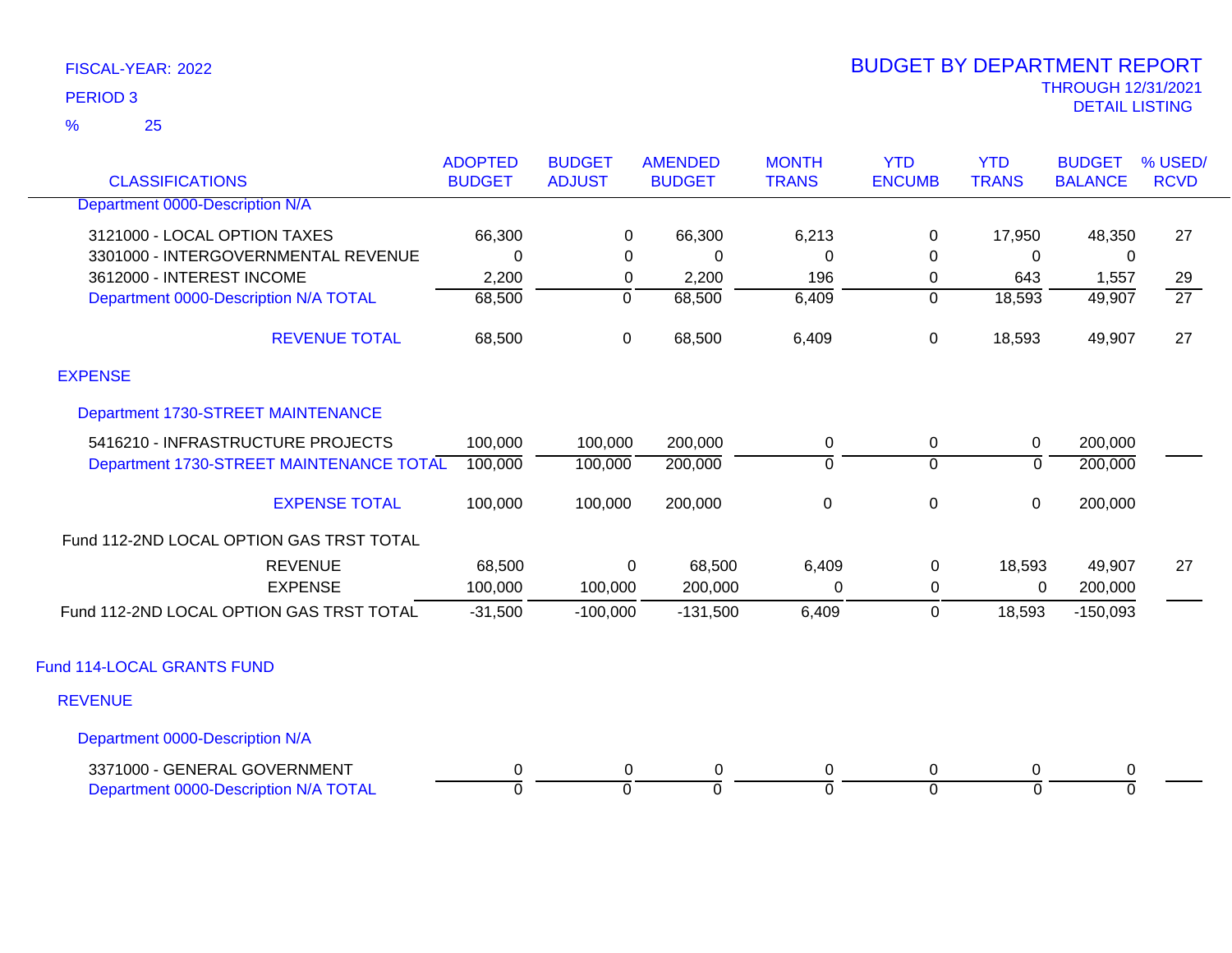25 %

|                                              | <b>ADOPTED</b> | <b>BUDGET</b>  | <b>AMENDED</b> | <b>MONTH</b> | <b>YTD</b>    | <b>YTD</b>     | <b>BUDGET</b>  | % USED/     |
|----------------------------------------------|----------------|----------------|----------------|--------------|---------------|----------------|----------------|-------------|
| <b>CLASSIFICATIONS</b>                       | <b>BUDGET</b>  | <b>ADJUST</b>  | <b>BUDGET</b>  | <b>TRANS</b> | <b>ENCUMB</b> | <b>TRANS</b>   | <b>BALANCE</b> | <b>RCVD</b> |
| Department 3001-SNP-MURRAY PARK POOL         |                |                |                |              |               |                |                |             |
| 3371000 - GENERAL GOVERNMENT                 | 0              |                | 0<br>0         | 0            | 0             | 0              | 0              |             |
| Department 3001-SNP-MURRAY PARK POOL TOTAL   | $\overline{0}$ | $\overline{0}$ | ō              | $\Omega$     | $\Omega$      | $\overline{0}$ | $\Omega$       |             |
| Department 3101-HFSF-Complete Streets Policy |                |                |                |              |               |                |                |             |
| 3661000 - REVENUE                            | 0              |                | 0<br>0         | 0            | $\mathbf 0$   | 0              | 0              |             |
| Department 3101-HFSF-Complete Streets Policy | $\Omega$       | $\Omega$       | $\Omega$       | $\Omega$     | $\Omega$      | $\Omega$       | $\Omega$       |             |
| Department 3604-MDC SCHOOL & SR MEALS        |                |                |                |              |               |                |                |             |
| 3371000 - GENERAL GOVERNMENT                 | 0              |                | 0<br>0         | 0            | 0             | 0              | 0              |             |
| Department 3604-MDC SCHOOL & SR MEALS        | $\Omega$       | $\Omega$       | $\Omega$       | $\Omega$     | $\Omega$      | $\Omega$       | $\Omega$       |             |
| Department 3605-MDC SCHOOL & SR MEALS        |                |                |                |              |               |                |                |             |
| 3371000 - GENERAL GOVERNMENT                 | 0              |                | 0<br>0         | 0            | $\Omega$      | $\Omega$       | 0              |             |
| Department 3605-MDC SCHOOL & SR MEALS        | $\Omega$       | $\Omega$       | $\overline{0}$ | $\Omega$     | $\Omega$      | $\Omega$       | $\Omega$       |             |
| Department 3606-MDC SCHOOL & SR MEALS        |                |                |                |              |               |                |                |             |
| 3371000 - GENERAL GOVERNMENT                 | 0              |                | 0<br>0         | 0            | 0             | 0              | 0              |             |
| Department 3606-MDC SCHOOL & SR MEALS        | $\Omega$       | $\overline{0}$ | $\overline{0}$ | $\Omega$     | $\Omega$      | $\Omega$       | $\Omega$       |             |
| Department 3607-SR MEAL AMENDMENT TO JUNE    |                |                |                |              |               |                |                |             |
| 3371000 - GENERAL GOVERNMENT                 | 0              |                | 0<br>0         | 0            | 0             | 0              | 0              |             |
| Department 3607-SR MEAL AMENDMENT TO JUNE    | $\Omega$       | $\Omega$       | $\Omega$       | $\Omega$     | $\Omega$      | $\Omega$       | $\Omega$       |             |
| Department 3608-SR MEAL & AFTER SCHOOL       |                |                |                |              |               |                |                |             |
| 3371000 - GENERAL GOVERNMENT                 | $\Omega$       |                | 0<br>0         | 0            | $\Omega$      | $\Omega$       | $\Omega$       |             |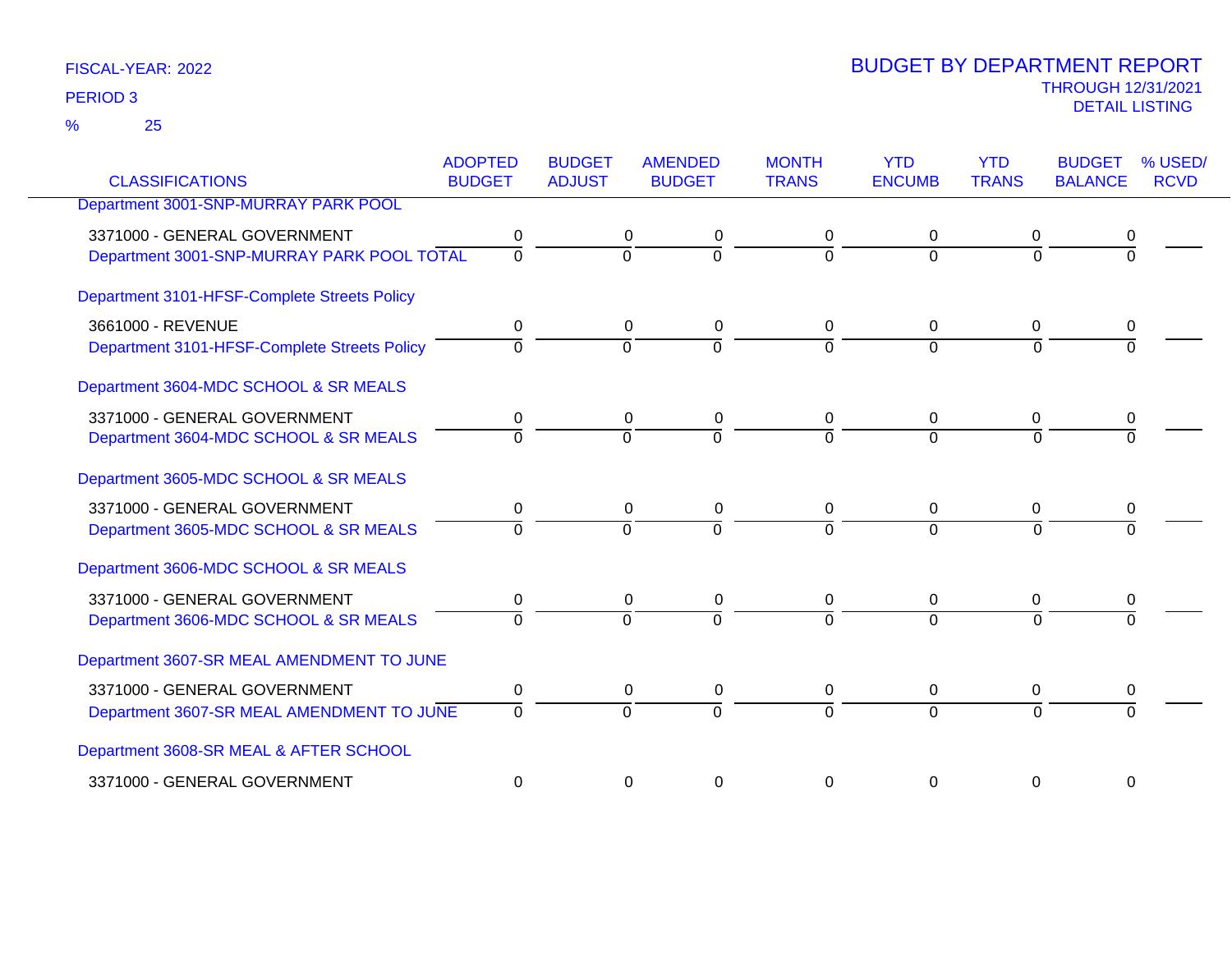25 %

### THROUGH 12/31/2021 DETAIL LISTING PERIOD <sup>3</sup> BUDGET BY DEPARTMENT REPORT

| <b>CLASSIFICATIONS</b>                    | <b>ADOPTED</b><br><b>BUDGET</b> | <b>BUDGET</b><br><b>ADJUST</b> | <b>AMENDED</b><br><b>BUDGET</b> | <b>MONTH</b><br><b>TRANS</b> | <b>YTD</b><br><b>ENCUMB</b> | <b>YTD</b><br><b>TRANS</b> | <b>BUDGET</b><br><b>BALANCE</b> | % USED/<br><b>RCVD</b> |
|-------------------------------------------|---------------------------------|--------------------------------|---------------------------------|------------------------------|-----------------------------|----------------------------|---------------------------------|------------------------|
| Department 3608-SR MEAL & AFTER SCHOOL    | 0                               | 0                              | $\overline{0}$                  | 0                            | $\overline{0}$              | $\Omega$                   | $\overline{0}$                  |                        |
| Department 3609-SR MEAL&AFTER SCH #2 JUL- |                                 |                                |                                 |                              |                             |                            |                                 |                        |
| 3371000 - GENERAL GOVERNMENT              | 0                               | 0                              | 0                               | 0                            | $\mathbf{0}$                | $\mathbf 0$                | 0                               |                        |
| Department 3609-SR MEAL&AFTER SCH #2 JUL- | $\Omega$                        | $\Omega$                       | $\overline{0}$                  | $\Omega$                     | $\Omega$                    | $\Omega$                   | $\Omega$                        |                        |
| Department 3610-SR MEAL&AFTER SCH         |                                 |                                |                                 |                              |                             |                            |                                 |                        |
| 3371000 - GENERAL GOVERNMENT              | 0                               | 0                              | 0                               | 0                            | $\mathbf{0}$                | 0                          | 0                               |                        |
| Department 3610-SR MEAL&AFTER SCH         | $\overline{0}$                  | 0                              | $\overline{0}$                  | $\Omega$                     | $\overline{0}$              | $\overline{0}$             | $\Omega$                        |                        |
| Department 3801-ADA-FY2010                |                                 |                                |                                 |                              |                             |                            |                                 |                        |
| 3371000 - GENERAL GOVERNMENT              | 0                               | $\mathbf{0}$                   | 0                               | 0                            | $\mathbf{0}$                | $\mathbf{0}$               | 0                               |                        |
| Department 3801-ADA-FY2010 TOTAL          | $\Omega$                        | $\Omega$                       | $\overline{0}$                  | $\Omega$                     | $\Omega$                    | $\Omega$                   | $\Omega$                        |                        |
| Department 3802-ADA FY 2011               |                                 |                                |                                 |                              |                             |                            |                                 |                        |
| 3371000 - GENERAL GOVERNMENT              |                                 | 0                              | 0                               | 0                            | $\mathbf 0$                 | 0                          | 0                               |                        |
| Department 3802-ADA FY 2011 TOTAL         | $\Omega$                        | $\Omega$                       | $\overline{0}$                  | 0                            | $\Omega$                    | $\Omega$                   | $\Omega$                        |                        |
| Department 3803-ADA FY 2012               |                                 |                                |                                 |                              |                             |                            |                                 |                        |
| 3371000 - GENERAL GOVERNMENT              | 0                               | 0                              | 0                               | 0                            | $\mathbf{0}$                | 0                          | 0                               |                        |
| Department 3803-ADA FY 2012 TOTAL         | $\Omega$                        | $\Omega$                       | $\overline{0}$                  | $\Omega$                     | $\Omega$                    | $\Omega$                   | $\Omega$                        |                        |
| Department 3804-ADA FY 2013               |                                 |                                |                                 |                              |                             |                            |                                 |                        |
| 3371000 - GENERAL GOVERNMENT              | 0                               | 0                              | 0                               | 0                            | 0                           | 0                          | $\boldsymbol{0}$                |                        |
| Department 3804-ADA FY 2013 TOTAL         | $\Omega$                        | $\Omega$                       | $\overline{0}$                  | $\Omega$                     | $\Omega$                    | $\Omega$                   | $\Omega$                        |                        |
|                                           |                                 |                                |                                 |                              |                             |                            |                                 |                        |

Department 3805-ADA FY 2013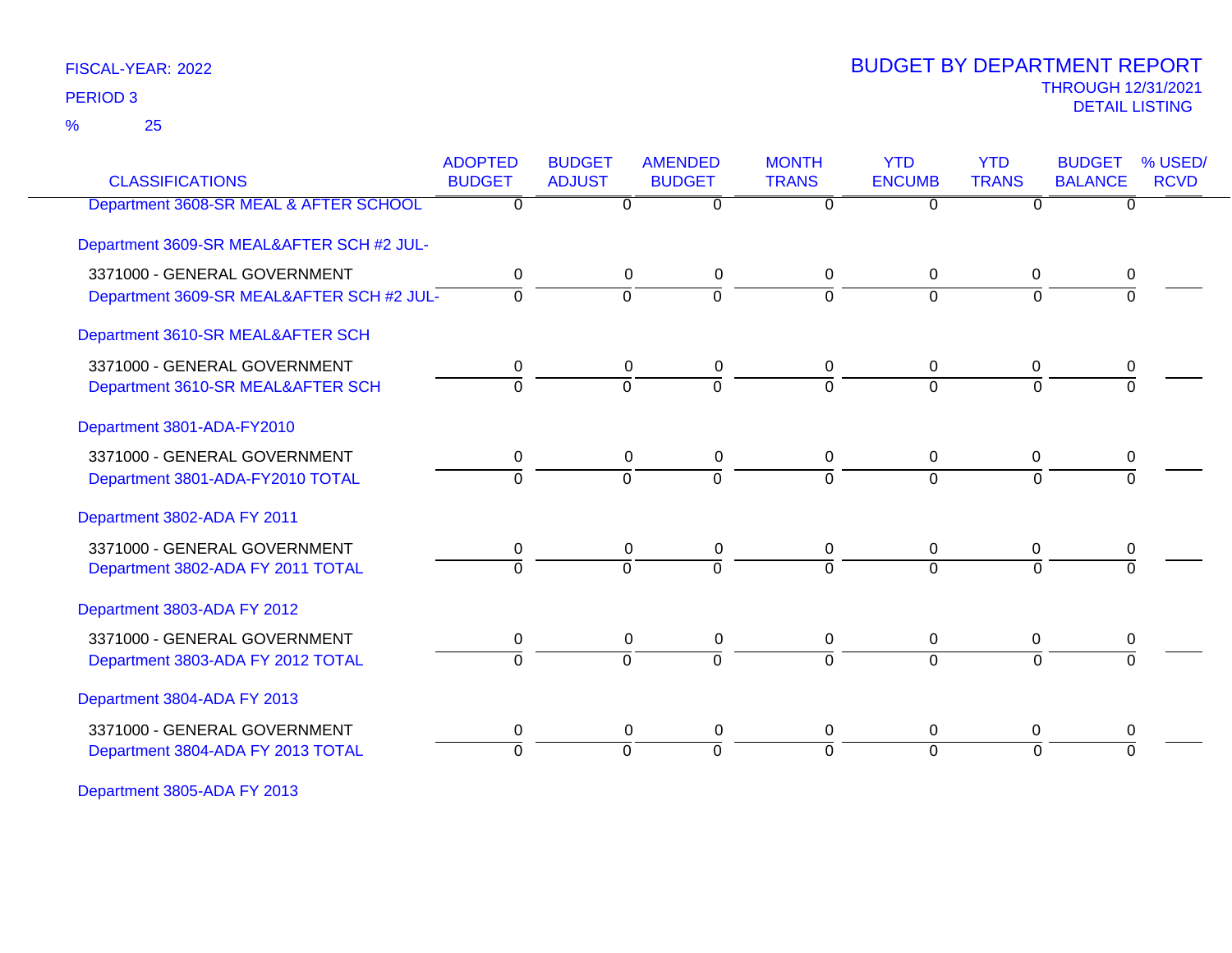25 %

| <b>CLASSIFICATIONS</b>                         | <b>ADOPTED</b><br><b>BUDGET</b> | <b>BUDGET</b><br><b>ADJUST</b> | <b>AMENDED</b><br><b>BUDGET</b> | <b>MONTH</b><br><b>TRANS</b> | <b>YTD</b><br><b>ENCUMB</b> | <b>YTD</b><br><b>TRANS</b> | % USED/<br><b>BUDGET</b><br><b>BALANCE</b><br><b>RCVD</b> |
|------------------------------------------------|---------------------------------|--------------------------------|---------------------------------|------------------------------|-----------------------------|----------------------------|-----------------------------------------------------------|
| 3371000 - GENERAL GOVERNMENT                   | 0                               | 0                              | 0                               | 0                            | $\Omega$                    | $\Omega$                   | 0                                                         |
| Department 3805-ADA FY 2013 TOTAL              | $\overline{0}$                  | $\overline{0}$                 | ō                               | $\mathbf 0$                  | $\Omega$                    | $\overline{0}$             | $\Omega$                                                  |
| Department 3806-ADA FY 2015                    |                                 |                                |                                 |                              |                             |                            |                                                           |
| 3371000 - GENERAL GOVERNMENT                   | $\mathbf 0$                     | $\mathbf 0$                    | 0                               | $\mathbf 0$                  | $\mathbf 0$                 | 0                          | 0                                                         |
| Department 3806-ADA FY 2015 TOTAL              | $\Omega$                        | $\Omega$                       | $\overline{0}$                  | $\Omega$                     | $\Omega$                    | $\Omega$                   |                                                           |
| Department 3807-ADA FY 2016                    |                                 |                                |                                 |                              |                             |                            |                                                           |
| 3371000 - GENERAL GOVERNMENT                   | 0                               | $\mathbf 0$                    | 0                               | $\mathbf 0$                  | $\mathbf 0$                 | $\mathbf 0$                | 0                                                         |
| Department 3807-ADA FY 2016 TOTAL              | $\overline{0}$                  | ō                              | ō                               | $\Omega$                     | $\Omega$                    | $\Omega$                   | $\Omega$                                                  |
| Department 3808-ADA FY 2017                    |                                 |                                |                                 |                              |                             |                            |                                                           |
| 3371000 - GENERAL GOVERNMENT                   | 0                               | 0                              | 0                               | 0                            | 0                           | 0                          | 0                                                         |
| Department 3808-ADA FY 2017 TOTAL              | $\overline{0}$                  | $\overline{0}$                 | $\overline{0}$                  | $\Omega$                     | $\Omega$                    | $\Omega$                   | $\Omega$                                                  |
| Department 3809-ADA FY18-20                    |                                 |                                |                                 |                              |                             |                            |                                                           |
| 3311000 - REVENUE                              | 0                               | 0                              | 0                               | $\mathbf 0$                  | 0                           | 0                          | 0                                                         |
| 3371000 - GENERAL GOVERNMENT                   | 0                               | $\mathbf 0$                    | 0                               | $\mathbf 0$                  | 0                           | 0                          | 0                                                         |
| Department 3809-ADA FY18-20 TOTAL              | $\Omega$                        | $\Omega$                       | $\overline{0}$                  | $\Omega$                     | $\Omega$                    | $\Omega$                   | $\Omega$                                                  |
| Department 4010-GOB-WATER & SEWER              |                                 |                                |                                 |                              |                             |                            |                                                           |
| 3311000 - REVENUE                              | 0                               | $\mathbf 0$                    | 0                               | 0                            | $\Omega$                    | $\Omega$                   | $\Omega$                                                  |
| 3371000 - GENERAL GOVERNMENT                   | 0                               | $\Omega$                       | 0                               | 0                            | $\Omega$                    | 0                          | 0                                                         |
| Department 4010-GOB-WATER & SEWER              | $\overline{0}$                  | $\overline{0}$                 | $\Omega$                        | $\Omega$                     | $\Omega$                    | $\overline{0}$             | $\Omega$                                                  |
| Department 4011-GOB-Sanitary Sewer Master Plan |                                 |                                |                                 |                              |                             |                            |                                                           |
| 3371000 - GENERAL GOVERNMENT                   | 0                               | 1,151,080                      | 1,151,080                       | $\Omega$                     | 0                           | 0                          | 1,151,080                                                 |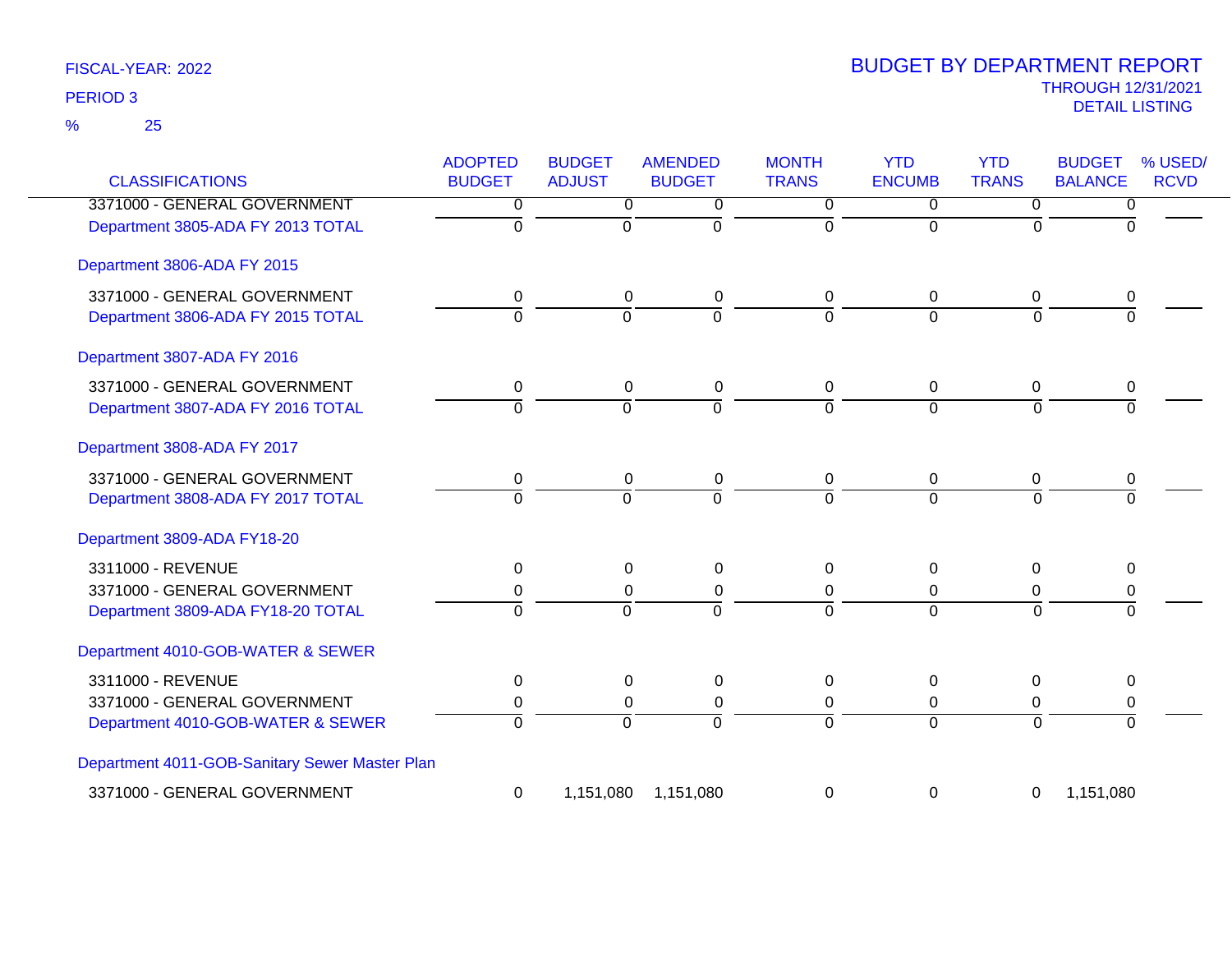25 %

### THROUGH 12/31/2021 DETAIL LISTING PERIOD <sup>3</sup> BUDGET BY DEPARTMENT REPORT

| <b>CLASSIFICATIONS</b>                           | <b>ADOPTED</b><br><b>BUDGET</b> | <b>BUDGET</b><br><b>ADJUST</b> | <b>AMENDED</b><br><b>BUDGET</b> | <b>MONTH</b><br><b>TRANS</b> | <b>YTD</b><br><b>ENCUMB</b> | <b>YTD</b><br><b>TRANS</b> | <b>BUDGET</b><br><b>BALANCE</b> | % USED/<br><b>RCVD</b> |
|--------------------------------------------------|---------------------------------|--------------------------------|---------------------------------|------------------------------|-----------------------------|----------------------------|---------------------------------|------------------------|
| Department 4011-GOB-Sanitary Sewer Master Plan   | $\Omega$                        | 1,151,080                      | 1,151,080                       | $\overline{0}$               | $\overline{0}$              | $\Omega$                   | 1,151,080                       |                        |
| Department 4012-GOB-CITYWIDE ROAD                |                                 |                                |                                 |                              |                             |                            |                                 |                        |
| 3371000 - GENERAL GOVERNMENT                     | 0                               | $\mathbf 0$                    | 0                               | 0                            | $\mathbf 0$                 | $\mathbf 0$                | 0                               |                        |
| Department 4012-GOB-CITYWIDE ROAD                | $\Omega$                        | $\Omega$                       | $\Omega$                        | 0                            | $\Omega$                    | $\Omega$                   | $\Omega$                        |                        |
| Department 4100-VILLAGERS GRANT-                 |                                 |                                |                                 |                              |                             |                            |                                 |                        |
| 3371000 - GENERAL GOVERNMENT                     | 0                               | 0                              | 0                               | 0                            | $\Omega$                    | 0                          | 0                               |                        |
| Department 4100-VILLAGERS GRANT-                 | $\Omega$                        | 0                              | $\overline{0}$                  | 0                            | $\Omega$                    | $\Omega$                   | $\Omega$                        |                        |
| Department 4101-VILLAGERS GRANT-                 |                                 |                                |                                 |                              |                             |                            |                                 |                        |
| 3371000 - GENERAL GOVERNMENT                     | 0                               | 0                              | 0                               | 0                            | 0                           | $\mathbf 0$                | 0                               |                        |
| Department 4101-VILLAGERS GRANT-                 | $\Omega$                        | $\Omega$                       | $\Omega$                        | 0                            | $\Omega$                    | $\Omega$                   | $\Omega$                        |                        |
| Department 4200-MPO                              |                                 |                                |                                 |                              |                             |                            |                                 |                        |
| 3371000 - GENERAL GOVERNMENT                     | 0                               | 0                              | 0                               | 0                            | 0                           | 0                          | 0                               |                        |
| Department 4200-MPO TOTAL                        | $\overline{0}$                  | $\Omega$                       | $\overline{0}$                  | $\Omega$                     | $\Omega$                    | $\Omega$                   | $\Omega$                        |                        |
| Department 4201-MPO-Complete Street Policy       |                                 |                                |                                 |                              |                             |                            |                                 |                        |
| 3371000 - GENERAL GOVERNMENT                     | 0                               | $\mathbf 0$                    | 0                               | 0                            | $\mathbf 0$                 | 0                          | 0                               |                        |
| Department 4201-MPO-Complete Street Policy TOTAL | $\Omega$                        | $\Omega$                       | $\overline{0}$                  | 0                            | $\Omega$                    | $\Omega$                   | $\Omega$                        |                        |
| Department 4300-MDC-NEAT STREETS-CRA TREE        |                                 |                                |                                 |                              |                             |                            |                                 |                        |
| 3371000 - GENERAL GOVERNMENT                     | 0                               | 0                              | 0                               | 0                            | 0                           | 0                          | 0                               |                        |
| Department 4300-MDC-NEAT STREETS-CRA TREE        | $\Omega$                        | 0                              | $\Omega$                        | 0                            | $\Omega$                    | $\Omega$                   | $\Omega$                        |                        |
|                                                  |                                 |                                |                                 |                              |                             |                            |                                 |                        |

Department 4301-MDC Neat Streets-Tree Planting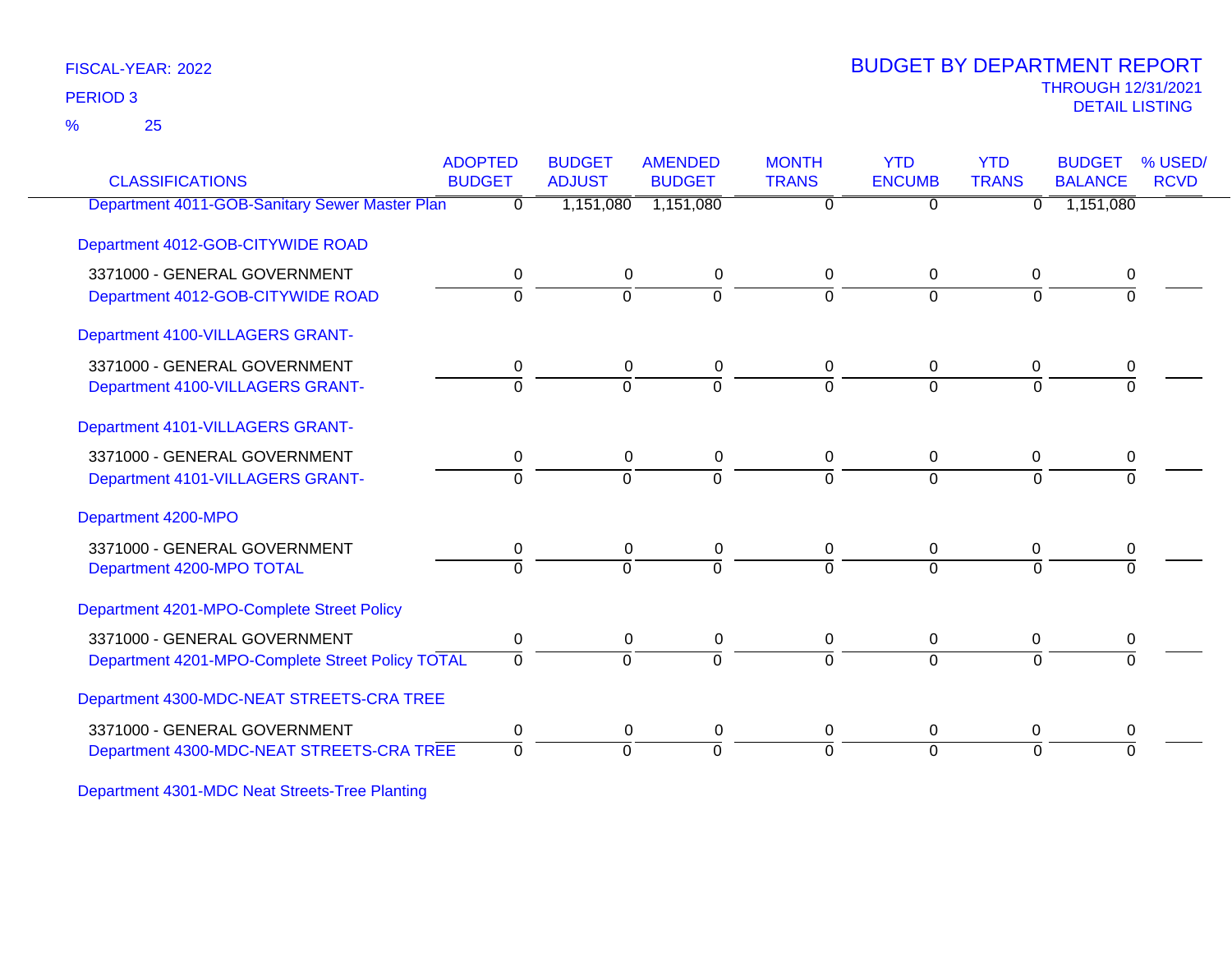|                                                | <b>ADOPTED</b> | <b>BUDGET</b> | <b>AMENDED</b> | <b>MONTH</b>   | <b>YTD</b>    | <b>YTD</b>     | <b>BUDGET</b><br>% USED/      |  |
|------------------------------------------------|----------------|---------------|----------------|----------------|---------------|----------------|-------------------------------|--|
| <b>CLASSIFICATIONS</b>                         | <b>BUDGET</b>  | <b>ADJUST</b> | <b>BUDGET</b>  | <b>TRANS</b>   | <b>ENCUMB</b> | <b>TRANS</b>   | <b>BALANCE</b><br><b>RCVD</b> |  |
| 3371000 - GENERAL GOVERNMENT                   | 0              | 0             | 0              | 0              | 0             | 0              | 0                             |  |
| Department 4301-MDC Neat Streets-Tree Planting | $\Omega$       | 0             | $\Omega$       | $\Omega$       | $\Omega$      | $\Omega$       | $\Omega$                      |  |
| Department 4302-MDC Neat Streets-CRA&Downtown  |                |               |                |                |               |                |                               |  |
| 3371000 - GENERAL GOVERNMENT                   | 0              | 0             | 0              | 0              | 0             | 0              | 0                             |  |
| Department 4302-MDC Neat Streets-CRA&Downtown  | 0              | $\Omega$      | $\Omega$       | $\overline{0}$ | $\Omega$      | $\overline{0}$ | $\Omega$                      |  |
| Department 4400-South Miami Garden Club        |                |               |                |                |               |                |                               |  |
| 3661000 - REVENUE                              | 0              | 0             | 0              | 0              | $\mathbf 0$   | 0              | 0                             |  |
| Department 4400-South Miami Garden Club TOTAL  | $\Omega$       | $\Omega$      | $\Omega$       | $\Omega$       | $\Omega$      | $\Omega$       | $\Omega$                      |  |
| Department 4501-ORANGE BOWL YOUTH SPORTS,      |                |               |                |                |               |                |                               |  |
| 3661000 - REVENUE                              | 0              | $\mathbf 0$   | 0              | 0              | 0             | $\mathbf 0$    | 0                             |  |
| Department 4501-ORANGE BOWL YOUTH SPORTS,      | $\Omega$       | $\Omega$      | $\Omega$       | $\Omega$       | $\Omega$      | $\Omega$       | U                             |  |
| Department 4601-USA Swimming FY18              |                |               |                |                |               |                |                               |  |
| 3661000 - REVENUE                              | 0              | 0             | 0              | 0              | 0             | 0              | 0                             |  |
| Department 4601-USA Swimming FY18 TOTAL        | 0              | $\Omega$      | $\Omega$       | ō              | $\Omega$      | $\overline{0}$ | $\Omega$                      |  |
| <b>REVENUE TOTAL</b>                           | 0              | 1,151,080     | 1,151,080      | 0              | $\Omega$      | 0              | 1,151,080                     |  |
| <b>EXPENSE</b>                                 |                |               |                |                |               |                |                               |  |
| Department 3001-SNP-MURRAY PARK POOL           |                |               |                |                |               |                |                               |  |
| 5413100 - PROFESSIONAL SERVICES                | 0              | 0             | 0              | 0              | 0             | 0              | 0                             |  |
| 5413450 - CONTRACTUAL SERVICES                 | 0              | $\Omega$      | $\Omega$       | 0              | $\Omega$      | 0              | 0                             |  |
| Department 3001-SNP-MURRAY PARK POOL TOTAL     | $\Omega$       | $\Omega$      | $\Omega$       | $\overline{0}$ | $\Omega$      | $\Omega$       | $\Omega$                      |  |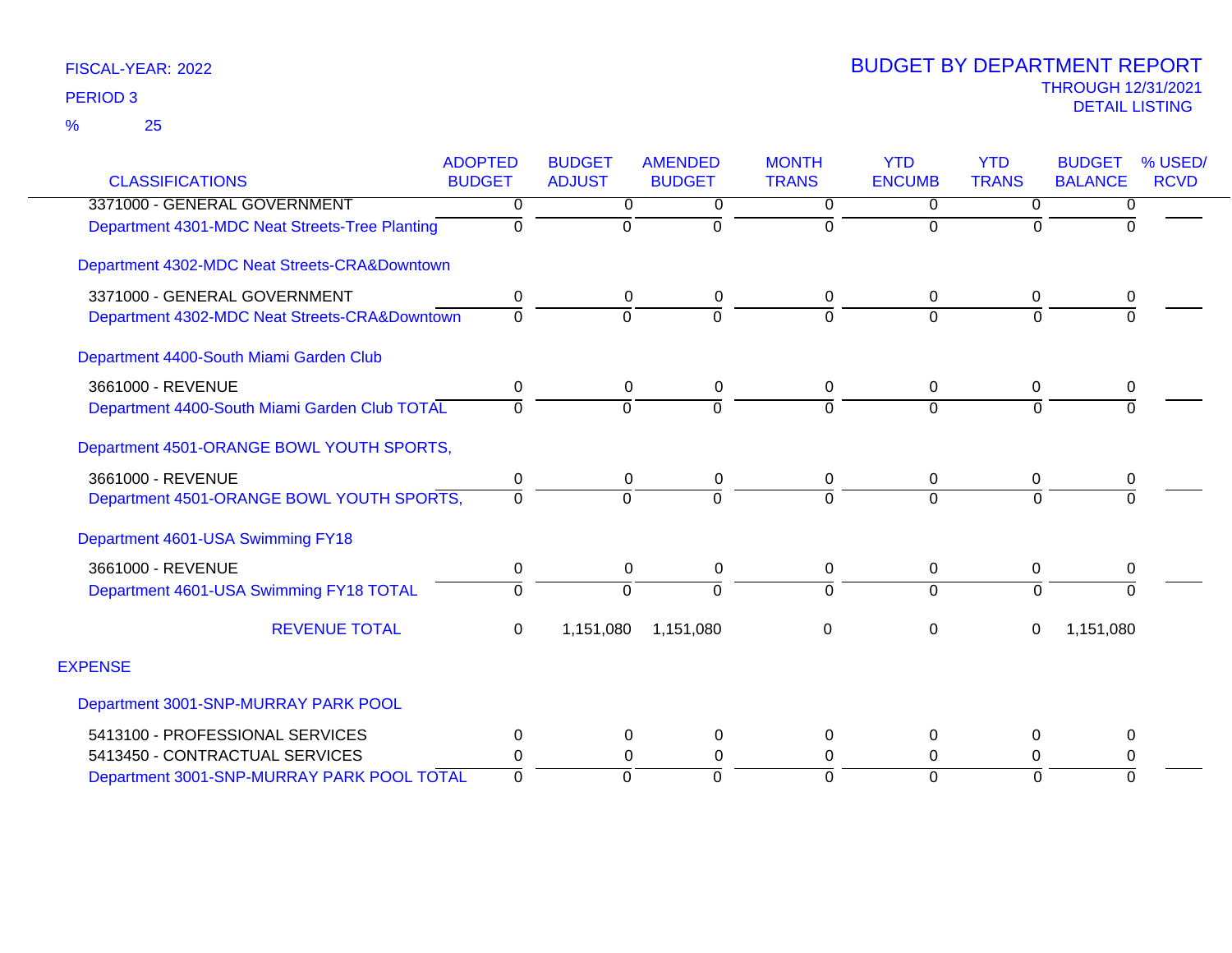25 %

|                                              | <b>ADOPTED</b> | <b>BUDGET</b>  | <b>AMENDED</b>             | <b>MONTH</b> | <b>YTD</b>    | <b>YTD</b>     | <b>BUDGET</b>  | % USED/     |
|----------------------------------------------|----------------|----------------|----------------------------|--------------|---------------|----------------|----------------|-------------|
| <b>CLASSIFICATIONS</b>                       | <b>BUDGET</b>  | <b>ADJUST</b>  | <b>BUDGET</b>              | <b>TRANS</b> | <b>ENCUMB</b> | <b>TRANS</b>   | <b>BALANCE</b> | <b>RCVD</b> |
| Department 3101-HFSF-Complete Streets Policy |                |                |                            |              |               |                |                |             |
| 5413450 - CONTRACTUAL SERVICES               | 0              |                | 0<br>0                     | 0            | 0             | 0              | 0              |             |
| Department 3101-HFSF-Complete Streets Policy | $\Omega$       |                | $\overline{0}$<br>$\Omega$ | $\Omega$     | $\Omega$      | $\Omega$       | $\Omega$       |             |
| Department 3603-12-SMIA-CB OCT11-SEP12       |                |                |                            |              |               |                |                |             |
| 5413450 - CONTRACTUAL SERVICES               | 0              |                | 0<br>0                     | 0            | 0             | 0              | 0              |             |
| Department 3603-12-SMIA-CB OCT11-SEP12 TOTAL | $\Omega$       |                | $\Omega$<br>$\Omega$       | $\Omega$     | $\Omega$      | $\Omega$       | $\Omega$       |             |
| Department 3604-MDC SCHOOL & SR MEALS        |                |                |                            |              |               |                |                |             |
| 5411310 - PART TIME                          | 0              |                | $\Omega$<br>0              | 0            | $\Omega$      | $\Omega$       | 0              |             |
| 5413450 - CONTRACTUAL SERVICES               | 0              |                | 0<br>$\pmb{0}$             | 0            | 0             | 0              | 0              |             |
| Department 3604-MDC SCHOOL & SR MEALS        | $\Omega$       |                | $\Omega$<br>$\Omega$       | $\Omega$     | $\Omega$      | $\Omega$       |                |             |
| Department 3605-MDC SCHOOL & SR MEALS        |                |                |                            |              |               |                |                |             |
| 5411310 - PART TIME                          | 0              |                | $\Omega$<br>0              | 0            | $\Omega$      | 0              | $\Omega$       |             |
| 5413450 - CONTRACTUAL SERVICES               |                |                | $\Omega$<br>$\Omega$       | 0            | $\Omega$      | $\Omega$       | 0              |             |
| Department 3605-MDC SCHOOL & SR MEALS        | $\Omega$       |                | $\Omega$<br>$\Omega$       | $\Omega$     | $\Omega$      | $\Omega$       | $\Omega$       |             |
| Department 3606-MDC SCHOOL & SR MEALS        |                |                |                            |              |               |                |                |             |
| 5411310 - PART TIME                          | 0              |                | 0<br>0                     | 0            | $\Omega$      | 0              | 0              |             |
| 5413450 - CONTRACTUAL SERVICES               |                |                | 0<br>$\Omega$              | 0            | 0             | 0              | 0              |             |
| Department 3606-MDC SCHOOL & SR MEALS        | $\Omega$       |                | $\Omega$<br>$\Omega$       | $\Omega$     | $\Omega$      | $\Omega$       | $\Omega$       |             |
| Department 3607-SR MEAL AMENDMENT TO JUNE    |                |                |                            |              |               |                |                |             |
| 5411310 - PART TIME                          | $\Omega$       |                | 0<br>0                     | 0            | 0             | 0              | 0              |             |
| 5413450 - CONTRACTUAL SERVICES               | 0              |                | $\Omega$<br>0              | $\Omega$     | $\Omega$      | 0              | 0              |             |
| Department 3607-SR MEAL AMENDMENT TO JUNE    | $\mathbf 0$    | $\overline{0}$ | $\overline{0}$             | $\Omega$     | $\Omega$      | $\overline{0}$ | $\Omega$       |             |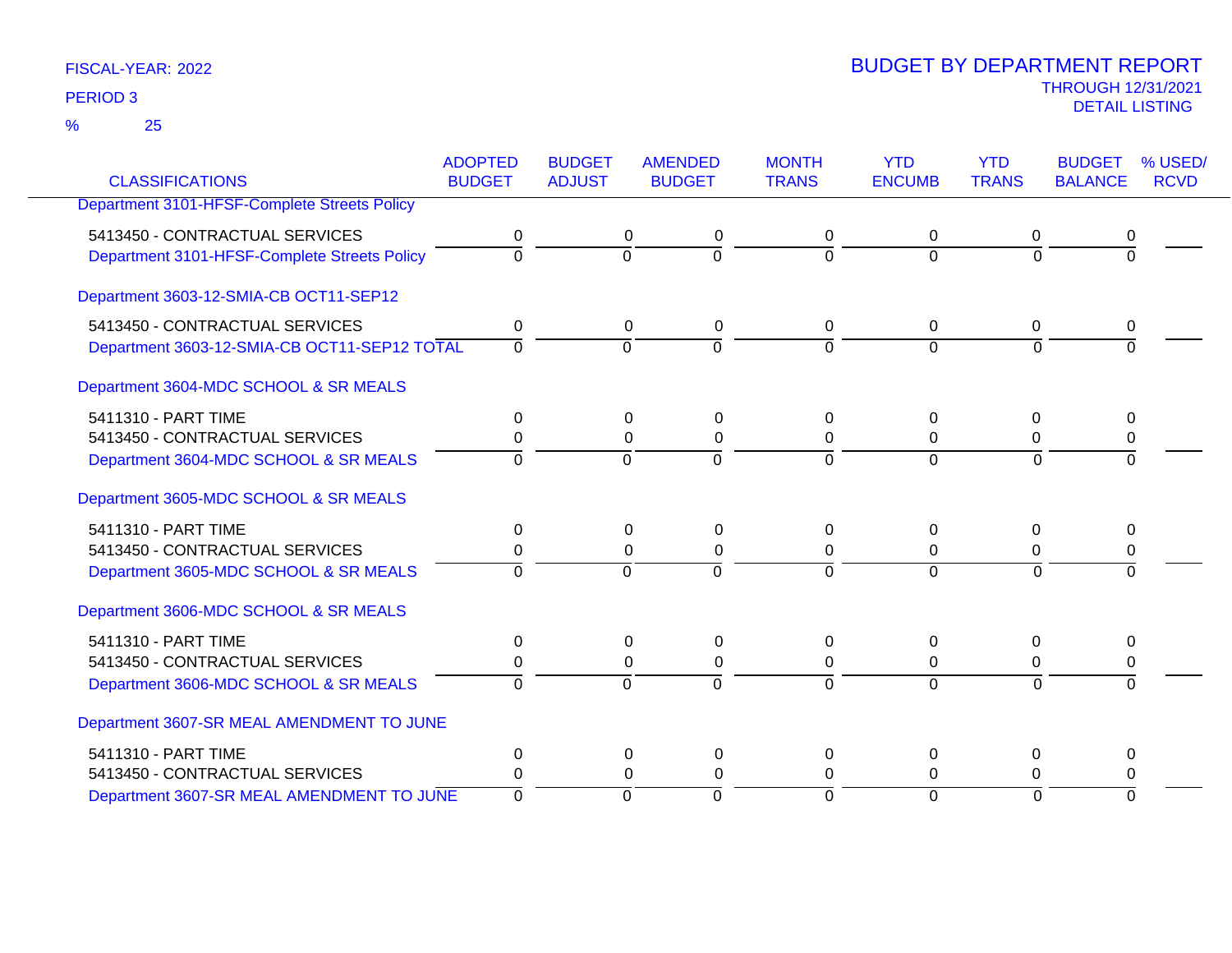25 %

| <b>CLASSIFICATIONS</b>                    | <b>ADOPTED</b><br><b>BUDGET</b> | <b>BUDGET</b><br><b>ADJUST</b> | <b>AMENDED</b><br><b>BUDGET</b> | <b>MONTH</b><br><b>TRANS</b> | <b>YTD</b><br><b>ENCUMB</b> | <b>YTD</b><br><b>TRANS</b> | <b>BUDGET</b><br><b>BALANCE</b> | % USED/<br><b>RCVD</b> |
|-------------------------------------------|---------------------------------|--------------------------------|---------------------------------|------------------------------|-----------------------------|----------------------------|---------------------------------|------------------------|
| Department 3608-SR MEAL & AFTER SCHOOL    |                                 |                                |                                 |                              |                             |                            |                                 |                        |
|                                           |                                 |                                |                                 |                              |                             |                            |                                 |                        |
| 5411310 - PART TIME                       | 0                               |                                | $\Omega$<br>0                   | 0                            | $\Omega$                    | 0                          | $\Omega$                        |                        |
| 5413450 - CONTRACTUAL SERVICES            | 0                               |                                | $\Omega$<br>$\Omega$            | 0                            | $\Omega$                    | $\Omega$                   | $\mathbf 0$                     |                        |
| Department 3608-SR MEAL & AFTER SCHOOL    | $\Omega$                        | $\Omega$                       | $\overline{0}$                  | $\Omega$                     | $\Omega$                    | $\Omega$                   | $\Omega$                        |                        |
| Department 3609-SR MEAL&AFTER SCH #2 JUL- |                                 |                                |                                 |                              |                             |                            |                                 |                        |
| 5411310 - PART TIME                       | $\Omega$                        | $\Omega$                       | $\Omega$                        | $\Omega$                     | $\Omega$                    | 0                          | 0                               |                        |
| 5413450 - CONTRACTUAL SERVICES            | 0                               |                                | 0<br>0                          | 0                            | 0                           | 0                          | 0                               |                        |
| Department 3609-SR MEAL&AFTER SCH #2 JUL- | $\Omega$                        | $\overline{0}$                 | ᅙ                               | $\Omega$                     | $\mathbf 0$                 | $\overline{0}$             | $\Omega$                        |                        |
| Department 3610-SR MEAL&AFTER SCH         |                                 |                                |                                 |                              |                             |                            |                                 |                        |
| 5411310 - PART TIME                       | 0                               |                                | 0<br>0                          | 0                            | 0                           | 0                          | 0                               |                        |
| 5413450 - CONTRACTUAL SERVICES            | 0                               |                                | 0<br>0                          | 0                            | 0                           | 0                          | 0                               |                        |
| Department 3610-SR MEAL&AFTER SCH         | $\overline{0}$                  | $\overline{0}$                 | $\Omega$                        | $\Omega$                     | $\Omega$                    | $\Omega$                   | $\Omega$                        |                        |
| Department 3801-ADA-FY2010                |                                 |                                |                                 |                              |                             |                            |                                 |                        |
| 5453450 - CONTRACTUAL                     | 0                               | $\mathbf 0$                    | $\mathbf 0$                     | 0                            | 0                           | 0                          | 0                               |                        |
| Department 3801-ADA-FY2010 TOTAL          | $\Omega$                        | $\overline{0}$                 | $\overline{0}$                  | $\Omega$                     | $\Omega$                    | $\Omega$                   | $\Omega$                        |                        |
| Department 3802-ADA FY 2011               |                                 |                                |                                 |                              |                             |                            |                                 |                        |
| 5453450 - CONTRACTUAL                     | 0                               |                                | 0<br>0                          | 0                            | 0                           | 0                          | 0                               |                        |
| Department 3802-ADA FY 2011 TOTAL         | $\Omega$                        | $\Omega$                       | $\Omega$                        | $\Omega$                     | $\Omega$                    | $\Omega$                   | $\Omega$                        |                        |
| Department 3803-ADA FY 2012               |                                 |                                |                                 |                              |                             |                            |                                 |                        |
| 5453450 - CONTRACTUAL                     | 0                               |                                | 0<br>0                          | 0                            | $\Omega$                    | 0                          | 0                               |                        |
| Department 3803-ADA FY 2012 TOTAL         | $\Omega$                        | $\overline{0}$                 | $\overline{0}$                  | $\Omega$                     | $\overline{0}$              | $\Omega$                   | $\overline{0}$                  |                        |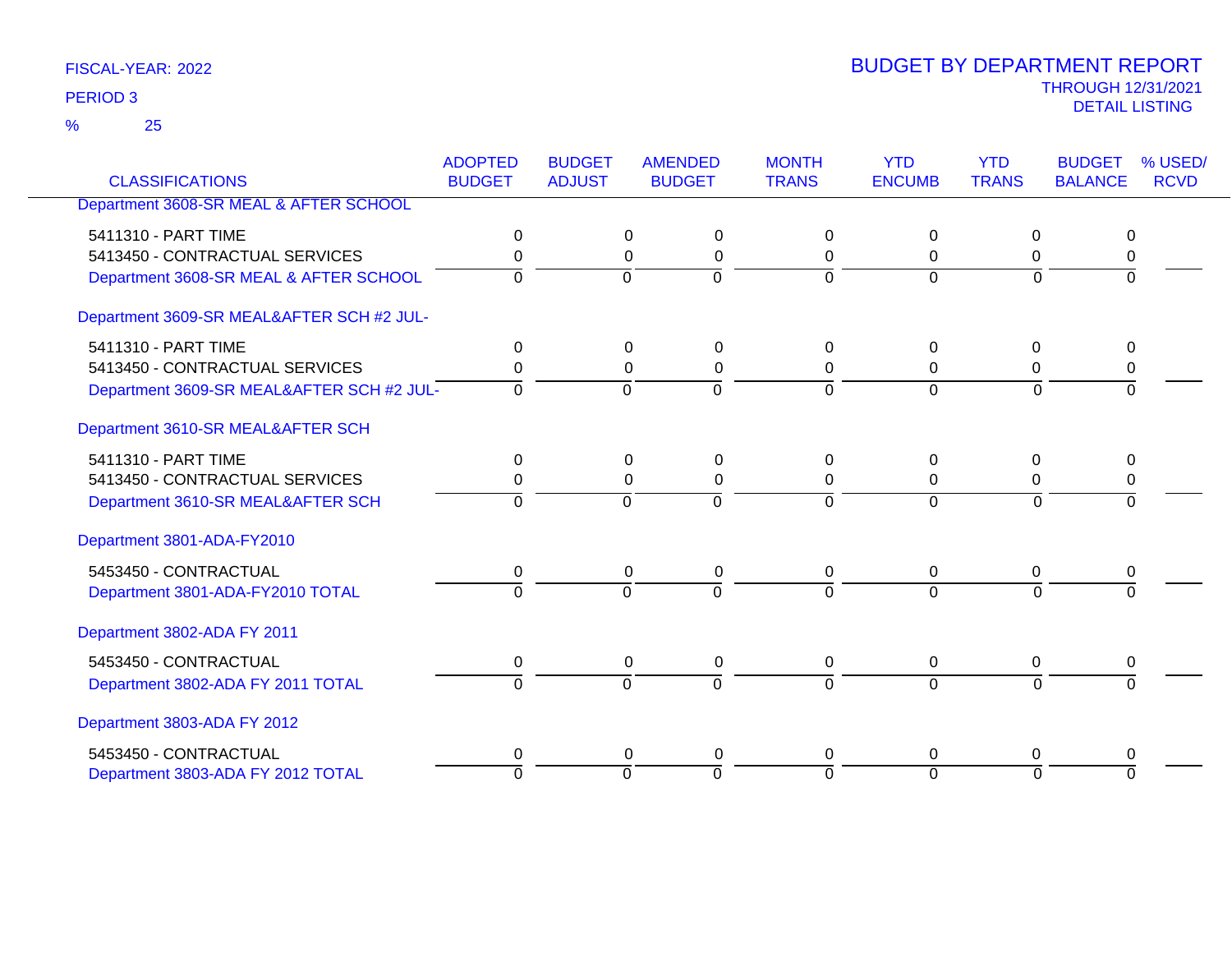25 %

| <b>CLASSIFICATIONS</b>                   | <b>ADOPTED</b><br><b>BUDGET</b> | <b>BUDGET</b><br><b>ADJUST</b> | <b>AMENDED</b><br><b>BUDGET</b> | <b>MONTH</b><br><b>TRANS</b> | <b>YTD</b><br><b>ENCUMB</b> | <b>YTD</b><br><b>TRANS</b> | <b>BUDGET</b><br><b>BALANCE</b> | % USED/<br><b>RCVD</b> |
|------------------------------------------|---------------------------------|--------------------------------|---------------------------------|------------------------------|-----------------------------|----------------------------|---------------------------------|------------------------|
| Department 3804-ADA FY 2013              |                                 |                                |                                 |                              |                             |                            |                                 |                        |
|                                          |                                 |                                |                                 |                              |                             |                            |                                 |                        |
| 5453450 - CONTRACTUAL                    | 0                               |                                | 0<br>0                          | 0                            | 0                           | 0                          | 0                               |                        |
| Department 3804-ADA FY 2013 TOTAL        | $\overline{0}$                  |                                | $\overline{0}$<br>$\mathbf 0$   | $\Omega$                     | $\Omega$                    | $\overline{0}$             | $\overline{0}$                  |                        |
| Department 3805-ADA FY 2013              |                                 |                                |                                 |                              |                             |                            |                                 |                        |
| 5453450 - CONTRACTUAL                    | $\mathbf 0$                     |                                | $\mathbf 0$<br>0                | $\mathbf 0$                  | 0                           | $\mathbf 0$                | 0                               |                        |
| Department 3805-ADA FY 2013 TOTAL        | $\overline{0}$                  | $\Omega$                       | 0                               | $\Omega$                     | $\Omega$                    | $\overline{0}$             | $\overline{0}$                  |                        |
|                                          |                                 |                                |                                 |                              |                             |                            |                                 |                        |
| Department 3806-ADA FY 2015              |                                 |                                |                                 |                              |                             |                            |                                 |                        |
| 5453450 - CONTRACTUAL                    | 0                               |                                | 0<br>0                          | 0                            | 0                           | $\mathbf 0$                | 0                               |                        |
| Department 3806-ADA FY 2015 TOTAL        | $\overline{0}$                  | $\overline{0}$                 | $\overline{0}$                  | $\Omega$                     | $\Omega$                    | $\Omega$                   | $\Omega$                        |                        |
|                                          |                                 |                                |                                 |                              |                             |                            |                                 |                        |
| Department 3807-ADA FY 2016              |                                 |                                |                                 |                              |                             |                            |                                 |                        |
| 5453450 - CONTRACTUAL                    | 0                               |                                | $\mathbf 0$<br>0                | $\pmb{0}$                    | $\overline{0}$              | 0                          | 0                               |                        |
| Department 3807-ADA FY 2016 TOTAL        | $\overline{0}$                  | $\Omega$                       | $\overline{0}$                  | $\Omega$                     | $\Omega$                    | $\Omega$                   | $\Omega$                        |                        |
|                                          |                                 |                                |                                 |                              |                             |                            |                                 |                        |
| Department 3808-ADA FY 2017              |                                 |                                |                                 |                              |                             |                            |                                 |                        |
| 5453450 - CONTRACTUAL                    | $\pmb{0}$                       |                                | 0<br>$\pmb{0}$                  | $\pmb{0}$                    | $\mathbf 0$                 | $\mathbf 0$                | $\pmb{0}$                       |                        |
| Department 3808-ADA FY 2017 TOTAL        | $\overline{0}$                  | $\overline{0}$                 | $\overline{0}$                  | $\overline{0}$               | $\Omega$                    | $\Omega$                   | $\Omega$                        |                        |
|                                          |                                 |                                |                                 |                              |                             |                            |                                 |                        |
| Department 3809-ADA FY18-20              |                                 |                                |                                 |                              |                             |                            |                                 |                        |
| 5413450 - CONTRACTUAL SERVICES           | 0                               |                                | 0<br>0                          | 0                            | $\Omega$                    | $\mathbf{0}$               | 0                               |                        |
| 5415210 - SUPPLIES                       | 0                               |                                | 0<br>0                          | 0                            | 0                           | 0                          | 0                               |                        |
| Department 3809-ADA FY18-20 TOTAL        | $\overline{0}$                  | $\overline{0}$                 | $\overline{0}$                  | $\Omega$                     | $\Omega$                    | $\Omega$                   | $\overline{0}$                  |                        |
|                                          |                                 |                                |                                 |                              |                             |                            |                                 |                        |
| Department 4000-WATER DIST SYS EXTENSION |                                 |                                |                                 |                              |                             |                            |                                 |                        |
| 5416490 - CONSTRUCTIONS PROJECTS         | 0                               |                                | 0<br>0                          | 0                            | $\Omega$                    | $\Omega$                   | 0                               |                        |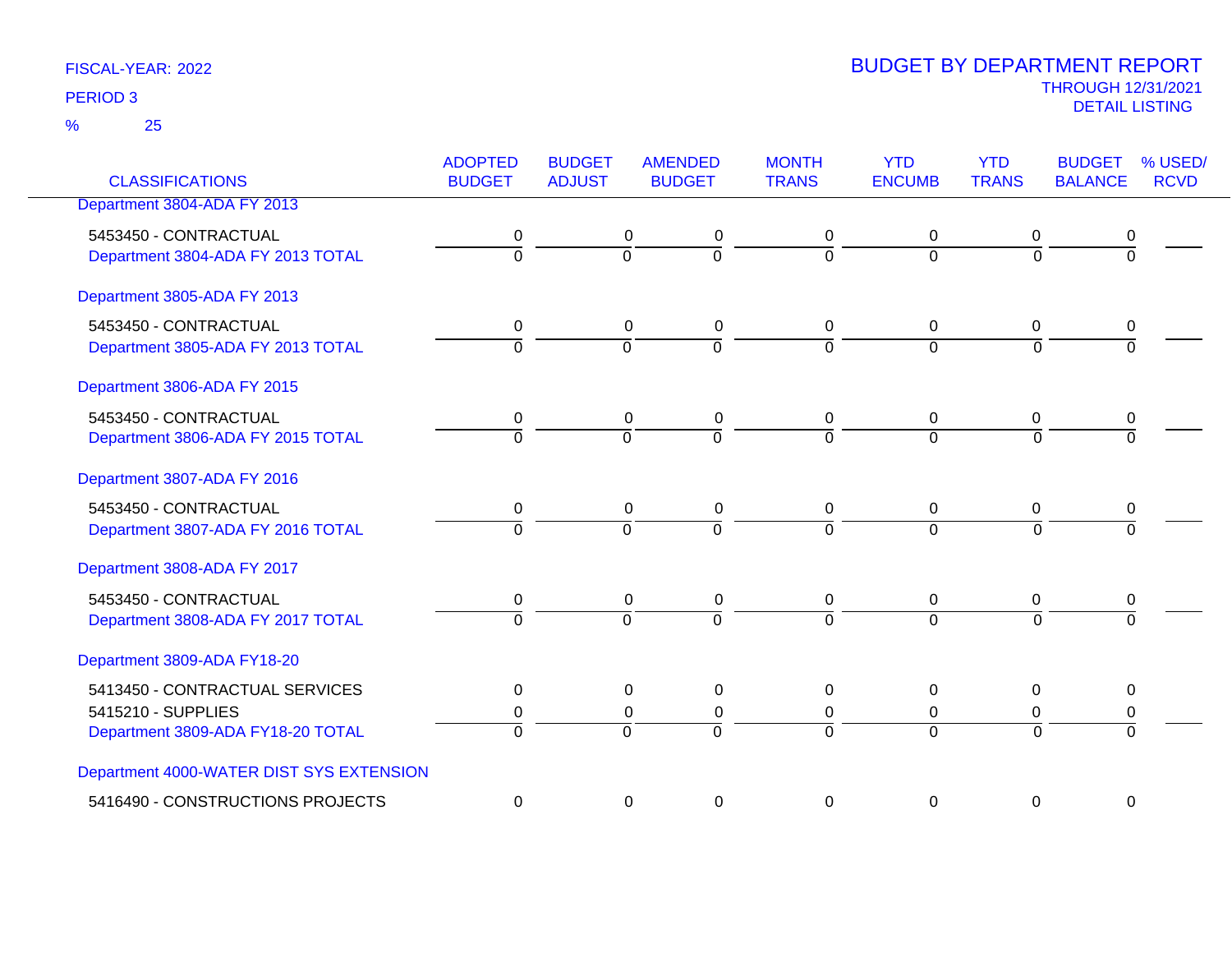25 %

| <b>CLASSIFICATIONS</b>                         | <b>ADOPTED</b><br><b>BUDGET</b> | <b>BUDGET</b><br><b>ADJUST</b> | <b>AMENDED</b><br><b>BUDGET</b> | <b>MONTH</b><br><b>TRANS</b> | <b>YTD</b><br><b>ENCUMB</b> | <b>YTD</b><br><b>TRANS</b> | <b>BUDGET</b><br><b>BALANCE</b> | % USED/<br><b>RCVD</b> |
|------------------------------------------------|---------------------------------|--------------------------------|---------------------------------|------------------------------|-----------------------------|----------------------------|---------------------------------|------------------------|
|                                                |                                 |                                |                                 |                              |                             |                            |                                 |                        |
| Department 4000-WATER DIST SYS EXTENSION       | ∩                               | 0                              | $\overline{0}$                  | $\Omega$                     | $\overline{0}$              | 0                          | 0                               |                        |
| Department 4010-GOB-WATER & SEWER              |                                 |                                |                                 |                              |                             |                            |                                 |                        |
| 5413100 - PROFESSIONAL SERVICES                | 0                               | 0                              | 0                               | 0                            | $\Omega$                    | $\Omega$                   | $\Omega$                        |                        |
| 5413450 - CONTRACTUAL SERVICES                 | 0                               | 0                              | $\pmb{0}$                       | 0                            | $\Omega$                    | 0                          | 0                               |                        |
| Department 4010-GOB-WATER & SEWER              | $\Omega$                        | $\Omega$                       | $\overline{0}$                  | $\Omega$                     | $\Omega$                    | $\Omega$                   | $\Omega$                        |                        |
| Department 4011-GOB-Sanitary Sewer Master Plan |                                 |                                |                                 |                              |                             |                            |                                 |                        |
| 5413100 - PROFESSIONAL SERVICES                | 0                               | $\Omega$                       | $\Omega$                        | $\Omega$                     | $\Omega$                    | $\Omega$                   | $\Omega$                        |                        |
| 5416490 - CONSTRUCTIONS PROJECTS               | 0                               | 1,151,080                      | 1,151,080                       | 1,236                        | 683,536                     | 684,773                    | 466,308                         | 59                     |
| Department 4011-GOB-Sanitary Sewer Master Plan | $\overline{0}$                  | 1,151,080                      | 1,151,080                       | 1,236                        | 683,536                     | 684,773                    | 466,308                         | $\overline{59}$        |
| Department 4012-GOB-CITYWIDE ROAD              |                                 |                                |                                 |                              |                             |                            |                                 |                        |
| 5416490 - CONSTRUCTIONS PROJECTS               | 0                               | 6,639                          | 6,639                           | 0                            |                             | 6,639                      | 0                               | 100                    |
| Department 4012-GOB-CITYWIDE ROAD              | $\overline{0}$                  | 6,639                          | 6,639                           | $\mathbf 0$                  | 1                           | 6,639                      | $\Omega$                        | 100                    |
| Department 4100-VILLAGERS GRANT-               |                                 |                                |                                 |                              |                             |                            |                                 |                        |
| 5196450 - CAPITAL OUTLAY                       | 0                               | 0                              | 0                               | 0                            | $\pmb{0}$                   | 0                          | 0                               |                        |
| Department 4100-VILLAGERS GRANT-               | $\overline{0}$                  | $\Omega$                       | $\overline{0}$                  | $\Omega$                     | $\Omega$                    | $\Omega$                   |                                 |                        |
| Department 4101-VILLAGERS GRANT-               |                                 |                                |                                 |                              |                             |                            |                                 |                        |
| 5196450 - CAPITAL OUTLAY                       | 0                               | 0                              | 0                               | 0                            | 0                           | 0                          | 0                               |                        |
| Department 4101-VILLAGERS GRANT-               | $\Omega$                        | $\Omega$                       | $\Omega$                        | $\Omega$                     | $\Omega$                    | $\Omega$                   | $\Omega$                        |                        |
| Department 4200-MPO                            |                                 |                                |                                 |                              |                             |                            |                                 |                        |
| 5416490 - CONSTRUCTIONS PROJECTS               | 0                               | 0                              | 0                               | 0                            | $\Omega$                    | 0                          | 0                               |                        |
| Department 4200-MPO TOTAL                      | $\Omega$                        | $\Omega$                       | $\overline{0}$                  | $\Omega$                     | $\overline{0}$              | $\Omega$                   | $\Omega$                        |                        |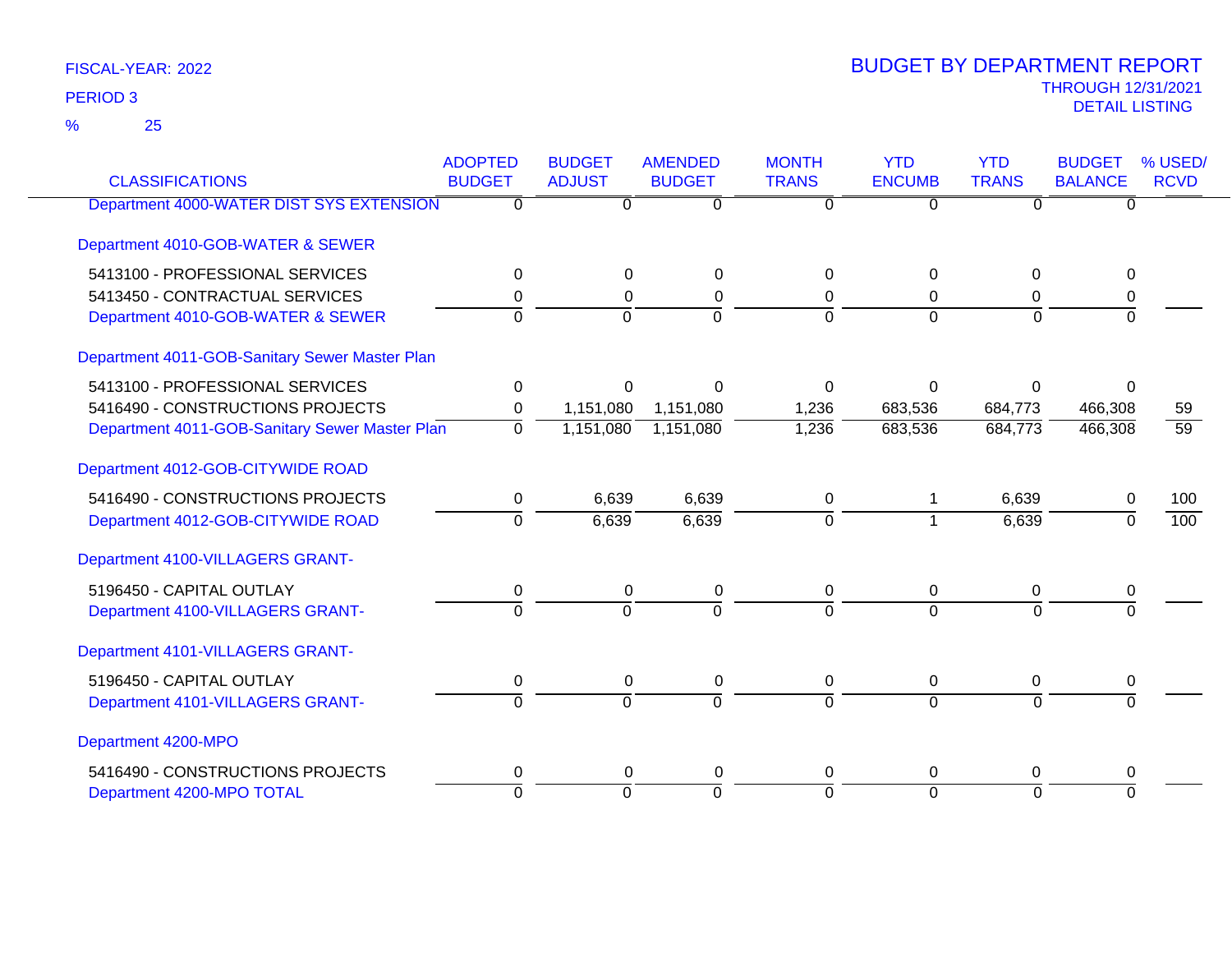25 %

|                                                  | <b>ADOPTED</b> | <b>BUDGET</b> | <b>AMENDED</b> | <b>MONTH</b> | <b>YTD</b>    | <b>YTD</b>   | <b>BUDGET</b>  | % USED/     |
|--------------------------------------------------|----------------|---------------|----------------|--------------|---------------|--------------|----------------|-------------|
| <b>CLASSIFICATIONS</b>                           | <b>BUDGET</b>  | <b>ADJUST</b> | <b>BUDGET</b>  | <b>TRANS</b> | <b>ENCUMB</b> | <b>TRANS</b> | <b>BALANCE</b> | <b>RCVD</b> |
| Department 4201-MPO-Complete Street Policy       |                |               |                |              |               |              |                |             |
| 5413450 - CONTRACTUAL SERVICES                   | 0              |               | 0<br>0         | 0            |               | 0            |                |             |
| Department 4201-MPO-Complete Street Policy TOTAL | $\mathbf 0$    | $\Omega$      | $\overline{0}$ | $\Omega$     | $\Omega$      | $\Omega$     |                |             |
| Department 4300-MDC-NEAT STREETS-CRA TREE        |                |               |                |              |               |              |                |             |
| 5413450 - CONTRACTUAL SERVICES                   | 0              |               | 0<br>0         | 0            | $\mathbf 0$   | 0            | 0              |             |
| Department 4300-MDC-NEAT STREETS-CRA TREE        | $\Omega$       | $\Omega$      | $\overline{0}$ | $\Omega$     | $\Omega$      | $\Omega$     |                |             |
| Department 4301-MDC Neat Streets-Tree Planting   |                |               |                |              |               |              |                |             |
| 5413450 - CONTRACTUAL SERVICES                   | 0              |               | 0<br>0         | 0            | $\mathbf{0}$  | 0            |                |             |
| Department 4301-MDC Neat Streets-Tree Planting   | $\Omega$       | $\Omega$      | $\Omega$       | $\Omega$     | $\Omega$      | $\Omega$     |                |             |
| Department 4302-MDC Neat Streets-CRA&Downtown    |                |               |                |              |               |              |                |             |
| 5413450 - CONTRACTUAL SERVICES                   | 0              |               | 0<br>0         | 0            | 0             | 0            |                |             |
| Department 4302-MDC Neat Streets-CRA&Downtown    | $\Omega$       | $\Omega$      | $\overline{0}$ | $\Omega$     | $\Omega$      | $\Omega$     |                |             |
| Department 4400-South Miami Garden Club          |                |               |                |              |               |              |                |             |
| 5193450 - CONT. SVCS.                            | 0              |               | 0<br>0         | 0            | 0             | 0            |                |             |
| Department 4400-South Miami Garden Club TOTAL    | $\Omega$       | $\Omega$      | $\overline{0}$ | $\Omega$     | $\Omega$      | $\Omega$     |                |             |
| Department 4501-ORANGE BOWL YOUTH SPORTS,        |                |               |                |              |               |              |                |             |
| 5723450 - CONTRACTUAL                            | 0              |               | 0<br>0         | 0            | 0             | 0            | 0              |             |
| Department 4501-ORANGE BOWL YOUTH SPORTS,        | $\Omega$       | $\Omega$      | $\overline{0}$ | $\Omega$     | $\Omega$      | $\Omega$     |                |             |
| Department 4601-USA Swimming FY18                |                |               |                |              |               |              |                |             |
| 5723450 - CONTRACTUAL                            | $\Omega$       |               | 0<br>0         | 0            | 0             | 0            | 0              |             |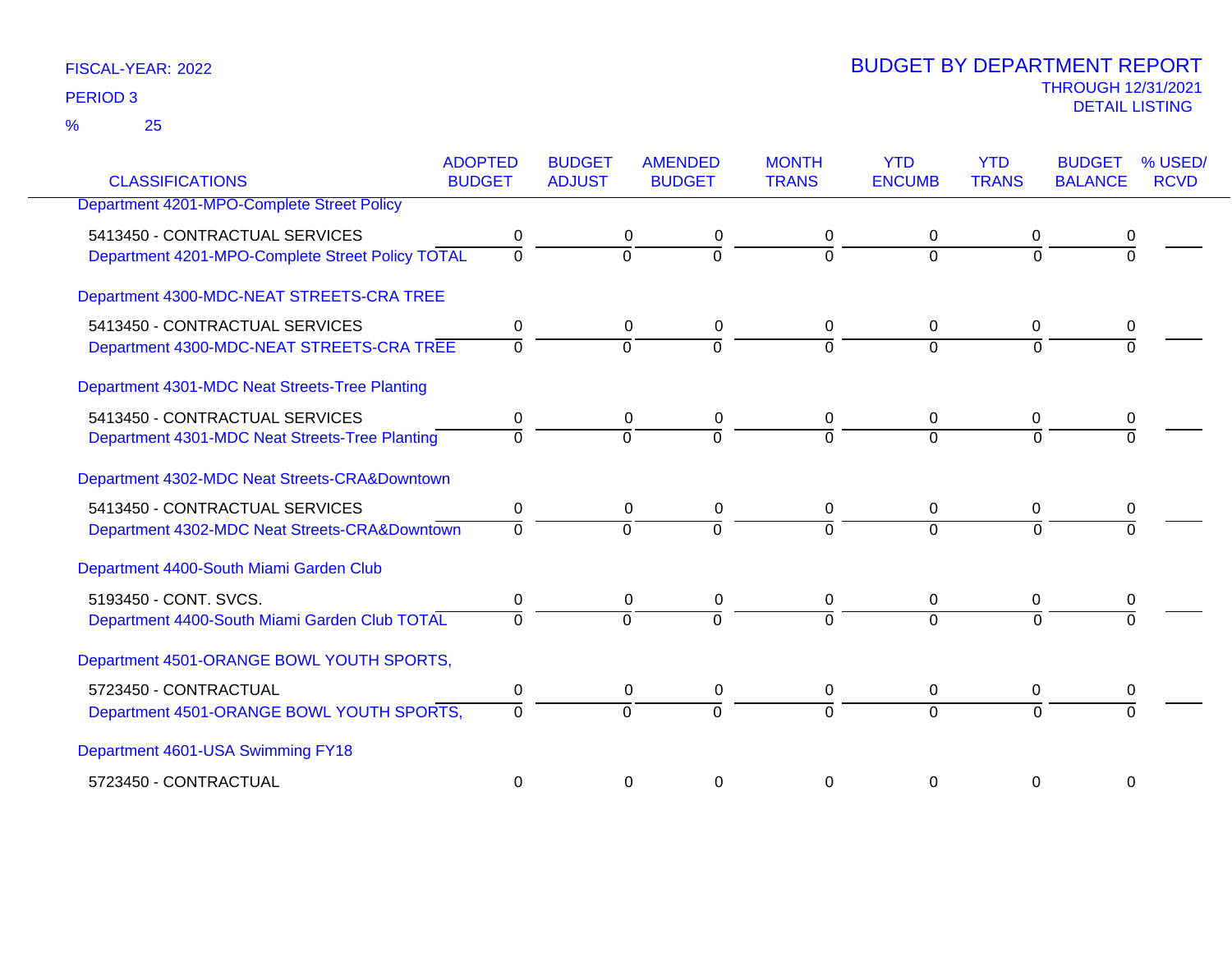25 %

| <b>CLASSIFICATIONS</b>                  | <b>ADOPTED</b><br><b>BUDGET</b> | <b>BUDGET</b><br><b>ADJUST</b> | <b>AMENDED</b><br><b>BUDGET</b> | <b>MONTH</b><br><b>TRANS</b> | <b>YTD</b><br><b>ENCUMB</b> | <b>YTD</b><br><b>TRANS</b> | <b>BUDGET</b><br><b>BALANCE</b> | % USED/<br><b>RCVD</b> |
|-----------------------------------------|---------------------------------|--------------------------------|---------------------------------|------------------------------|-----------------------------|----------------------------|---------------------------------|------------------------|
| Department 4601-USA Swimming FY18 TOTAL | $\overline{0}$                  | $\mathbf{0}$                   | $\Omega$                        | $\overline{0}$               | $\overline{0}$              | $\mathbf{0}$               | $\overline{0}$                  |                        |
|                                         |                                 |                                |                                 |                              |                             |                            |                                 |                        |
| <b>EXPENSE TOTAL</b>                    | 0                               | 1,157,719                      | 1,157,719                       | 1,236                        | 683,537                     | 691,412                    | 466,308                         | 59                     |
| Fund 114-LOCAL GRANTS FUND TOTAL        |                                 |                                |                                 |                              |                             |                            |                                 |                        |
| <b>REVENUE</b>                          | 0                               | 1,151,080                      | 1,151,080                       | 0                            | 0                           | 0                          | 1,151,080                       |                        |
| <b>EXPENSE</b>                          | 0                               | 1,157,719                      | 1,157,719                       | 1,236                        | 683,537                     | 691,412                    | 466,308                         | 59                     |
| Fund 114-LOCAL GRANTS FUND TOTAL        | 0                               | $-6,639$                       | $-6,639$                        | $-1,236$                     | $-683,537$                  | $-691,412$                 | 684,772                         |                        |
| Fund 116-HOMETOWN DIST. IMPROVMENT      |                                 |                                |                                 |                              |                             |                            |                                 |                        |
| <b>REVENUE</b>                          |                                 |                                |                                 |                              |                             |                            |                                 |                        |
| Department 0000-Description N/A         |                                 |                                |                                 |                              |                             |                            |                                 |                        |
| 3419060 - PARKING EXCEPTION             | 0                               | 0                              | $\mathbf 0$                     | 0                            | 0                           | 0                          | 0                               |                        |
| 3612000 - INTEREST INCOME               | $\pmb{0}$                       | 0                              | $\pmb{0}$                       | $\mathbf 0$                  | 0                           | $\pmb{0}$                  | $\mathbf 0$                     |                        |
| Department 0000-Description N/A TOTAL   | $\overline{0}$                  | $\overline{0}$                 | $\overline{0}$                  | $\overline{0}$               | $\overline{0}$              | $\mathbf 0$                | $\overline{0}$                  |                        |
| <b>REVENUE TOTAL</b>                    | $\pmb{0}$                       | $\pmb{0}$                      | $\boldsymbol{0}$                | $\mathbf 0$                  | $\pmb{0}$                   | $\pmb{0}$                  | $\mathbf 0$                     |                        |
| <b>EXPENSE</b>                          |                                 |                                |                                 |                              |                             |                            |                                 |                        |
| <b>Department 1410-FINANCE</b>          |                                 |                                |                                 |                              |                             |                            |                                 |                        |
| 5819120 - INTRA-GOV TRANSFER-TO GF      | 1,008                           | 0                              | 1,008                           | $\mathbf 0$                  | 0                           | 1,008                      | $\mathbf 0$                     | 100                    |
| Department 1410-FINANCE TOTAL           | 1,008                           | $\mathbf 0$                    | 1,008                           | $\overline{0}$               | $\mathbf 0$                 | 1,008                      | $\overline{0}$                  | 100                    |
| <b>EXPENSE TOTAL</b>                    | 1,008                           | 0                              | 1,008                           | 0                            | 0                           | 1,008                      | 0                               | 100                    |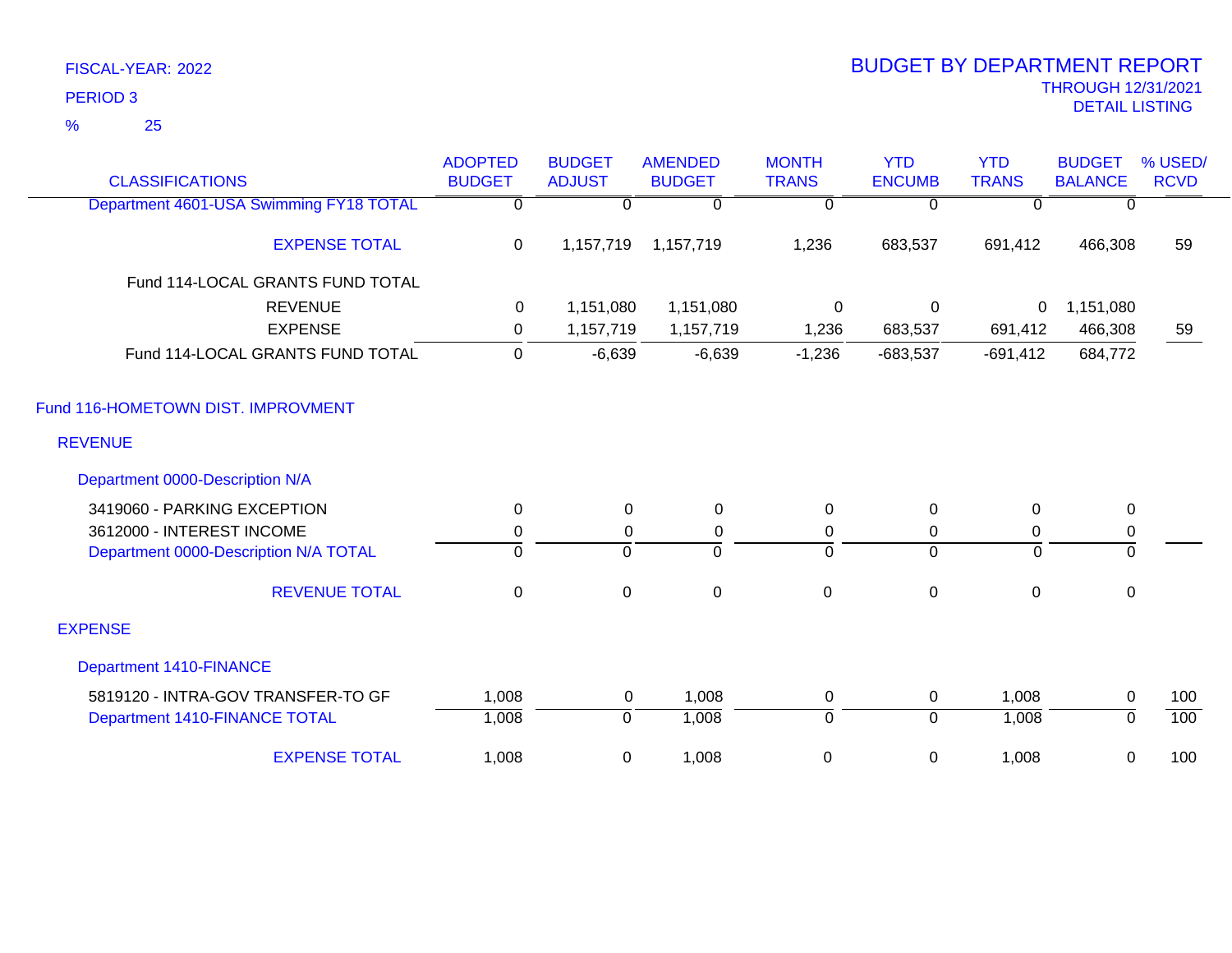25 %

| <b>CLASSIFICATIONS</b>                       | <b>ADOPTED</b><br><b>BUDGET</b> | <b>BUDGET</b><br><b>ADJUST</b> |             | <b>AMENDED</b><br><b>BUDGET</b> | <b>MONTH</b><br><b>TRANS</b> | <b>YTD</b><br><b>ENCUMB</b> | <b>YTD</b><br><b>TRANS</b> | <b>BUDGET</b><br><b>BALANCE</b> | % USED/<br><b>RCVD</b> |
|----------------------------------------------|---------------------------------|--------------------------------|-------------|---------------------------------|------------------------------|-----------------------------|----------------------------|---------------------------------|------------------------|
| Fund 116-HOMETOWN DIST. IMPROVMENT TOTAL     |                                 |                                |             |                                 |                              |                             |                            |                                 |                        |
| <b>REVENUE</b>                               | 0                               |                                | 0           | 0                               | 0                            | 0                           | 0                          | 0                               | 100                    |
| <b>EXPENSE</b>                               | 1,008                           |                                | 0           | 1,008                           | 0                            | 0                           | 1,008                      | $\mathbf 0$                     | 100                    |
| Fund 116-HOMETOWN DIST. IMPROVMENT TOTAL     | $-1,008$                        |                                | $\mathbf 0$ | $-1,008$                        | $\mathbf 0$                  | $\mathbf 0$                 | $-1,008$                   | $\overline{0}$                  |                        |
| <b>Fund 117-Parks Facilities Impact Fees</b> |                                 |                                |             |                                 |                              |                             |                            |                                 |                        |
| <b>REVENUE</b>                               |                                 |                                |             |                                 |                              |                             |                            |                                 |                        |
| Department 0000-Description N/A              |                                 |                                |             |                                 |                              |                             |                            |                                 |                        |
| 3246100 - Impact Fees-Residential            | 0                               |                                | 0           | $\Omega$                        | 0                            | 0                           | 18,148                     | $-18,148$                       |                        |
| 3246200 - Impact Fees-Commercial             | 0                               |                                | 0           | $\Omega$                        | 0                            | 0                           | 0                          | 0                               |                        |
| 3612000 - INTEREST INCOME                    | 1,200                           |                                | 0           | 1,200                           | 169                          | 0                           | 554                        | 646                             | 46                     |
| Department 0000-Description N/A TOTAL        | 1,200                           |                                | $\Omega$    | 1,200                           | 169                          | $\Omega$                    | 18,702                     | $-17,502$                       | 1558                   |
| <b>REVENUE TOTAL</b>                         | 1,200                           |                                | 0           | 1,200                           | 169                          | 0                           | 18,702                     | $-17,502$                       | 1558                   |
| <b>EXPENSE</b>                               |                                 |                                |             |                                 |                              |                             |                            |                                 |                        |
| Department 2000-PARKS & RECREATION           |                                 |                                |             |                                 |                              |                             |                            |                                 |                        |
| 5723450 - CONTRACTUAL                        | 0                               |                                | 0           | $\Omega$                        | 0                            | 0                           | $\Omega$                   | $\mathbf 0$                     |                        |
| 5726110 - LAND ACQUISITION                   | $\Omega$                        |                                | 0           | $\Omega$                        | $\pmb{0}$                    | 0                           | $\Omega$                   | $\pmb{0}$                       |                        |
| 5726440 - CAPITAL IMPROVEMENTS               | 60,000                          |                                | 0           | 60,000                          | 0                            | 60,000                      | 60,000                     | $\mathbf 0$                     | 100                    |
| Department 2000-PARKS & RECREATION TOTAL     | 60,000                          |                                | 0           | 60,000                          | 0                            | 60,000                      | 60,000                     | 0                               | 100                    |
| <b>EXPENSE TOTAL</b>                         | 60,000                          |                                | $\Omega$    | 60,000                          | $\mathbf 0$                  | 60,000                      | 60,000                     | 0                               | 100                    |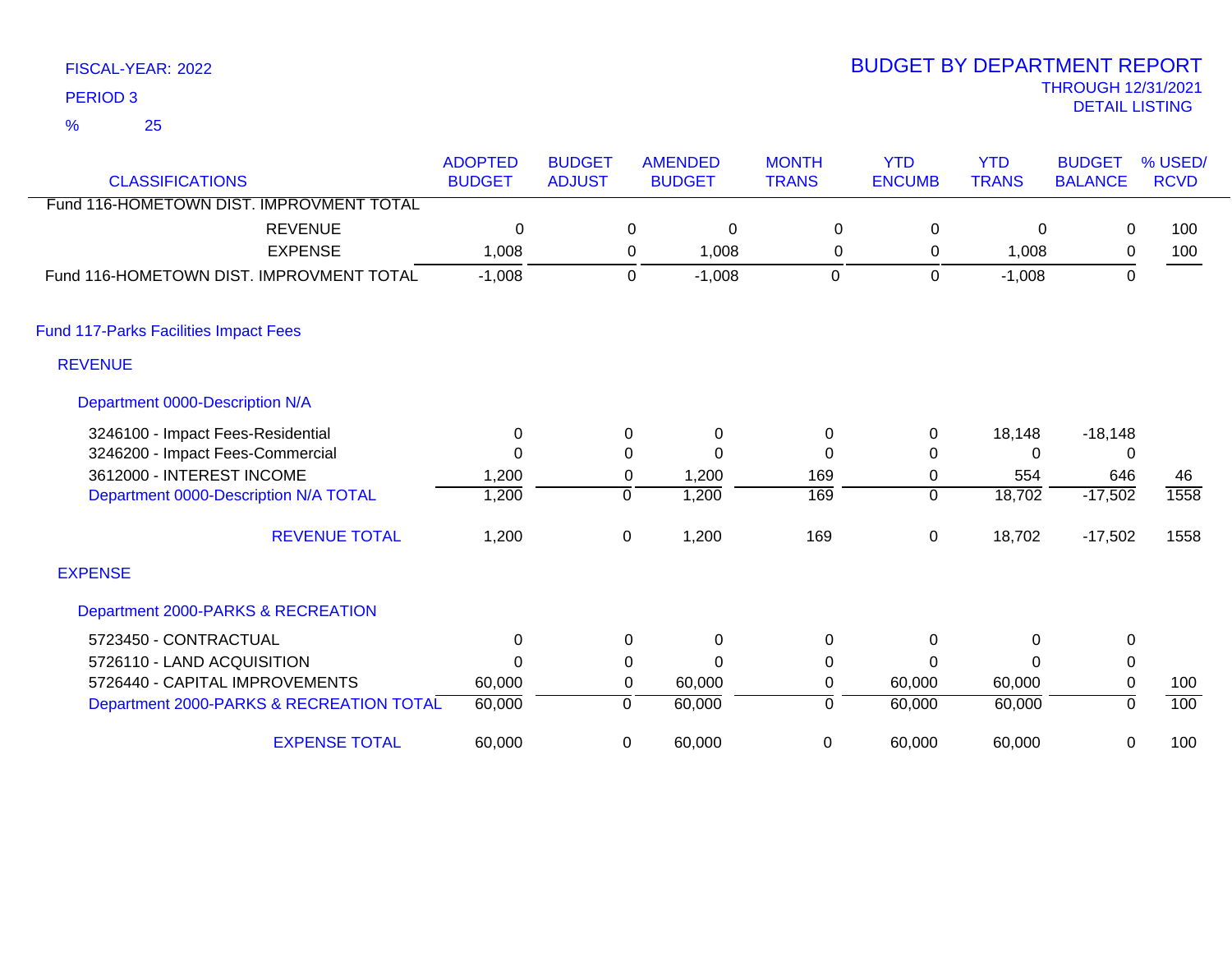25 %

| <b>CLASSIFICATIONS</b>                      | <b>ADOPTED</b><br><b>BUDGET</b> | <b>BUDGET</b><br><b>ADJUST</b> | <b>AMENDED</b><br><b>BUDGET</b> | <b>MONTH</b><br><b>TRANS</b> | <b>YTD</b><br><b>ENCUMB</b> | <b>YTD</b><br><b>TRANS</b> | <b>BUDGET</b><br><b>BALANCE</b> | % USED/<br><b>RCVD</b> |
|---------------------------------------------|---------------------------------|--------------------------------|---------------------------------|------------------------------|-----------------------------|----------------------------|---------------------------------|------------------------|
| Fund 117-Parks Facilities Impact Fees TOTAL |                                 |                                |                                 |                              |                             |                            |                                 |                        |
| <b>REVENUE</b>                              | 1,200                           |                                | 1,200<br>0                      | 169                          | 0                           | 18,702                     | $-17,502$                       | 1558                   |
| <b>EXPENSE</b>                              | 60,000                          |                                | 60,000<br>0                     | $\mathbf 0$                  | 60,000                      | 60,000                     | 0                               | 100                    |
| Fund 117-Parks Facilities Impact Fees TOTAL | $-58,800$                       |                                | 0<br>$-58,800$                  | 169                          | $-60,000$                   | $-41,298$                  | $-17,502$                       |                        |
| Fund 118-TREE TRUST FUND                    |                                 |                                |                                 |                              |                             |                            |                                 |                        |
| <b>REVENUE</b>                              |                                 |                                |                                 |                              |                             |                            |                                 |                        |
| Department 0000-Description N/A             |                                 |                                |                                 |                              |                             |                            |                                 |                        |
| 3430000 - Tree Trust Fund                   | 0                               | 0                              | $\mathbf 0$                     | 500                          | $\mathbf 0$                 | 2,500                      | $-2,500$                        |                        |
| 3437000 - CONSERV & RESC MGMT FEES          | 0                               | 0                              | 0                               | $\Omega$                     | 0                           | $\Omega$                   | $\Omega$                        |                        |
| Department 0000-Description N/A TOTAL       | $\mathbf 0$                     | $\overline{0}$                 | $\overline{0}$                  | $\overline{500}$             | $\overline{0}$              | 2,500                      | $-2,500$                        |                        |
| <b>REVENUE TOTAL</b>                        | 0                               | $\mathbf 0$                    | $\mathsf 0$                     | 500                          | $\pmb{0}$                   | 2,500                      | $-2,500$                        |                        |
| <b>EXPENSE</b>                              |                                 |                                |                                 |                              |                             |                            |                                 |                        |
| Department 1750-LANSCAPE MAINTENANCE        |                                 |                                |                                 |                              |                             |                            |                                 |                        |
| 5193450 - CONT. SVCS.                       | 25,000                          | 25,000                         | 50,000                          | 0                            | 25,000                      | 25,000                     | 25,000                          | 50                     |
| Department 1750-LANSCAPE MAINTENANCE        | 25,000                          | 25,000                         | 50,000                          | $\overline{0}$               | 25,000                      | 25,000                     | 25,000                          | $\overline{50}$        |
| <b>EXPENSE TOTAL</b>                        | 25,000                          | 25,000                         | 50,000                          | $\pmb{0}$                    | 25,000                      | 25,000                     | 25,000                          | 50                     |
| Fund 118-TREE TRUST FUND TOTAL              |                                 |                                |                                 |                              |                             |                            |                                 |                        |
| <b>REVENUE</b>                              | $\Omega$                        |                                | $\Omega$<br>$\Omega$            | 500                          | $\mathbf 0$                 | 2,500                      | $-2,500$                        | 50                     |
| <b>EXPENSE</b>                              | 25,000                          | 25,000                         | 50,000                          | 0                            | 25,000                      | 25,000                     | 25,000                          | 50                     |
| Fund 118-TREE TRUST FUND TOTAL              | $-25,000$                       | $-25,000$                      | $-50,000$                       | 500                          | $-25,000$                   | $-22,500$                  | $-27,500$                       |                        |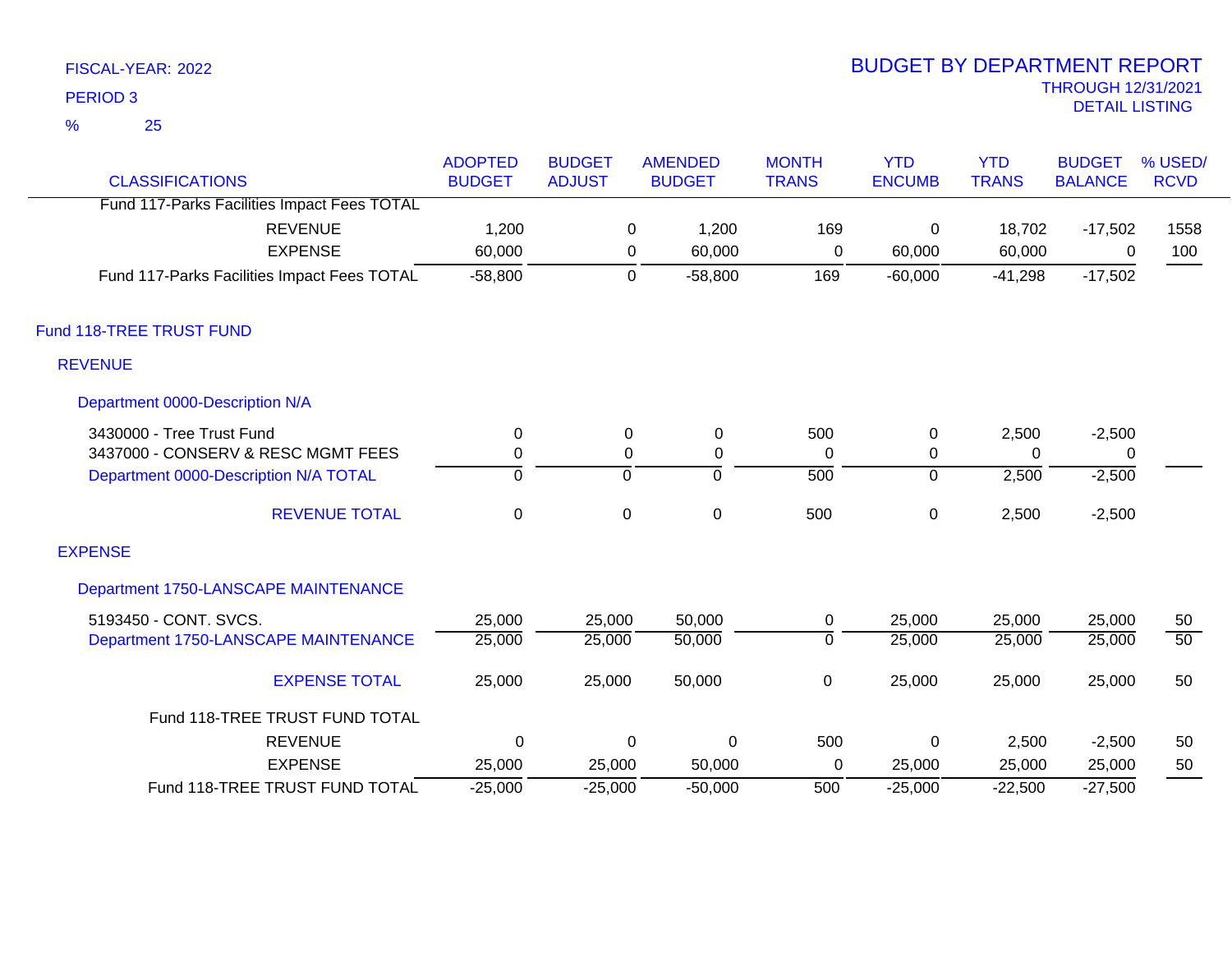| <b>PERIOD 3</b>                          |                                 |                                |                                 |                               |                             |                            | <b>THROUGH 12/31/2021</b><br><b>DETAIL LISTING</b> |                        |
|------------------------------------------|---------------------------------|--------------------------------|---------------------------------|-------------------------------|-----------------------------|----------------------------|----------------------------------------------------|------------------------|
| 25<br>%                                  |                                 |                                |                                 |                               |                             |                            |                                                    |                        |
| <b>CLASSIFICATIONS</b>                   | <b>ADOPTED</b><br><b>BUDGET</b> | <b>BUDGET</b><br><b>ADJUST</b> | <b>AMENDED</b><br><b>BUDGET</b> | <b>MONTH</b><br><b>TRANS</b>  | <b>YTD</b><br><b>ENCUMB</b> | <b>YTD</b><br><b>TRANS</b> | <b>BUDGET</b><br><b>BALANCE</b>                    | % USED/<br><b>RCVD</b> |
| Fund 119-Solar Panel Trust Fund          |                                 |                                |                                 |                               |                             |                            |                                                    |                        |
| <b>REVENUE</b>                           |                                 |                                |                                 |                               |                             |                            |                                                    |                        |
| Department 0000-Description N/A          |                                 |                                |                                 |                               |                             |                            |                                                    |                        |
| 3371000 - GENERAL GOVERNMENT             | 0                               |                                | $\mathbf 0$<br>$\mathbf 0$      | 0                             | $\mathbf 0$                 | 0                          | $\pmb{0}$                                          |                        |
| Department 0000-Description N/A TOTAL    | $\Omega$                        |                                | $\Omega$<br>$\Omega$            | $\mathbf 0$                   | $\Omega$                    | $\Omega$                   | $\mathbf 0$                                        |                        |
| <b>REVENUE TOTAL</b>                     | $\pmb{0}$                       |                                | $\mathbf 0$<br>$\mathbf 0$      | $\mathbf 0$                   | $\mathbf 0$                 | $\mathbf 0$                | $\mathbf 0$                                        |                        |
| <b>EXPENSE</b>                           |                                 |                                |                                 |                               |                             |                            |                                                    |                        |
| Department 1790-ENGINEERING & CONSTRUCTN |                                 |                                |                                 |                               |                             |                            |                                                    |                        |
| 5193450 - CONT. SVCS.                    | $\mathbf 0$                     |                                | 0<br>0                          | $\mathbf 0$                   | $\mathbf{0}$                | $\mathbf 0$                | 0                                                  |                        |
| 5196450 - CAPITAL OUTLAY                 | $\mathbf 0$                     |                                | $\mathbf 0$<br>0                | $\mathbf 0$                   | 0                           | 0                          | 0                                                  |                        |
| Department 1790-ENGINEERING & CONSTRUCTN | $\overline{0}$                  |                                | $\mathbf 0$<br>$\Omega$         | $\mathbf 0$                   | $\Omega$                    | $\Omega$                   | $\overline{0}$                                     |                        |
| <b>EXPENSE TOTAL</b>                     | $\pmb{0}$                       |                                | $\mathbf 0$<br>$\mathbf 0$      | $\mathbf 0$                   | $\mathbf 0$                 | $\mathbf 0$                | $\mathbf 0$                                        |                        |
| Fund 119-Solar Panel Trust Fund TOTAL    |                                 |                                |                                 |                               |                             |                            |                                                    |                        |
| <b>REVENUE</b>                           | $\mathbf 0$                     |                                | 0                               | 0<br>0                        | $\mathbf 0$                 | 0                          | 0                                                  |                        |
| <b>EXPENSE</b>                           | 0                               |                                | 0                               | 0<br>0                        | 0                           | 0                          | $\mathbf 0$                                        | 50                     |
| Fund 119-Solar Panel Trust Fund TOTAL    | $\overline{0}$                  |                                | $\mathbf 0$                     | $\mathbf 0$<br>$\overline{0}$ | $\Omega$                    | $\mathbf 0$                | $\mathbf 0$                                        |                        |

BUDGET BY DEPARTMENT REPORT

Fund 120-FEDERAL GRANT FUND

FISCAL-YEAR: 2022

REVENUE

Department 0000-Description N/A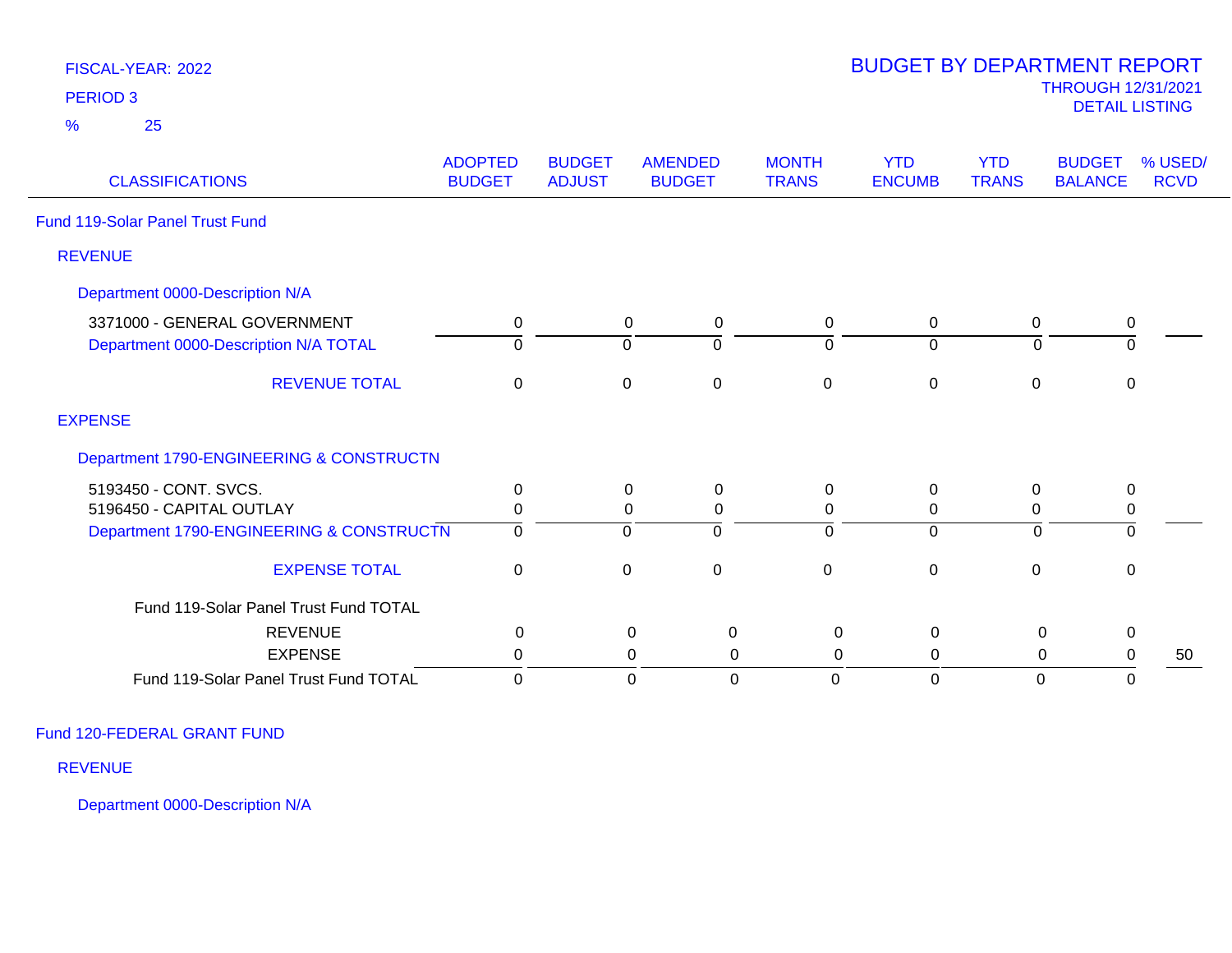| <b>CLASSIFICATIONS</b>                        | <b>ADOPTED</b><br><b>BUDGET</b> | <b>BUDGET</b><br><b>ADJUST</b> | <b>AMENDED</b><br><b>BUDGET</b> |                | <b>MONTH</b><br><b>TRANS</b> | <b>YTD</b><br><b>ENCUMB</b> | <b>YTD</b><br><b>TRANS</b> | <b>BUDGET</b><br><b>BALANCE</b> | % USED/<br><b>RCVD</b> |
|-----------------------------------------------|---------------------------------|--------------------------------|---------------------------------|----------------|------------------------------|-----------------------------|----------------------------|---------------------------------|------------------------|
| 3311000 - REVENUE                             | $\overline{0}$                  |                                | 0                               | $\overline{0}$ | $\overline{0}$               | $\overline{0}$              | $\overline{0}$             | $\overline{0}$                  |                        |
| 3699201 - MISC. OTHERS                        | $\Omega$                        |                                | 0                               | 0              | 0                            | 0                           | 0                          | 0                               |                        |
| 3699294 - PRIOR YEAR ENCUMBRANCES             | O                               |                                | 0                               | 0              | 0                            | 0                           | 0                          | 0                               |                        |
| Department 0000-Description N/A TOTAL         | 0                               |                                | $\mathbf 0$                     | $\mathbf 0$    | $\mathbf 0$                  | $\overline{0}$              | $\Omega$                   | 0                               |                        |
| Department 3301-CDBG MURRAY PARK POOL         |                                 |                                |                                 |                |                              |                             |                            |                                 |                        |
| 3311000 - REVENUE                             | 0                               |                                | 0                               | 0              | 0                            | 0                           | 0                          | 0                               |                        |
| Department 3301-CDBG MURRAY PARK POOL         | $\Omega$                        | 0                              |                                 | $\Omega$       | $\Omega$                     | $\Omega$                    | $\Omega$                   | $\Omega$                        |                        |
| Department 3302-CDBG STREET LIGHTING          |                                 |                                |                                 |                |                              |                             |                            |                                 |                        |
| 3311000 - REVENUE                             | 0                               |                                | 0                               | 0              | 0                            | $\mathbf 0$                 | 0                          | 0                               |                        |
| Department 3302-CDBG STREET LIGHTING TOTAL    | $\Omega$                        |                                | $\Omega$                        | $\overline{0}$ | $\overline{0}$               | $\overline{0}$              | $\Omega$                   | $\Omega$                        |                        |
| Department 3303-CDBG SW 66 ST IMPROV PHASE    |                                 |                                |                                 |                |                              |                             |                            |                                 |                        |
| 3311000 - REVENUE                             | 0                               |                                | 0                               | 0              | 0                            | 0                           | 0                          | 0                               |                        |
| Department 3303-CDBG SW 66 ST IMPROV PHASE    | $\Omega$                        |                                | $\Omega$                        | $\Omega$       | $\Omega$                     | $\Omega$                    | $\Omega$                   | $\Omega$                        |                        |
| Department 3304-CDBG MARSHALL WILLIAMSON      |                                 |                                |                                 |                |                              |                             |                            |                                 |                        |
| 3311000 - REVENUE                             | 0                               |                                | 0                               | $\pmb{0}$      | 0                            | $\mathbf 0$                 | 0                          | 0                               |                        |
| Department 3304-CDBG MARSHALL WILLIAMSON      | 0                               |                                | ō                               | $\overline{0}$ | $\overline{0}$               | $\overline{0}$              | $\Omega$                   |                                 |                        |
| Department 3305-CDBG MURRAY PARK FIELD        |                                 |                                |                                 |                |                              |                             |                            |                                 |                        |
| 3311000 - REVENUE                             | 0                               |                                | 0                               | 0              | 0                            | 0                           | 0                          | 0                               |                        |
| Department 3305-CDBG MURRAY PARK FIELD        | $\Omega$                        |                                | $\overline{0}$                  | $\overline{0}$ | $\Omega$                     | $\overline{0}$              | $\Omega$                   | $\Omega$                        |                        |
| Department 3306-CDBG SW 64 BIKE LANE & ST IMP |                                 |                                |                                 |                |                              |                             |                            |                                 |                        |
| 3311000 - REVENUE                             | $\boldsymbol{0}$                |                                | 0                               | 0              | $\Omega$                     | 0                           | $\Omega$                   | $\Omega$                        |                        |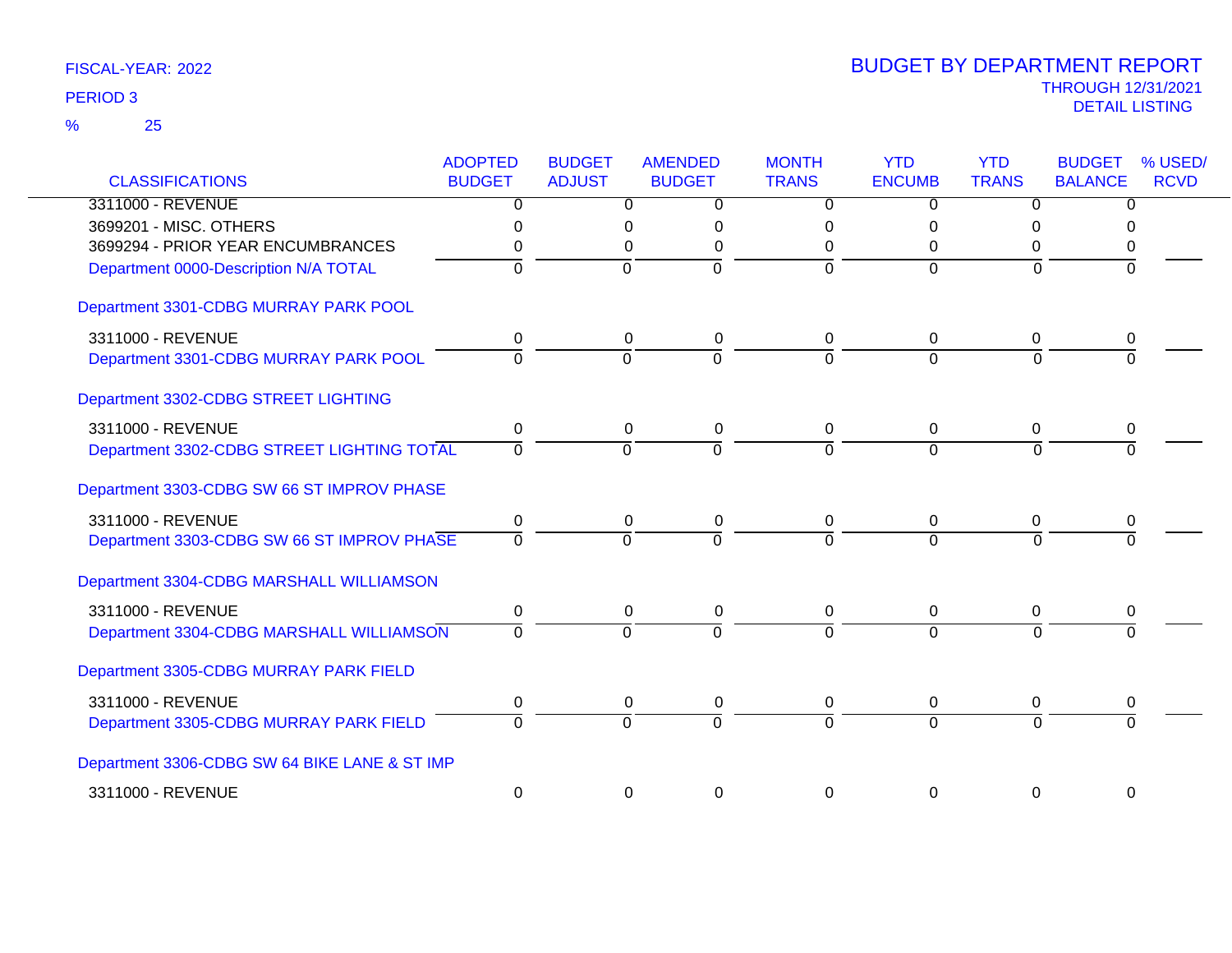25 %

### THROUGH 12/31/2021 DETAIL LISTING PERIOD <sup>3</sup> BUDGET BY DEPARTMENT REPORT

| <b>CLASSIFICATIONS</b>                        | <b>ADOPTED</b><br><b>BUDGET</b> | <b>BUDGET</b><br><b>ADJUST</b> | <b>AMENDED</b><br><b>BUDGET</b> | <b>MONTH</b><br><b>TRANS</b> | <b>YTD</b><br><b>ENCUMB</b> | <b>YTD</b><br><b>TRANS</b> | <b>BUDGET</b><br><b>BALANCE</b> | % USED/<br><b>RCVD</b> |
|-----------------------------------------------|---------------------------------|--------------------------------|---------------------------------|------------------------------|-----------------------------|----------------------------|---------------------------------|------------------------|
| Department 3306-CDBG SW 64 BIKE LANE & ST IMP | 0                               | 0                              | $\overline{0}$                  | $\Omega$                     | $\overline{0}$              | $\Omega$                   | 0                               |                        |
| Department 3307-CDBG-AFTER SCHOOL             |                                 |                                |                                 |                              |                             |                            |                                 |                        |
| 3311000 - REVENUE                             | 0                               | 0                              | $\mathbf 0$                     | $\mathbf 0$                  | 0                           | 0                          | 0                               |                        |
| Department 3307-CDBG-AFTER SCHOOL             | $\Omega$                        | $\Omega$                       | $\overline{0}$                  | $\Omega$                     | $\Omega$                    | $\Omega$                   |                                 |                        |
| Department 3308-CDBG-TENNIS LESSONS           |                                 |                                |                                 |                              |                             |                            |                                 |                        |
| 3311000 - REVENUE                             | 0                               | 0                              | 0                               | 0                            | 0                           | 0                          | 0                               |                        |
| Department 3308-CDBG-TENNIS LESSONS TOTAL     | $\Omega$                        | 0                              | $\overline{0}$                  | $\Omega$                     | $\Omega$                    | $\Omega$                   | $\Omega$                        |                        |
| Department 3309-CDBG BREWER PARK              |                                 |                                |                                 |                              |                             |                            |                                 |                        |
| 3311000 - REVENUE                             | 0                               | 0                              | 0                               | 0                            | 0                           | 0                          |                                 |                        |
| Department 3309-CDBG BREWER PARK              | $\overline{0}$                  | $\overline{0}$                 | $\overline{0}$                  | $\Omega$                     | $\overline{0}$              | $\overline{0}$             | $\overline{0}$                  |                        |
| Department 3310-CDBG COMM CTR RENOVATION      |                                 |                                |                                 |                              |                             |                            |                                 |                        |
| 3311000 - REVENUE                             | 0                               | 0                              | 0                               | 0                            | $\Omega$                    | 0                          | 0                               |                        |
| Department 3310-CDBG COMM CTR RENOVATION      | $\Omega$                        | $\Omega$                       | $\Omega$                        | $\Omega$                     | $\Omega$                    | $\Omega$                   |                                 |                        |
| Department 3311-CDBG-SENIOR MEALS PROGRAM     |                                 |                                |                                 |                              |                             |                            |                                 |                        |
| 3311000 - REVENUE                             | 0                               | 0                              | 0                               | 0                            | 0                           | 0                          | 0                               |                        |
| Department 3311-CDBG-SENIOR MEALS PROGRAM     | $\Omega$                        | $\Omega$                       | $\Omega$                        | $\Omega$                     | $\Omega$                    | $\Omega$                   | $\Omega$                        |                        |
| Department 3312-CDBG-SENIOR MEALS PROGRAM     |                                 |                                |                                 |                              |                             |                            |                                 |                        |
| 3311000 - REVENUE                             | 0                               | 0                              | 0                               | 0                            | 0                           | 0                          | 0                               |                        |
| Department 3312-CDBG-SENIOR MEALS PROGRAM     | $\Omega$                        | $\Omega$                       | $\Omega$                        | $\Omega$                     | $\Omega$                    | $\Omega$                   | $\Omega$                        |                        |
|                                               |                                 |                                |                                 |                              |                             |                            |                                 |                        |

Department 3313-CDBG-MARSHALL WILLIAMSON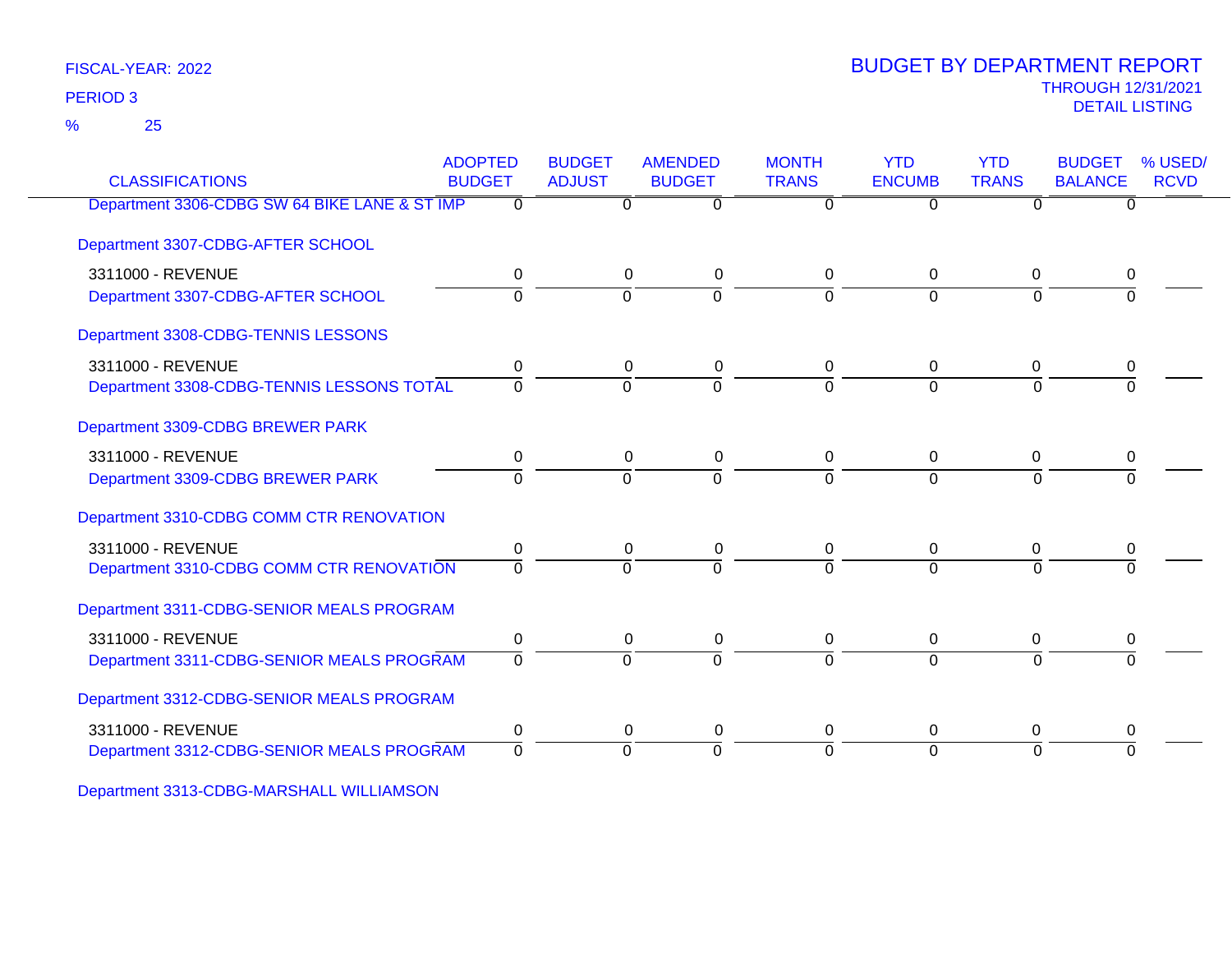25 %

| <b>CLASSIFICATIONS</b>                         | <b>ADOPTED</b><br><b>BUDGET</b> | <b>BUDGET</b><br><b>ADJUST</b> | <b>AMENDED</b><br><b>BUDGET</b> | <b>MONTH</b><br><b>TRANS</b> | <b>YTD</b><br><b>ENCUMB</b> | <b>YTD</b><br><b>TRANS</b> | <b>BUDGET</b><br><b>BALANCE</b> | % USED/<br><b>RCVD</b> |
|------------------------------------------------|---------------------------------|--------------------------------|---------------------------------|------------------------------|-----------------------------|----------------------------|---------------------------------|------------------------|
| 3311000 - REVENUE                              | $\Omega$                        | 101,149                        | 101,149                         | $\Omega$                     | $\overline{0}$              | $\overline{0}$             | 101,149                         |                        |
| Department 3313-CDBG-MARSHALL WILLIAMSON       | 0                               | 101,149                        | 101,149                         | 0                            | 0                           | 0                          | 101,149                         |                        |
| Department 3314-FY 2019 CDBG Sr Meals          |                                 |                                |                                 |                              |                             |                            |                                 |                        |
| 3311000 - REVENUE                              | 0                               | $\Omega$                       | 0                               | 0                            | 0                           | 0                          | 0                               |                        |
| Department 3314-FY 2019 CDBG Sr Meals TOTAL    | $\mathbf 0$                     | $\Omega$                       | $\overline{0}$                  | $\Omega$                     | $\Omega$                    | $\Omega$                   | $\Omega$                        |                        |
| Department 3315-FY 2020 CDBG SENIOR MEALS      |                                 |                                |                                 |                              |                             |                            |                                 |                        |
| 3311000 - REVENUE                              | 0                               | 0                              | 0                               | 0                            | 0                           | 0                          | 0                               |                        |
| Department 3315-FY 2020 CDBG SENIOR MEALS      | $\Omega$                        | $\Omega$                       | $\overline{0}$                  | $\Omega$                     | $\overline{0}$              | $\Omega$                   | $\Omega$                        |                        |
| Department 3405-2013 JAG A-Form Interface Cont |                                 |                                |                                 |                              |                             |                            |                                 |                        |
| 3311000 - REVENUE                              | 0                               | 0                              | 0                               | 0                            | 0                           | 0                          | 0                               |                        |
| Department 3405-2013 JAG A-Form Interface Cont | $\Omega$                        | $\Omega$                       | $\Omega$                        | $\Omega$                     | $\Omega$                    | $\Omega$                   |                                 |                        |
| Department 3406-BYRNE-JAG 2013                 |                                 |                                |                                 |                              |                             |                            |                                 |                        |
| 3311000 - REVENUE                              | 0                               | 0                              | 0                               | 0                            | 0                           | 0                          | 0                               |                        |
| Department 3406-BYRNE-JAG 2013 TOTAL           | $\Omega$                        | $\Omega$                       | $\Omega$                        | $\Omega$                     | $\Omega$                    | $\Omega$                   | $\Omega$                        |                        |
| Department 3407-BYRNE-JAG VEH BURGLARY         |                                 |                                |                                 |                              |                             |                            |                                 |                        |
| 3311000 - REVENUE                              | 0                               | 0                              | 0                               | 0                            | 0                           | 0                          | 0                               |                        |
| Department 3407-BYRNE-JAG VEH BURGLARY 2013    | $\Omega$                        | $\Omega$                       | $\Omega$                        | $\Omega$                     | $\Omega$                    | $\Omega$                   | $\Omega$                        |                        |
| Department 3408-BYRNE-JAG 2014                 |                                 |                                |                                 |                              |                             |                            |                                 |                        |
| 3311000 - REVENUE                              | 0                               | $\Omega$                       | $\mathbf 0$                     | 0                            | 0                           | 0                          | 0                               |                        |
| Department 3408-BYRNE-JAG 2014 TOTAL           | $\Omega$                        | $\Omega$                       | $\Omega$                        | $\Omega$                     | $\overline{0}$              | $\Omega$                   | $\Omega$                        |                        |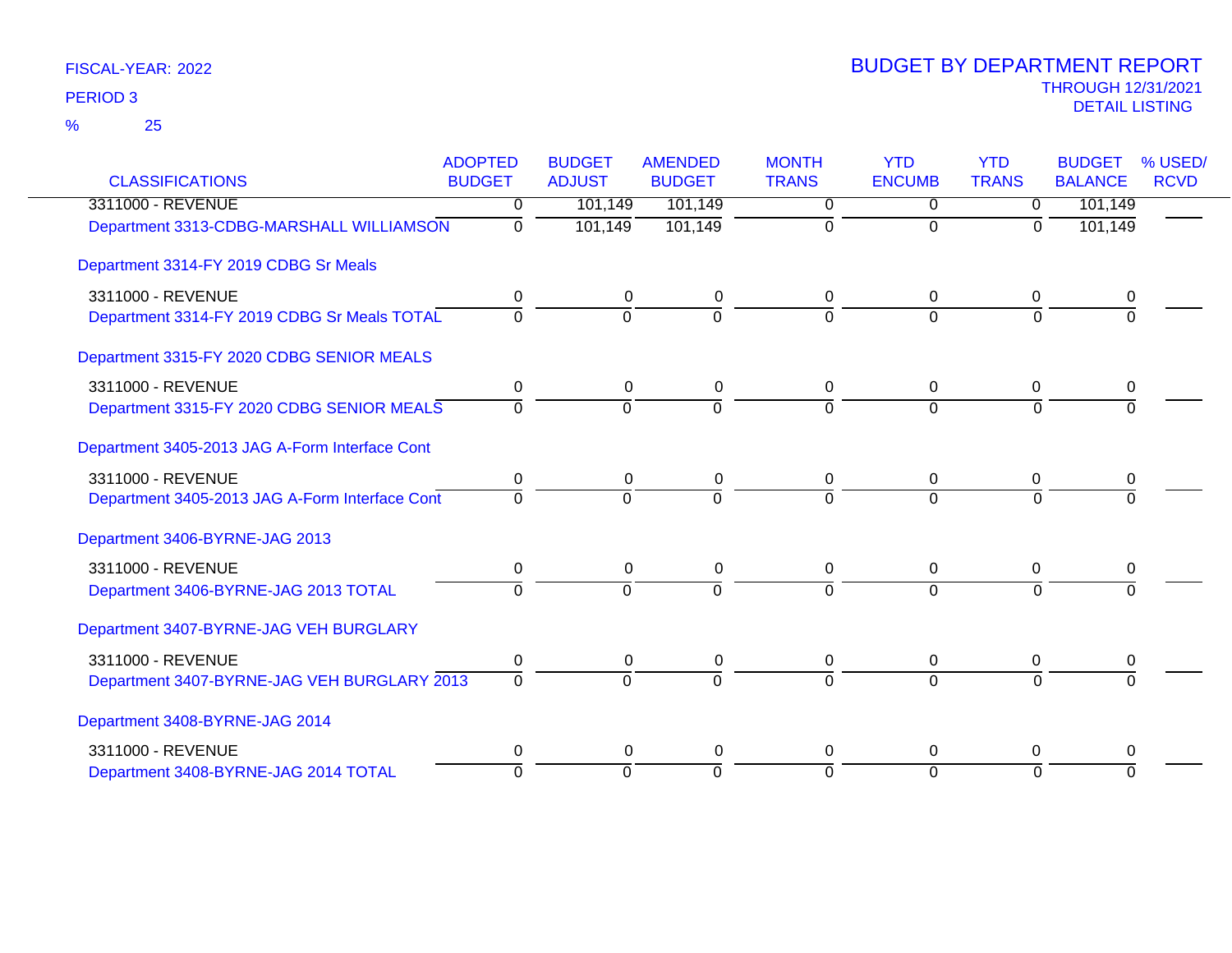25 %

|                                          | <b>ADOPTED</b> | <b>BUDGET</b>  | <b>AMENDED</b> | <b>MONTH</b> | <b>YTD</b>     | <b>YTD</b>     | <b>BUDGET</b>  | % USED/     |
|------------------------------------------|----------------|----------------|----------------|--------------|----------------|----------------|----------------|-------------|
| <b>CLASSIFICATIONS</b>                   | <b>BUDGET</b>  | <b>ADJUST</b>  | <b>BUDGET</b>  | <b>TRANS</b> | <b>ENCUMB</b>  | <b>TRANS</b>   | <b>BALANCE</b> | <b>RCVD</b> |
| Department 3409-BYRNE-JAG 2014           |                |                |                |              |                |                |                |             |
| 3311000 - REVENUE                        | 0              | 0              | 0              | 0            | 0              | 0              | 0              |             |
| Department 3409-BYRNE-JAG 2014 TOTAL     | $\Omega$       | $\overline{0}$ | $\overline{0}$ | $\Omega$     | $\mathbf 0$    | $\overline{0}$ | $\Omega$       |             |
| Department 3410-BYRNE-JAG FY15           |                |                |                |              |                |                |                |             |
| 3311000 - REVENUE                        | 0              | 0              | 0              | 0            | 0              | 0              | 0              |             |
| Department 3410-BYRNE-JAG FY15 TOTAL     | $\Omega$       | $\Omega$       | $\overline{0}$ | $\Omega$     | $\Omega$       | $\Omega$       | $\Omega$       |             |
| Department 3411-BYRNE-JAG FY15-2         |                |                |                |              |                |                |                |             |
| 3311000 - REVENUE                        | 0              | 0              | 0              | 0            | $\mathbf 0$    | $\mathbf 0$    | 0              |             |
| Department 3411-BYRNE-JAG FY15-2 TOTAL   | $\Omega$       | $\Omega$       | $\overline{0}$ | 0            | $\overline{0}$ | $\Omega$       | $\Omega$       |             |
| Department 3412-BYRNE-JAG FY16 2 TABLETS |                |                |                |              |                |                |                |             |
| 3311000 - REVENUE                        | 0              | 0              | 0              | 0            | 0              | 0              | 0              |             |
| Department 3412-BYRNE-JAG FY16 2 TABLETS | $\overline{0}$ | ō              | ō              | $\Omega$     | $\Omega$       | $\overline{0}$ | $\overline{0}$ |             |
| Department 3413-BYRNE-JAG FY16           |                |                |                |              |                |                |                |             |
| 3311000 - REVENUE                        | 0              | 0              | 0              | 0            | 0              | 0              | 0              |             |
| Department 3413-BYRNE-JAG FY16 TOTAL     | $\overline{0}$ | $\overline{0}$ | $\overline{0}$ | $\Omega$     | $\Omega$       | $\overline{0}$ | $\overline{0}$ |             |
| Department 3414-BYRNE JAG-FY17           |                |                |                |              |                |                |                |             |
| 3311000 - REVENUE                        | 0              | 0              | 0              | 0            | $\mathbf 0$    | $\mathbf 0$    | 0              |             |
| Department 3414-BYRNE JAG-FY17 TOTAL     | $\Omega$       | $\Omega$       | $\overline{0}$ | 0            | $\overline{0}$ | $\Omega$       | $\Omega$       |             |
| Department 3415-BYRNE JAG- FY17          |                |                |                |              |                |                |                |             |
| 3311000 - REVENUE                        | 0              | $\mathbf 0$    | $\mathbf 0$    | 0            | $\mathbf 0$    | $\mathbf 0$    | $\mathbf 0$    |             |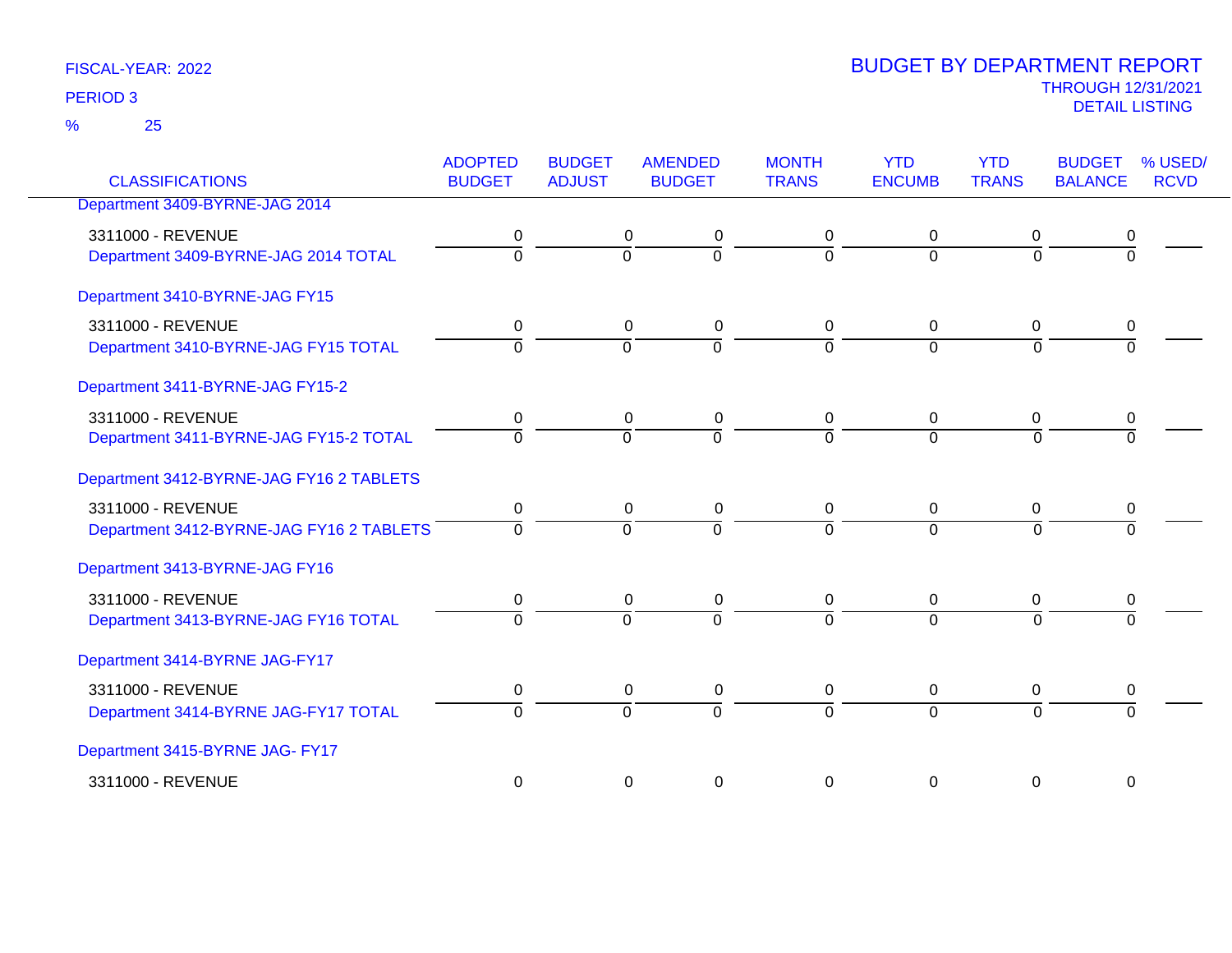25 %

| <b>CLASSIFICATIONS</b>                     | <b>ADOPTED</b><br><b>BUDGET</b> | <b>BUDGET</b><br><b>ADJUST</b> | <b>AMENDED</b><br><b>BUDGET</b> | <b>MONTH</b><br><b>TRANS</b> | <b>YTD</b><br><b>ENCUMB</b> | <b>YTD</b><br><b>TRANS</b> | <b>BUDGET</b><br><b>BALANCE</b> | % USED/<br><b>RCVD</b> |
|--------------------------------------------|---------------------------------|--------------------------------|---------------------------------|------------------------------|-----------------------------|----------------------------|---------------------------------|------------------------|
| Department 3415-BYRNE JAG- FY17 TOTAL      | $\overline{0}$                  | $\Omega$                       | $\overline{0}$                  | $\Omega$                     | $\overline{0}$              | $\Omega$                   | $\overline{0}$                  |                        |
| Department 3416-BYRNE-JAG FY19             |                                 |                                |                                 |                              |                             |                            |                                 |                        |
| 3311000 - REVENUE                          | 0                               |                                | 0<br>0                          | 0                            | 0                           | 0                          | 0                               |                        |
| Department 3416-BYRNE-JAG FY19 TOTAL       | $\Omega$                        | $\Omega$                       | $\Omega$                        | $\Omega$                     | $\Omega$                    | $\Omega$                   |                                 |                        |
| Department 3417-BYRNE-JAG FY18-19          |                                 |                                |                                 |                              |                             |                            |                                 |                        |
| 3311000 - REVENUE                          | 0                               |                                | 0<br>0                          | 0                            | 0                           | 0                          | 0                               |                        |
| Department 3417-BYRNE-JAG FY18-19 TOTAL    | $\mathbf 0$                     | 0                              | $\Omega$                        | $\Omega$                     | $\Omega$                    | $\Omega$                   | $\Omega$                        |                        |
| Department 5001-POLICE VESTS GRANT FY11    |                                 |                                |                                 |                              |                             |                            |                                 |                        |
| 3311000 - REVENUE                          | 0                               |                                | 0<br>0                          | $\mathbf 0$                  | $\mathbf 0$                 | 0                          | 0                               |                        |
| Department 5001-POLICE VESTS GRANT FY11    | $\Omega$                        | $\Omega$                       | $\Omega$                        | $\Omega$                     | $\Omega$                    | $\Omega$                   | $\Omega$                        |                        |
| Department 5002-POLICE VESTS GRANT FY12    |                                 |                                |                                 |                              |                             |                            |                                 |                        |
| 3311000 - REVENUE                          | 0                               |                                | 0<br>$\pmb{0}$                  | 0                            | $\Omega$                    | $\Omega$                   | 0                               |                        |
| Department 5002-POLICE VESTS GRANT FY12    | $\mathbf 0$                     | $\Omega$                       | $\overline{0}$                  | $\Omega$                     | $\Omega$                    | $\Omega$                   | $\Omega$                        |                        |
| Department 5003-BVP-POLICE VEST GRANT FY17 |                                 |                                |                                 |                              |                             |                            |                                 |                        |
| 3311000 - REVENUE                          | 0                               |                                | 0<br>0                          | 0                            | 0                           | 0                          | 0                               |                        |
| Department 5003-BVP-POLICE VEST GRANT FY17 | $\Omega$                        | $\overline{0}$                 | $\overline{0}$                  | $\Omega$                     | $\overline{0}$              | $\Omega$                   | $\Omega$                        |                        |
| Department 6000-SFLHIDTA-FY12              |                                 |                                |                                 |                              |                             |                            |                                 |                        |
| 3311000 - REVENUE                          | 0                               |                                | $\mathbf 0$<br>0                | 0                            | $\Omega$                    | $\Omega$                   | 0                               |                        |
| 3811000 - CONTRIB. FROM OTHER FUNDS        | 0                               |                                | $\Omega$<br>0                   | $\Omega$                     | $\Omega$                    | $\Omega$                   | 0                               |                        |
| Department 6000-SFLHIDTA-FY12 TOTAL        | $\Omega$                        | $\overline{0}$                 | $\overline{0}$                  | $\Omega$                     | $\Omega$                    | $\overline{0}$             | $\Omega$                        |                        |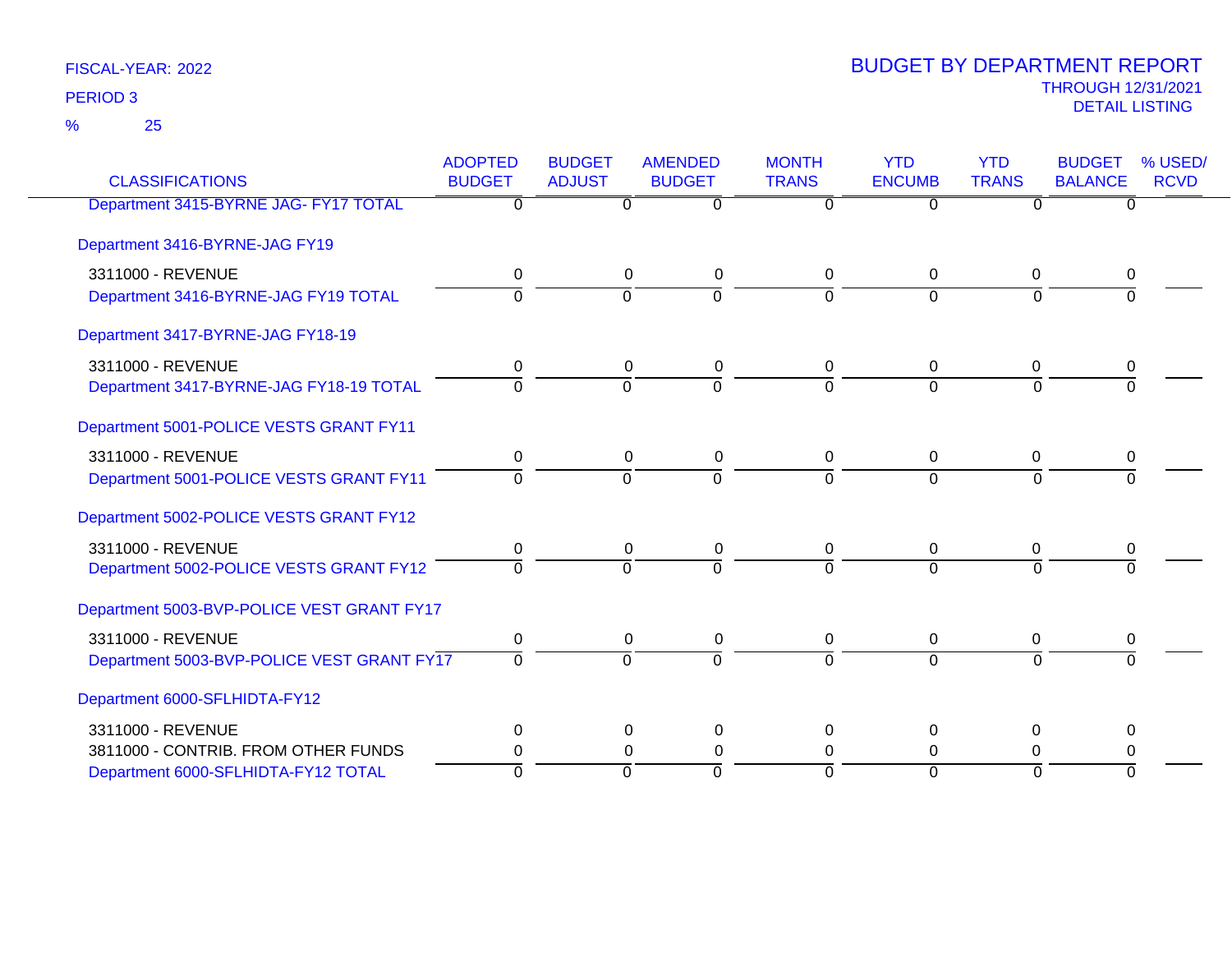25 %

### THROUGH 12/31/2021 DETAIL LISTING PERIOD <sup>3</sup> BUDGET BY DEPARTMENT REPORT

| <b>CLASSIFICATIONS</b>                     | <b>ADOPTED</b><br><b>BUDGET</b> | <b>BUDGET</b><br><b>ADJUST</b> | <b>AMENDED</b><br><b>BUDGET</b> | <b>MONTH</b><br><b>TRANS</b> | <b>YTD</b><br><b>ENCUMB</b> | <b>YTD</b><br><b>TRANS</b> | <b>BUDGET</b><br><b>BALANCE</b> | % USED/<br><b>RCVD</b> |
|--------------------------------------------|---------------------------------|--------------------------------|---------------------------------|------------------------------|-----------------------------|----------------------------|---------------------------------|------------------------|
| Department 6001-SFLHIDTA-FY13MAY-SEP       |                                 |                                |                                 |                              |                             |                            |                                 |                        |
| 3311000 - REVENUE                          | 0                               | 0                              | 0                               | 0                            | 0                           | 0                          | 0                               |                        |
| 3811000 - CONTRIB. FROM OTHER FUNDS        | $\Omega$                        | 0                              | 0                               | 0                            | $\Omega$                    | 0                          | 0                               |                        |
| Department 6001-SFLHIDTA-FY13MAY-SEP TOTAL | $\Omega$                        | $\Omega$                       | $\Omega$                        | $\Omega$                     | $\Omega$                    | $\Omega$                   | $\Omega$                        |                        |
| <b>REVENUE TOTAL</b>                       | $\mathbf 0$                     | 101,149                        | 101,149                         | 0                            | $\mathbf 0$                 | $\pmb{0}$                  | 101,149                         |                        |
| <b>EXPENSE</b>                             |                                 |                                |                                 |                              |                             |                            |                                 |                        |
| Department 3301-CDBG MURRAY PARK POOL      |                                 |                                |                                 |                              |                             |                            |                                 |                        |
| 5726550 - CONSTRUCTION                     | 0                               | 0                              | $\mathbf 0$                     | 0                            | $\mathbf 0$                 | 0                          | 0                               |                        |
| Department 3301-CDBG MURRAY PARK POOL      | $\Omega$                        | $\Omega$                       | $\Omega$                        | $\Omega$                     | $\Omega$                    | $\Omega$                   | $\Omega$                        |                        |
| Department 3302-CDBG STREET LIGHTING       |                                 |                                |                                 |                              |                             |                            |                                 |                        |
| 5416550 - CONSTRUCTION                     | $\Omega$                        | 0                              | 0                               | 0                            | 0                           | $\Omega$                   | 0                               |                        |
| Department 3302-CDBG STREET LIGHTING TOTAL | $\Omega$                        | $\Omega$                       | $\Omega$                        | 0                            | $\Omega$                    | $\Omega$                   | $\Omega$                        |                        |
| Department 3303-CDBG SW 66 ST IMPROV PHASE |                                 |                                |                                 |                              |                             |                            |                                 |                        |
| 5411210 - REGULAR                          | $\Omega$                        | 0                              | 0                               | 0                            | $\Omega$                    | $\Omega$                   | $\Omega$                        |                        |
| 5413450 - CONTRACTUAL SERVICES             | ∩                               | 0                              | $\Omega$                        | 0                            | $\Omega$                    | 0                          | 0                               |                        |
| 5416440 - CAPITAL IMPROVEMENTS             | 0                               | 0                              | 0                               | 0                            | 0                           | 0                          | 0                               |                        |
| Department 3303-CDBG SW 66 ST IMPROV PHASE | $\Omega$                        | $\Omega$                       | $\Omega$                        | $\Omega$                     | $\Omega$                    | $\Omega$                   | $\Omega$                        |                        |
| Department 3304-CDBG MARSHALL WILLIAMSON   |                                 |                                |                                 |                              |                             |                            |                                 |                        |
| 5726550 - CONSTRUCTION                     | $\Omega$                        | 0                              | 0                               | 0                            | 0                           | 0                          | 0                               |                        |
| Department 3304-CDBG MARSHALL WILLIAMSON   | $\Omega$                        | $\Omega$                       | $\Omega$                        | 0                            | 0                           | $\Omega$                   | $\Omega$                        |                        |
|                                            |                                 |                                |                                 |                              |                             |                            |                                 |                        |

Department 3305-CDBG MURRAY PARK FIELD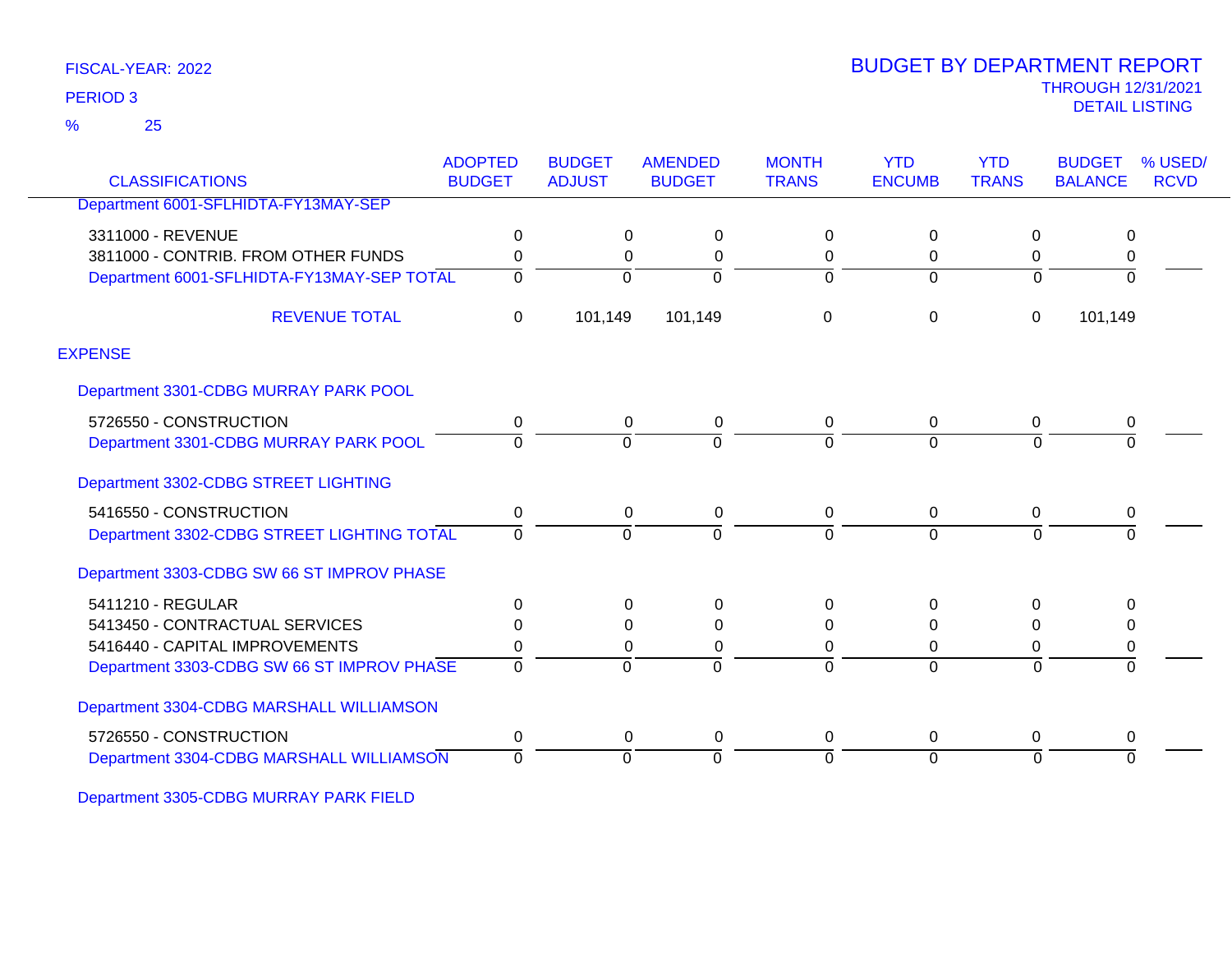25 %

### THROUGH 12/31/2021 DETAIL LISTING PERIOD <sup>3</sup> BUDGET BY DEPARTMENT REPORT

| <b>CLASSIFICATIONS</b>                        | <b>ADOPTED</b><br><b>BUDGET</b> | <b>BUDGET</b><br><b>ADJUST</b> | <b>AMENDED</b><br><b>BUDGET</b> | <b>MONTH</b><br><b>TRANS</b> | <b>YTD</b><br><b>ENCUMB</b> | <b>YTD</b><br><b>TRANS</b> | <b>BUDGET</b><br><b>BALANCE</b> | % USED/<br><b>RCVD</b> |
|-----------------------------------------------|---------------------------------|--------------------------------|---------------------------------|------------------------------|-----------------------------|----------------------------|---------------------------------|------------------------|
| 5726302 - IMPROVEMENT OTHER THAN BLDG         | 0                               | 0                              | $\overline{0}$                  | $\overline{0}$               | $\overline{0}$              | $\overline{0}$             | $\overline{0}$                  |                        |
| Department 3305-CDBG MURRAY PARK FIELD        | $\Omega$                        | 0                              | $\Omega$                        | $\Omega$                     | $\Omega$                    | $\Omega$                   | $\Omega$                        |                        |
| Department 3306-CDBG SW 64 BIKE LANE & ST IMP |                                 |                                |                                 |                              |                             |                            |                                 |                        |
| 5413120 - PROFESSIONAL SERVS-ST BEA           | 0                               | $\Omega$                       | 0                               | 0                            | $\Omega$                    | $\Omega$                   | U                               |                        |
| 5413450 - CONTRACTUAL SERVICES                |                                 | 0                              | 0                               | 0                            | 0                           | $\Omega$                   | 0                               |                        |
| 5416450 - SUNSET DR & ST LIGHTING             | 0                               | 0                              | 0                               | 0                            | $\Omega$                    | 0                          | 0                               |                        |
| Department 3306-CDBG SW 64 BIKE LANE & ST IMP | $\Omega$                        | $\Omega$                       | $\overline{0}$                  | $\Omega$                     | $\Omega$                    | $\Omega$                   | $\Omega$                        |                        |
| Department 3307-CDBG-AFTER SCHOOL             |                                 |                                |                                 |                              |                             |                            |                                 |                        |
| 5725210 - SUPPLIES                            | 0                               | 0                              | 0                               | 0                            | 0                           | 0                          | 0                               |                        |
| Department 3307-CDBG-AFTER SCHOOL             | $\Omega$                        | $\Omega$                       | $\Omega$                        | $\Omega$                     | $\Omega$                    | $\Omega$                   | $\Omega$                        |                        |
| Department 3308-CDBG-TENNIS LESSONS           |                                 |                                |                                 |                              |                             |                            |                                 |                        |
| 5721210 - FULL-TIME                           | 0                               | 0                              | 0                               | 0                            | 0                           | 0                          | 0                               |                        |
| 5722110 - F.I.C.A.                            | 0                               | $\Omega$                       | $\Omega$                        | 0                            | $\Omega$                    | 0                          | 0                               |                        |
| 5725205 - COMPUTER EQUIPMENT                  |                                 | $\Omega$                       | 0                               | 0                            | 0                           | 0                          | 0                               |                        |
| Department 3308-CDBG-TENNIS LESSONS TOTAL     | $\Omega$                        | $\Omega$                       | $\overline{0}$                  | $\Omega$                     | $\Omega$                    | $\overline{0}$             | $\Omega$                        |                        |
| Department 3309-CDBG BREWER PARK              |                                 |                                |                                 |                              |                             |                            |                                 |                        |
| 5726302 - IMPROVEMENT OTHER THAN BLDG         | 0                               | 0                              | 0                               | 0                            | $\mathbf 0$                 | 0                          | 0                               |                        |
| Department 3309-CDBG BREWER PARK              | $\Omega$                        | $\Omega$                       | $\Omega$                        | $\Omega$                     | $\Omega$                    | $\Omega$                   | $\Omega$                        |                        |
| Department 3310-CDBG COMM CTR RENOVATION      |                                 |                                |                                 |                              |                             |                            |                                 |                        |
| 5726550 - CONSTRUCTION                        | 0                               | 0                              | 0                               | 0                            | $\mathbf 0$                 | 0                          | 0                               |                        |
| Department 3310-CDBG COMM CTR RENOVATION      | $\Omega$                        | $\Omega$                       | $\overline{0}$                  | $\Omega$                     | $\overline{0}$              | $\Omega$                   | $\overline{0}$                  |                        |
|                                               |                                 |                                |                                 |                              |                             |                            |                                 |                        |

Department 3311-CDBG-SENIOR MEALS PROGRAM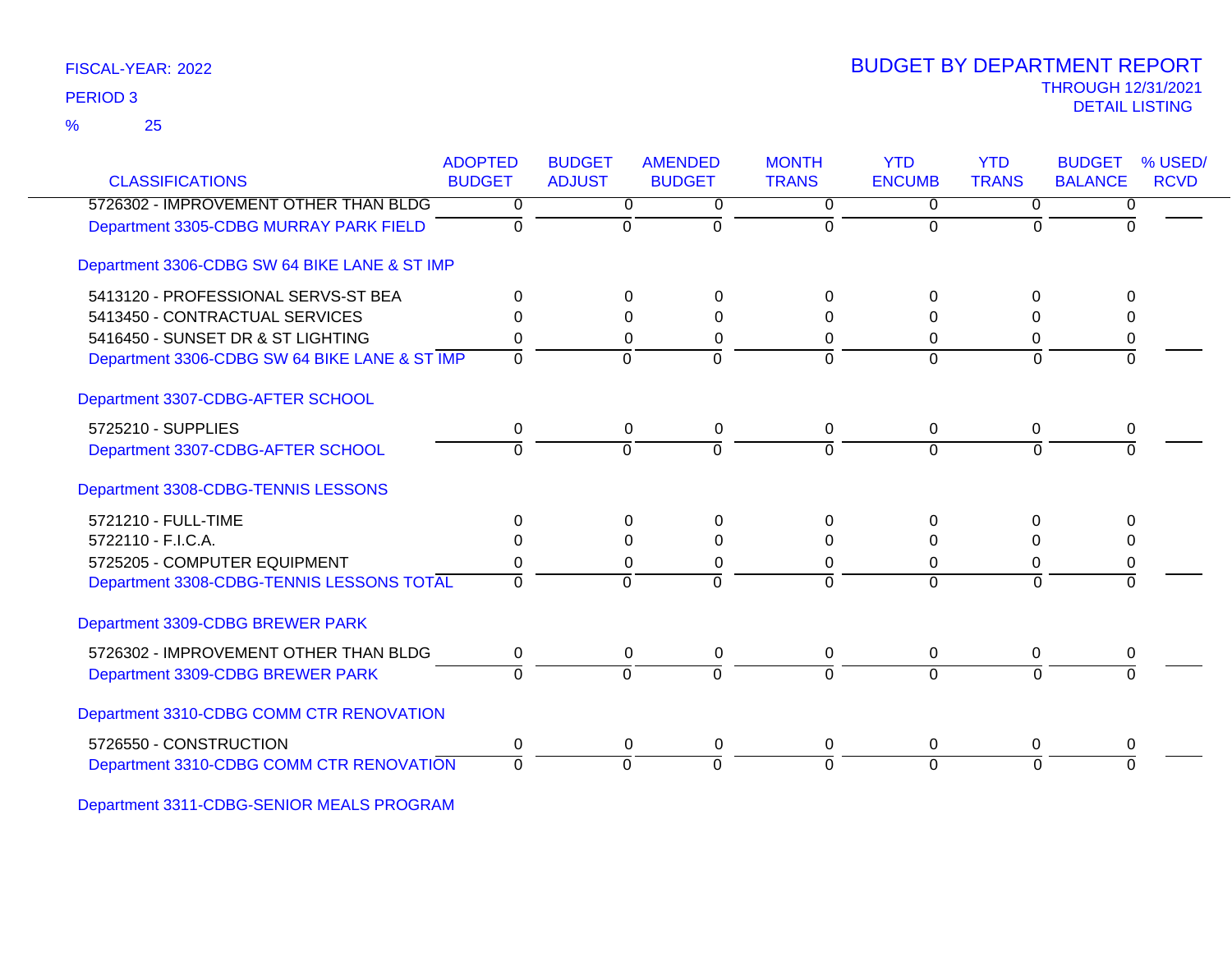|                                                | <b>ADOPTED</b> | <b>BUDGET</b>  | <b>AMENDED</b> | <b>MONTH</b>   | <b>YTD</b>     | <b>YTD</b>     | <b>BUDGET</b>  | % USED/     |
|------------------------------------------------|----------------|----------------|----------------|----------------|----------------|----------------|----------------|-------------|
| <b>CLASSIFICATIONS</b>                         | <b>BUDGET</b>  | <b>ADJUST</b>  | <b>BUDGET</b>  | <b>TRANS</b>   | <b>ENCUMB</b>  | <b>TRANS</b>   | <b>BALANCE</b> | <b>RCVD</b> |
| 5721210 - FULL-TIME                            | 0              | 0              | 0              | 0              | $\Omega$       | $\Omega$       | 0              |             |
| 5723450 - CONTRACTUAL                          | 0              | 0              | 0              | 0              | 0              | 0              |                |             |
| Department 3311-CDBG-SENIOR MEALS PROGRAM      | $\mathbf 0$    | $\overline{0}$ | $\overline{0}$ | $\Omega$       | $\Omega$       | $\Omega$       |                |             |
| Department 3312-CDBG-SENIOR MEALS PROGRAM      |                |                |                |                |                |                |                |             |
| 5723450 - CONTRACTUAL                          | 0              | 0              | 0              | 0              | 0              | $\mathbf{0}$   | 0              |             |
| Department 3312-CDBG-SENIOR MEALS PROGRAM      | $\overline{0}$ | Ō              | $\mathbf 0$    | 0              | $\Omega$       | $\mathbf 0$    | 0              |             |
| Department 3313-CDBG-MARSHALL WILLIAMSON       |                |                |                |                |                |                |                |             |
| 5726550 - CONSTRUCTION                         | 0              | 101,149        | 101,149        | 0              | 101,149        | 101,149        | 0              | 100         |
| Department 3313-CDBG-MARSHALL WILLIAMSON       | $\mathbf 0$    | 101,149        | 101,149        | $\overline{0}$ | 101,149        | 101,149        | $\Omega$       | 100         |
| Department 3314-FY 2019 CDBG Sr Meals          |                |                |                |                |                |                |                |             |
| 5723450 - CONTRACTUAL                          | $\pmb{0}$      | $\mathbf 0$    | 0              | 0              | $\mathbf 0$    | 0              | 0              |             |
| Department 3314-FY 2019 CDBG Sr Meals TOTAL    | $\Omega$       | $\overline{0}$ | $\overline{0}$ | $\Omega$       | $\overline{0}$ | $\Omega$       | $\Omega$       |             |
| Department 3315-FY 2020 CDBG SENIOR MEALS      |                |                |                |                |                |                |                |             |
| 5723450 - CONTRACTUAL                          | $\pmb{0}$      | $\mathbf 0$    | $\pmb{0}$      | $\mathbf 0$    | 0              | $\mathbf 0$    | 0              |             |
| Department 3315-FY 2020 CDBG SENIOR MEALS      | $\Omega$       | $\overline{0}$ | $\Omega$       | $\Omega$       | $\Omega$       | $\Omega$       |                |             |
| Department 3405-2013 JAG A-Form Interface Cont |                |                |                |                |                |                |                |             |
| 5214634 - MAINTENANCE-INTERNET SFTW            | 0              | $\mathsf 0$    | $\pmb{0}$      | $\pmb{0}$      | $\mathbf 0$    | $\overline{0}$ | 0              |             |
| Department 3405-2013 JAG A-Form Interface Cont | $\Omega$       | $\mathbf 0$    | $\Omega$       | $\Omega$       | $\Omega$       | $\Omega$       | $\Omega$       |             |
| Department 3406-BYRNE-JAG 2013                 |                |                |                |                |                |                |                |             |
| 5215205 - COMPUTER SUPPLIES                    | 0              | 0              | 0              | 0              | $\Omega$       | 0              | 0              |             |
| Department 3406-BYRNE-JAG 2013 TOTAL           | $\overline{0}$ | $\overline{0}$ | $\overline{0}$ | $\Omega$       | $\overline{0}$ | $\overline{0}$ | $\Omega$       |             |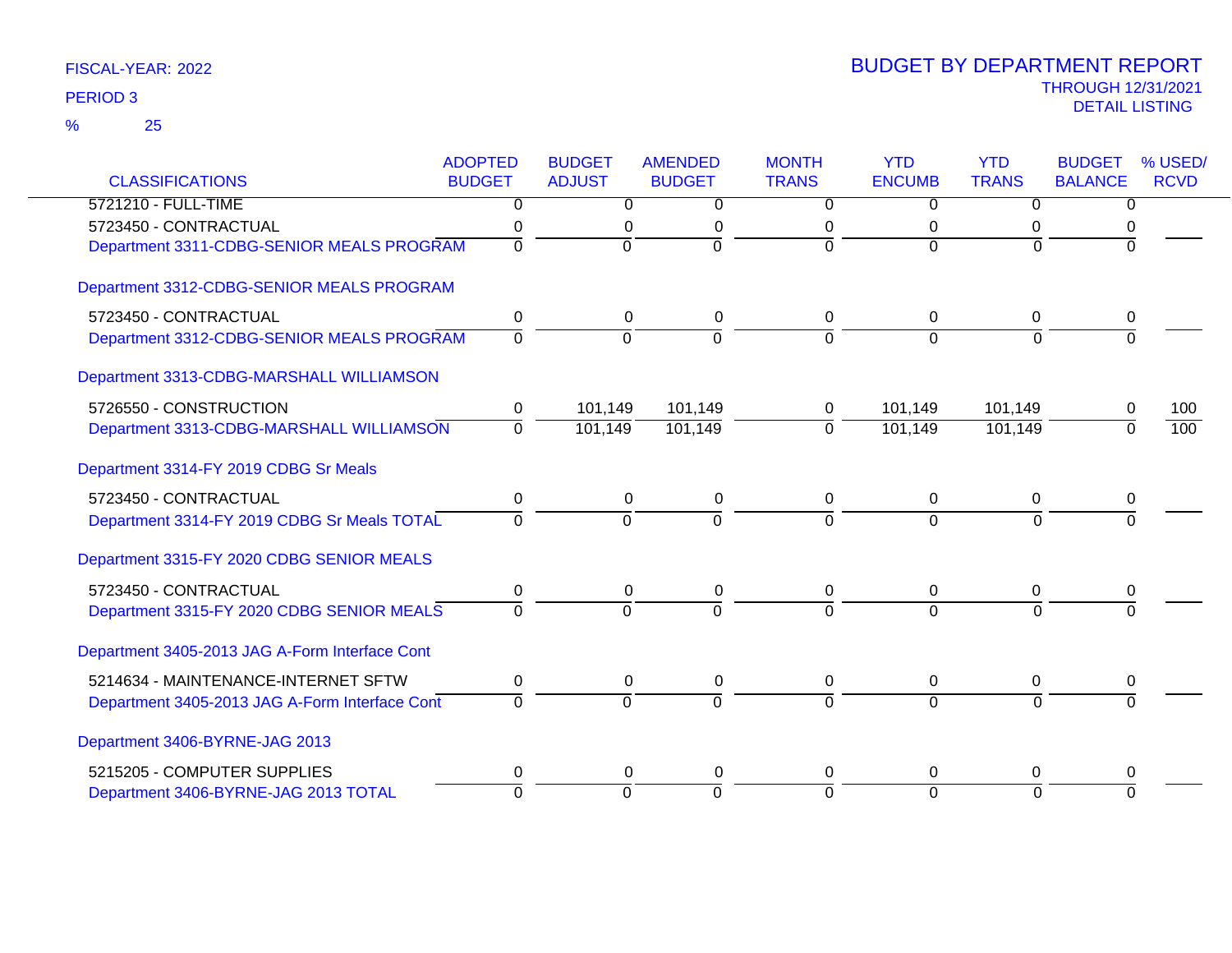25 %

| <b>CLASSIFICATIONS</b>                                                     | <b>ADOPTED</b><br><b>BUDGET</b> | <b>BUDGET</b><br><b>ADJUST</b> | <b>AMENDED</b><br><b>BUDGET</b>                          | <b>MONTH</b><br><b>TRANS</b> | <b>YTD</b><br><b>ENCUMB</b> | <b>YTD</b><br><b>TRANS</b> | <b>BUDGET</b><br><b>BALANCE</b> | % USED/<br><b>RCVD</b> |
|----------------------------------------------------------------------------|---------------------------------|--------------------------------|----------------------------------------------------------|------------------------------|-----------------------------|----------------------------|---------------------------------|------------------------|
| Department 3407-BYRNE-JAG VEH BURGLARY                                     |                                 |                                |                                                          |                              |                             |                            |                                 |                        |
| 5215205 - COMPUTER SUPPLIES<br>Department 3407-BYRNE-JAG VEH BURGLARY 2013 | 0<br>$\overline{0}$             |                                | 0<br>0<br>$\overline{0}$<br>$\Omega$                     | 0<br>$\Omega$                | $\mathbf 0$<br>$\Omega$     | 0<br>$\Omega$              | 0<br>$\Omega$                   |                        |
| Department 3408-BYRNE-JAG 2014                                             |                                 |                                |                                                          |                              |                             |                            |                                 |                        |
| 5215205 - COMPUTER SUPPLIES<br>Department 3408-BYRNE-JAG 2014 TOTAL        | 0<br>$\Omega$                   |                                | 0<br>$\mathbf 0$<br>$\Omega$<br>$\Omega$                 | 0<br>0                       | 0<br>$\Omega$               | 0<br>$\Omega$              | 0                               |                        |
| Department 3409-BYRNE-JAG 2014                                             |                                 |                                |                                                          |                              |                             |                            |                                 |                        |
| 5215205 - COMPUTER SUPPLIES<br>Department 3409-BYRNE-JAG 2014 TOTAL        | 0<br>$\Omega$                   |                                | $\mathbf 0$<br>0<br>$\overline{0}$<br>$\Omega$           | 0<br>$\Omega$                | $\mathbf 0$<br>$\Omega$     | 0<br>$\Omega$              | 0                               |                        |
| Department 3410-BYRNE-JAG FY15                                             |                                 |                                |                                                          |                              |                             |                            |                                 |                        |
| 5215205 - COMPUTER SUPPLIES<br>Department 3410-BYRNE-JAG FY15 TOTAL        | $\mathbf 0$<br>$\Omega$         |                                | $\mathbf 0$<br>$\mathbf 0$<br>$\overline{0}$<br>$\Omega$ | 0<br>$\Omega$                | $\mathbf 0$<br>$\Omega$     | 0<br>$\Omega$              | 0<br>$\Omega$                   |                        |
| Department 3411-BYRNE-JAG FY15-2                                           |                                 |                                |                                                          |                              |                             |                            |                                 |                        |
| 5215205 - COMPUTER SUPPLIES<br>Department 3411-BYRNE-JAG FY15-2 TOTAL      | 0<br>$\Omega$                   |                                | $\mathbf 0$<br>0<br>$\Omega$<br>$\Omega$                 | 0<br>$\Omega$                | 0<br>$\Omega$               | 0<br>$\Omega$              | 0                               |                        |
| Department 3412-BYRNE-JAG FY16 2 TABLETS                                   |                                 |                                |                                                          |                              |                             |                            |                                 |                        |
| 5215205 - COMPUTER SUPPLIES<br>Department 3412-BYRNE-JAG FY16 2 TABLETS    | 0<br>$\Omega$                   |                                | 0<br>$\mathbf 0$<br>$\overline{0}$<br>$\Omega$           | 0<br>$\Omega$                | $\mathbf 0$<br>$\Omega$     | 0<br>$\Omega$              | 0<br>$\Omega$                   |                        |
| Department 3413-BYRNE-JAG FY16                                             |                                 |                                |                                                          |                              |                             |                            |                                 |                        |
| 5215205 - COMPUTER SUPPLIES                                                | $\mathbf 0$                     |                                | 0<br>0                                                   | 0                            | 0                           | $\mathbf 0$                | $\mathbf 0$                     |                        |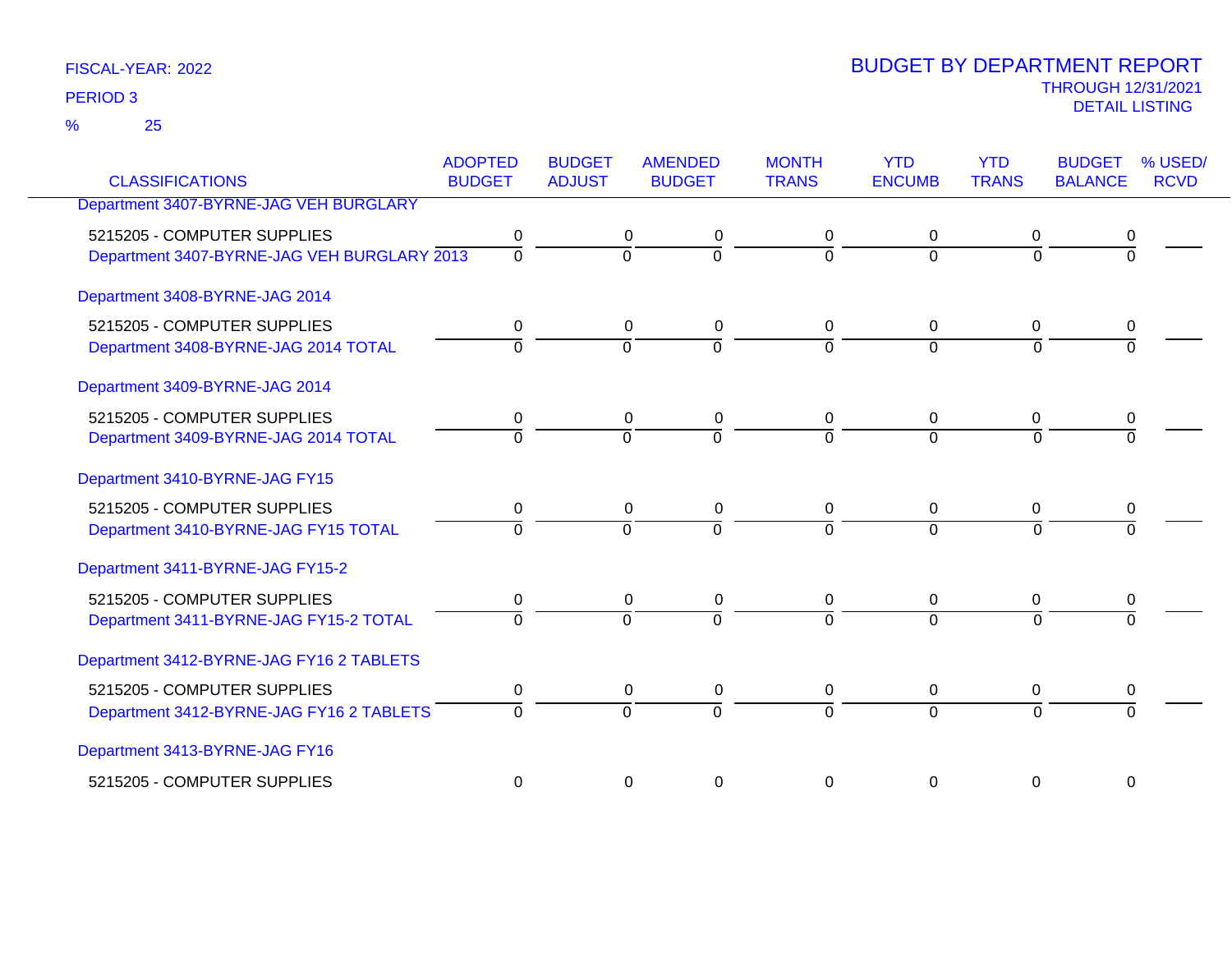25 %

### THROUGH 12/31/2021 DETAIL LISTING PERIOD <sup>3</sup> BUDGET BY DEPARTMENT REPORT

| <b>CLASSIFICATIONS</b>                  | <b>ADOPTED</b><br><b>BUDGET</b> | <b>BUDGET</b><br><b>ADJUST</b> | <b>AMENDED</b><br><b>BUDGET</b> | <b>MONTH</b><br><b>TRANS</b> | <b>YTD</b><br><b>ENCUMB</b> | <b>YTD</b><br><b>TRANS</b> | <b>BUDGET</b><br><b>BALANCE</b> | % USED/<br><b>RCVD</b> |
|-----------------------------------------|---------------------------------|--------------------------------|---------------------------------|------------------------------|-----------------------------|----------------------------|---------------------------------|------------------------|
| Department 3413-BYRNE-JAG FY16 TOTAL    | 0                               | 0                              | 0                               |                              | $\Omega$                    | 0                          | 0                               |                        |
| Department 3414-BYRNE JAG-FY17          |                                 |                                |                                 |                              |                             |                            |                                 |                        |
| 5215205 - COMPUTER SUPPLIES             | 0                               |                                | 0<br>0                          | 0                            | $\Omega$                    | $\mathbf 0$                | 0                               |                        |
| Department 3414-BYRNE JAG-FY17 TOTAL    | $\Omega$                        | $\Omega$                       | $\Omega$                        | $\Omega$                     | $\Omega$                    | $\Omega$                   | ∩                               |                        |
| Department 3415-BYRNE JAG- FY17         |                                 |                                |                                 |                              |                             |                            |                                 |                        |
| 5215205 - COMPUTER SUPPLIES             |                                 | 0                              | 0                               | 0                            | 0                           | 0                          | 0                               |                        |
| Department 3415-BYRNE JAG- FY17 TOTAL   | $\Omega$                        | $\Omega$                       | $\overline{0}$                  | $\Omega$                     | $\Omega$                    | $\Omega$                   | $\overline{0}$                  |                        |
| Department 3416-BYRNE-JAG FY19          |                                 |                                |                                 |                              |                             |                            |                                 |                        |
| 5215205 - COMPUTER SUPPLIES             | 0                               |                                | 0<br>0                          | 0                            | 0                           | 0                          |                                 |                        |
| Department 3416-BYRNE-JAG FY19 TOTAL    | $\Omega$                        | $\overline{0}$                 | $\overline{0}$                  | $\Omega$                     | $\overline{0}$              | $\Omega$                   | $\Omega$                        |                        |
| Department 3417-BYRNE-JAG FY18-19       |                                 |                                |                                 |                              |                             |                            |                                 |                        |
| 5215205 - COMPUTER SUPPLIES             |                                 |                                | 0<br>0                          | 0                            | 0                           | 0                          |                                 |                        |
| Department 3417-BYRNE-JAG FY18-19 TOTAL | $\Omega$                        | $\Omega$                       | $\Omega$                        | $\Omega$                     | $\Omega$                    | $\Omega$                   |                                 |                        |
| Department 5001-POLICE VESTS GRANT FY11 |                                 |                                |                                 |                              |                             |                            |                                 |                        |
| 5215220 - UNIFORMS                      | 0                               | 0                              | 0                               | 0                            | 0                           | 0                          | 0                               |                        |
| Department 5001-POLICE VESTS GRANT FY11 | $\Omega$                        | $\overline{0}$                 | $\overline{0}$                  | $\Omega$                     | $\Omega$                    | $\Omega$                   | $\Omega$                        |                        |
| Department 5002-POLICE VESTS GRANT FY12 |                                 |                                |                                 |                              |                             |                            |                                 |                        |
| 5215220 - UNIFORMS                      | 0                               | 0                              | 0                               | $\mathbf 0$                  | 0                           | 0                          | 0                               |                        |
| Department 5002-POLICE VESTS GRANT FY12 | $\Omega$                        | $\Omega$                       | $\Omega$                        | $\Omega$                     | $\Omega$                    | $\Omega$                   | $\Omega$                        |                        |

Department 5003-BVP-POLICE VEST GRANT FY17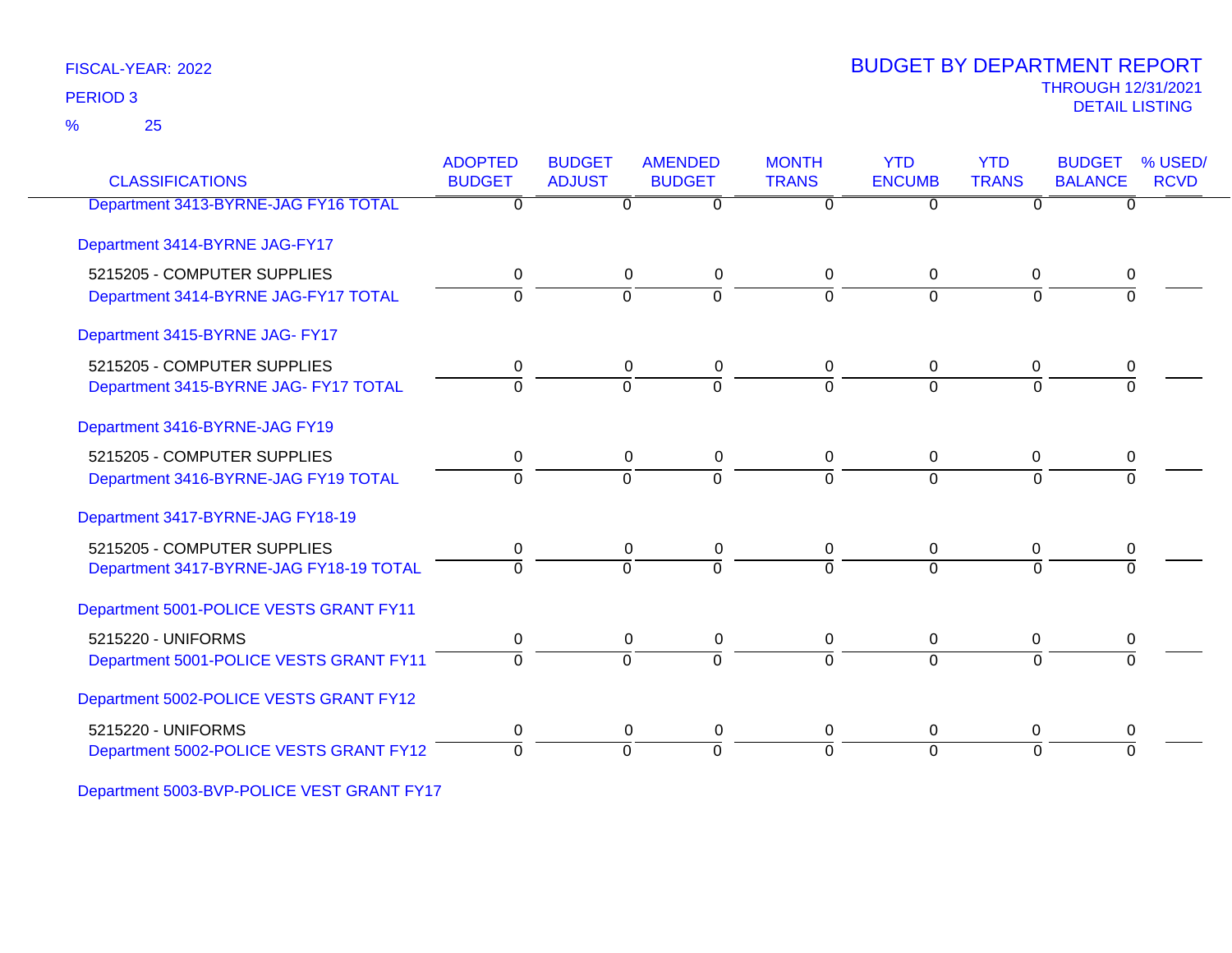| <b>CLASSIFICATIONS</b>                     | <b>ADOPTED</b><br><b>BUDGET</b> | <b>BUDGET</b><br><b>ADJUST</b> | <b>AMENDED</b><br><b>BUDGET</b> | <b>MONTH</b><br><b>TRANS</b> | <b>YTD</b><br><b>ENCUMB</b> | <b>YTD</b><br><b>TRANS</b> | <b>BUDGET</b><br><b>BALANCE</b> | % USED/<br><b>RCVD</b> |
|--------------------------------------------|---------------------------------|--------------------------------|---------------------------------|------------------------------|-----------------------------|----------------------------|---------------------------------|------------------------|
| 5215220 - UNIFORMS                         | 0                               | 0                              | 0                               | 0                            | 0                           | 0                          | 0                               |                        |
| Department 5003-BVP-POLICE VEST GRANT FY17 | $\Omega$                        | $\overline{0}$                 | $\overline{0}$                  | $\Omega$                     | $\overline{0}$              | $\Omega$                   | $\Omega$                        |                        |
| Department 6000-SFLHIDTA-FY12              |                                 |                                |                                 |                              |                             |                            |                                 |                        |
| 5213450 - CONTRACTUAL SERVICES             | $\Omega$                        | $\Omega$                       | 0                               | $\Omega$                     | 0                           | $\Omega$                   | 0                               |                        |
| 5214060 - AUTO ALLOWANCE                   | $\Omega$                        | $\Omega$                       | $\Omega$                        | $\Omega$                     | $\Omega$                    | 0                          | $\Omega$                        |                        |
| 5819900 - INTER-FUND TRANSFER              | 0                               | 0                              | 0                               | 0                            | $\mathbf 0$                 | 0                          | $\pmb{0}$                       |                        |
| Department 6000-SFLHIDTA-FY12 TOTAL        | $\Omega$                        | $\Omega$                       | $\Omega$                        | $\Omega$                     | $\Omega$                    | $\Omega$                   | $\Omega$                        |                        |
| Department 6001-SFLHIDTA-FY13MAY-SEP       |                                 |                                |                                 |                              |                             |                            |                                 |                        |
| 5213450 - CONTRACTUAL SERVICES             | $\Omega$                        | 0                              | $\mathbf 0$                     | $\mathbf 0$                  | $\mathbf 0$                 | 0                          | $\mathbf 0$                     |                        |
| 5214060 - AUTO ALLOWANCE                   | $\Omega$                        | 0                              | $\Omega$                        | $\Omega$                     | 0                           | 0                          | 0                               |                        |
| 5819900 - INTER-FUND TRANSFER              | 0                               | 0                              | 0                               | $\Omega$                     | $\mathbf 0$                 | 0                          | $\mathbf 0$                     |                        |
| Department 6001-SFLHIDTA-FY13MAY-SEP TOTAL | $\mathbf 0$                     | $\overline{0}$                 | ō                               | $\overline{0}$               | $\overline{0}$              | $\Omega$                   | $\overline{0}$                  |                        |
| <b>EXPENSE TOTAL</b>                       | 0                               | 101,149                        | 101,149                         | 0                            | 101,149                     | 101,149                    | $\mathbf 0$                     | 100                    |
| Fund 120-FEDERAL GRANT FUND TOTAL          |                                 |                                |                                 |                              |                             |                            |                                 |                        |
| <b>REVENUE</b>                             | 0                               | 101,149                        | 101,149                         | 0                            | $\Omega$                    | 0                          | 101,149                         |                        |
| <b>EXPENSE</b>                             | $\Omega$                        | 101,149                        | 101,149                         | 0                            | 101,149                     | 101,149                    | 0                               | 100                    |
| Fund 120-FEDERAL GRANT FUND TOTAL          | $\Omega$                        | $\mathbf 0$                    | $\mathbf 0$                     | $\Omega$                     | $-101,149$                  | $-101,149$                 | 101,149                         |                        |
| Fund 121-ARPA-American Rescue Plan Act     |                                 |                                |                                 |                              |                             |                            |                                 |                        |
| <b>REVENUE</b>                             |                                 |                                |                                 |                              |                             |                            |                                 |                        |
| Department 0000-Description N/A            |                                 |                                |                                 |                              |                             |                            |                                 |                        |
| 3320000 - OTHER FIN ASSIST FED-CARES ACT   | 0                               | 0                              | 0                               | $\Omega$                     | 0                           |                            | 0                               |                        |
| 3612100 - INTEREST INCOME-TIF              | 0                               | $\Omega$                       | $\mathbf 0$                     | 1,902                        | $\mathbf{0}$                | 5,295                      | $-5,295$                        |                        |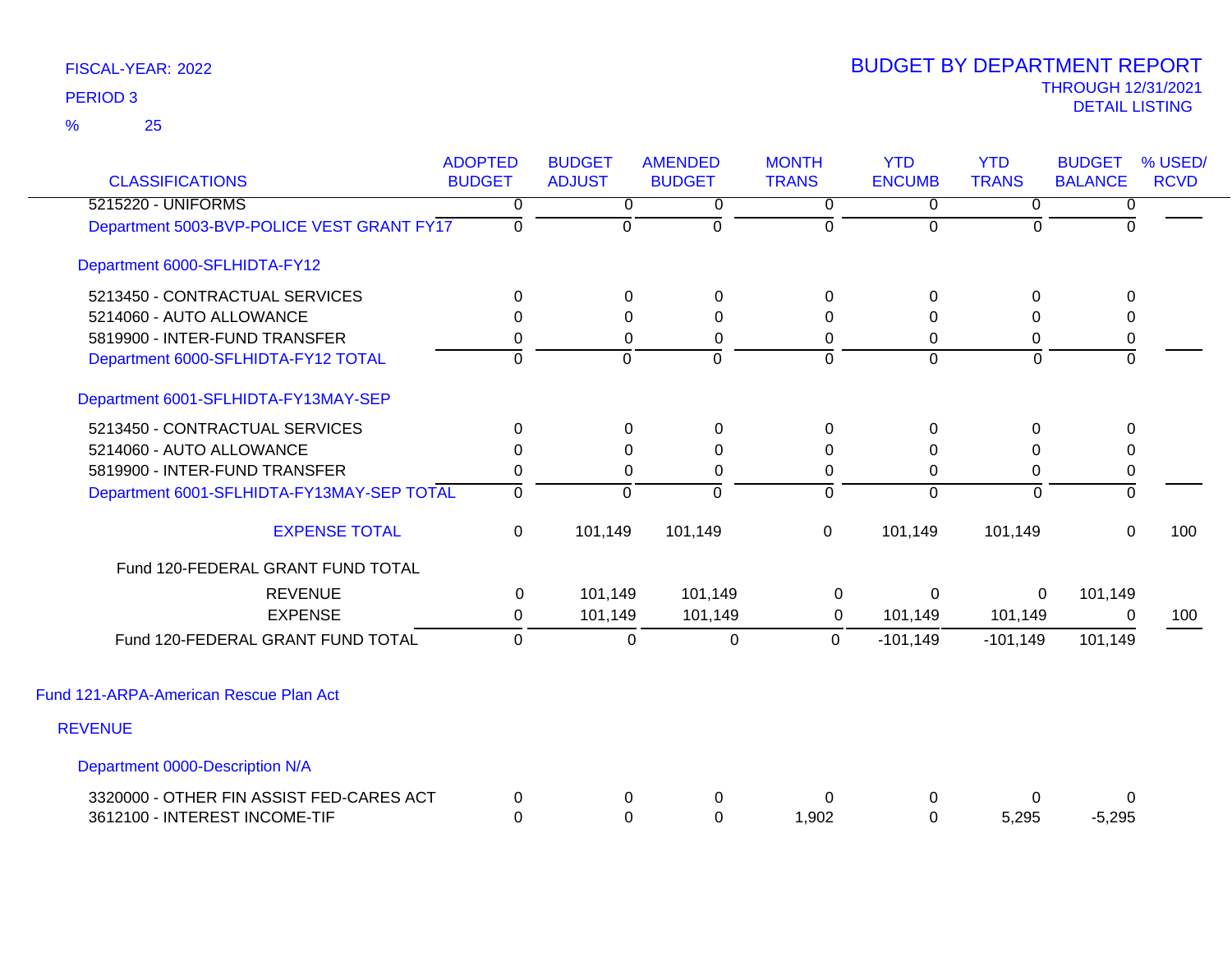25 %

|                                              | <b>ADOPTED</b>   | <b>BUDGET</b>  | <b>AMENDED</b> | <b>MONTH</b>   | <b>YTD</b>     | <b>YTD</b>       | <b>BUDGET</b>  | % USED/     |
|----------------------------------------------|------------------|----------------|----------------|----------------|----------------|------------------|----------------|-------------|
| <b>CLASSIFICATIONS</b>                       | <b>BUDGET</b>    | <b>ADJUST</b>  | <b>BUDGET</b>  | <b>TRANS</b>   | <b>ENCUMB</b>  | <b>TRANS</b>     | <b>BALANCE</b> | <b>RCVD</b> |
| Department 0000-Description N/A TOTAL        | $\overline{0}$   | $\overline{0}$ | 0              | 1,902          | $\overline{0}$ | 5,295            | $-5,295$       |             |
| <b>REVENUE TOTAL</b>                         | $\mathbf 0$      | 0              | $\mathsf 0$    | 1,902          | 0              | 5,295            | $-5,295$       |             |
| <b>EXPENSE</b>                               |                  |                |                |                |                |                  |                |             |
| Department 1310-CITY MANAGER                 |                  |                |                |                |                |                  |                |             |
| 5131210 - REGULAR                            | 0                | 0              | 0              | 289,122        | 0              | 289,122          | $-289,122$     |             |
| 5132110 - F.I.C.A.                           | $\mathbf 0$      | 0              | $\mathbf 0$    | 13,065         | 0              | 13,065           | $-13,065$      |             |
| Department 1310-CITY MANAGER TOTAL           | $\overline{0}$   | $\overline{0}$ | $\overline{0}$ | 302,187        | $\mathbf 0$    | 302,187          | $-302,187$     |             |
| Department 1730-STREET MAINTENANCE           |                  |                |                |                |                |                  |                |             |
| 5416210 - INFRASTRUCTURE PROJECTS            | $\boldsymbol{0}$ | $\pmb{0}$      | $\mathbf 0$    | $\pmb{0}$      | 0              | $\boldsymbol{0}$ | $\,0\,$        |             |
| 5416490 - CONSTRUCTIONS PROJECTS             | $\pmb{0}$        | 0              | $\mathbf 0$    | $\mathbf 0$    | 0              | 0                | 0              |             |
| Department 1730-STREET MAINTENANCE TOTAL     | $\overline{0}$   | $\overline{0}$ | $\overline{0}$ | $\overline{0}$ | $\Omega$       | $\overline{0}$   | $\overline{0}$ |             |
| <b>EXPENSE TOTAL</b>                         | $\boldsymbol{0}$ | 0              | $\mathsf 0$    | 302,187        | 0              | 302,187          | $-302,187$     |             |
| Fund 121-ARPA-American Rescue Plan Act TOTAL |                  |                |                |                |                |                  |                |             |
| <b>REVENUE</b>                               | 0                | 0              | 0              | 1,902          | 0              | 5,295            | $-5,295$       |             |
| <b>EXPENSE</b>                               | $\pmb{0}$        | $\mathbf 0$    | 0              | 302,187        | 0              | 302,187          | $-302,187$     | 100         |
| Fund 121-ARPA-American Rescue Plan Act TOTAL | $\mathbf 0$      | $\mathbf 0$    | $\mathbf 0$    | $-300,285$     | 0              | $-296,892$       | 296,892        |             |
| Fund 124-PTP TAX-TRANSPORTATION              |                  |                |                |                |                |                  |                |             |
| <b>REVENUE</b>                               |                  |                |                |                |                |                  |                |             |
| Department 0000-Description N/A              |                  |                |                |                |                |                  |                |             |
| 3126000 - DISCRETIONARY SALES S/TAX          | 430,000          | 0              | 430,000        | $\mathbf 0$    | 0              | 0                | 430,000        |             |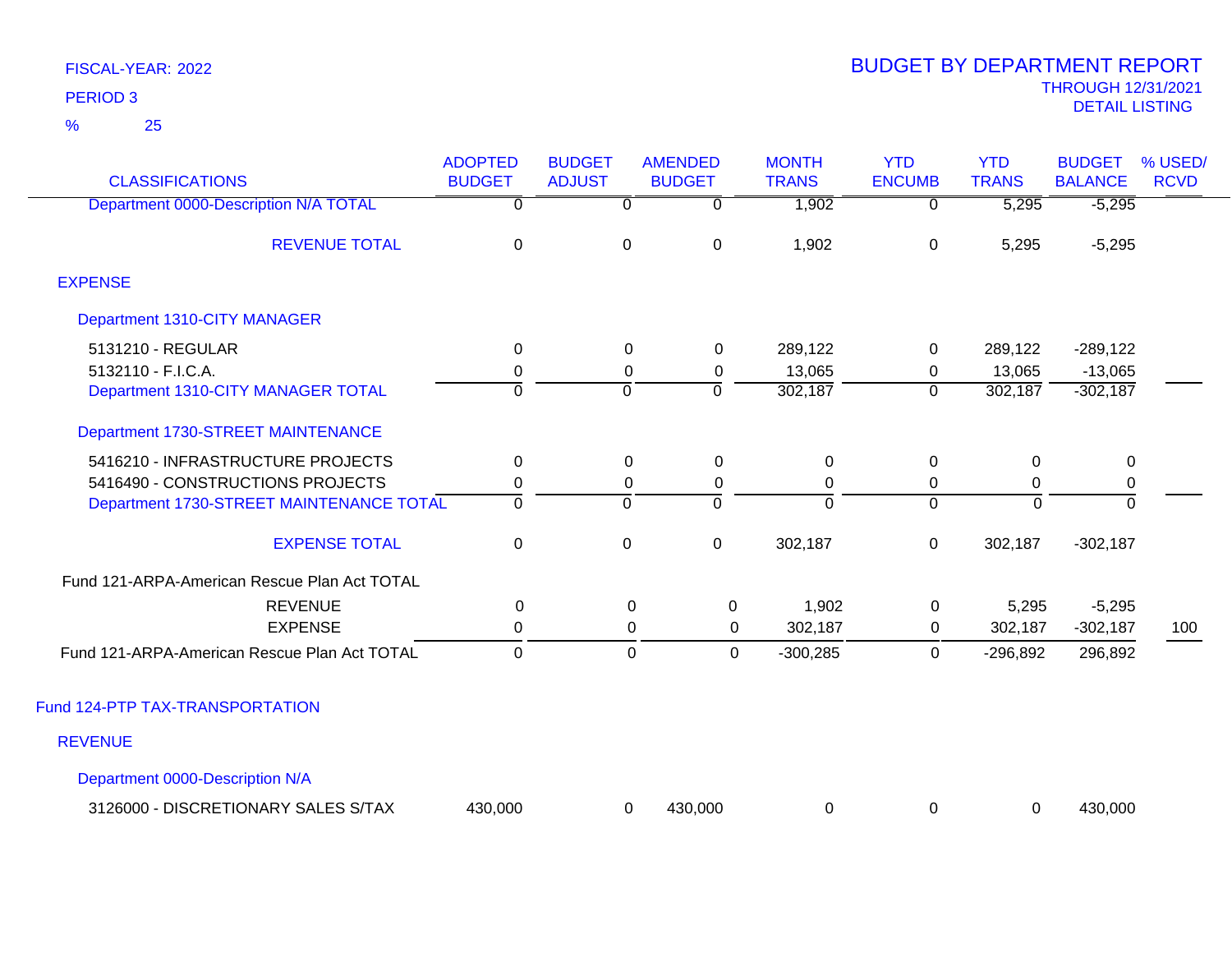|                                                    | <b>ADOPTED</b> | <b>BUDGET</b>  | <b>AMENDED</b> | <b>MONTH</b>   | <b>YTD</b>     | <b>YTD</b>     | <b>BUDGET</b>  | % USED/         |
|----------------------------------------------------|----------------|----------------|----------------|----------------|----------------|----------------|----------------|-----------------|
| <b>CLASSIFICATIONS</b>                             | <b>BUDGET</b>  | <b>ADJUST</b>  | <b>BUDGET</b>  | <b>TRANS</b>   | <b>ENCUMB</b>  | <b>TRANS</b>   | <b>BALANCE</b> | <b>RCVD</b>     |
| 3301000 - INTERGOVERNMENTAL REVENUE                | $\overline{0}$ | $\overline{0}$ | $\overline{0}$ | $\overline{0}$ | $\overline{0}$ | $\overline{0}$ | $\overline{0}$ |                 |
| 3612000 - INTEREST INCOME                          | 10,000         | 0              | 10,000         | 707            | 0              | 2,337          | 7,663          | 23              |
| Department 0000-Description N/A TOTAL              | 440,000        | $\overline{0}$ | 440,000        | 707            | $\overline{0}$ | 2,337          | 437,663        |                 |
| <b>REVENUE TOTAL</b>                               | 440,000        | $\mathbf 0$    | 440,000        | 707            | $\pmb{0}$      | 2,337          | 437,663        |                 |
| <b>EXPENSE</b>                                     |                |                |                |                |                |                |                |                 |
| Department 1730-STREET MAINTENANCE                 |                |                |                |                |                |                |                |                 |
| 5413450 - CONTRACTUAL SERVICES                     | $\mathbf 0$    | 0              | $\mathbf 0$    | $\overline{0}$ | $\mathbf 0$    | 0              | 0              |                 |
| 5416490 - CONSTRUCTIONS PROJECTS                   | 1,141,000      | 550,979        | 1,691,979      | 2,565          | 361,403        | 401,714        | 1,290,265      | 23              |
| Department 1730-STREET MAINTENANCE TOTAL 1,141,000 |                | 550,979        | 1,691,979      | 2,565          | 361,403        | 401,714        | 1,290,265      | $\overline{23}$ |
| <b>EXPENSE TOTAL</b>                               | 1,141,000      | 550,979        | 1,691,979      | 2,565          | 361,403        | 401,714        | 1,290,265      | 23              |
| Fund 124-PTP TAX-TRANSPORTATION TOTAL              |                |                |                |                |                |                |                |                 |
| <b>REVENUE</b>                                     | 440,000        | $\Omega$       | 440,000        | 707            | $\mathbf 0$    | 2,337          | 437,663        |                 |
| <b>EXPENSE</b>                                     | 1,141,000      | 550,979        | 1,691,979      | 2,565          | 361,403        | 401,714        | 1,290,265      | 23              |
| Fund 124-PTP TAX-TRANSPORTATION TOTAL              | $-701,000$     | $-550,979$     | $-1,251,979$   | $-1,858$       | $-361,403$     | $-399,377$     | $-852,602$     |                 |
| Fund 125-PTP TAX FUND-DIRECT TRANSIT               |                |                |                |                |                |                |                |                 |
| <b>REVENUE</b>                                     |                |                |                |                |                |                |                |                 |
| Department 0000-Description N/A                    |                |                |                |                |                |                |                |                 |
| 3126000 - DISCRETIONARY SALES S/TAX                | 107,500        | 0              | 107,500        | 0              | 0              | 0              | 107,500        |                 |
| Department 0000-Description N/A TOTAL              | 107,500        | $\mathbf 0$    | 107,500        | $\overline{0}$ | $\overline{0}$ | $\overline{0}$ | 107,500        |                 |
| <b>REVENUE TOTAL</b>                               | 107,500        | 0              | 107,500        | 0              | 0              | $\mathbf 0$    | 107,500        |                 |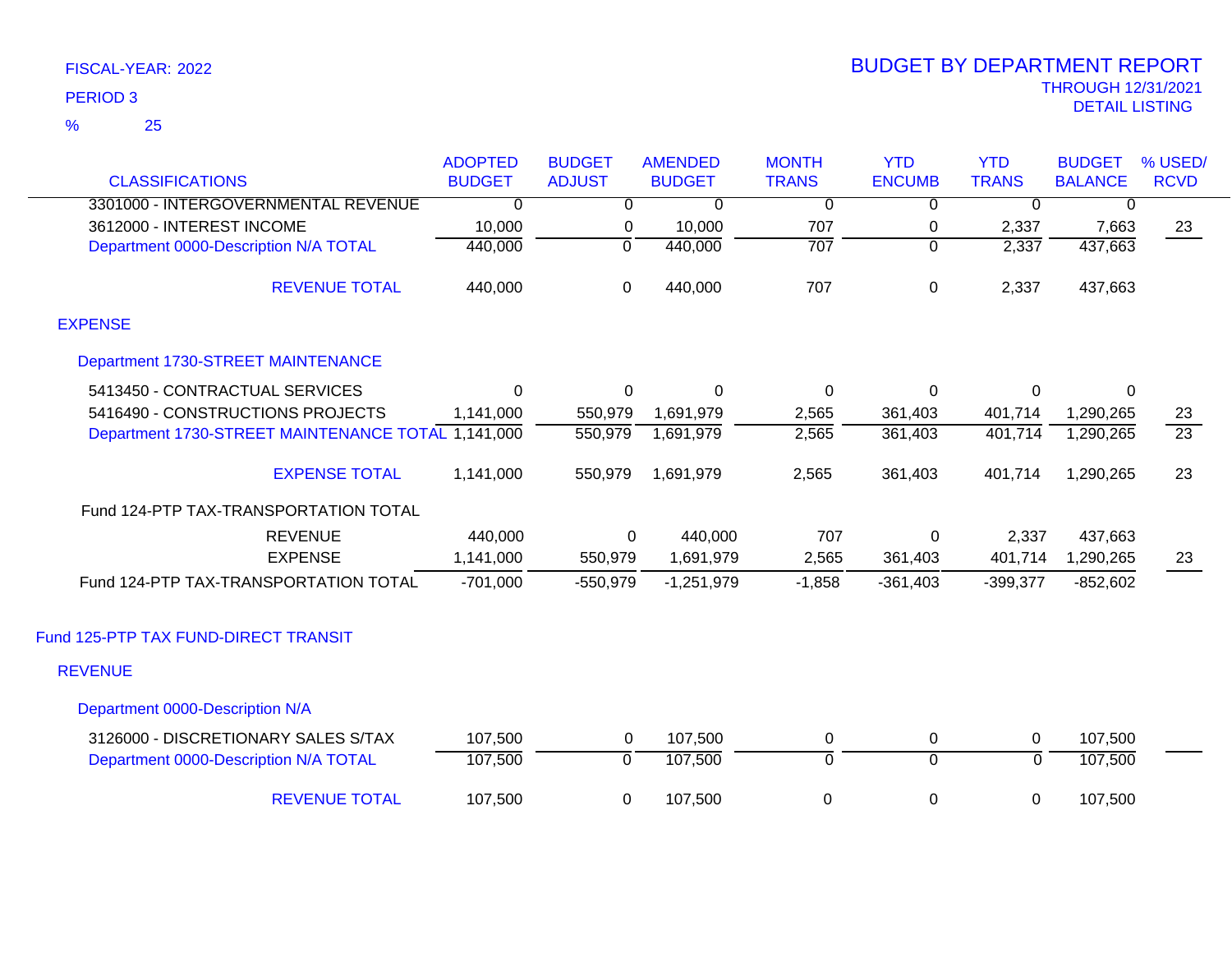25 %

| <b>CLASSIFICATIONS</b>                     | <b>ADOPTED</b><br><b>BUDGET</b> | <b>BUDGET</b><br><b>ADJUST</b> | <b>AMENDED</b><br><b>BUDGET</b> | <b>MONTH</b><br><b>TRANS</b> | <b>YTD</b><br><b>ENCUMB</b> | <b>YTD</b><br><b>TRANS</b> | <b>BUDGET</b><br><b>BALANCE</b> | % USED/<br><b>RCVD</b> |
|--------------------------------------------|---------------------------------|--------------------------------|---------------------------------|------------------------------|-----------------------------|----------------------------|---------------------------------|------------------------|
| <b>EXPENSE</b>                             |                                 |                                |                                 |                              |                             |                            |                                 |                        |
| Department 1730-STREET MAINTENANCE         |                                 |                                |                                 |                              |                             |                            |                                 |                        |
| 5413450 - CONTRACTUAL SERVICES             | 182,926                         |                                | 182,926<br>$\mathbf 0$          | 0                            | 167,682                     | 182,926                    | $\mathbf 0$                     | 100                    |
| 5414640 - MAINT & REP STRS & PARKWY        | $\mathbf{0}$                    |                                | $\Omega$<br>0                   | $\Omega$                     | 0                           | 0                          | $\mathbf 0$                     |                        |
| 5416490 - CONSTRUCTIONS PROJECTS           | $\mathbf{0}$                    |                                | 0<br>$\Omega$                   | 0                            | 0                           | $\Omega$                   | 0                               |                        |
| Department 1730-STREET MAINTENANCE TOTAL   | 182,926                         | $\overline{0}$                 | 182,926                         | ō                            | 167,682                     | 182,926                    | $\overline{0}$                  | 100                    |
| <b>EXPENSE TOTAL</b>                       | 182,926                         | 0                              | 182,926                         | $\mathsf 0$                  | 167,682                     | 182,926                    | $\mathsf 0$                     | 100                    |
| Fund 125-PTP TAX FUND-DIRECT TRANSIT TOTAL |                                 |                                |                                 |                              |                             |                            |                                 |                        |
| <b>REVENUE</b>                             | 107,500                         |                                | 107,500<br>0                    | 0                            | 0                           | $\mathbf 0$                | 107,500                         |                        |
| <b>EXPENSE</b>                             | 182,926                         |                                | 182,926<br>0                    | 0                            | 167,682                     | 182,926                    | 0                               | 100                    |
| Fund 125-PTP TAX FUND-DIRECT TRANSIT TOTAL | $-75,426$                       |                                | $-75,426$<br>0                  | $\mathbf 0$                  | $-167,682$                  | $-182,926$                 | 107,500                         |                        |
| Fund 150-REVENUE STABILIZATION FUND        |                                 |                                |                                 |                              |                             |                            |                                 |                        |
| <b>REVENUE</b>                             |                                 |                                |                                 |                              |                             |                            |                                 |                        |
| Department 0000-Description N/A            |                                 |                                |                                 |                              |                             |                            |                                 |                        |
| 3811000 - CONTRIB. FROM OTHER FUNDS        | 0                               |                                | $\mathbf 0$<br>0                | 0                            | 0                           | 0                          | 0                               |                        |
| Department 0000-Description N/A TOTAL      | $\mathbf 0$                     | $\overline{0}$                 | $\overline{0}$                  | $\overline{0}$               | $\overline{0}$              | $\Omega$                   | $\mathbf 0$                     |                        |
| <b>REVENUE TOTAL</b>                       | $\mathbf 0$                     | $\boldsymbol{0}$               | $\pmb{0}$                       | $\mathbf 0$                  | $\boldsymbol{0}$            | $\mathbf 0$                | $\mathsf 0$                     |                        |
| <b>EXPENSE</b>                             |                                 |                                |                                 |                              |                             |                            |                                 |                        |
| <b>Department 1410-FINANCE</b>             |                                 |                                |                                 |                              |                             |                            |                                 |                        |
| 5819120 - INTRA-GOV TRANSFER-TO GF         | 0                               |                                | 0<br>0                          | 0                            | $\mathbf 0$                 | 0                          | 0                               |                        |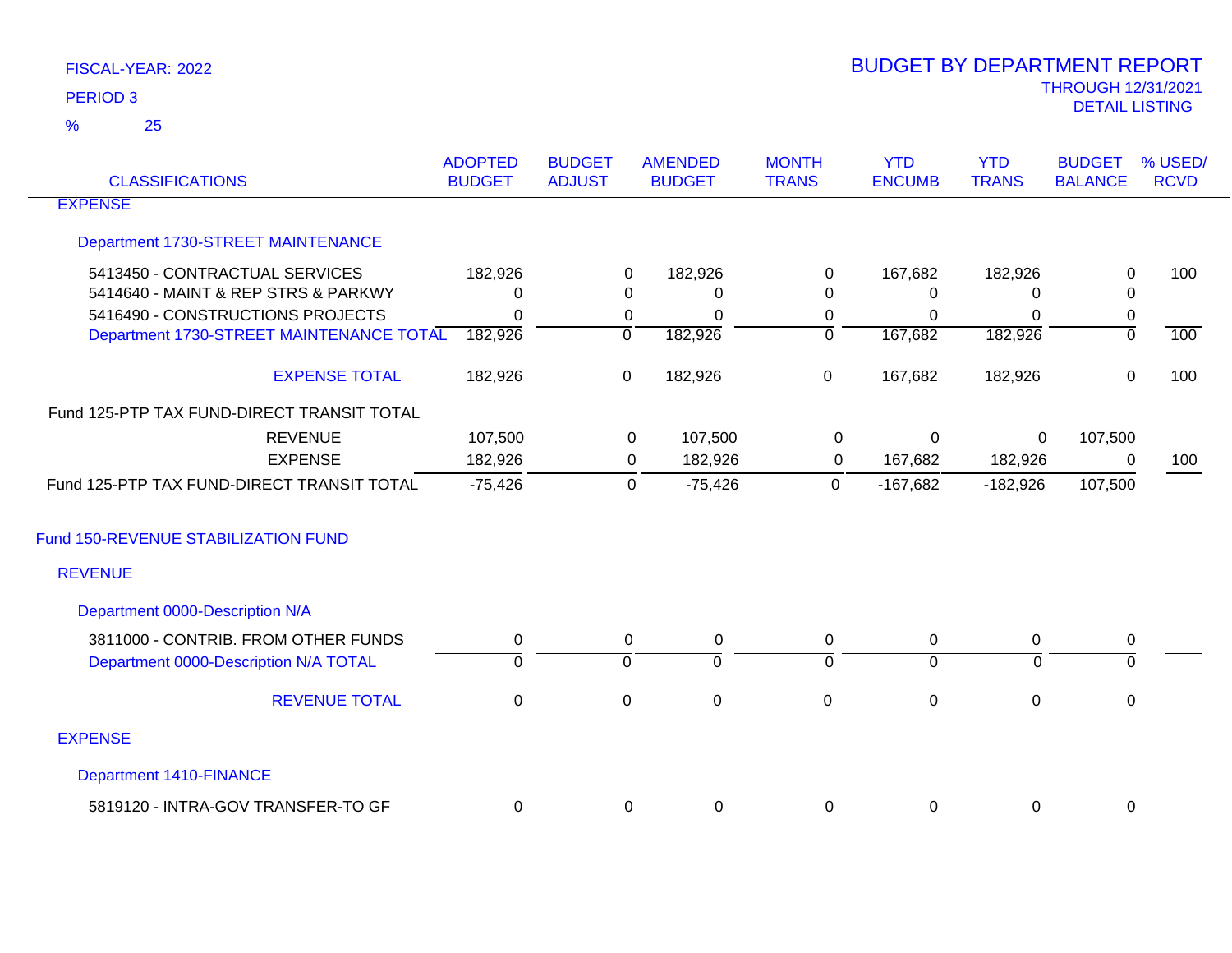### 25 %

| <b>CLASSIFICATIONS</b>                    | <b>ADOPTED</b><br><b>BUDGET</b> | <b>BUDGET</b><br><b>ADJUST</b> | <b>AMENDED</b><br><b>BUDGET</b> | <b>MONTH</b><br><b>TRANS</b> | <b>YTD</b><br><b>ENCUMB</b> | <b>YTD</b><br><b>TRANS</b> | <b>BUDGET</b><br><b>BALANCE</b> | % USED/<br><b>RCVD</b> |
|-------------------------------------------|---------------------------------|--------------------------------|---------------------------------|------------------------------|-----------------------------|----------------------------|---------------------------------|------------------------|
| 5819900 - INTER-FUND TRANSFER             | $\overline{0}$                  | $\overline{0}$                 | $\overline{0}$                  | $\overline{0}$               | $\overline{0}$              | $\overline{0}$             | $\overline{0}$                  |                        |
| Department 1410-FINANCE TOTAL             | $\overline{0}$                  | $\Omega$                       | $\Omega$                        | $\mathbf{0}$                 | $\Omega$                    | $\Omega$                   | $\Omega$                        |                        |
| <b>EXPENSE TOTAL</b>                      | 0                               | $\mathbf 0$                    | $\mathbf 0$                     | $\mathbf 0$                  | $\boldsymbol{0}$            | $\boldsymbol{0}$           | $\mathbf 0$                     |                        |
| Fund 150-REVENUE STABILIZATION FUND TOTAL |                                 |                                |                                 |                              |                             |                            |                                 |                        |
| <b>REVENUE</b>                            | $\mathbf{0}$                    |                                | 0<br>$\mathbf 0$                | 0                            | 0                           | 0                          | $\mathbf 0$                     |                        |
| <b>EXPENSE</b>                            | 0                               |                                | 0<br>0                          | 0                            | $\Omega$                    | 0                          | $\mathbf 0$                     | 100                    |
| Fund 150-REVENUE STABILIZATION FUND TOTAL | $\mathbf 0$                     |                                | $\overline{0}$<br>$\mathbf 0$   | $\mathbf 0$                  | $\mathbf 0$                 | $\mathbf 0$                | $\mathbf{0}$                    |                        |
| Fund 151-GRANT MATCH RESERVE FUND         |                                 |                                |                                 |                              |                             |                            |                                 |                        |
| <b>REVENUE</b>                            |                                 |                                |                                 |                              |                             |                            |                                 |                        |
| Department 0000-Description N/A           |                                 |                                |                                 |                              |                             |                            |                                 |                        |
| 3811000 - CONTRIB. FROM OTHER FUNDS       | 0                               | $\mathbf 0$                    | $\pmb{0}$                       | $\mathbf 0$                  | $\boldsymbol{0}$            | $\boldsymbol{0}$           | $\pmb{0}$                       |                        |
| Department 0000-Description N/A TOTAL     | $\Omega$                        | $\Omega$                       | $\Omega$                        | $\Omega$                     | $\Omega$                    | $\Omega$                   | $\Omega$                        |                        |
| <b>REVENUE TOTAL</b>                      | $\pmb{0}$                       | $\mathbf 0$                    | $\mathbf 0$                     | $\mathsf{O}\xspace$          | $\pmb{0}$                   | $\pmb{0}$                  | $\mathbf 0$                     |                        |
| <b>EXPENSE</b>                            |                                 |                                |                                 |                              |                             |                            |                                 |                        |
| <b>Department 1410-FINANCE</b>            |                                 |                                |                                 |                              |                             |                            |                                 |                        |
| 5819120 - INTRA-GOV TRANSFER-TO GF        | $\Omega$                        | $\Omega$                       | 0                               | 0                            | 0                           | $\Omega$                   | 0                               |                        |
| 5819900 - INTER-FUND TRANSFER             | 0                               | 0                              | $\mathbf 0$                     | $\mathbf 0$                  | 0                           | $\mathbf 0$                | $\mathbf 0$                     |                        |
| Department 1410-FINANCE TOTAL             | $\Omega$                        | $\overline{0}$                 | $\Omega$                        | $\overline{0}$               | $\Omega$                    | $\overline{0}$             | $\overline{0}$                  |                        |
| <b>EXPENSE TOTAL</b>                      | $\mathbf 0$                     | $\mathbf 0$                    | $\mathbf 0$                     | 0                            | $\boldsymbol{0}$            | $\boldsymbol{0}$           | $\mathbf 0$                     |                        |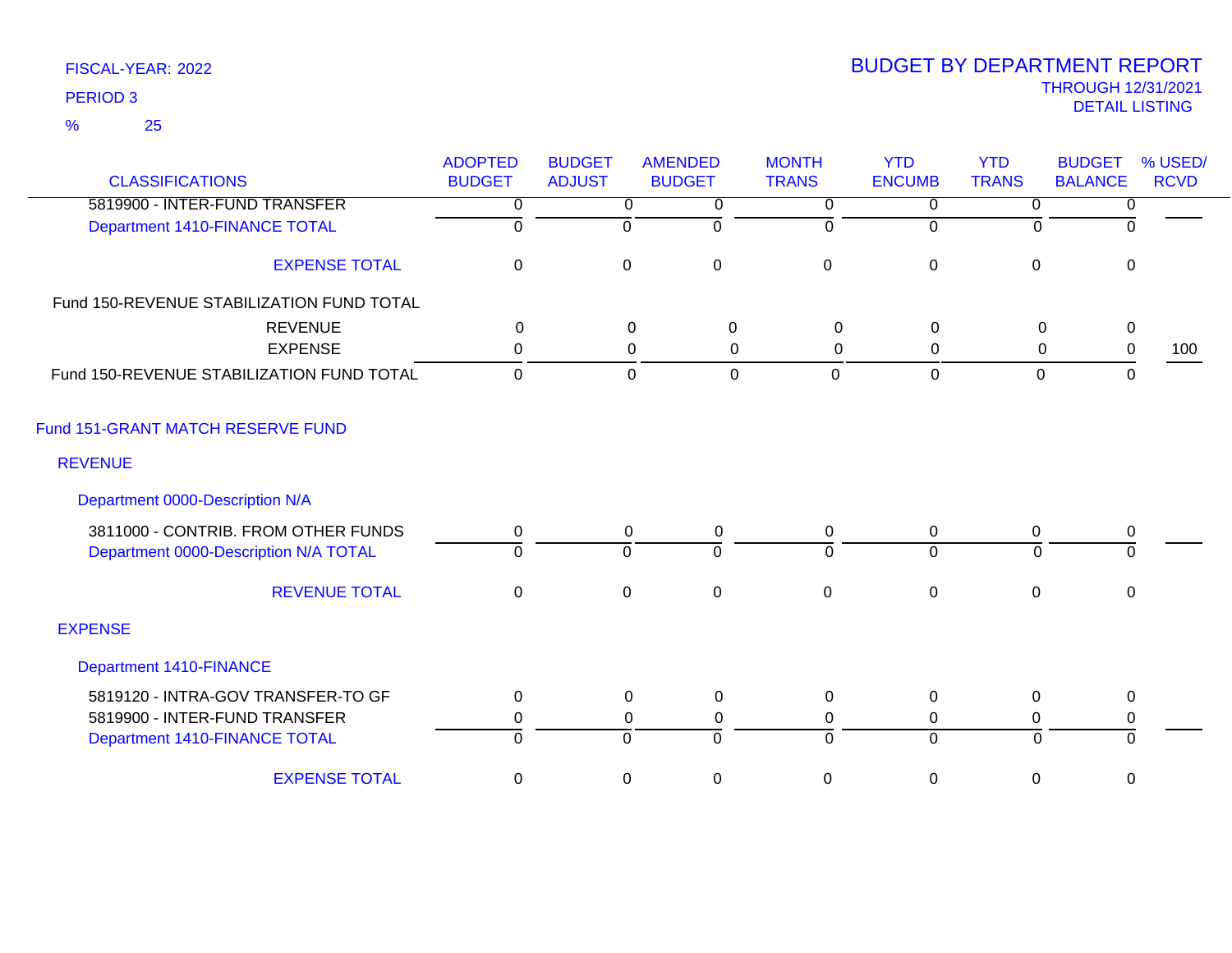25 %

| <b>CLASSIFICATIONS</b>                  | <b>ADOPTED</b><br><b>BUDGET</b> | <b>BUDGET</b><br><b>ADJUST</b> | <b>AMENDED</b><br><b>BUDGET</b> | <b>MONTH</b><br><b>TRANS</b> | <b>YTD</b><br><b>ENCUMB</b> | <b>YTD</b><br><b>TRANS</b> | <b>BUDGET</b><br><b>BALANCE</b> | % USED/<br><b>RCVD</b> |
|-----------------------------------------|---------------------------------|--------------------------------|---------------------------------|------------------------------|-----------------------------|----------------------------|---------------------------------|------------------------|
| Fund 151-GRANT MATCH RESERVE FUND TOTAL |                                 |                                |                                 |                              |                             |                            |                                 |                        |
| <b>REVENUE</b>                          | $\mathbf 0$                     |                                | $\mathbf 0$<br>$\boldsymbol{0}$ | $\mathbf 0$                  | $\mathbf 0$                 | $\mathbf 0$                | $\mathsf 0$                     |                        |
| <b>EXPENSE</b>                          | $\mathbf 0$                     |                                | $\pmb{0}$<br>$\mathbf 0$        | $\mathbf 0$                  | $\mathsf 0$                 | $\mathbf 0$                | $\pmb{0}$                       | 100                    |
| Fund 151-GRANT MATCH RESERVE FUND TOTAL | $\Omega$                        |                                | $\mathbf 0$<br>$\mathbf 0$      | 0                            | $\mathbf 0$                 | $\mathbf 0$                | $\mathbf{0}$                    |                        |
| Fund 152-INSURANCE RESERVE FUND         |                                 |                                |                                 |                              |                             |                            |                                 |                        |
| <b>REVENUE</b>                          |                                 |                                |                                 |                              |                             |                            |                                 |                        |
| Department 0000-Description N/A         |                                 |                                |                                 |                              |                             |                            |                                 |                        |
| 3811000 - CONTRIB. FROM OTHER FUNDS     | 0                               | $\mathbf 0$                    | $\mathbf 0$                     | $\mathbf 0$                  | $\mathbf 0$                 | 0                          | $\pmb{0}$                       |                        |
| Department 0000-Description N/A TOTAL   | $\Omega$                        | $\Omega$                       | $\Omega$                        | $\Omega$                     | $\Omega$                    | $\Omega$                   | $\Omega$                        |                        |
| <b>REVENUE TOTAL</b>                    | $\mathbf 0$                     | $\pmb{0}$                      | $\pmb{0}$                       | $\mathbf 0$                  | $\pmb{0}$                   | $\pmb{0}$                  | $\pmb{0}$                       |                        |
| <b>EXPENSE</b>                          |                                 |                                |                                 |                              |                             |                            |                                 |                        |
| <b>Department 1410-FINANCE</b>          |                                 |                                |                                 |                              |                             |                            |                                 |                        |
| 5819120 - INTRA-GOV TRANSFER-TO GF      | 0                               | $\mathbf 0$                    | $\mathbf 0$                     | $\mathbf 0$                  | $\mathbf 0$                 | $\boldsymbol{0}$           | $\mathbf 0$                     |                        |
| 5819900 - INTER-FUND TRANSFER           | 0                               | 0                              | $\mathbf 0$                     | 0                            | 0                           | $\mathbf 0$                | $\pmb{0}$                       |                        |
| Department 1410-FINANCE TOTAL           | $\Omega$                        | $\Omega$                       | $\Omega$                        | $\Omega$                     | $\Omega$                    | $\Omega$                   | $\mathbf 0$                     |                        |
| <b>EXPENSE TOTAL</b>                    | $\mathbf 0$                     | $\mathbf 0$                    | $\mathbf 0$                     | $\mathbf 0$                  | $\mathbf 0$                 | $\mathbf 0$                | 0                               |                        |
| Fund 152-INSURANCE RESERVE FUND TOTAL   |                                 |                                |                                 |                              |                             |                            |                                 |                        |
| <b>REVENUE</b>                          | 0                               |                                | 0<br>0                          | 0                            | $\mathbf 0$                 | $\mathbf 0$                | $\mathbf 0$                     |                        |
| <b>EXPENSE</b>                          | $\mathbf 0$                     |                                | 0<br>0                          | $\mathbf 0$                  | 0                           | 0                          | 0                               | 100                    |
| Fund 152-INSURANCE RESERVE FUND TOTAL   | $\mathbf 0$                     |                                | $\mathbf 0$<br>$\mathbf 0$      | $\Omega$                     | $\Omega$                    | $\mathbf{0}$               | $\mathbf 0$                     |                        |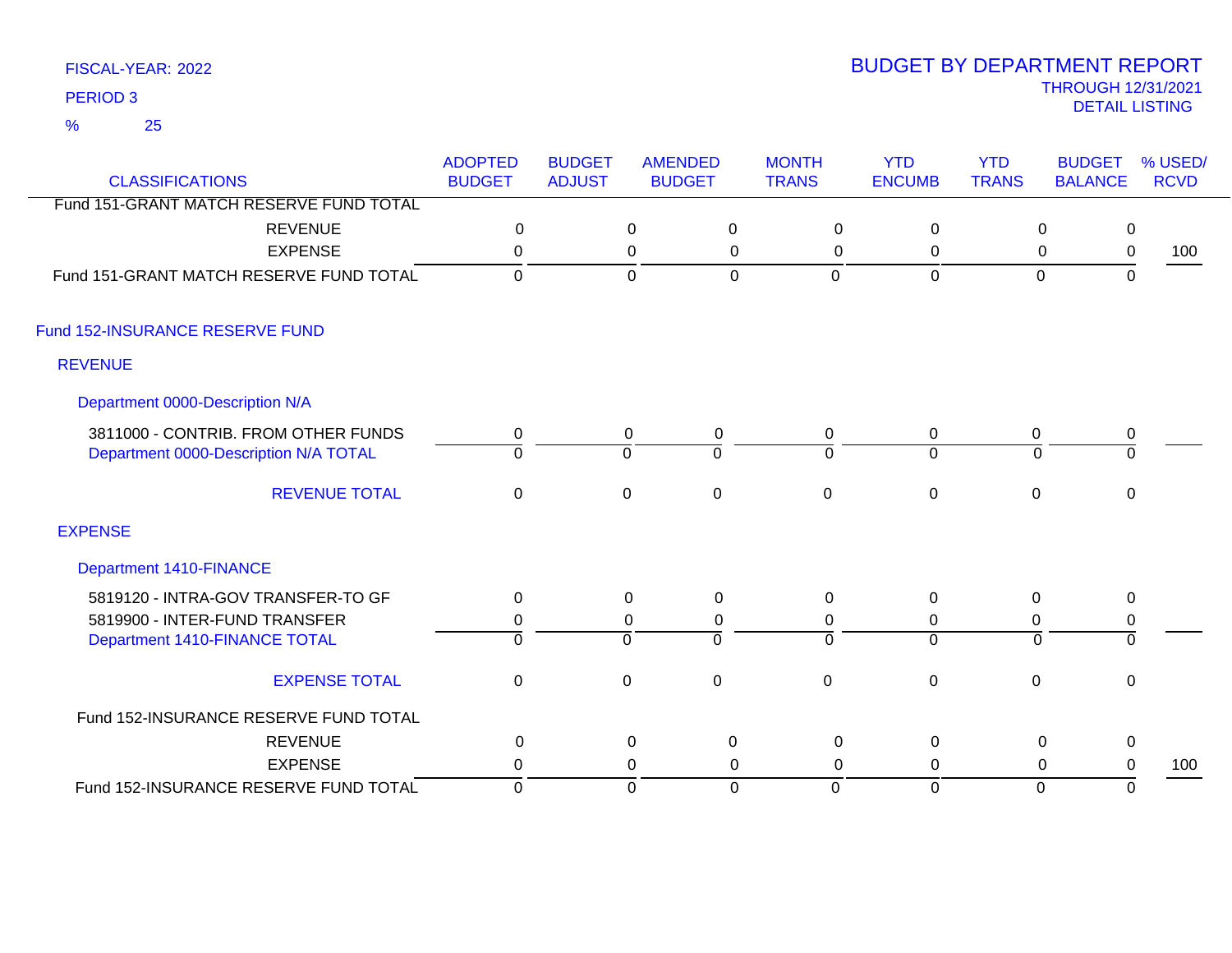| FISCAL-YEAR: 2022<br><b>PERIOD 3</b><br>$\frac{9}{6}$<br>25                                          |                                 |                                |                                                        |                              | <b>BUDGET BY DEPARTMENT REPORT</b>   |                               | <b>THROUGH 12/31/2021</b><br><b>DETAIL LISTING</b> |                        |
|------------------------------------------------------------------------------------------------------|---------------------------------|--------------------------------|--------------------------------------------------------|------------------------------|--------------------------------------|-------------------------------|----------------------------------------------------|------------------------|
| <b>CLASSIFICATIONS</b>                                                                               | <b>ADOPTED</b><br><b>BUDGET</b> | <b>BUDGET</b><br><b>ADJUST</b> | <b>AMENDED</b><br><b>BUDGET</b>                        | <b>MONTH</b><br><b>TRANS</b> | <b>YTD</b><br><b>ENCUMB</b>          | <b>YTD</b><br><b>TRANS</b>    | <b>BUDGET</b><br><b>BALANCE</b>                    | % USED/<br><b>RCVD</b> |
| Fund 153-TAX EQUALIZATION RESERVE FUND                                                               |                                 |                                |                                                        |                              |                                      |                               |                                                    |                        |
| <b>REVENUE</b>                                                                                       |                                 |                                |                                                        |                              |                                      |                               |                                                    |                        |
| Department 0000-Description N/A                                                                      |                                 |                                |                                                        |                              |                                      |                               |                                                    |                        |
| 3811000 - CONTRIB. FROM OTHER FUNDS<br>Department 0000-Description N/A TOTAL                         | $\pmb{0}$<br>$\mathbf 0$        |                                | 0<br>0<br>$\overline{0}$<br>$\overline{0}$             | $\mathbf 0$<br>$\mathbf 0$   | $\mathbf 0$<br>$\mathbf 0$           | $\mathbf 0$<br>$\mathbf 0$    | 0<br>$\overline{0}$                                |                        |
| <b>REVENUE TOTAL</b>                                                                                 | $\pmb{0}$                       |                                | $\mathbf 0$<br>$\boldsymbol{0}$                        | $\mathbf 0$                  | $\pmb{0}$                            | $\pmb{0}$                     | $\pmb{0}$                                          |                        |
| <b>EXPENSE</b>                                                                                       |                                 |                                |                                                        |                              |                                      |                               |                                                    |                        |
| Department 1410-FINANCE                                                                              |                                 |                                |                                                        |                              |                                      |                               |                                                    |                        |
| 5819120 - INTRA-GOV TRANSFER-TO GF<br>5819900 - INTER-FUND TRANSFER<br>Department 1410-FINANCE TOTAL | 0<br>$\mathbf 0$<br>$\mathbf 0$ |                                | 0<br>0<br>0<br>$\pmb{0}$<br>$\overline{0}$<br>$\Omega$ | 0<br>$\mathbf 0$<br>$\Omega$ | 0<br>$\boldsymbol{0}$<br>$\mathbf 0$ | 0<br>$\pmb{0}$<br>$\mathbf 0$ | 0<br>$\pmb{0}$<br>$\mathbf 0$                      |                        |
| <b>EXPENSE TOTAL</b>                                                                                 | $\pmb{0}$                       |                                | $\boldsymbol{0}$<br>0                                  | $\mathbf 0$                  | $\pmb{0}$                            | $\pmb{0}$                     | $\pmb{0}$                                          |                        |
| Fund 153-TAX EQUALIZATION RESERVE FUND TOTAL                                                         |                                 |                                |                                                        |                              |                                      |                               |                                                    |                        |
| <b>REVENUE</b>                                                                                       | $\pmb{0}$                       |                                | $\mathbf 0$<br>0                                       | $\mathsf 0$                  | $\mathbf 0$                          | $\mathbf 0$                   | 0                                                  |                        |
| <b>EXPENSE</b>                                                                                       | $\pmb{0}$                       |                                | $\pmb{0}$<br>$\mathbf 0$                               | $\mathbf 0$                  | $\mathbf 0$                          | $\pmb{0}$                     | $\boldsymbol{0}$                                   | 100                    |
| Fund 153-TAX EQUALIZATION RESERVE FUND TOTAL                                                         | $\mathbf 0$                     |                                | $\mathbf 0$<br>$\mathbf 0$                             | $\Omega$                     | $\mathbf 0$                          | $\mathbf 0$                   | $\mathbf 0$                                        |                        |

Fund 154-BUILDING CAPITAL RESERVE FUND

REVENUE

Department 0000-Description N/A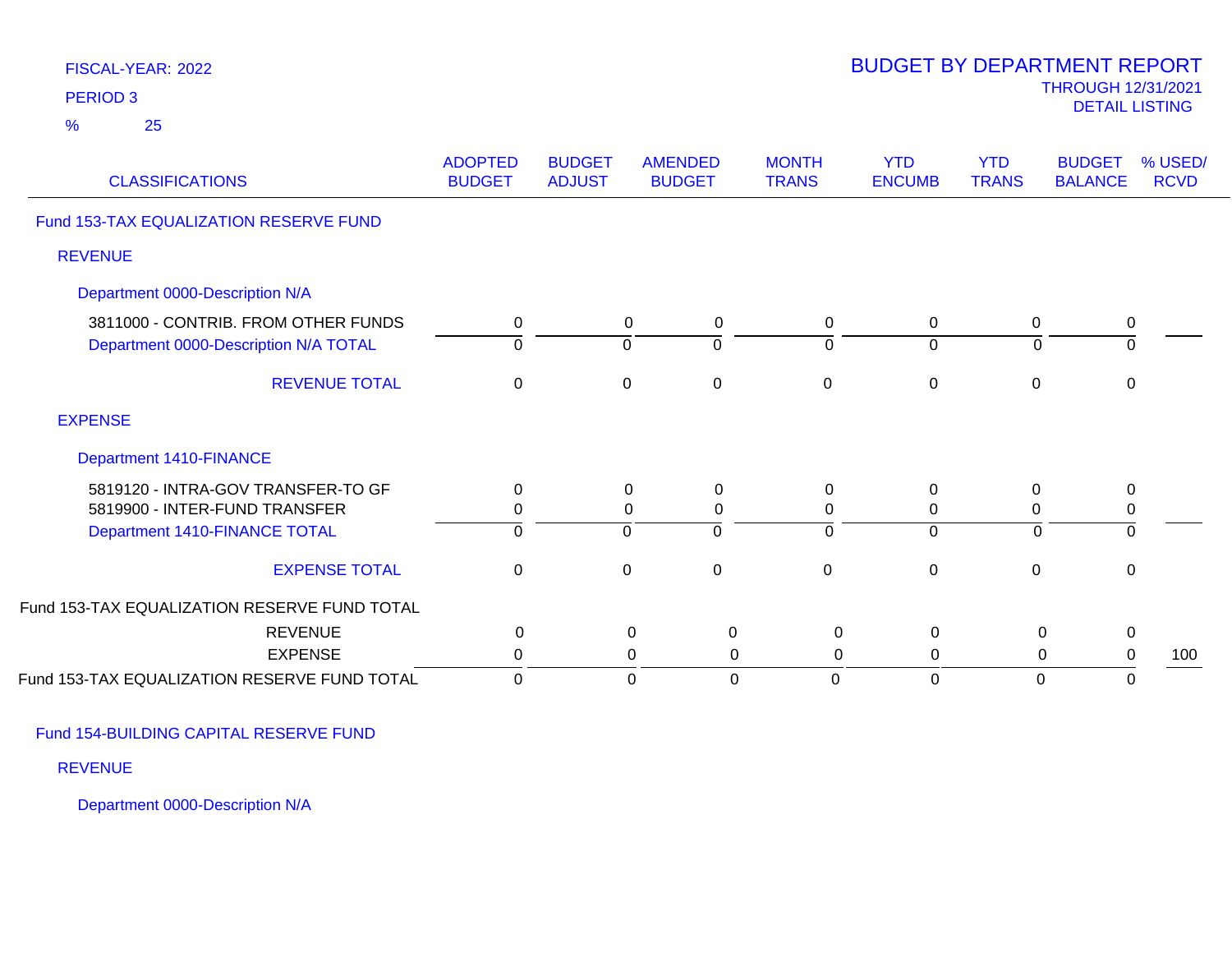25 %

| <b>CLASSIFICATIONS</b>                       | <b>ADOPTED</b><br><b>BUDGET</b> | <b>BUDGET</b><br><b>ADJUST</b> | <b>AMENDED</b><br><b>BUDGET</b> | <b>MONTH</b><br><b>TRANS</b> | <b>YTD</b><br><b>ENCUMB</b> | <b>YTD</b><br><b>TRANS</b> | <b>BUDGET</b><br><b>BALANCE</b> | % USED/<br><b>RCVD</b> |
|----------------------------------------------|---------------------------------|--------------------------------|---------------------------------|------------------------------|-----------------------------|----------------------------|---------------------------------|------------------------|
| 3811000 - CONTRIB. FROM OTHER FUNDS          | 0                               | 0                              | 0                               | 0                            | 0                           | $\overline{0}$             | 0                               |                        |
| Department 0000-Description N/A TOTAL        | $\overline{0}$                  | 0                              | $\overline{0}$                  | $\Omega$                     | $\mathbf 0$                 | 0                          | $\Omega$                        |                        |
| <b>REVENUE TOTAL</b>                         | $\Omega$                        | $\mathbf 0$                    | $\mathbf 0$                     | $\mathbf 0$                  | $\mathbf 0$                 | $\Omega$                   | $\Omega$                        |                        |
| <b>EXPENSE</b>                               |                                 |                                |                                 |                              |                             |                            |                                 |                        |
| <b>Department 1410-FINANCE</b>               |                                 |                                |                                 |                              |                             |                            |                                 |                        |
| 5819120 - INTRA-GOV TRANSFER-TO GF           | 0                               | 0                              | $\mathbf 0$                     | 0                            | 0                           | 0                          | 0                               |                        |
| 5819900 - INTER-FUND TRANSFER                | 0                               | 0                              | $\mathbf 0$                     | 0                            | 0                           | 0                          | 0                               |                        |
| Department 1410-FINANCE TOTAL                | $\Omega$                        | $\Omega$                       | $\Omega$                        | $\Omega$                     | $\mathbf 0$                 | $\Omega$                   | 0                               |                        |
| <b>EXPENSE TOTAL</b>                         | 0                               | $\mathbf 0$                    | $\mathbf 0$                     | $\mathbf 0$                  | $\pmb{0}$                   | $\mathbf 0$                | $\mathbf 0$                     |                        |
| Fund 154-BUILDING CAPITAL RESERVE FUND TOTAL |                                 |                                |                                 |                              |                             |                            |                                 |                        |
| <b>REVENUE</b>                               | 0                               |                                | $\mathbf 0$<br>$\Omega$         | 0                            | $\mathbf{0}$                | $\mathbf 0$                | 0                               |                        |
| <b>EXPENSE</b>                               | $\mathbf 0$                     |                                | $\mathbf 0$<br>$\mathbf 0$      | 0                            | 0                           | $\mathbf 0$                | $\,0\,$                         | 100                    |
| Fund 154-BUILDING CAPITAL RESERVE FUND TOTAL | $\mathbf 0$                     |                                | $\mathbf 0$<br>$\Omega$         | $\mathbf 0$                  | $\Omega$                    | $\mathbf 0$                | 0                               |                        |
| Fund 155-CITY PARKS ACQUI DEV OPERATION      |                                 |                                |                                 |                              |                             |                            |                                 |                        |
| <b>REVENUE</b>                               |                                 |                                |                                 |                              |                             |                            |                                 |                        |
| Department 0000-Description N/A              |                                 |                                |                                 |                              |                             |                            |                                 |                        |
| 3699201 - MISC. OTHERS                       | 0                               | 0                              | $\mathbf 0$                     | 0                            | 0                           | 0                          | 0                               |                        |
| 3811000 - CONTRIB. FROM OTHER FUNDS          | 0                               | 0                              | $\mathbf 0$                     | 0                            | $\pmb{0}$                   | 0                          | 0                               |                        |
| Department 0000-Description N/A TOTAL        | $\overline{0}$                  | 0                              | $\overline{0}$                  | $\Omega$                     | $\overline{0}$              | $\mathbf 0$                | $\mathbf 0$                     |                        |
| <b>REVENUE TOTAL</b>                         | 0                               | 0                              | 0                               | $\mathbf 0$                  | 0                           | $\mathbf 0$                | 0                               |                        |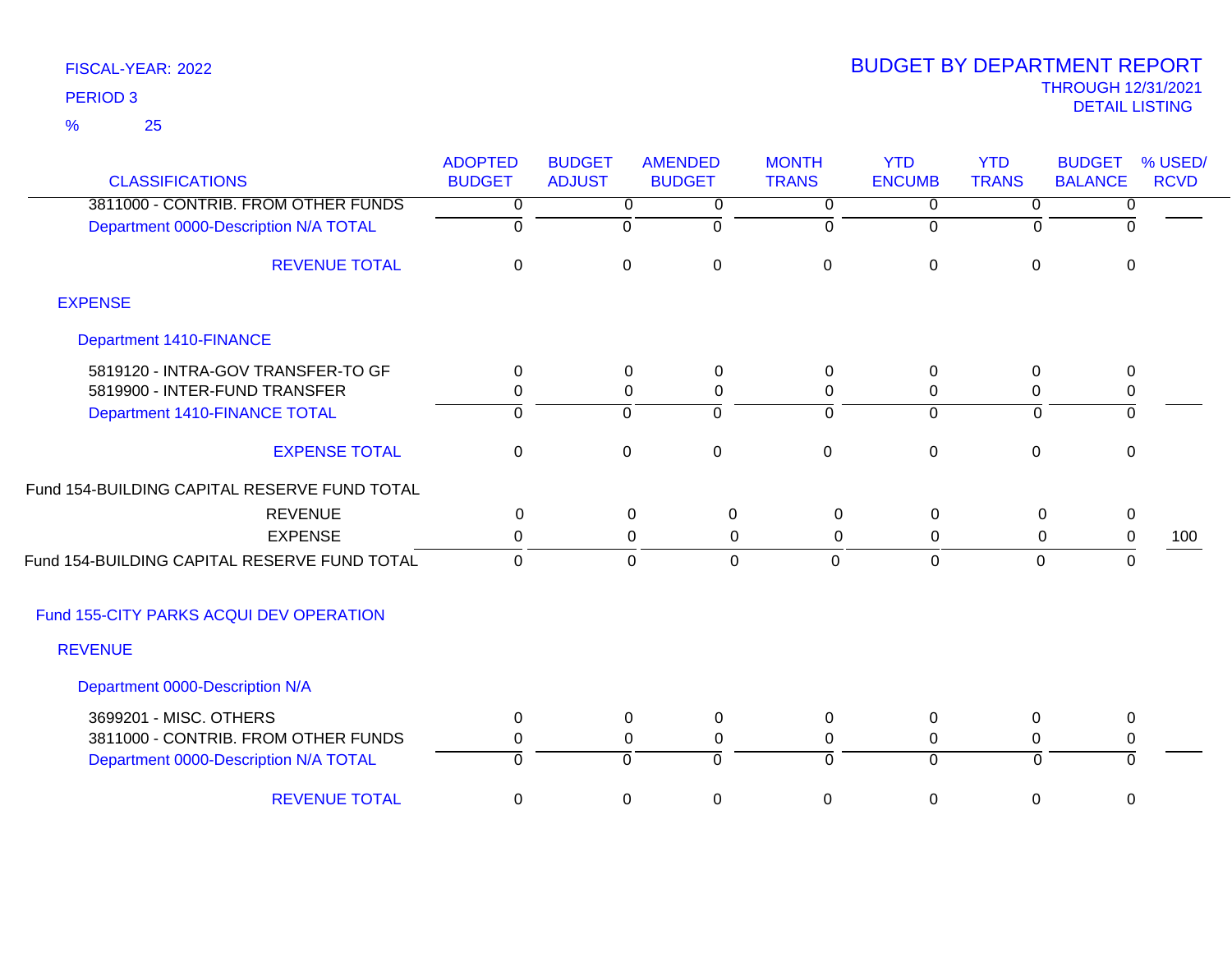25 %

| <b>CLASSIFICATIONS</b>                                              | <b>ADOPTED</b><br><b>BUDGET</b> | <b>BUDGET</b><br><b>ADJUST</b> | <b>AMENDED</b><br><b>BUDGET</b>   | <b>MONTH</b><br><b>TRANS</b> | <b>YTD</b><br><b>ENCUMB</b> | <b>YTD</b><br><b>TRANS</b> | <b>BUDGET</b><br><b>BALANCE</b> | % USED/<br><b>RCVD</b> |
|---------------------------------------------------------------------|---------------------------------|--------------------------------|-----------------------------------|------------------------------|-----------------------------|----------------------------|---------------------------------|------------------------|
| <b>EXPENSE</b>                                                      |                                 |                                |                                   |                              |                             |                            |                                 |                        |
| <b>Department 1410-FINANCE</b>                                      |                                 |                                |                                   |                              |                             |                            |                                 |                        |
| 5819120 - INTRA-GOV TRANSFER-TO GF<br>Department 1410-FINANCE TOTAL | 0<br>0                          |                                | $\mathbf 0$<br>0<br>$\Omega$<br>0 | 0<br>0                       | 0<br>$\Omega$               | $\mathbf 0$<br>$\Omega$    | $\pmb{0}$<br>$\Omega$           |                        |
| Department 2000-PARKS & RECREATION                                  |                                 |                                |                                   |                              |                             |                            |                                 |                        |
| 5726110 - LAND ACQUISITION                                          | 0                               |                                | 0<br>0                            | $\mathbf 0$                  | 0                           | $\mathbf 0$                | 0                               |                        |
| Department 2000-PARKS & RECREATION TOTAL                            | 0                               |                                | $\overline{0}$<br>0               | 0                            | $\overline{0}$              | 0                          | $\Omega$                        |                        |
| <b>EXPENSE TOTAL</b>                                                | $\mathbf 0$                     | $\mathbf 0$                    | $\mathbf 0$                       | $\mathbf 0$                  | $\mathbf 0$                 | $\mathbf 0$                | $\mathbf 0$                     |                        |
| Fund 155-CITY PARKS ACQUI DEV OPERATION TOTAL                       |                                 |                                |                                   |                              |                             |                            |                                 |                        |
| <b>REVENUE</b>                                                      | 0                               |                                | $\boldsymbol{0}$<br>0             | $\mathbf 0$                  | 0                           | 0                          | $\pmb{0}$                       |                        |
| <b>EXPENSE</b>                                                      | 0                               |                                | 0<br>0                            | 0                            | 0                           | 0                          | $\pmb{0}$                       | 100                    |
| Fund 155-CITY PARKS ACQUI DEV OPERATION                             | $\overline{0}$                  |                                | $\overline{0}$<br>$\overline{0}$  | $\mathbf 0$                  | $\mathbf 0$                 | $\overline{0}$             | $\Omega$                        |                        |
| Fund 156-PEDESTRIAN CROSSING ACQUISITIO                             |                                 |                                |                                   |                              |                             |                            |                                 |                        |
| <b>REVENUE</b>                                                      |                                 |                                |                                   |                              |                             |                            |                                 |                        |
| Department 0000-Description N/A                                     |                                 |                                |                                   |                              |                             |                            |                                 |                        |
| 3699201 - MISC. OTHERS                                              | 0                               |                                | $\mathbf 0$<br>0                  | $\mathbf{0}$                 | 0                           | 0                          | $\mathbf 0$                     |                        |
| 3811000 - CONTRIB. FROM OTHER FUNDS                                 | 0                               |                                | 0<br>0                            | 0                            | 0                           | 0                          | $\pmb{0}$                       |                        |
| Department 0000-Description N/A TOTAL                               | $\Omega$                        |                                | $\mathbf 0$<br>$\Omega$           | $\Omega$                     | $\overline{0}$              | $\overline{0}$             | $\Omega$                        |                        |
| <b>REVENUE TOTAL</b>                                                | $\mathbf 0$                     |                                | $\mathbf 0$<br>0                  | 0                            | $\mathbf 0$                 | 0                          | $\mathbf 0$                     |                        |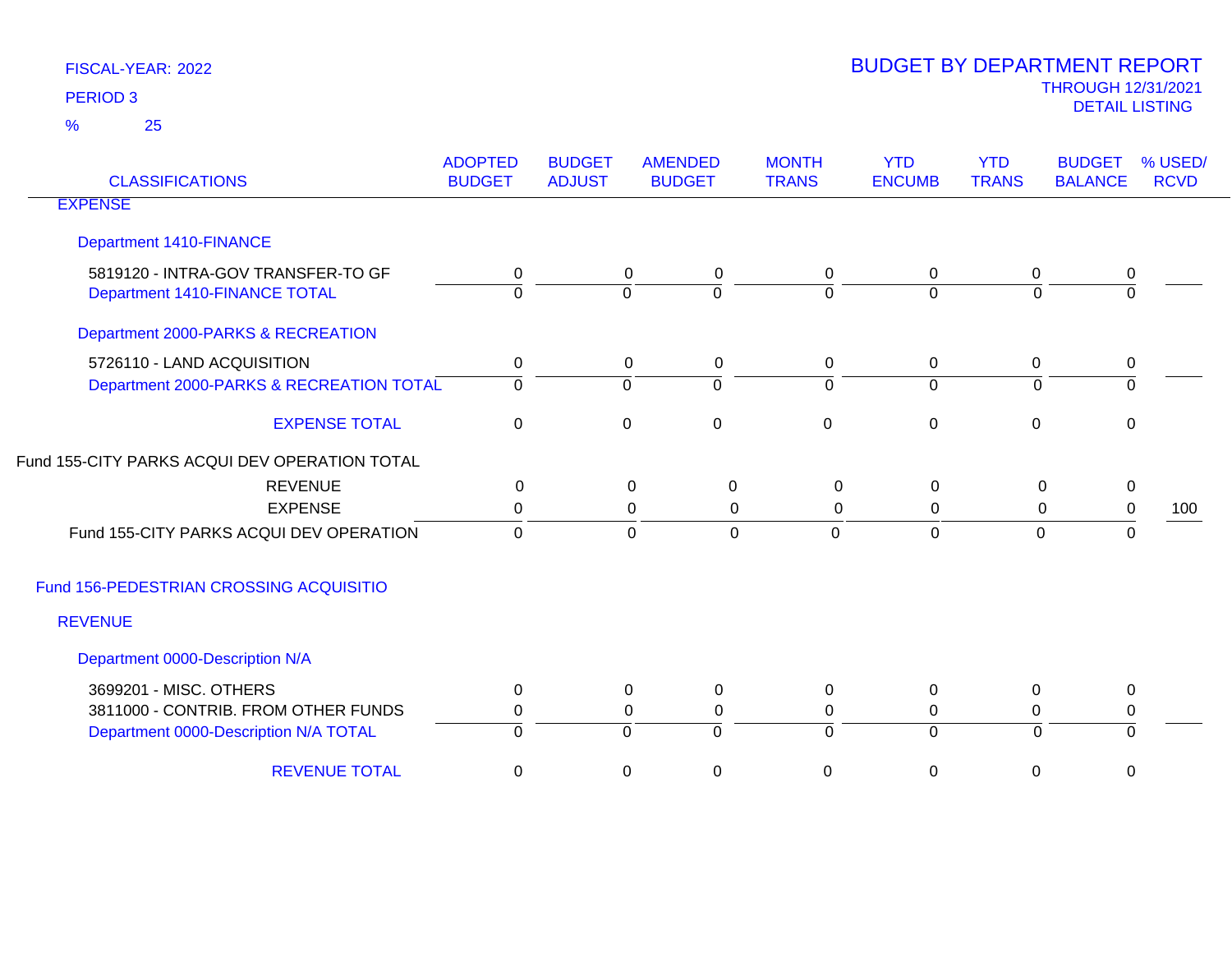25 %

| <b>CLASSIFICATIONS</b>                   | <b>ADOPTED</b><br><b>BUDGET</b> | <b>BUDGET</b><br><b>ADJUST</b> | <b>AMENDED</b><br><b>BUDGET</b> | <b>MONTH</b><br><b>TRANS</b> | <b>YTD</b><br><b>ENCUMB</b> | <b>YTD</b><br><b>TRANS</b> | <b>BUDGET</b><br><b>BALANCE</b> | % USED/<br><b>RCVD</b> |
|------------------------------------------|---------------------------------|--------------------------------|---------------------------------|------------------------------|-----------------------------|----------------------------|---------------------------------|------------------------|
| <b>EXPENSE</b>                           |                                 |                                |                                 |                              |                             |                            |                                 |                        |
| Department 1790-ENGINEERING & CONSTRUCTN |                                 |                                |                                 |                              |                             |                            |                                 |                        |
| 5193450 - CONT. SVCS.                    | $\mathbf 0$                     | 284,352                        | 284,352                         | 0                            | 284,352                     | 284,352                    | $\mathsf 0$                     | 100                    |
| 5196490 - CONSTRUCTION PROJECTS          | $\mathbf 0$                     | 0                              | 0                               | 0                            | 0                           | $\Omega$                   | 0                               |                        |
| Department 1790-ENGINEERING & CONSTRUCTN | $\overline{0}$                  | 284,352                        | 284,352                         | ō                            | 284,352                     | 284,352                    | $\overline{0}$                  | 100                    |
| <b>EXPENSE TOTAL</b>                     | $\mathbf 0$                     | 284,352                        | 284,352                         | 0                            | 284,352                     | 284,352                    | $\mathbf 0$                     | 100                    |
| Fund 156-PEDESTRIAN CROSSING ACQUISITIO  |                                 |                                |                                 |                              |                             |                            |                                 |                        |
| <b>REVENUE</b>                           | 0                               | 0                              | $\mathbf 0$                     | $\mathbf 0$                  | $\mathbf 0$                 | $\mathbf 0$                | $\mathbf 0$                     | 100                    |
| <b>EXPENSE</b>                           | $\mathbf{0}$                    | 284,352                        | 284,352                         | $\mathbf 0$                  | 284,352                     | 284,352                    | $\mathsf 0$                     | 100                    |
| Fund 156-PEDESTRIAN CROSSING ACQUISITIO  | $\mathbf{0}$                    | $-284,352$                     | $-284,352$                      | 0                            | $-284,352$                  | $-284,352$                 | 0                               |                        |
| Fund 157-PD HEADQUARTERS & EMER OPER CT  |                                 |                                |                                 |                              |                             |                            |                                 |                        |
| <b>REVENUE</b>                           |                                 |                                |                                 |                              |                             |                            |                                 |                        |
| Department 0000-Description N/A          |                                 |                                |                                 |                              |                             |                            |                                 |                        |
| 3699201 - MISC. OTHERS                   | $\Omega$                        | 0                              | $\Omega$                        | 0                            | $\mathbf 0$                 | $\Omega$                   | $\mathbf 0$                     |                        |
| 3811000 - CONTRIB. FROM OTHER FUNDS      | 1,910,146                       | 0                              | 1,910,146                       | 0                            | 0                           | 1,910,146                  | $\mathbf 0$                     | 100                    |
| Department 0000-Description N/A TOTAL    | 1,910,146                       | $\overline{0}$                 | 1,910,146                       | $\overline{0}$               | $\mathbf 0$                 | 1,910,146                  | $\overline{0}$                  | 100                    |
| <b>REVENUE TOTAL</b>                     | 1,910,146                       | 0                              | 1,910,146                       | $\boldsymbol{0}$             | $\mathbf 0$                 | 1,910,146                  | $\mathbf 0$                     | 100                    |
| <b>EXPENSE</b>                           |                                 |                                |                                 |                              |                             |                            |                                 |                        |
| Department 1790-ENGINEERING & CONSTRUCTN |                                 |                                |                                 |                              |                             |                            |                                 |                        |
| 5193450 - CONT. SVCS.                    | 650,000                         | 0                              | 650,000                         | 0                            | 0                           | 0                          | 650,000                         |                        |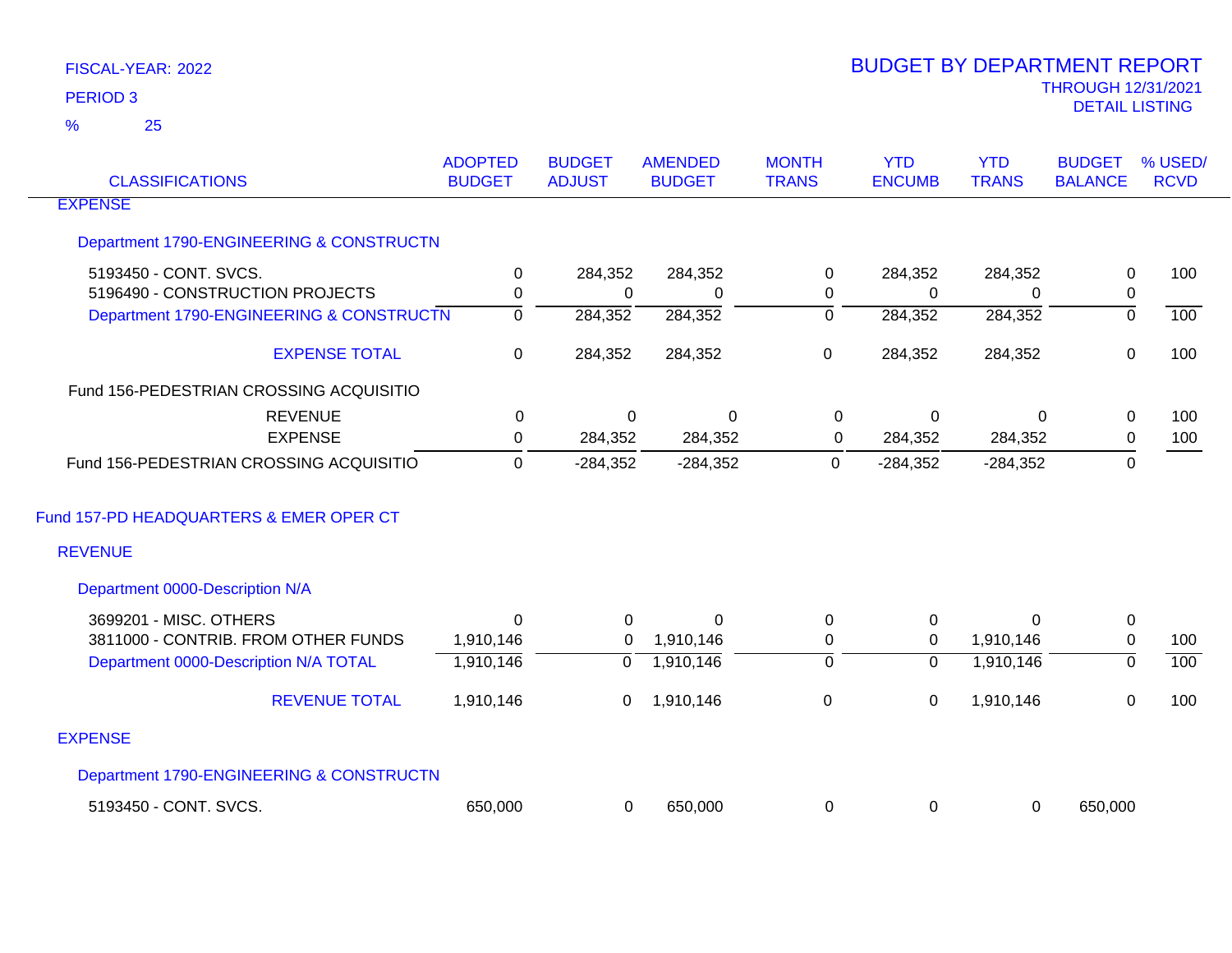### 25 %

### THROUGH 12/31/2021 DETAIL LISTING PERIOD <sup>3</sup> BUDGET BY DEPARTMENT REPORT

| <b>CLASSIFICATIONS</b>                       | <b>ADOPTED</b><br><b>BUDGET</b> | <b>BUDGET</b><br><b>ADJUST</b> | <b>AMENDED</b><br><b>BUDGET</b> | <b>MONTH</b><br><b>TRANS</b> | <b>YTD</b><br><b>ENCUMB</b> | <b>YTD</b><br><b>TRANS</b> | <b>BUDGET</b><br><b>BALANCE</b> | % USED/<br><b>RCVD</b> |
|----------------------------------------------|---------------------------------|--------------------------------|---------------------------------|------------------------------|-----------------------------|----------------------------|---------------------------------|------------------------|
| 5196490 - CONSTRUCTION PROJECTS              | 0                               | 0                              | 0                               | 0                            | 0                           | 0                          | 0                               |                        |
| Department 1790-ENGINEERING & CONSTRUCTN     | 650,000                         | $\Omega$                       | 650,000                         | $\overline{0}$               | $\Omega$                    | $\Omega$                   | 650,000                         |                        |
| <b>EXPENSE TOTAL</b>                         | 650,000                         | 0                              | 650,000                         | $\boldsymbol{0}$             | 0                           | $\mathbf 0$                | 650,000                         |                        |
| Fund 157-PD HEADQUARTERS & EMER OPER CT      |                                 |                                |                                 |                              |                             |                            |                                 |                        |
| <b>REVENUE</b>                               | 1,910,146                       | 0                              | 1,910,146                       | $\Omega$                     | 0                           | 1,910,146                  | $\Omega$                        | 100                    |
| <b>EXPENSE</b>                               | 650,000                         | $\Omega$                       | 650,000                         | 0                            | 0                           | $\Omega$                   | 650,000                         |                        |
| Fund 157-PD HEADQUARTERS & EMER OPER CT      | 1,260,146                       | $\Omega$                       | 1,260,146                       | $\mathbf 0$                  | 0                           | 1,910,146                  | $-650,000$                      |                        |
| Fund 201-DEBT SERVICE FUND<br><b>REVENUE</b> |                                 |                                |                                 |                              |                             |                            |                                 |                        |
| Department 0000-Description N/A              |                                 |                                |                                 |                              |                             |                            |                                 |                        |
| 3612000 - INTEREST INCOME                    | 2,000                           | $\Omega$                       | 2,000                           | 32                           | 0                           | 112                        | 1,888                           | 5                      |
| 3669000 - HOSPITAL LANDSCAPE REVENU          | 143,661                         | 0                              | 143,661                         | 0                            | 0                           | 143,661                    | 0                               | 100                    |
| 3669300 - RICHMAN PROPERTIES LN PMT          | 642,594                         | 0                              | 642,594                         | 0                            | 0                           | 291,541                    | 351,053                         | 45                     |
| 3699201 - MISC. OTHERS                       | 0                               | 0                              | 0                               | 0                            | 0                           | $\Omega$                   | 0                               |                        |
| 3811100 - TRANSFER IN FROM GEN FUND          | 74,314                          | 0                              | 74,314                          | 0                            | 0                           | 74,314                     | 0                               | 100                    |
| 3841100 - DEBT BB&T LOAN FY15                | 0                               | 0                              | 0                               | 0                            | 0                           | $\Omega$                   | ∩                               |                        |
| Department 0000-Description N/A TOTAL        | 862,569                         | $\overline{0}$                 | 862,569                         | $\overline{32}$              | $\mathbf 0$                 | 509,628                    | 352,941                         | 59                     |
| <b>REVENUE TOTAL</b>                         | 862,569                         | $\pmb{0}$                      | 862,569                         | 32                           | 0                           | 509,628                    | 352,941                         | 59                     |

### EXPENSE

Department 1410-FINANCE

| 5197110 - DEBT SERVICE- PRINCIPAL | 832,000 | 832,000 |  | 540.000 | 292,000 | 64 |
|-----------------------------------|---------|---------|--|---------|---------|----|
|                                   |         |         |  |         |         |    |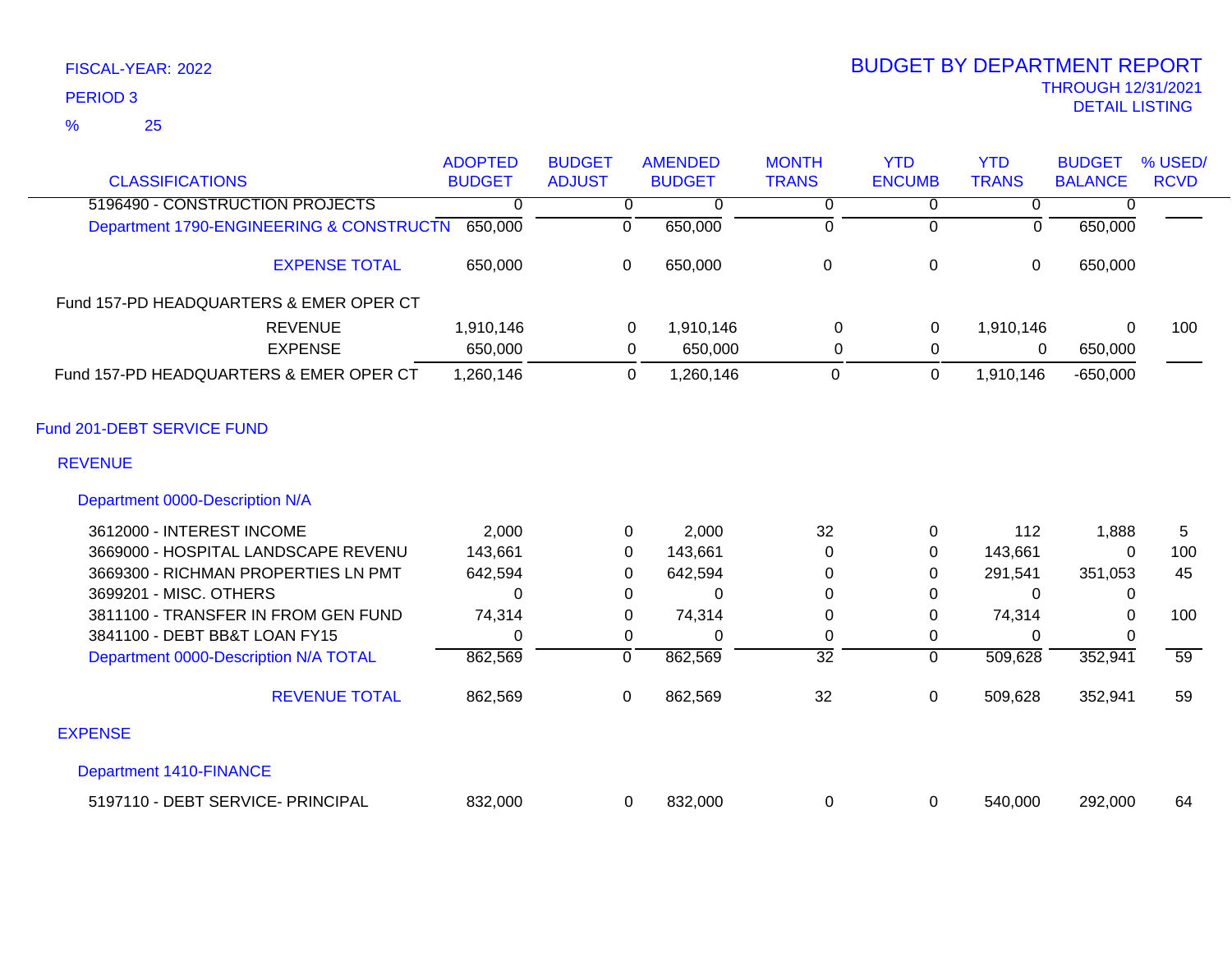25 %

|                                       | <b>ADOPTED</b> | <b>BUDGET</b> | <b>AMENDED</b> | <b>MONTH</b> | <b>YTD</b>     | <b>YTD</b>   | <b>BUDGET</b>  | % USED/         |
|---------------------------------------|----------------|---------------|----------------|--------------|----------------|--------------|----------------|-----------------|
| <b>CLASSIFICATIONS</b>                | <b>BUDGET</b>  | <b>ADJUST</b> | <b>BUDGET</b>  | <b>TRANS</b> | <b>ENCUMB</b>  | <b>TRANS</b> | <b>BALANCE</b> | <b>RCVD</b>     |
| 5197210 - DEBT SERVICE-INTEREST       | 217,956        | $\Omega$      | 217,956        | $\Omega$     | $\Omega$       | 115,650      | 102,306        | $\overline{53}$ |
| 5197310 - DEBT OTHER COST             | 2,000          | 0             | 2,000          | 0            | 0              | 0            | 2,000          |                 |
| Department 1410-FINANCE TOTAL         | 1,051,956      | $\mathbf 0$   | 1,051,956      | $\Omega$     | $\overline{0}$ | 655,650      | 396,306        | 62              |
| Department 1500-CITY ATTORNEY         |                |               |                |              |                |              |                |                 |
| 5147310 - DEBT OTHER COST             | 0              | $\mathbf 0$   | $\mathbf 0$    | 0            | $\mathbf 0$    | 0            | $\mathbf 0$    |                 |
| 5197310 - DEBT OTHER COST             | ი              | 0             | 0              | 0            | 0              | 0            | 0              |                 |
| Department 1500-CITY ATTORNEY TOTAL   | $\Omega$       | $\Omega$      | $\Omega$       | $\Omega$     | $\overline{0}$ | $\Omega$     | $\Omega$       |                 |
| <b>EXPENSE TOTAL</b>                  | 1,051,956      | $\mathbf 0$   | 1,051,956      | $\pmb{0}$    | $\mathbf 0$    | 655,650      | 396,306        | 62              |
| Fund 201-DEBT SERVICE FUND TOTAL      |                |               |                |              |                |              |                |                 |
| <b>REVENUE</b>                        | 862,569        | $\mathbf 0$   | 862,569        | 32           | 0              | 509,628      | 352,941        | 59              |
| <b>EXPENSE</b>                        | 1,051,956      | 0             | 1,051,956      | $\mathbf{0}$ | 0              | 655,650      | 396,306        | 62              |
| Fund 201-DEBT SERVICE FUND TOTAL      | $-189,387$     | 0             | $-189,387$     | 32           | $\mathbf 0$    | $-146,022$   | $-43,365$      |                 |
| Fund 202-BOND TRUST FUND              |                |               |                |              |                |              |                |                 |
| <b>REVENUE</b>                        |                |               |                |              |                |              |                |                 |
| Department 0000-Description N/A       |                |               |                |              |                |              |                |                 |
| 3111000 - OPERATING REVENUE           | 0              | 0             | 0              | 0            | 0              | 0            | 0              |                 |
| Department 0000-Description N/A TOTAL | 0              | $\Omega$      | $\overline{0}$ | $\Omega$     | $\overline{0}$ | $\Omega$     | 0              |                 |
| <b>REVENUE TOTAL</b>                  | 0              | 0             | 0              | 0            | 0              | 0            | 0              |                 |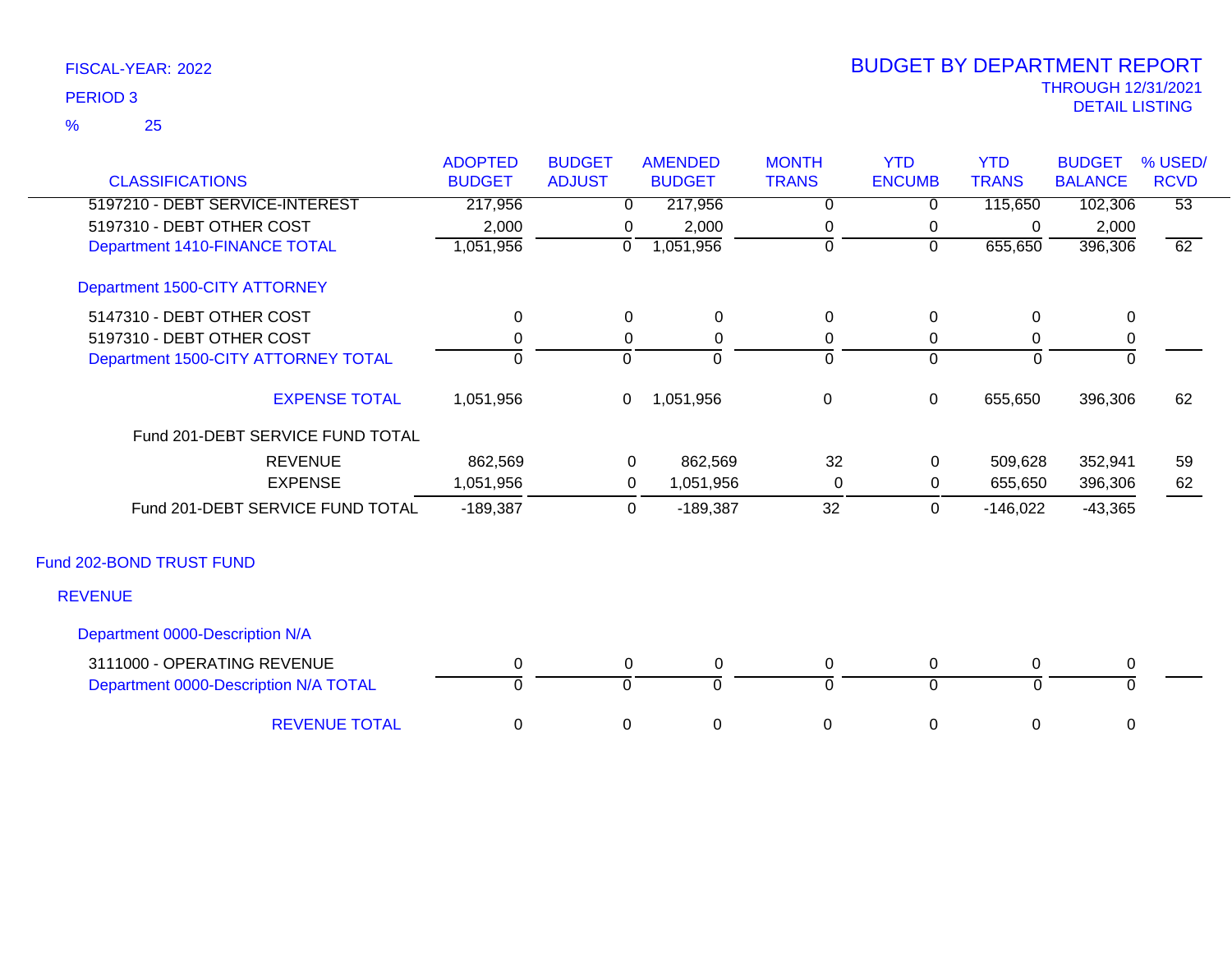25 %

### THROUGH 12/31/2021 DETAIL LISTING PERIOD <sup>3</sup> BUDGET BY DEPARTMENT REPORT

| <b>CLASSIFICATIONS</b>                     | <b>ADOPTED</b><br><b>BUDGET</b> | <b>BUDGET</b><br><b>ADJUST</b> | <b>AMENDED</b><br><b>BUDGET</b> |             | <b>MONTH</b><br><b>TRANS</b> | <b>YTD</b><br><b>ENCUMB</b> | <b>YTD</b><br><b>TRANS</b> | <b>BUDGET</b><br><b>BALANCE</b> | % USED/<br><b>RCVD</b> |
|--------------------------------------------|---------------------------------|--------------------------------|---------------------------------|-------------|------------------------------|-----------------------------|----------------------------|---------------------------------|------------------------|
| Fund 202-BOND TRUST FUND TOTAL             |                                 |                                |                                 |             |                              |                             |                            |                                 |                        |
| <b>REVENUE</b>                             | $\mathbf 0$                     |                                | 0                               | $\pmb{0}$   | 0                            | 0                           | $\mathbf 0$                | 0                               |                        |
| <b>EXPENSE</b>                             | $\mathbf{0}$                    | 0                              |                                 | $\mathbf 0$ | 0                            | 0                           | $\mathbf 0$                | $\pmb{0}$                       | 62                     |
| Fund 202-BOND TRUST FUND TOTAL             | $\Omega$                        | $\mathbf 0$                    |                                 | $\mathbf 0$ | $\Omega$                     | $\mathbf 0$                 | $\mathbf 0$                | $\Omega$                        |                        |
| Fund 301-CAPITAL IMPROVEMENT FUND          |                                 |                                |                                 |             |                              |                             |                            |                                 |                        |
| <b>REVENUE</b>                             |                                 |                                |                                 |             |                              |                             |                            |                                 |                        |
| Department 0000-Description N/A            |                                 |                                |                                 |             |                              |                             |                            |                                 |                        |
| 3699294 - PRIOR YEAR ENCUMBRANCES          | $\mathbf{0}$                    | 0                              | $\Omega$                        |             | 0                            | $\mathbf 0$                 | $\Omega$                   | 0                               |                        |
| 3811000 - CONTRIB. FROM OTHER FUNDS        | 2,565,547                       | 0                              | 2,565,547                       |             | 0                            | 0                           | 2,565,547                  | $\pmb{0}$                       | 100                    |
| Department 0000-Description N/A TOTAL      | 2,565,547                       | 0                              | 2,565,547                       |             | $\overline{0}$               | $\overline{0}$              | 2,565,547                  | 0                               | 100                    |
| <b>REVENUE TOTAL</b>                       | 2,565,547                       | 0                              | 2,565,547                       |             | $\mathbf 0$                  | 0                           | 2,565,547                  | $\mathbf 0$                     | 100                    |
| <b>EXPENSE</b>                             |                                 |                                |                                 |             |                              |                             |                            |                                 |                        |
| Department 1310-CITY MANAGER               |                                 |                                |                                 |             |                              |                             |                            |                                 |                        |
| 5136450 - CAPITAL IMPROVEMENT              | $\mathbf{0}$                    | $\Omega$                       | $\mathbf 0$                     |             | 0                            | $\mathbf 0$                 | 0                          | $\mathbf 0$                     |                        |
| 5139920 - GENERAL CONTINGENCY              | $\mathbf{0}$                    | 0                              | $\mathbf 0$                     |             | 0                            | 0                           | 0                          | $\pmb{0}$                       |                        |
| Department 1310-CITY MANAGER TOTAL         | $\Omega$                        | $\Omega$                       | $\Omega$                        |             | $\Omega$                     | $\Omega$                    | $\Omega$                   | $\Omega$                        |                        |
| Department 1320-PROCUREMENT DIVISION       |                                 |                                |                                 |             |                              |                             |                            |                                 |                        |
| 5136430 - EQUIPMENT-OPERATING              | $\mathbf 0$                     | $\Omega$                       | 0                               |             | $\Omega$                     | 0                           | $\Omega$                   | 0                               |                        |
| Department 1320-PROCUREMENT DIVISION TOTAL | $\mathbf 0$                     | $\mathbf 0$                    | $\overline{0}$                  |             | $\Omega$                     | $\Omega$                    | $\mathbf 0$                | $\mathbf 0$                     |                        |

Department 1340-MANAGEMENT INFO. SYSTEMS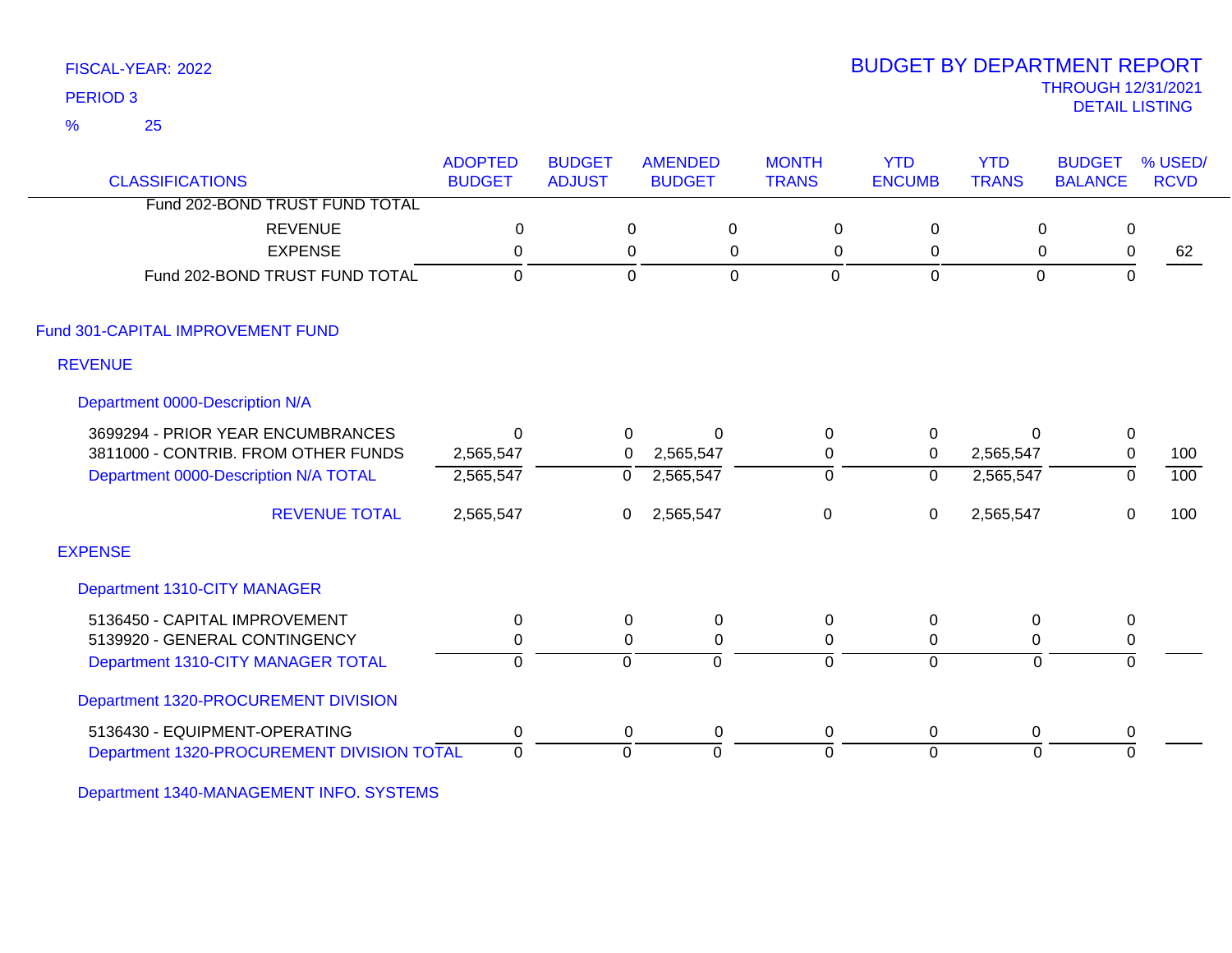| FISCAL-YEAR: 2022 |  |
|-------------------|--|
|-------------------|--|

25 %

| <b>CLASSIFICATIONS</b>                   | <b>ADOPTED</b><br><b>BUDGET</b> | <b>BUDGET</b><br><b>ADJUST</b> | <b>AMENDED</b><br><b>BUDGET</b> | <b>MONTH</b><br><b>TRANS</b> | <b>YTD</b><br><b>ENCUMB</b> | <b>YTD</b><br><b>TRANS</b> | <b>BUDGET</b><br><b>BALANCE</b> | % USED/<br><b>RCVD</b> |
|------------------------------------------|---------------------------------|--------------------------------|---------------------------------|------------------------------|-----------------------------|----------------------------|---------------------------------|------------------------|
| 5133450 - CONTRACTUAL SERVCS-INFRA       | $\Omega$                        | 0                              | 0                               | 0                            | 0                           | 0                          | 0                               |                        |
| 5136430 - EQUIPMENT-OPERATING            | 0                               | 0                              | 0                               | 0                            | 0                           | 0                          | 0                               |                        |
| Department 1340-MANAGEMENT INFO. SYSTEMS | $\Omega$                        | $\Omega$                       | $\Omega$                        | $\Omega$                     | $\Omega$                    | $\Omega$                   | $\Omega$                        |                        |
| <b>Department 1410-FINANCE</b>           |                                 |                                |                                 |                              |                             |                            |                                 |                        |
| 5136430 - EQUIPMENT-OPERATING            | $\Omega$                        | $\Omega$                       | $\Omega$                        | $\Omega$                     | $\Omega$                    | $\mathbf{0}$               | 0                               |                        |
| 5136440 - CAPITAL IMPROVEMENTS           | 0                               | 0                              | $\pmb{0}$                       | $\mathbf 0$                  | $\mathbf 0$                 | 0                          | 0                               |                        |
| Department 1410-FINANCE TOTAL            | $\Omega$                        | $\Omega$                       | $\Omega$                        | $\Omega$                     | $\overline{0}$              | $\Omega$                   | $\Omega$                        |                        |
| Department 1610-BUILDING                 |                                 |                                |                                 |                              |                             |                            |                                 |                        |
| 5246440 - CODE VEHICLES                  | 0                               | 0                              | $\pmb{0}$                       | 0                            | 0                           | 0                          | 0                               |                        |
| Department 1610-BUILDING TOTAL           | $\mathbf 0$                     | $\mathbf 0$                    | $\Omega$                        | $\mathbf 0$                  | $\mathbf 0$                 | $\Omega$                   | $\Omega$                        |                        |
| Department 1620-PLANNING & ZONING        |                                 |                                |                                 |                              |                             |                            |                                 |                        |
| 5246430 - EQUIPMENT-OPERATING            | $\Omega$                        | $\Omega$                       | 0                               | $\Omega$                     | 0                           | $\mathbf 0$                | $\Omega$                        |                        |
| 5246810 - SOFTWARE                       | 0                               | 0                              | $\pmb{0}$                       | $\Omega$                     | 0                           | 0                          | 0                               |                        |
| Department 1620-PLANNING & ZONING TOTAL  | $\Omega$                        | $\mathbf 0$                    | $\Omega$                        | $\Omega$                     | $\Omega$                    | $\Omega$                   | 0                               |                        |
| Department 1640-CODE ENFORCEMENT         |                                 |                                |                                 |                              |                             |                            |                                 |                        |
| 5246440 - CODE VEHICLES                  | 0                               | $\mathbf 0$                    | 0                               | 0                            | $\mathbf 0$                 | 0                          | 0                               |                        |
| Department 1640-CODE ENFORCEMENT TOTAL   | $\Omega$                        | $\mathbf 0$                    | $\Omega$                        | $\Omega$                     | $\overline{0}$              | $\Omega$                   | $\Omega$                        |                        |
| Department 1720-SOLID WASTE              |                                 |                                |                                 |                              |                             |                            |                                 |                        |
| 5346430 - EQUIPMENT-OPERATING            | $\Omega$                        | $\Omega$                       | $\Omega$                        | $\Omega$                     | $\Omega$                    | $\Omega$                   | $\Omega$                        |                        |
| 5346440 - SOLID WASTE VEHICLES           | 0                               | 107,805                        | 107,805                         | 107,805                      | $\Omega$                    | 107,805                    | 0                               | 100                    |
| Department 1720-SOLID WASTE TOTAL        | $\Omega$                        | 107,805                        | 107,805                         | 107,805                      | $\Omega$                    | 107,805                    | $\Omega$                        | 100                    |

Department 1730-STREET MAINTENANCE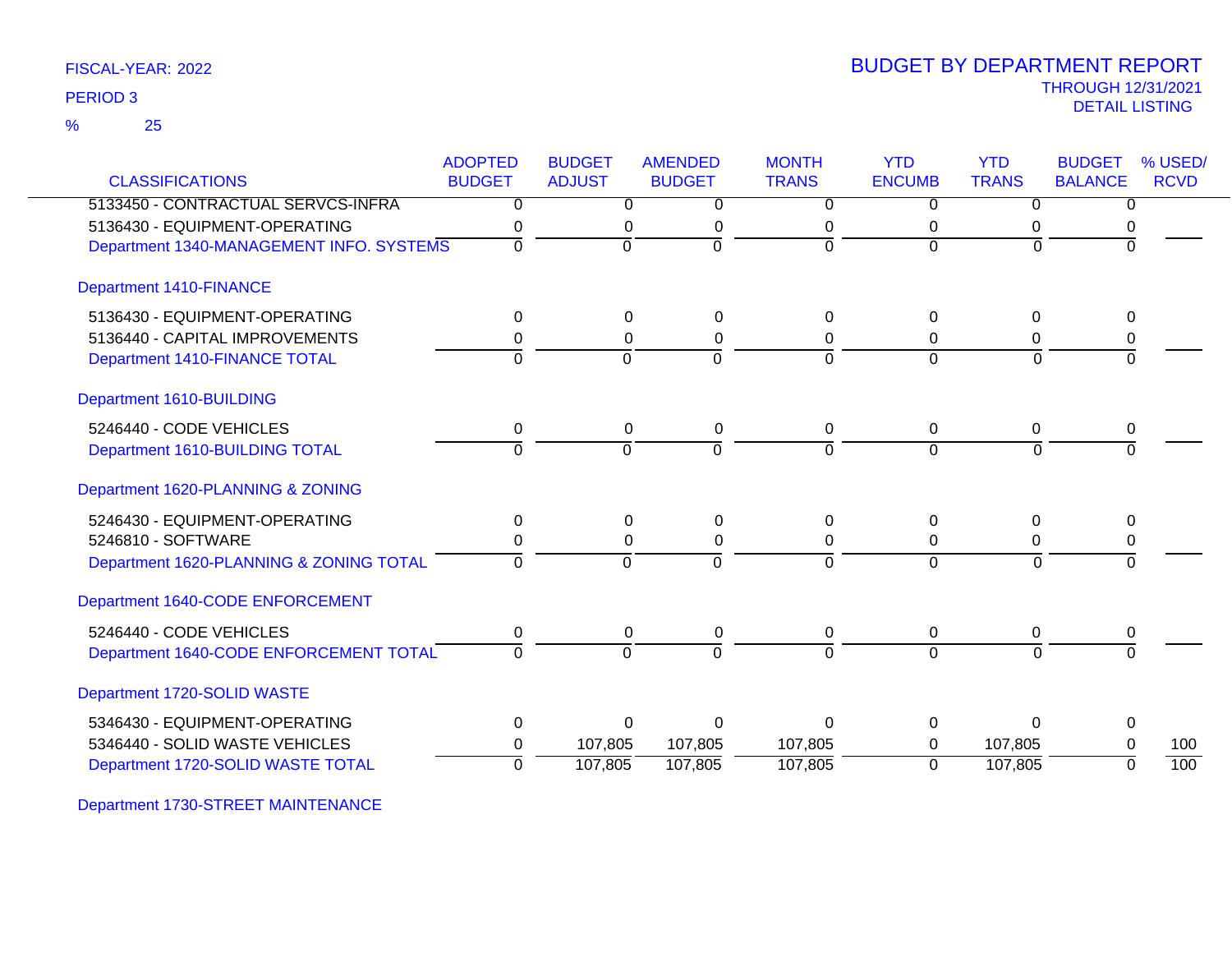| FISCAL-YEAR: 2022 |  |
|-------------------|--|
|-------------------|--|

| <b>CLASSIFICATIONS</b>                             | <b>ADOPTED</b><br><b>BUDGET</b> | <b>BUDGET</b><br><b>ADJUST</b> | <b>AMENDED</b><br><b>BUDGET</b> | <b>MONTH</b><br><b>TRANS</b> | <b>YTD</b><br><b>ENCUMB</b> | <b>YTD</b><br><b>TRANS</b> | <b>BUDGET</b><br><b>BALANCE</b> | % USED/<br><b>RCVD</b> |
|----------------------------------------------------|---------------------------------|--------------------------------|---------------------------------|------------------------------|-----------------------------|----------------------------|---------------------------------|------------------------|
| 5414625 - LANDSCAPE MAINTENANCE                    | $\overline{0}$                  | $\overline{0}$                 | $\overline{0}$                  | $\overline{0}$               | $\overline{0}$              | $\Omega$                   | $\Omega$                        |                        |
| 5416450 - SUNSET DR & ST LIGHTING                  | 50,000                          | 0                              | 50,000                          | 0                            | 0                           | 0                          | 50,000                          |                        |
| Department 1730-STREET MAINTENANCE TOTAL           | 50,000                          | $\Omega$                       | 50,000                          | $\Omega$                     | $\Omega$                    | $\Omega$                   | 50,000                          |                        |
| Department 1760-MOTOR POOL                         |                                 |                                |                                 |                              |                             |                            |                                 |                        |
| 5196450 - CAPITAL OUTLAY                           |                                 |                                |                                 | 0                            | 0                           |                            |                                 |                        |
| Department 1760-MOTOR POOL TOTAL                   | 0<br>$\overline{0}$             | 0<br>ō                         | 0<br>$\mathbf 0$                | $\mathbf 0$                  | $\Omega$                    | 0<br>$\Omega$              | 0<br>$\Omega$                   |                        |
| Department 1790-ENGINEERING & CONSTRUCTN           |                                 |                                |                                 |                              |                             |                            |                                 |                        |
| 5196440 - VEHICLES                                 | $\Omega$                        | 0                              | $\Omega$                        | $\Omega$                     | $\Omega$                    | 0                          | 0                               |                        |
| 5196450 - CAPITAL OUTLAY                           | 1,275,000                       | 488,134                        | 1,763,134                       | 61,772                       | 346,831                     | 543,095                    | 1,220,039                       | 30                     |
| Department 1790-ENGINEERING & CONSTRUCTN 1,275,000 |                                 | 488,134                        | 1,763,134                       | 61,772                       | 346,831                     | 543,095                    | 1,220,039                       | $\overline{30}$        |
| Department 1910-POLICE                             |                                 |                                |                                 |                              |                             |                            |                                 |                        |
| 5216440 - VEHICLES                                 | 310,000                         | 9,872                          | 319,872                         | $\Omega$                     | 9,872                       | 9,872                      | 310,000                         | 3                      |
| 5216450 - CAPITAL LEASE                            | 0                               | 0                              | 0                               | 0                            | $\Omega$                    | 0                          | 0                               |                        |
| Department 1910-POLICE TOTAL                       | 310,000                         | 9,872                          | 319,872                         | $\mathbf 0$                  | 9,872                       | 9,872                      | 310,000                         | $\overline{3}$         |
| Department 2000-PARKS & RECREATION                 |                                 |                                |                                 |                              |                             |                            |                                 |                        |
| 5196440 - VEHICLES                                 | 0                               | $\Omega$                       | 0                               | $\Omega$                     | 0                           | $\Omega$                   | 0                               |                        |
| 5196450 - CAPITAL OUTLAY                           | $\Omega$                        |                                | $\Omega$                        | $\Omega$                     | O                           | 0                          |                                 |                        |
| 5726440 - CAPITAL IMPROVEMENTS                     | 55,000                          | $\Omega$                       | 55,000                          | $\Omega$                     | $\Omega$                    | 0                          | 55,000                          |                        |
| 5726450 - MATCHING CONTRIBUTION                    | 1,943,000                       | 524,375                        | 2,467,375                       | 9,874                        | 963,839                     | 973,713                    | 1,493,661                       | 39                     |
| Department 2000-PARKS & RECREATION TOTAL 1,998,000 |                                 | 524,375                        | 2,522,375                       | 9,874                        | 963,839                     | 973,713                    | 1,548,661                       | $\overline{38}$        |
| Department 2010-RECREATION-TENNIS                  |                                 |                                |                                 |                              |                             |                            |                                 |                        |
| 5726450 - MATCHING CONTRIBUTION                    | $\mathbf 0$                     | 0                              | 0                               | $\Omega$                     | $\Omega$                    | $\Omega$                   | 0                               |                        |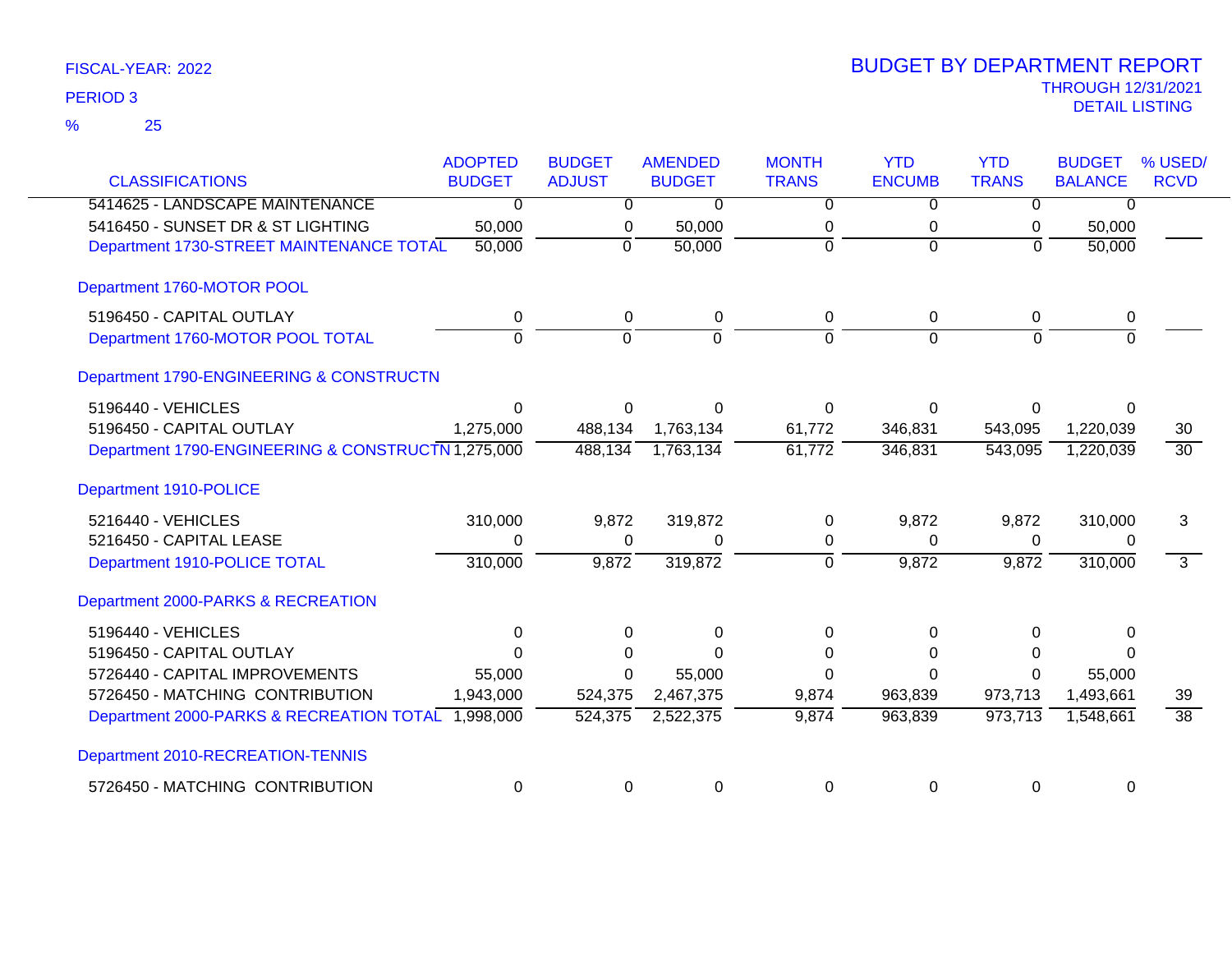25 %

| <b>CLASSIFICATIONS</b>                     | <b>ADOPTED</b><br><b>BUDGET</b> | <b>BUDGET</b><br><b>ADJUST</b> | <b>AMENDED</b><br><b>BUDGET</b> | <b>MONTH</b><br><b>TRANS</b> | <b>YTD</b><br><b>ENCUMB</b> | <b>YTD</b><br><b>TRANS</b> | <b>BUDGET</b><br><b>BALANCE</b> | % USED/<br><b>RCVD</b> |
|--------------------------------------------|---------------------------------|--------------------------------|---------------------------------|------------------------------|-----------------------------|----------------------------|---------------------------------|------------------------|
| Department 2010-RECREATION-TENNIS TOTAL    | $\overline{0}$                  | $\overline{0}$                 | $\overline{0}$                  | $\overline{0}$               | $\overline{0}$              | $\overline{0}$             | $\overline{0}$                  |                        |
| Department 2020-MULTI PURPOSE CENTER       |                                 |                                |                                 |                              |                             |                            |                                 |                        |
| 5726450 - MATCHING CONTRIBUTION            | $\mathbf 0$                     | $\mathbf 0$                    | $\mathbf 0$                     | $\mathbf 0$                  | $\mathbf 0$                 | $\mathbf 0$                | $\pmb{0}$                       |                        |
| Department 2020-MULTI PURPOSE CENTER TOTAL | $\mathbf{0}$                    | $\Omega$                       | $\Omega$                        | $\Omega$                     | $\overline{0}$              | $\Omega$                   | $\Omega$                        |                        |
| Department 2030-Community Pool             |                                 |                                |                                 |                              |                             |                            |                                 |                        |
| 5726450 - MATCHING CONTRIBUTION            | 0                               | 0                              | 0                               | 0                            | 0                           | 0                          | 0                               |                        |
| Department 2030-Community Pool TOTAL       | $\Omega$                        | $\mathbf 0$                    | $\overline{0}$                  | $\overline{0}$               | $\Omega$                    | $\Omega$                   | $\Omega$                        |                        |
| <b>EXPENSE TOTAL</b>                       | 3,633,000                       | 1,130,186                      | 4,763,186                       | 179,451                      | 1,320,542                   | 1,634,485                  | 3,128,700                       | 34                     |
| Fund 301-CAPITAL IMPROVEMENT FUND TOTAL    |                                 |                                |                                 |                              |                             |                            |                                 |                        |
| <b>REVENUE</b>                             | 2,565,547                       | $\Omega$                       | 2,565,547                       | $\mathbf 0$                  | 0                           | 2,565,547                  | $\Omega$                        | 100                    |
| <b>EXPENSE</b>                             | 3,633,000                       | 1,130,186                      | 4,763,186                       | 179,451                      | 1,320,542                   | 1,634,485                  | 3,128,700                       | 34                     |
| Fund 301-CAPITAL IMPROVEMENT FUND TOTAL    | $-1,067,453$                    | $-1,130,186$                   | $-2,197,639$                    | $-179,451$                   | $-1,320,542$                | 931,062                    | $-3,128,700$                    |                        |
| Fund 608-STATE FORFEITURE FUND             |                                 |                                |                                 |                              |                             |                            |                                 |                        |
| <b>REVENUE</b>                             |                                 |                                |                                 |                              |                             |                            |                                 |                        |
| Department 0000-Description N/A            |                                 |                                |                                 |                              |                             |                            |                                 |                        |
| 3511000 - CONFISCATED REVENUE              | 0                               | 0                              | $\mathbf 0$                     | 0                            | 0                           | $\mathbf 0$                | 0                               |                        |
| 3612000 - INTEREST INCOME                  | 700                             | 0                              | 700                             | 26                           | 0                           | 86                         | 614                             | $12 \overline{ }$      |
| Department 0000-Description N/A TOTAL      | 700                             | $\overline{0}$                 | $\overline{700}$                | $\overline{26}$              | $\overline{0}$              | $\overline{86}$            | 614                             | $\overline{12}$        |
| <b>REVENUE TOTAL</b>                       | 700                             | 0                              | 700                             | 26                           | $\mathbf 0$                 | 86                         | 614                             | 12                     |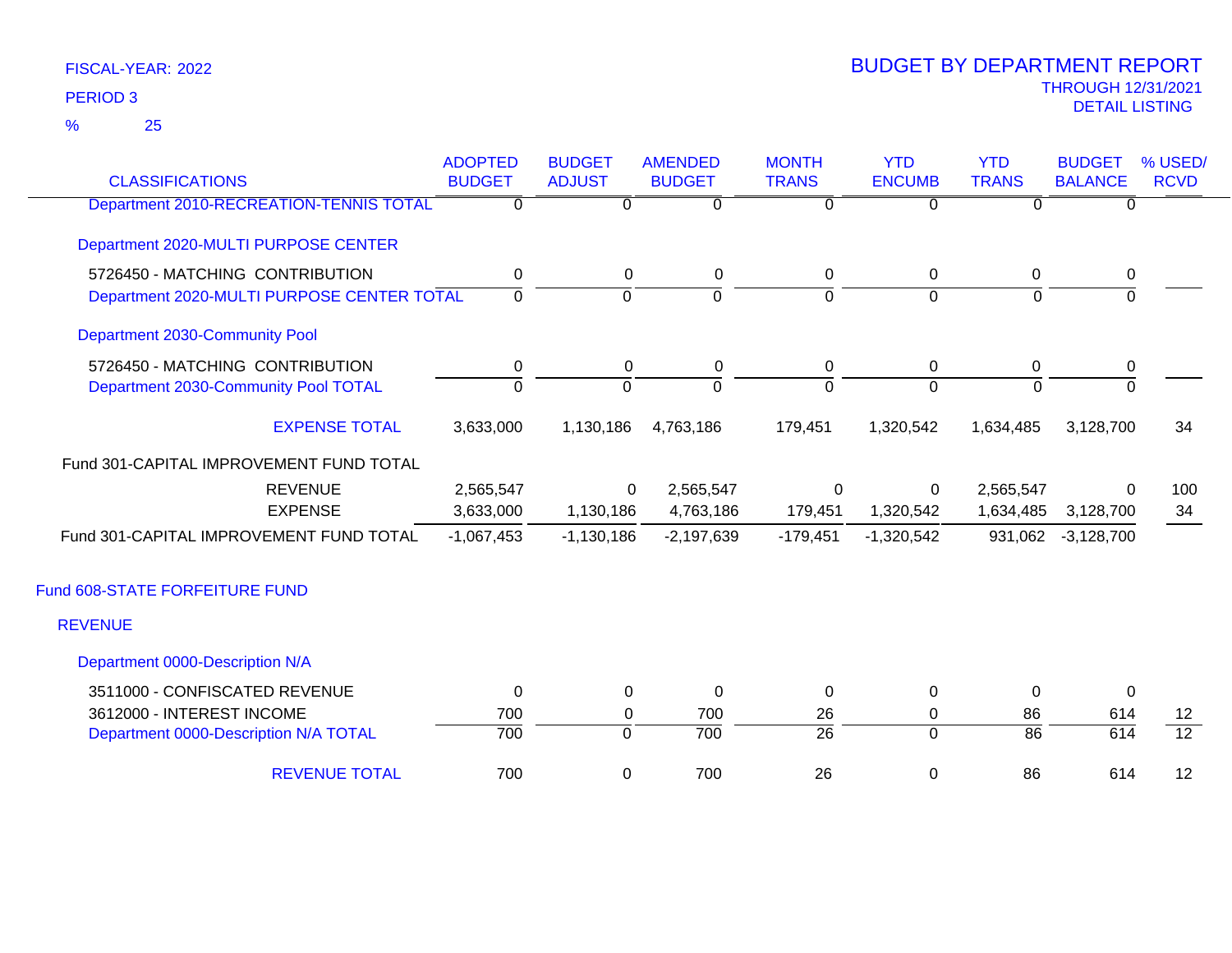25 %

| <b>CLASSIFICATIONS</b>               | <b>ADOPTED</b><br><b>BUDGET</b> | <b>BUDGET</b><br><b>ADJUST</b> | <b>AMENDED</b><br><b>BUDGET</b> |           | <b>MONTH</b><br><b>TRANS</b> | <b>YTD</b><br><b>ENCUMB</b> | <b>YTD</b><br><b>TRANS</b> | <b>BUDGET</b><br><b>BALANCE</b> | % USED/<br><b>RCVD</b> |
|--------------------------------------|---------------------------------|--------------------------------|---------------------------------|-----------|------------------------------|-----------------------------|----------------------------|---------------------------------|------------------------|
| <b>EXPENSE</b>                       |                                 |                                |                                 |           |                              |                             |                            |                                 |                        |
| Department 1910-POLICE               |                                 |                                |                                 |           |                              |                             |                            |                                 |                        |
| 5213450 - CONTRACTUAL SERVICES       | 0                               |                                | 0                               | 0         | 0                            | 0                           | $\Omega$                   | $\Omega$                        |                        |
| 5213490 - CRIME PREVENTION PROGRAMS  | 0                               |                                | 0                               | $\Omega$  | 0                            | 0                           | 0                          | 0                               |                        |
| 5214070 - TRAVEL & CONFERENCE        | 0                               |                                | 0                               | ∩         | 0                            | 0                           | 0                          | O                               |                        |
| 5215210 - SUPPLIES                   | 30,000                          |                                | 0                               | 30,000    | 0                            | 0                           | 0                          | 30,000                          |                        |
| 5215220 - UNIFORMS                   | 0                               |                                | 0                               | 0         | 0                            | 0                           | 0                          | 0                               |                        |
| Department 1910-POLICE TOTAL         | 30,000                          |                                | $\mathbf 0$                     | 30,000    | $\overline{0}$               | $\overline{0}$              | $\mathbf 0$                | 30,000                          |                        |
| <b>EXPENSE TOTAL</b>                 | 30,000                          |                                | $\overline{0}$                  | 30,000    | $\mathbf 0$                  | $\boldsymbol{0}$            | $\mathbf 0$                | 30,000                          |                        |
| Fund 608-STATE FORFEITURE FUND TOTAL |                                 |                                |                                 |           |                              |                             |                            |                                 |                        |
| <b>REVENUE</b>                       | 700                             |                                | 0                               | 700       | 26                           | 0                           | 86                         | 614                             | 12                     |
| <b>EXPENSE</b>                       | 30,000                          |                                | 0                               | 30,000    | 0                            | 0                           | 0                          | 30,000                          |                        |
| Fund 608-STATE FORFEITURE FUND TOTAL | $-29,300$                       |                                | $\mathbf 0$                     | $-29,300$ | 26                           | $\mathbf 0$                 | 86                         | $-29,386$                       |                        |
| Fund 610-CRA TRUST FUND              |                                 |                                |                                 |           |                              |                             |                            |                                 |                        |
| <b>REVENUE</b>                       |                                 |                                |                                 |           |                              |                             |                            |                                 |                        |
| Department 0000-Description N/A      |                                 |                                |                                 |           |                              |                             |                            |                                 |                        |
| 3111000 - OPERATING REVENUE          | 0                               |                                | 0                               | 0         | $\pmb{0}$                    | 0                           | 0                          | $\mathbf 0$                     |                        |
| 3612000 - INTEREST INCOME            | 0                               |                                | 0                               | 0         | 0                            | 0                           | $\Omega$                   | 0                               |                        |
| 3612100 - INTEREST INCOME-TIF        |                                 |                                | 0                               | 0         | 0                            | 0                           | 0                          | 0                               |                        |
| 3625100 - RENTAL PROPERTIES          | 0                               |                                | 0                               | 0         | 0                            | 0                           | $\Omega$                   | 0                               |                        |
| 3699201 - MISC. OTHERS               |                                 |                                | 0                               | $\Omega$  | U                            | 0                           | $\Omega$                   | 0                               |                        |
| 3811900 - TRANSFER FR GENERAL FUND   | 0                               |                                | 0                               | $\Omega$  | 0                            | $\Omega$                    | 0                          | 0                               |                        |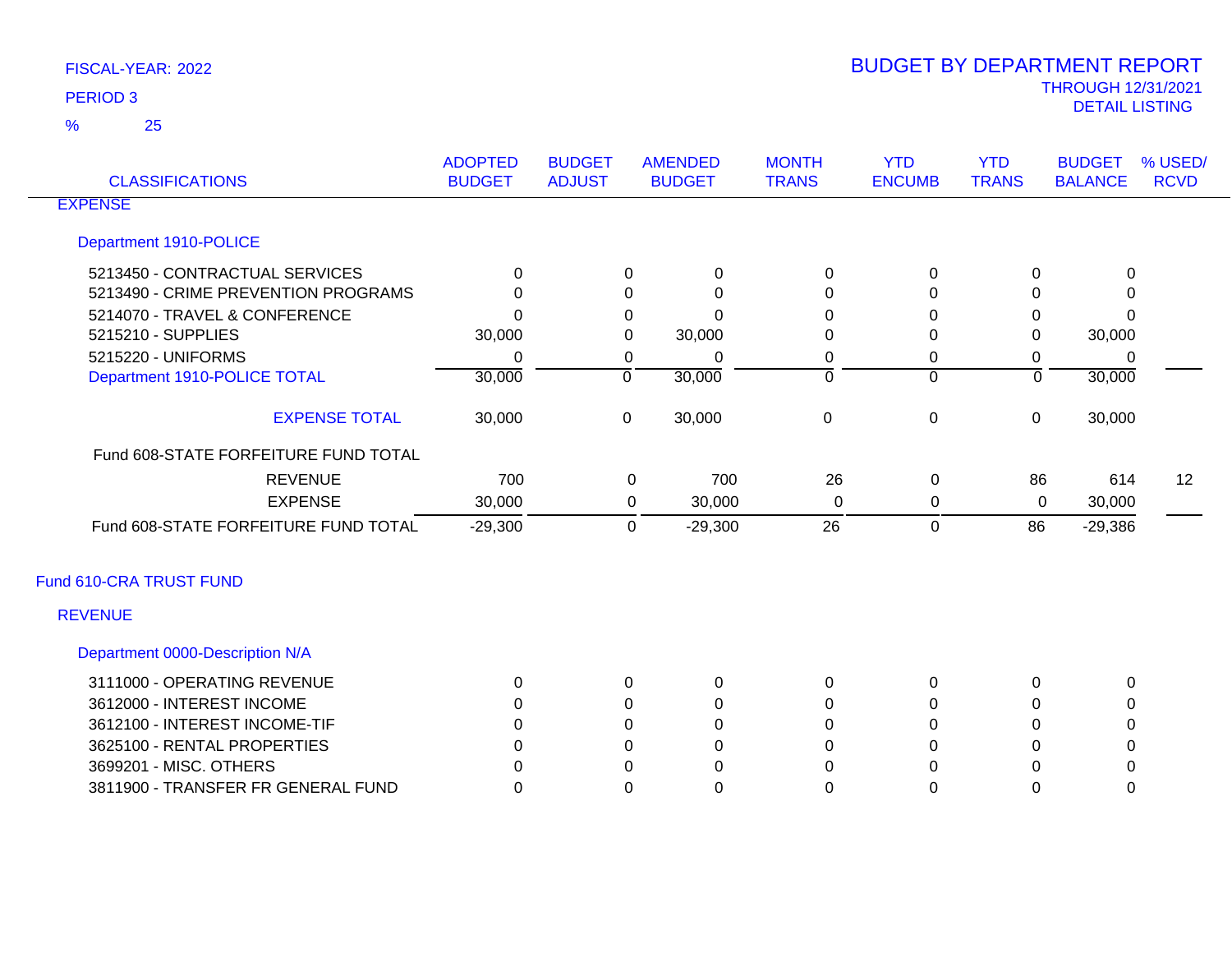25 %

| <b>CLASSIFICATIONS</b>                | <b>ADOPTED</b><br><b>BUDGET</b> | <b>BUDGET</b><br><b>ADJUST</b> | <b>AMENDED</b><br><b>BUDGET</b> | <b>MONTH</b><br><b>TRANS</b> | <b>YTD</b><br><b>ENCUMB</b> | <b>YTD</b><br><b>TRANS</b> | <b>BUDGET</b><br><b>BALANCE</b> | % USED/<br><b>RCVD</b> |
|---------------------------------------|---------------------------------|--------------------------------|---------------------------------|------------------------------|-----------------------------|----------------------------|---------------------------------|------------------------|
| Department 0000-Description N/A TOTAL | 0                               | $\mathbf{0}$                   | 0                               | $\Omega$                     | 0                           | $\Omega$                   |                                 |                        |
| <b>REVENUE TOTAL</b>                  | 0                               | 0                              | $\Omega$                        | 0                            | 0                           | $\Omega$                   | $\Omega$                        |                        |
| <b>EXPENSE</b>                        |                                 |                                |                                 |                              |                             |                            |                                 |                        |
| Department 1110-CRA BOARD FOR TIF     |                                 |                                |                                 |                              |                             |                            |                                 |                        |
| 5131210 - REGULAR                     | 0                               | 0                              | 0                               | 0                            | 0                           | 0                          | 0                               |                        |
| 5132110 - F.I.C.A.                    | n                               | 0                              | 0                               | 0                            | 0                           |                            | 0                               |                        |
| 5132210 - PENSION PLAN CONTRIBUTION   |                                 | 0                              | 0                               | 0                            | 0                           | n                          |                                 |                        |
| 5132220 - DEFERRED COMP CONTRIB.      |                                 | 0                              | 0                               | 0                            | 0                           | O                          |                                 |                        |
| 5132310 - GROUP HEALTH INSURANCE      | O                               | 0                              | 0                               | 0                            | 0                           |                            |                                 |                        |
| 5132410 - WORKERS' COMPENSATION       |                                 | 0                              | 0                               | 0                            | 0                           |                            |                                 |                        |
| 5134060 - AUTO ALLOWANCE              |                                 | 0                              | 0                               | O                            | 0                           | O                          |                                 |                        |
| 5211210 - REGULAR                     |                                 | 0                              | 0                               | U                            | 0                           |                            |                                 |                        |
| 5211410 - OVERTIME                    |                                 | 0                              | 0                               | 0                            | 0                           |                            |                                 |                        |
| 5212110 - F.I.C.A.                    | U                               | 0                              | 0                               | 0                            | 0                           | ∩                          |                                 |                        |
| 5212210 - PENSION PLAN CONTRIBUTION   | n                               | 0                              | 0                               | 0                            | 0                           |                            |                                 |                        |
| 5212310 - GROUP HEALTH INSURANCE      |                                 | 0                              | 0                               | 0                            | 0                           | $\Box$                     |                                 |                        |
| 5212410 - WORKERS' COMPENSATION       |                                 | 0                              | 0                               | U                            | 0                           |                            |                                 |                        |
| 5215220 - UNIFORMS                    |                                 | 0                              | 0                               | 0                            | 0                           |                            |                                 |                        |
| 5413120 - PROFESSIONAL SERVS-ST BEA   |                                 | 0                              | 0                               | 0                            | 0                           | O                          |                                 |                        |
| 5413450 - CONTRACTUAL SERVICES        | O                               | 0                              | 0                               | 0                            | 0                           |                            |                                 |                        |
| 5414670 - MAINT & REP-GRDS & STRUCT   | O                               | 0                              | 0                               | U                            | 0                           | O                          |                                 |                        |
| 5414710 - PRINTING MATERIAL-INFRAST   |                                 | 0                              | 0                               |                              | 0                           | n                          |                                 |                        |
| 5416340 - CAPITAL IMPROVEMENTS        |                                 | 0                              | 0                               | 0                            | 0                           |                            |                                 |                        |
| 5416450 - SUNSET DR & ST LIGHTING     |                                 | 0                              | 0                               |                              | 0                           |                            |                                 |                        |
| 5419930 - STREET BEAUTIFICATION       |                                 | 0                              | 0                               |                              | 0                           |                            |                                 |                        |
| 5511310 - PART TIME                   |                                 | 0                              | O                               |                              | O                           |                            |                                 |                        |
| 5512110 - FICA                        |                                 | 0                              | 0                               |                              | 0                           |                            |                                 |                        |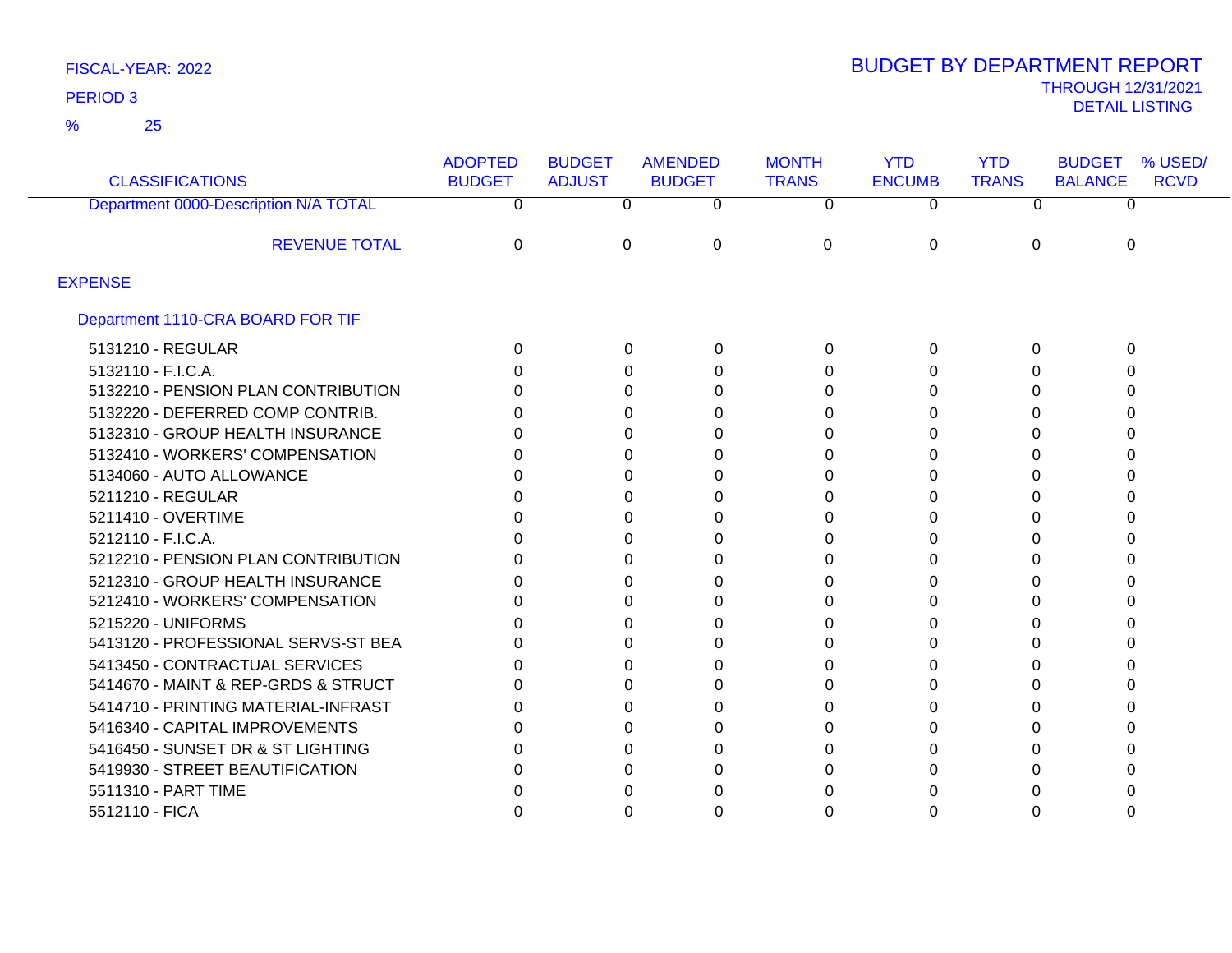### 25 %

|                                          | <b>ADOPTED</b> | <b>BUDGET</b> | <b>AMENDED</b> | <b>MONTH</b> | <b>YTD</b>    | <b>YTD</b>   | <b>BUDGET</b><br>% USED/      |
|------------------------------------------|----------------|---------------|----------------|--------------|---------------|--------------|-------------------------------|
| <b>CLASSIFICATIONS</b>                   | <b>BUDGET</b>  | <b>ADJUST</b> | <b>BUDGET</b>  | <b>TRANS</b> | <b>ENCUMB</b> | <b>TRANS</b> | <b>RCVD</b><br><b>BALANCE</b> |
| 5512410 - WORKER'S COMPENSATION          | 0              | 0             | 0              | 0            | 0             | 0            | 0                             |
| 5513120 - PROFF.SVC/ECONOMIC DEVLOP      |                | 0             |                | 0            | 0             |              |                               |
| 5514710 - PRINTING MATERIALS-ECO.DE      |                | U             |                | 0            |               |              |                               |
| 5515210 - Supplies                       |                |               |                |              |               |              |                               |
| 5519932 - ECONOMIC DEVELOPMENT PRGM      |                | 0             |                |              |               |              |                               |
| 5519933 - BUSINESS STARTUP ASSTNCE       |                | 0             |                | 0            | U             |              | O                             |
| 5523120 - PROFF.SVC-COMM.BLDG REHAB      |                | U             |                | 0            | U             |              |                               |
| 5523450 - CONTRACTUAL SRVCS-COMMERC      |                | 0             |                | 0            |               |              |                               |
| 5524710 - PRINTING-MATERIALS-COMMER      |                | n.            |                | 0            |               |              |                               |
| 5541210 - REGULAR                        |                |               |                | 0            |               |              |                               |
| 5542110 - FICA                           |                |               |                | 0            |               |              |                               |
| 5542210 - PENSION PLAN                   |                |               |                | 0            |               |              |                               |
| 5542220 - DEFERRED COMP CONTRIB.         |                |               |                | 0            |               |              |                               |
| 5542310 - GROUP HEALTH INSURANCE         |                |               |                | 0            | O             |              |                               |
| 5542410 - WORKER'S COMPENSATION          |                |               |                | 0            |               |              |                               |
| 5543120 - LEGAL SERVICES                 |                |               |                | 0            |               |              |                               |
| 5543210 - AUDITOR'S FEES                 |                | ∩             | U              | 0            | U             | U            |                               |
| 5543460 - Madison Land Adquisition & Dev |                |               |                | 0            |               |              |                               |
| 5544070 - TRAVEL & CONFERENCE            |                |               |                | 0            |               |              |                               |
| 5544080 - EMPLOYEE EDUCATION &TRAIN      |                | 0             |                | 0            |               |              |                               |
| 5544631 - COMMUNICATION EQUIPMENT        |                |               |                | U            |               |              |                               |
| 5544710 - PRINTING, BINDING, PHOTOCOP    |                | 0             |                | 0            |               |              |                               |
| 5544850 - NON-LEGAL ADVERTISING          |                | U             |                | 0            | 0             |              |                               |
| 5544910 - LEGAL ADS-NON TIF              |                |               |                | 0            |               |              |                               |
| 5545210 - SUPPLIES                       |                |               |                | 0            |               |              |                               |
| 5545410 - MEMBERSHIPS & SUBSCRIPTIO      |                |               |                |              |               |              |                               |
| 5549140 - CRA SEC/GRNT ADM/MISC EXP      |                |               |                |              |               |              |                               |
| 5549915 - MISCELLANEOUS-CITY CONTRB      |                |               |                | 0            |               |              |                               |
| 5549920 - GENERAL CONTINGENCY            |                |               |                |              |               |              |                               |
| 5549925 - CRA BOARD MEMBRS DISCRT F      |                | 0             |                | 0            | 0             | 0            | 0                             |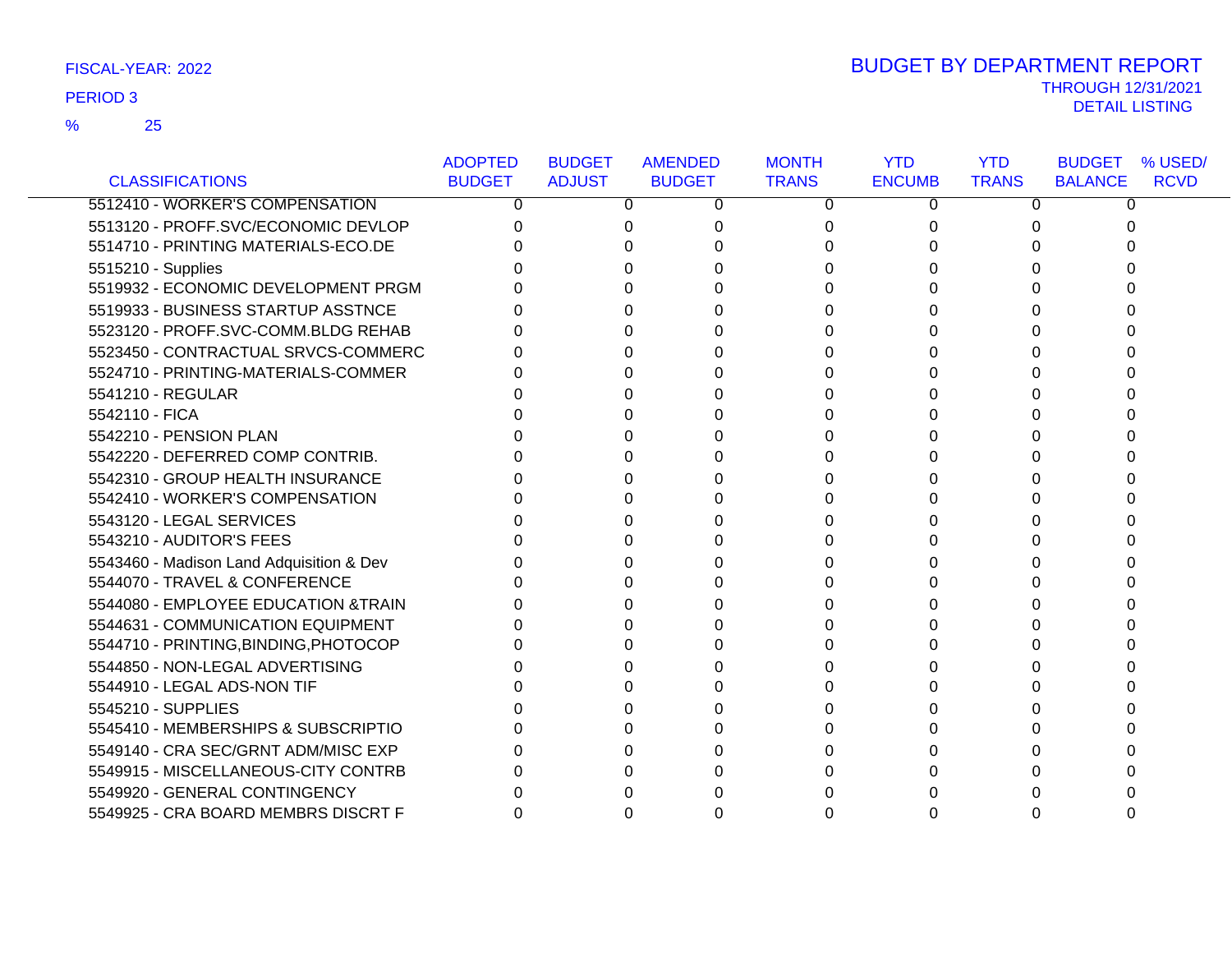### 25 %

|                                           | <b>ADOPTED</b> | <b>BUDGET</b> | <b>AMENDED</b> | <b>MONTH</b> | <b>YTD</b>    | <b>YTD</b>   | <b>BUDGET % USED/</b>         |
|-------------------------------------------|----------------|---------------|----------------|--------------|---------------|--------------|-------------------------------|
| <b>CLASSIFICATIONS</b>                    | <b>BUDGET</b>  | <b>ADJUST</b> | <b>BUDGET</b>  | <b>TRANS</b> | <b>ENCUMB</b> | <b>TRANS</b> | <b>RCVD</b><br><b>BALANCE</b> |
| 5553120 - PROF SERVICES-INFILL PROG       | 0              | 0             | 0              | 0            | 0             | 0            | 0                             |
| 5593120 - PROFESSNL SERV-TECH ASSTC       |                | 0             | 0              | 0            | O             |              | 0                             |
| 5593450 - WORK STUDY PROGRAM              |                | 0             |                | 0            |               |              | n                             |
| 5599931 - SUMMER YOUTH & AFTER SCHOOL     |                | 0             |                |              |               |              |                               |
| 5599932 - SCHOOL ASSISTANCE PROGRAM       |                | 0             |                | 0            |               |              |                               |
| 5643120 - PROFESSIONAL SERV-LEGAL S       |                | 0             |                | 0            |               |              |                               |
| 5643450 - CONTRACTUAL                     |                | 0             |                | 0            |               |              |                               |
| 5649921 - MULTI-FAMILY REHAB PROGRM       |                | 0             |                | 0            |               |              |                               |
| 5649930 - SINGLE FAMILY REHAB PRGRM       |                | U             |                |              |               |              |                               |
| 5649935 - ASSISTANCE PROGRAM              |                | 0             |                | 0            |               |              |                               |
| 5691210 - REGULAR                         |                | 0             |                | 0            |               |              |                               |
| 5692110 - FICA                            |                | 0             |                | 0            |               |              |                               |
| 5692210 - PENSION PLAN                    |                | 0             |                | 0            |               |              |                               |
| 5692310 - GROUP HEALTH INSURANCE          |                | <sup>0</sup>  |                | 0            |               |              |                               |
| 5692410 - WORKER'S COMPENSATION           |                | 0             |                | 0            |               |              |                               |
| 5723120 - PROF. SVC-PARK IMPROVEMNT       |                | 0             |                | 0            |               |              |                               |
| 5723450 - CONTRACTUAL                     |                | 0             | U              | 0            | O             |              | U                             |
| 5726450 - MATCHING CONTRIBUTION           |                | 0             |                | 0            |               |              |                               |
| 5741210 - SPECIAL EVENTS PLANNING         |                | 0             |                | 0            |               |              |                               |
| 5742110 - FICA                            |                | U             |                |              |               |              |                               |
| 5742210 - PENSION                         |                | U             |                | 0            |               |              |                               |
| 5742310 - HEALTH INSURANCE                |                | 0             |                | 0            |               |              |                               |
| 5742410 - WORKER'S COMPENSATION           |                | 0             |                | 0            |               |              |                               |
| 5743120 - PROFESSIONAL SERV-MRKTNG        |                | 0             |                | 0            |               |              |                               |
| 5819120 - INTRA-GOV TRANSFER-TO GF        |                | 0             |                | 0            |               |              |                               |
| 5819140 - INTRA GOV-CAPITAL IMP PROJ FUN  |                | 0             |                | 0            |               |              |                               |
| 5819500 - REIMB CITY/MADISON SQUARE / EXP |                | 0             |                |              |               |              |                               |
| 5819600 - INTRA-GOV-BRIDGE/BIKE LN        |                | U             |                | 0            |               |              |                               |
| 5833120 - - PROFESSIONAL SERVICES         |                |               |                |              |               |              |                               |
| 5833125 - PROPERTY MANAGEMENT             | 0              | 0             |                | 0            |               |              |                               |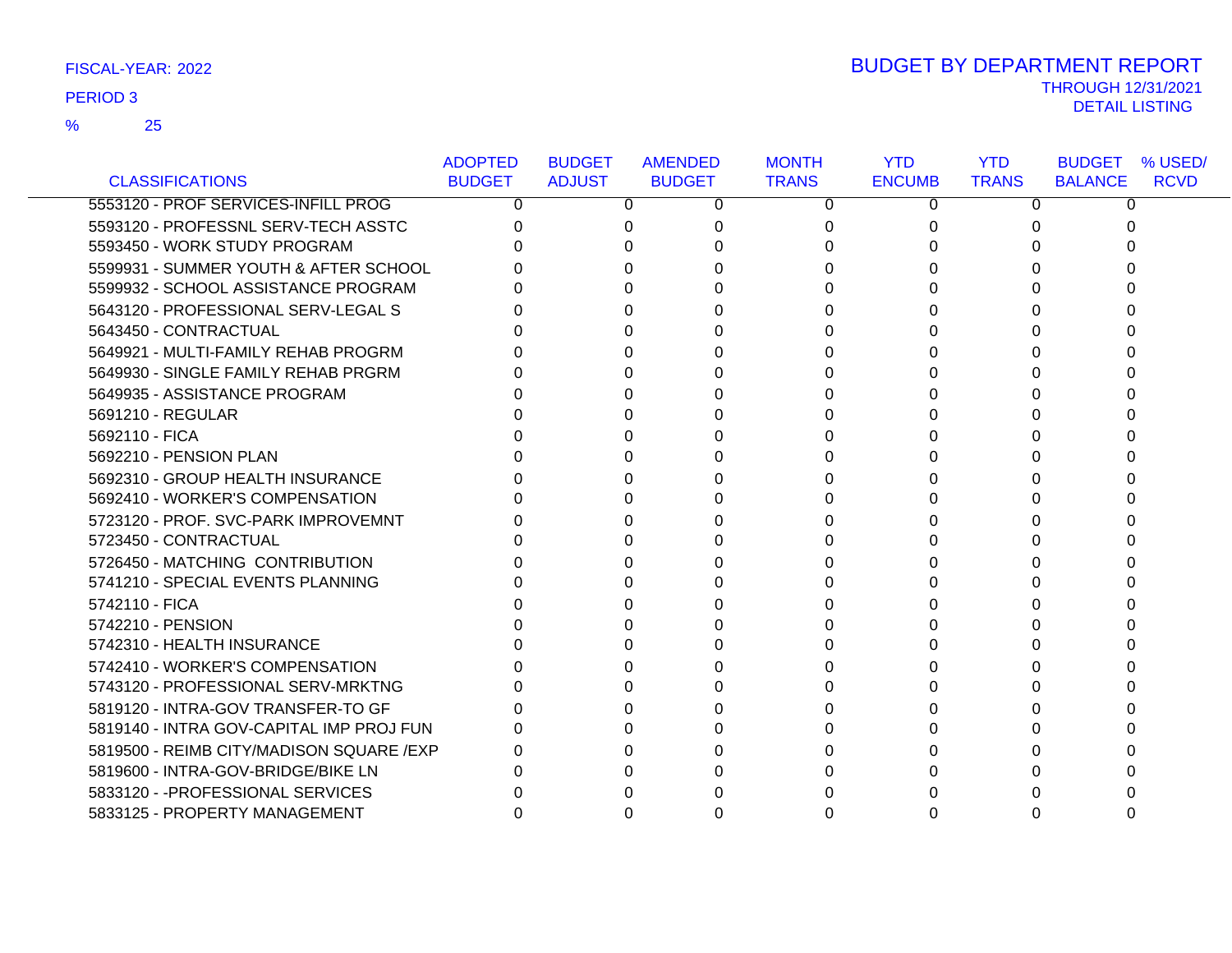### 25 %

# THROUGH 12/31/2021 DETAIL LISTING PERIOD <sup>3</sup> BUDGET BY DEPARTMENT REPORT

|                                         | <b>ADOPTED</b><br><b>BUDGET</b> | <b>BUDGET</b><br><b>ADJUST</b> | <b>AMENDED</b><br><b>BUDGET</b> | <b>MONTH</b><br><b>TRANS</b> | <b>YTD</b><br><b>ENCUMB</b> | <b>YTD</b><br><b>TRANS</b> | <b>BUDGET</b><br><b>BALANCE</b> | % USED/<br><b>RCVD</b> |
|-----------------------------------------|---------------------------------|--------------------------------|---------------------------------|------------------------------|-----------------------------|----------------------------|---------------------------------|------------------------|
| <b>CLASSIFICATIONS</b>                  |                                 |                                |                                 |                              |                             |                            |                                 |                        |
| 5833455 - PROPERTY MAINTENANCE          | 0                               | $\Omega$                       | 0                               | 0                            | $\Omega$                    | $\Omega$                   | <sup>n</sup>                    |                        |
| 5836110 - LAND ACQUISITION              | $\Omega$                        | $\Omega$                       | 0                               | 0                            | $\mathbf{0}$                | 0                          |                                 |                        |
| 5837110 - REGIONS BANK LOAN \$2,730,    |                                 | 0                              | 0                               | $\Omega$                     | $\Omega$                    | 0                          |                                 |                        |
| 5837210 - REGIONS LN 2006 - \$2,730M    | n                               | $\Omega$                       | 0                               | $\Omega$                     | $\Omega$                    | 0                          | 0                               |                        |
| 5939900 - SPECIAL ITEMS                 | 0                               | $\Omega$                       | 0                               | 0                            | $\mathbf{0}$                | 0                          | 0                               |                        |
| Department 1110-CRA BOARD FOR TIF TOTAL | $\Omega$                        | $\Omega$                       | $\Omega$                        | $\Omega$                     | $\Omega$                    | $\mathbf{0}$               | $\Omega$                        |                        |
| <b>EXPENSE TOTAL</b>                    | 0                               | $\mathbf 0$                    | $\mathsf 0$                     | $\mathbf 0$                  | $\boldsymbol{0}$            | $\mathbf 0$                | $\Omega$                        |                        |
| Fund 610-CRA TRUST FUND TOTAL           |                                 |                                |                                 |                              |                             |                            |                                 |                        |
| <b>REVENUE</b>                          | $\mathbf 0$                     |                                | $\mathbf 0$                     | $\mathbf 0$<br>$\mathbf 0$   | $\mathbf 0$                 | $\pmb{0}$                  | 0                               |                        |
| <b>EXPENSE</b>                          | 0                               |                                | 0                               | $\Omega$<br>$\Omega$         | $\Omega$                    | 0                          | 0                               |                        |
| Fund 610-CRA TRUST FUND TOTAL           | $\overline{0}$                  |                                | $\mathbf 0$                     | $\mathbf 0$<br>$\Omega$      | $\mathbf 0$                 | $\mathbf 0$                | $\Omega$                        |                        |
| Fund 615-FEDERAL FORFEITURE FUND        |                                 |                                |                                 |                              |                             |                            |                                 |                        |
| <b>REVENUE</b>                          |                                 |                                |                                 |                              |                             |                            |                                 |                        |
| Department 0000-Description N/A         |                                 |                                |                                 |                              |                             |                            |                                 |                        |
| 3511000 - CONFISCATED REVENUE           | $\Omega$                        | $\Omega$                       | $\Omega$                        | $\Omega$                     | $\mathbf{0}$                | $\Omega$                   | $\Omega$                        |                        |
| 3612000 - INTEREST INCOME               | 15,000                          | $\mathbf{0}$                   | 15,000                          | 755                          | $\mathbf{0}$                | 2,499                      | 12,501                          | 16                     |
| 3699200 - MISC OTHERS                   | 0                               | 0                              | 0                               | 0                            | 0                           | 0                          | $\overline{0}$                  |                        |
| Department 0000-Description N/A TOTAL   | 15,000                          | $\overline{0}$                 | 15,000                          | $\overline{755}$             | $\Omega$                    | 2,499                      | 12,501                          | 16                     |
| <b>REVENUE TOTAL</b>                    | 15,000                          | 0                              | 15,000                          | 755                          | $\mathbf 0$                 | 2,499                      | 12,501                          | 16                     |
| <b>EXPENSE</b>                          |                                 |                                |                                 |                              |                             |                            |                                 |                        |

Department 1910-POLICE